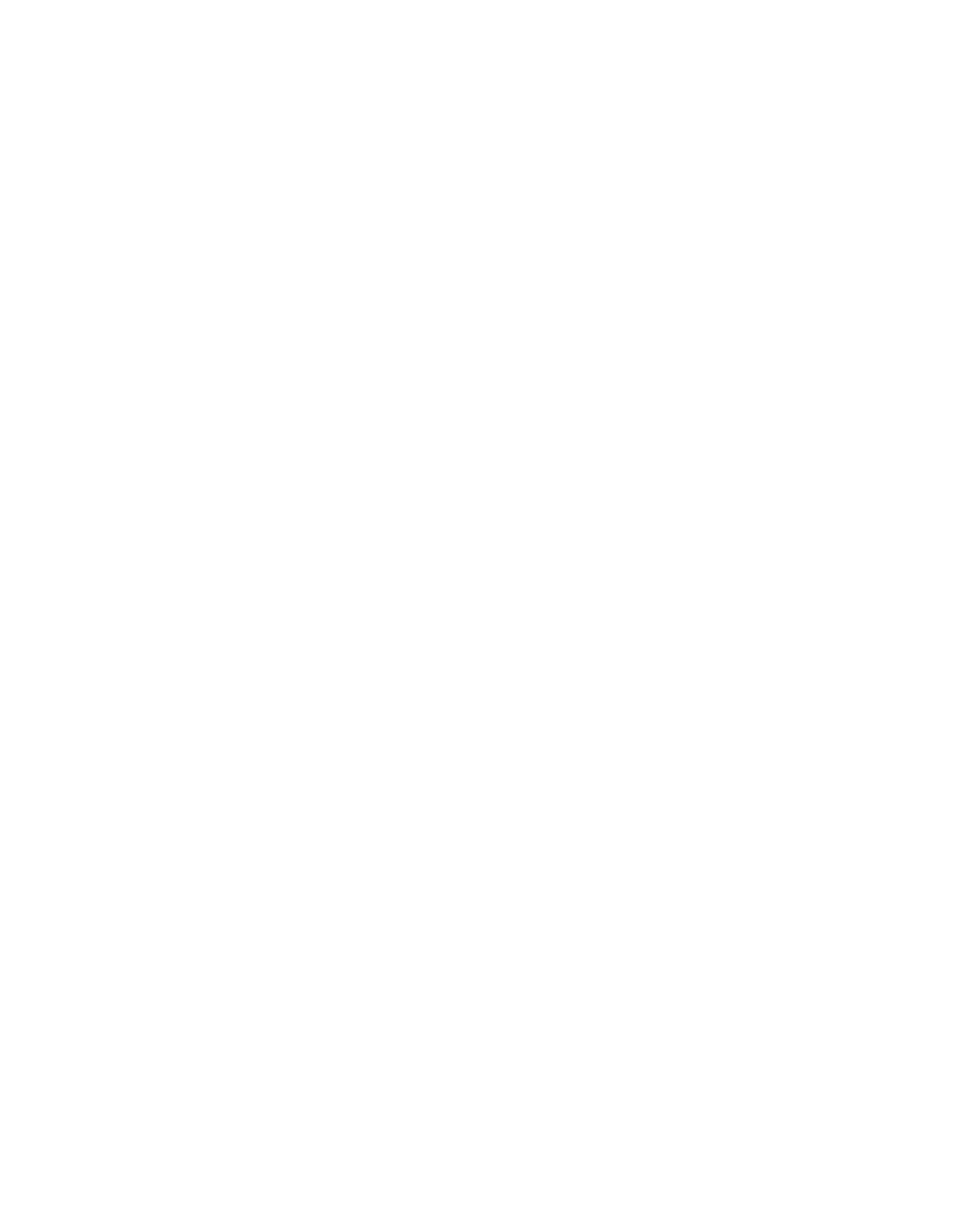Thanks to everyone.

Thanks to my parents for getting me interested in reading, learning, and programming from as long ago as I can remember. Thanks for a million other things I can't even begin to list.

Thanks to my brother Paul for always reminding a quieter older brother what energy, ambition, and competitiveness are for. Even if I didn't always appreciate it at the time. Perhaps especially because I didn't.

Thanks to my nieces Ruthie and Claire and my nephew Paul, just for being cute and mispronouncing words. Thanks to their expected new sister, I look forward to meeting you.

Thanks to all my friends in high school and college for constantly keeping me challenged.

Thanks especially to Tim and Simon for keeping in touch all these years and for beating me to the Ph.D., thus reminding me to get finished, already.

Thanks to Triften for all the Sunday-morning video game sessions. I might have been able to graduate without them, but it would hardly have been worth it.

Thanks to my fellow students in graduate school for all the cooperation, collaboration, and commiseration. Thanks especially to Sam Tobin-Hochstadt and Stevie Strickland, my fellow racketeers and partners in crime.

Thanks to Zoe Zhang, Ken McGrady, Sky O'Mara, and Carter Schonwald for all their help developing and testing Dracula, the platform for all my research. Thanks to Dale Vaillancourt for getting all this started.

Thanks to Matt Kaufmann, J Moore, and the rest of the ACL2 community for their support and acceptance of this quirky outsider with odd new ideas about how their mature, successful, and award-winning software really ought to work.

Thanks to Dan Friedman for seeing new potential in my work, for seeing simplicity and elegance in everything, and for patiently putting boundless energy and exuberance on hold for two and a half years so I could finish this document.

Thanks to Rex Page, Ruben Gamboa, Pete Manolios, and Riccardo Pucella for their valuable feedback on this work, without which it could not have been as good as it is.

And thanks finally to Matthias Felleisen. Nine and a half years is an incredible commitment to putting up with me and supporting me. I would not have made it without you.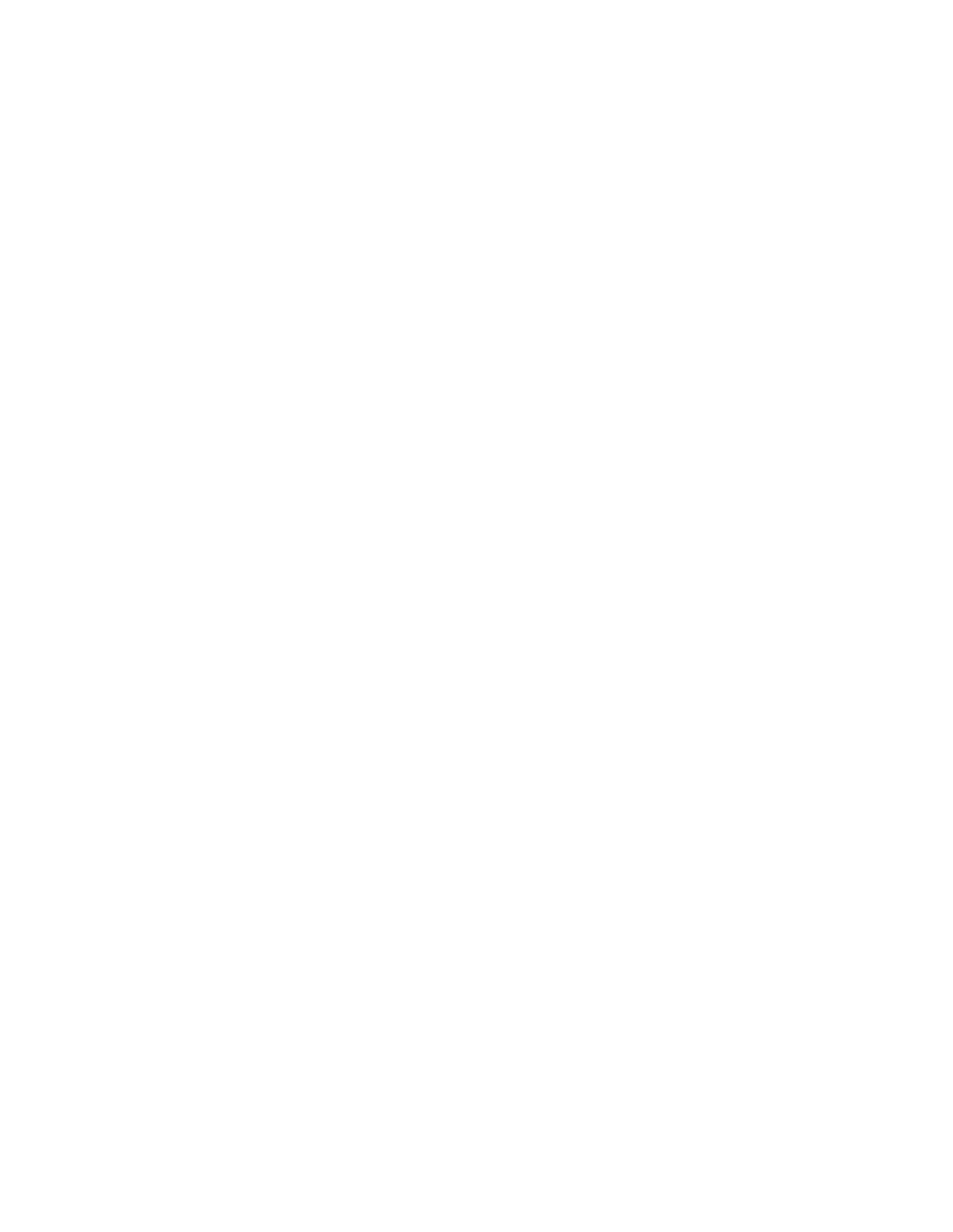## Contents

<span id="page-4-0"></span>

|          | Contents |                                    | iii            |
|----------|----------|------------------------------------|----------------|
|          |          | List of Figures                    | $\mathbf{v}$   |
| 1        |          | Introduction                       | 1              |
|          | $1.1\,$  |                                    | $\overline{2}$ |
|          | 1.2      |                                    | 4              |
| $\bf{2}$ |          | Modules                            | 7              |
|          | 2.1      | Motivation                         | $\overline{7}$ |
|          | 2.2      |                                    | 9              |
|          | 2.3      |                                    | 16             |
|          | 2.4      |                                    | 19             |
|          | 2.5      |                                    | 23             |
| 3        |          | <b>Hygienic Macros</b>             | 29             |
|          | 3.1      |                                    | 29             |
|          | 3.2      |                                    | 31             |
|          | 3.3      |                                    | 38             |
|          | 3.4      |                                    | 41             |
| 4        |          | <b>Extended Case Study</b>         | 47             |
|          | 4.1      | The Racket Virtual Machine         | 47             |
|          | 4.2      |                                    | 50             |
|          | 4.3      |                                    | 55             |
| 5        |          | <b>Refining Modules and Macros</b> | 61             |
|          | 5.1      |                                    | 61             |
|          | 5.2      |                                    | 63             |
|          | 5.3      |                                    | 66             |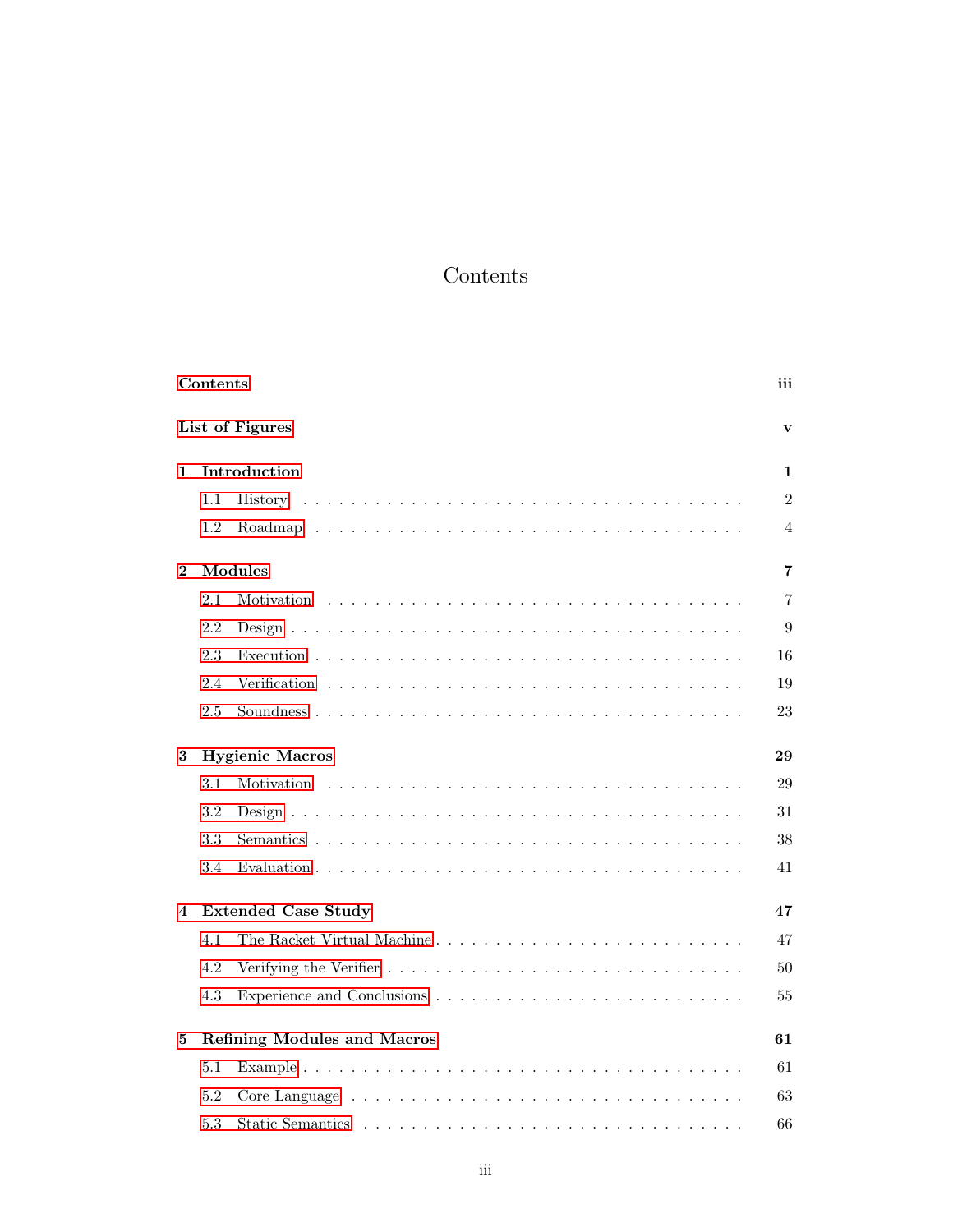|              | 5.4    |                                      | 80  |
|--------------|--------|--------------------------------------|-----|
|              | 5.5    |                                      | 88  |
|              | 5.6    |                                      | 88  |
|              | 5.7    |                                      | 97  |
|              | 5.8    |                                      | 99  |
| 6            | Finale |                                      | 101 |
| $\mathbf{A}$ |        | Modular ACL2: First Model            | 103 |
|              |        |                                      | 103 |
|              |        |                                      | 105 |
|              |        |                                      | 106 |
|              |        | A.4 Executable semantics of programs | 109 |
|              |        |                                      |     |
|              |        |                                      | 111 |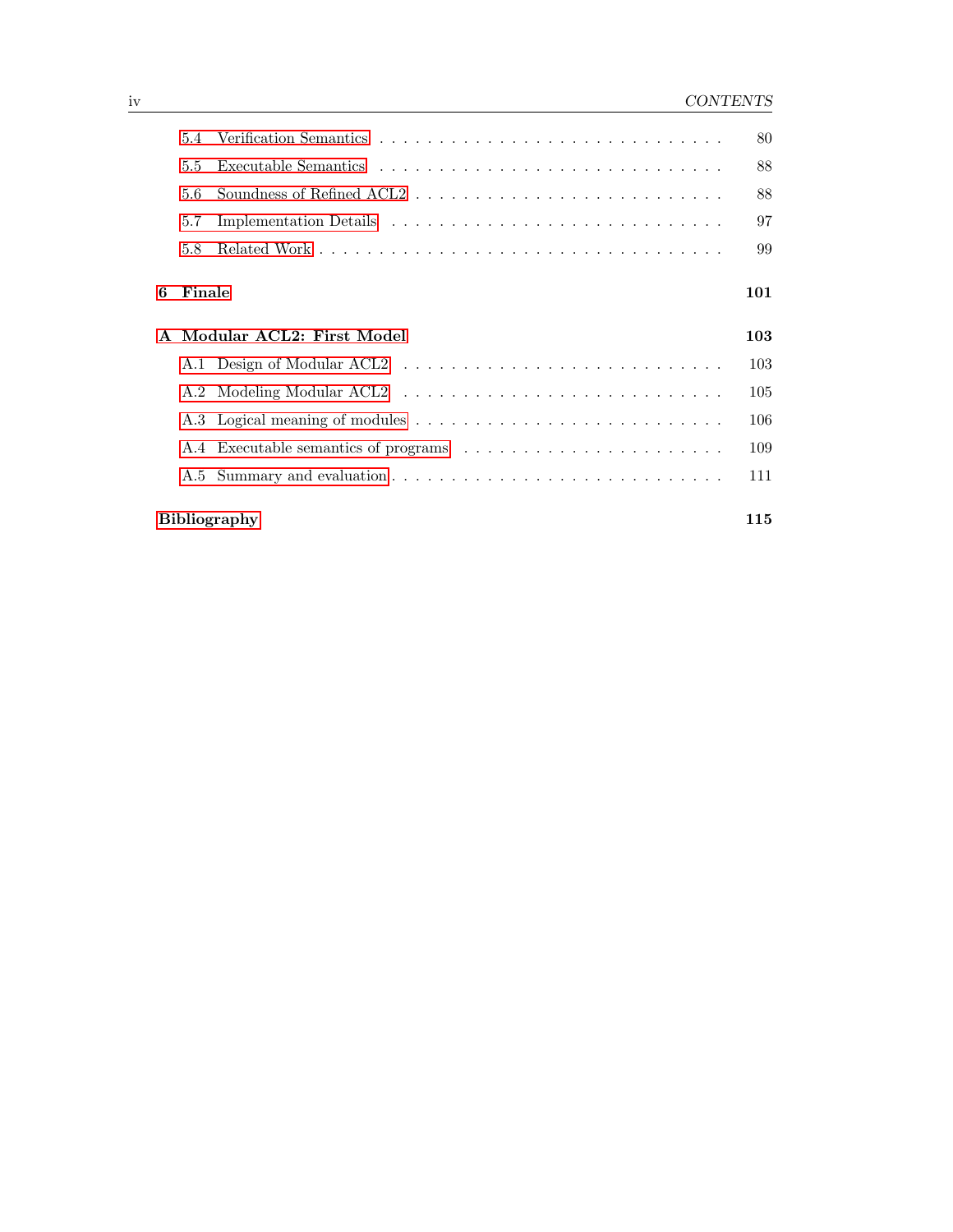# List of Figures

<span id="page-6-0"></span>

| 2.1     |                                                                                                  | 8      |
|---------|--------------------------------------------------------------------------------------------------|--------|
| 2.2     | A finite set representation in Modular ACL2.                                                     | 10     |
| 2.3     | Excerpts from interfaces in the interpreter experiment                                           | 12     |
| 2.4     | The core grammar of ACL2. $\dots \dots \dots \dots \dots \dots \dots \dots \dots \dots \dots$    | 13     |
| $2.5\,$ |                                                                                                  | 14     |
| $2.6\,$ |                                                                                                  | 15     |
| 2.7     | Translation from a Modular ACL2 program to an executable ACL2 program.                           | 17     |
| $2.8\,$ | Inference rules for Modular ACL2 verification                                                    | 19     |
| 2.9     |                                                                                                  | 20     |
| 2.10    | Inference rules for ACL2 verification. $\ldots \ldots \ldots \ldots \ldots \ldots \ldots \ldots$ | 21     |
| 2.11    | Metafunctions for ACL2 verification. $\ldots \ldots \ldots \ldots \ldots \ldots \ldots$          | 21     |
| 2.12    | Equational reasoning used in lemma $3. \ldots \ldots \ldots \ldots \ldots \ldots \ldots$         | 23     |
| 3.1     |                                                                                                  | 32     |
| 3.2     |                                                                                                  | 38     |
| $3.3\,$ | Updated ACL2 operations                                                                          | $39\,$ |
| 3.4     |                                                                                                  | 40     |
| $3.5\,$ |                                                                                                  | 41     |
| $3.6\,$ | Impact of hygienic expansion on nontrivial ACL2 macros.                                          | 44     |
| 4.1     |                                                                                                  | 48     |
| 4.2     |                                                                                                  | 49     |
| $4.3\,$ | Signatures for stack operations. $\ldots \ldots \ldots \ldots \ldots \ldots \ldots \ldots$       | 49     |
| 4.4     |                                                                                                  | 49     |
| $4.5\,$ |                                                                                                  | 51     |
| 4.6     | Specification of application expression data structure $\ldots \ldots \ldots \ldots$             | 52     |
| 4.7     | Recursion scheme for expressions and expression lists                                            | 54     |
| 4.8     |                                                                                                  | $54\,$ |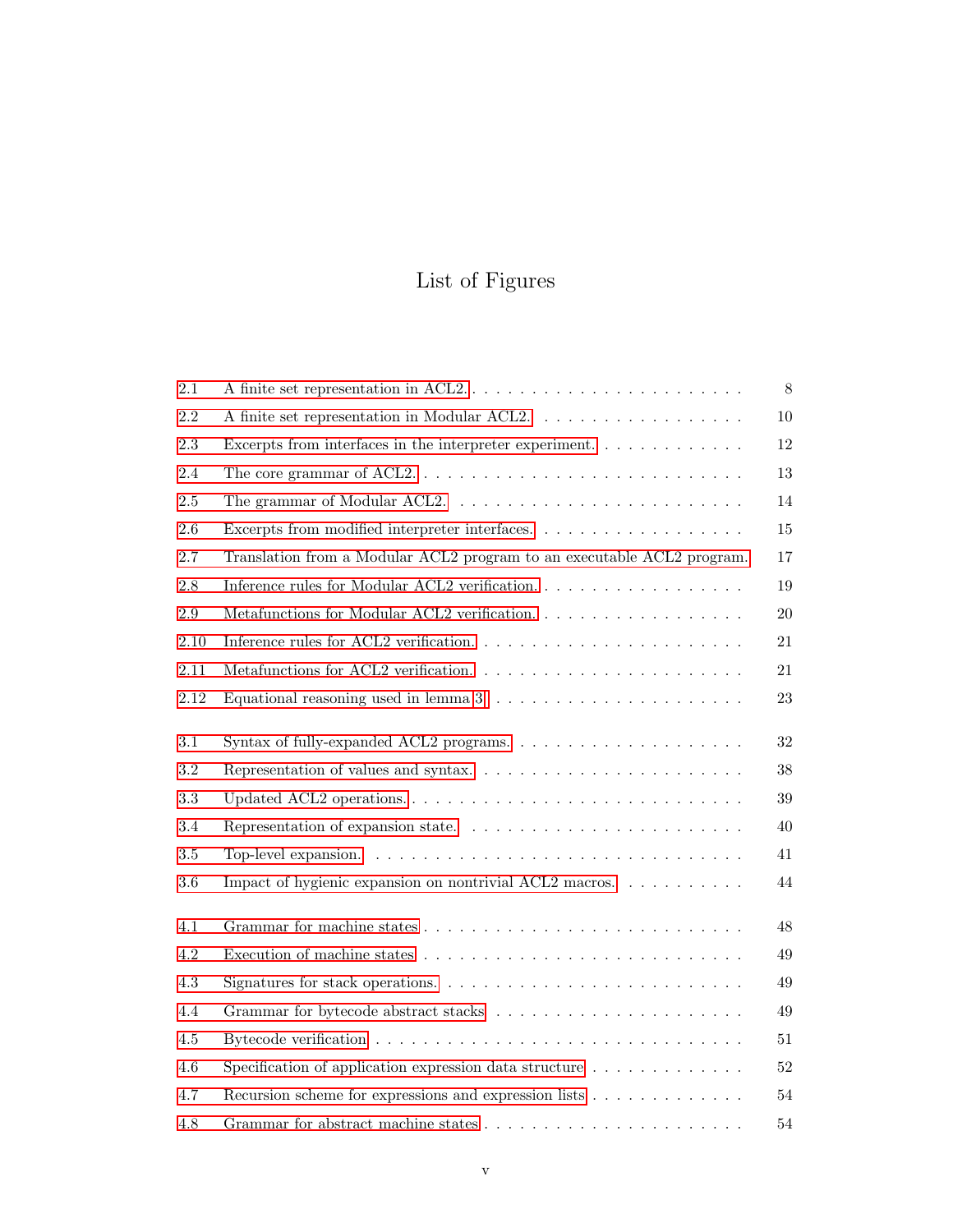| 4.9       | Conversion for abstract machine states $\hfill\ldots\ldots\ldots\ldots\ldots\ldots\ldots\ldots\ldots\ldots$ | 55     |
|-----------|-------------------------------------------------------------------------------------------------------------|--------|
| 4.10      |                                                                                                             | 56     |
| 4.11      | Bytecode initialization lemma $\dots \dots \dots \dots \dots \dots \dots \dots \dots \dots \dots$           | 57     |
| 4.12      |                                                                                                             | 57     |
| 5.1       | Example Refined ACL2 program                                                                                | 62     |
| $5.2\,$   |                                                                                                             | 63     |
| $5.3\,$   | Expanded version of example Refined ACL2 program, part 1.                                                   | 65     |
| 5.4       | Expanded version of example Refined ACL2 program, part 2.                                                   | 66     |
| 5.5       |                                                                                                             | 67     |
| 5.6       | Typing rules for Refined ACL2 types and addresses. $\dots \dots \dots \dots$                                | 68     |
| 5.7       | Typing rules for Refined ACL2 environments, declarations, and types.                                        | 69     |
| $5.8\,$   | Type reduction for Refined ACL2. $\dots \dots \dots \dots \dots \dots \dots \dots \dots$                    | 71     |
| 5.9       |                                                                                                             | 72     |
| 5.10      |                                                                                                             | 73     |
| 5.11      | Equivalence rules for Refined ACL2 expressions                                                              | 74     |
| 5.12      | Typing rules for ACL2 programs and definitions. $\ldots \ldots \ldots \ldots \ldots$                        | 75     |
| 5.13      | Typing rules for ACL2 hints, rule classes, and expressions. $\dots \dots \dots$                             | 76     |
| 5.14      | Subtyping rules for ACL2. $\dots \dots \dots \dots \dots \dots \dots \dots \dots \dots \dots$               | $77\,$ |
| $5.15\,$  |                                                                                                             | 77     |
| $5.16\,$  |                                                                                                             | 81     |
| 5.17      |                                                                                                             | 81     |
| 5.18      | Proof obligations for programs, definitions, and terms. $\dots \dots \dots \dots$                           | $82\,$ |
| 5.19      | Proof obligations for environments, declarations, and types.                                                | 84     |
| 5.20      | Proof obligations for hints, rule classes, expressions, and addresses.                                      | 85     |
| 5.21      |                                                                                                             | 86     |
| 5.22      | Proof obligation of example program, part $2. \ldots \ldots \ldots \ldots \ldots$                           | 87     |
| 5.23      |                                                                                                             | 87     |
| 5.24      | Executable form of example program                                                                          | 89     |
| $5.25\,$  |                                                                                                             | 90     |
| A.1       |                                                                                                             | 104    |
| $\rm A.2$ |                                                                                                             | 105    |
| A.3       |                                                                                                             | 105    |
| A.4       | Signatures of metafunctions used in the model. $\ldots \ldots \ldots \ldots \ldots$                         | 106    |
| A.5       | Rules for computing the logical meaning of modules. $\dots \dots \dots \dots$                               | 107    |
| A.6       |                                                                                                             | 108    |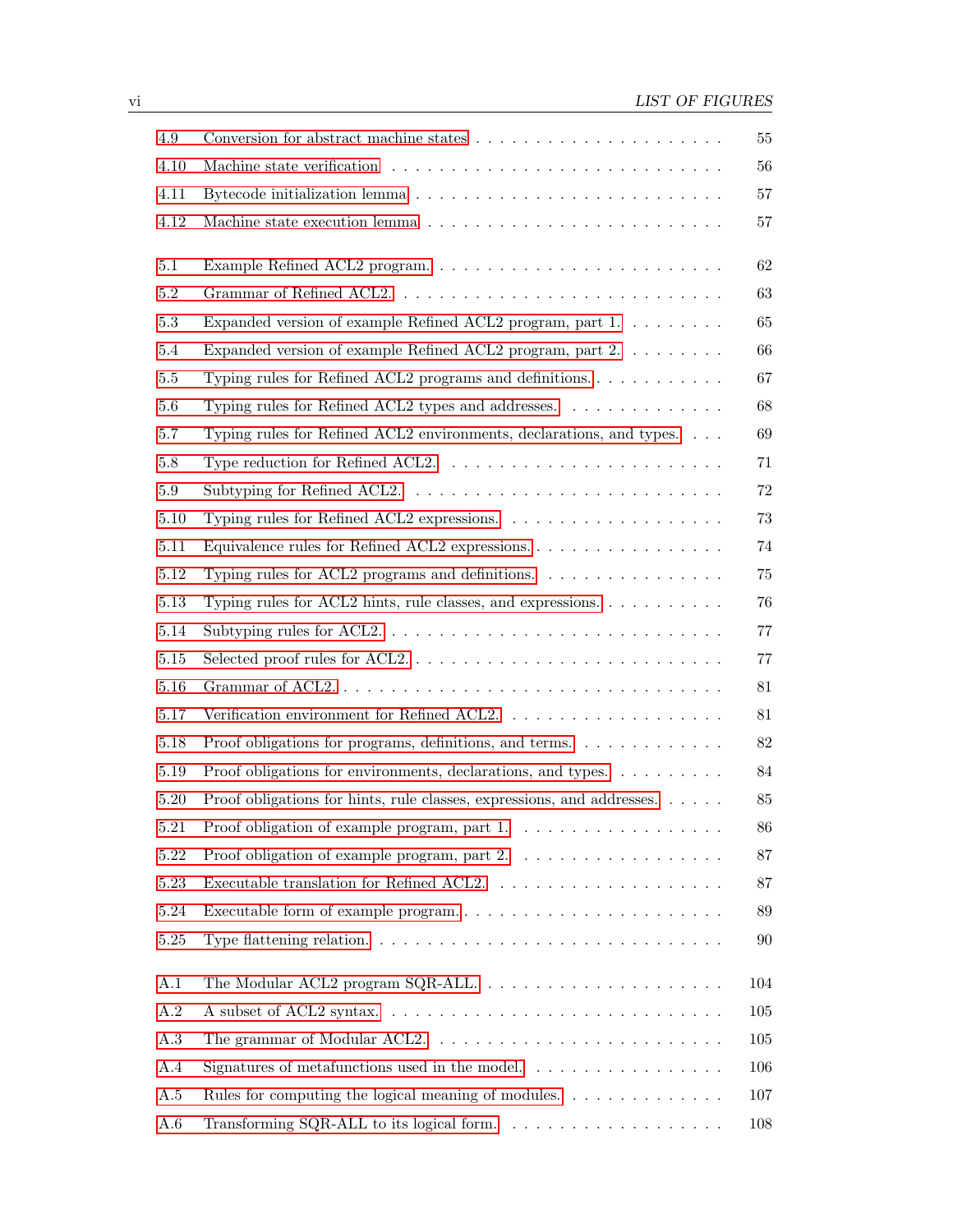| A.7 A rule for computing the executable semantics of a program  | -109 |
|-----------------------------------------------------------------|------|
|                                                                 |      |
| A.9 The logical form of linked compound module SQR-ALL-MOD. 112 |      |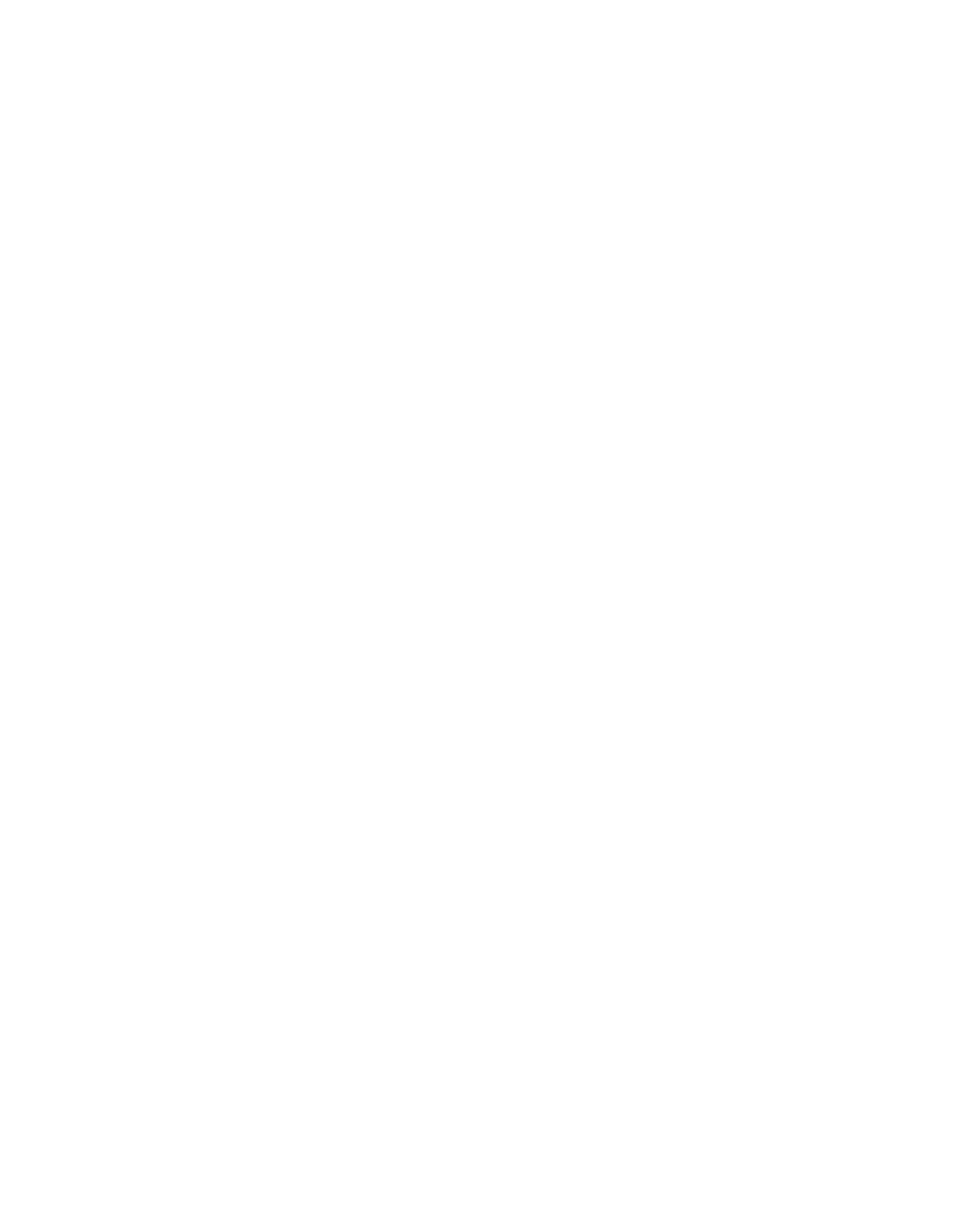## CHAPTER 1

## Introduction

<span id="page-10-0"></span>ACL2 is the successor to Nqthm, the original Boyer-Moore theorem prover. In 1989, Boyer, Moore, and Kaufmann set out to design a more practical theorem prover suited to verifying real-world hardware and software artifacts. The resulting software has gained significant success and popularity among industrial clients.

The ACL2 theorem prover comprises both a programming language and a logic, aptly described by its acronym: "A Computational Logic for Applicative Common Lisp". "Applicative Common Lisp" refers to the first-order, side-effect free variant of Common Lisp that serves as ACL2's programming language. The "Computational Logic" describes an automated theorem prover for first-order logic over the domain of recursive functions in the aforementioned language.

In addition to ACL2's core constructs—recursive functions and theorems about them there are several meta-proving tools that extend the power of the language and the logic, allowing developers to manage complicated verification tasks. From its Common Lisp heritage, ACL2 inherits macros for syntactic abstraction and packages for namespace management. Logically, ACL2 has tools to divide programs by file, to nest encapsulated abstractions and later reinstantiate them with concrete definitions, to defer verification by "skipping" certain proof obligations, and to extend the logic with new axioms.

For all these capabilities, there are several program development techniques ACL2 does not natively support. The logic indirectly supports second-order universal quantification via encapsulation (second-order existential quantification) and functional instantiation (reusing theorems that reason about an existential), but does not support direct universal quantification without an existential witness. Top-down development requires editing a partiallyverified program to remove "skip-proofs" annotations; the final steps in verification do not constitute a verified artifact on their own. Packages and books do not protect their contents from namespace collisions; encapsulated abstractions do, but at the cost of executability. Finally, ACL2's macros are unhygienic, meaning they do not respect lexical scope.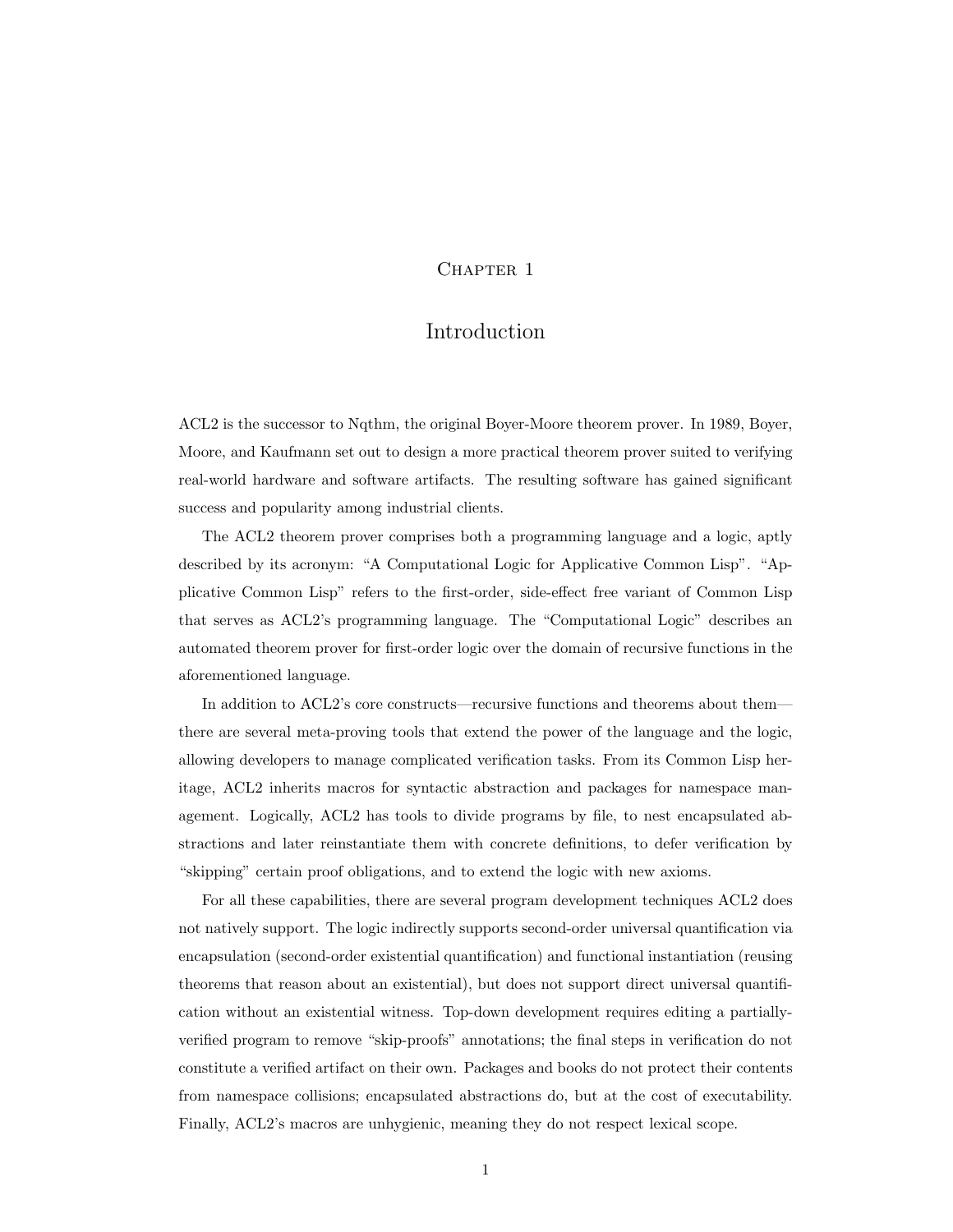Fortunately, ACL2's existing tools show many dimensions along which it can be extended to accommodate these and other features. ACL2 admits to syntactic extension via macros; to representing new features dually, split between concrete and abstract representations, as with encapsulation blocks; and to second-order reasoning as with functional instantiation. Based on these avenues for extending the language, I arrive at my thesis.

The language of ACL2 can be extended to express robust modular and syntactic abstractions without changing ACL2's logic or theorem prover.

To demonstrate this thesis, I present Refined ACL2. Refined ACL2 is a proof language combining the programmatic and logical constructs of ACL2 with ML's modularity mechanisms and Racket's syntactic abstractions. To illustrate the design process leading up to Refined ACL2, I also describe Modular ACL2 and Hygienic ACL2, two predecessor languages of Refined ACL2 that separately introduce modules and hygienic macros to ACL2. Along with these languages, I present experiments validating Refined ACL2's utility for developing ACL2 proofs and a soundness theorem for the Refined ACL2 module system.

#### <span id="page-11-0"></span>1.1 History

This research started with Dracula. Prof. Page (University of Oklahoma) requested ACL2 in DrRacket (then DrScheme) as a better environment for teaching formal verification. Dale Vaillancourt designed and implemented the original Dracula, an interface for running a simulation of ACL2 execution in DrScheme and relaying proof obligations to ACL2. Page also requested a way to demonstrate modular programming development, which ACL2 only supports through a fragile combination of many features. The goal was to provide a system in which components of an ACL2 model can be specified, compiled, and verified separately, but ultimately executed as a whole without duplicating effort (of the developer, compiler, or theorem proving engine). I took on the task of implementing [\[Eastlund and Felleisen](#page-124-1) [2009b\]](#page-124-1) this system.

The first iteration of the module system is based on the linking system of the Racket unit system, with bindings determined as in mixin modules. It provides a way to specify functions via signatures and contracts, a way to implement specifications in terms of other specifications, and ways to link implementations together and ultimately execute them. Our first model, described in more detail in appendix [A,](#page-112-0) implemented the bare minimum necessary for these features. Subsequent versions of the language could intermingle interface and module definitions, could link across multiple interfaces at once, accumulated exported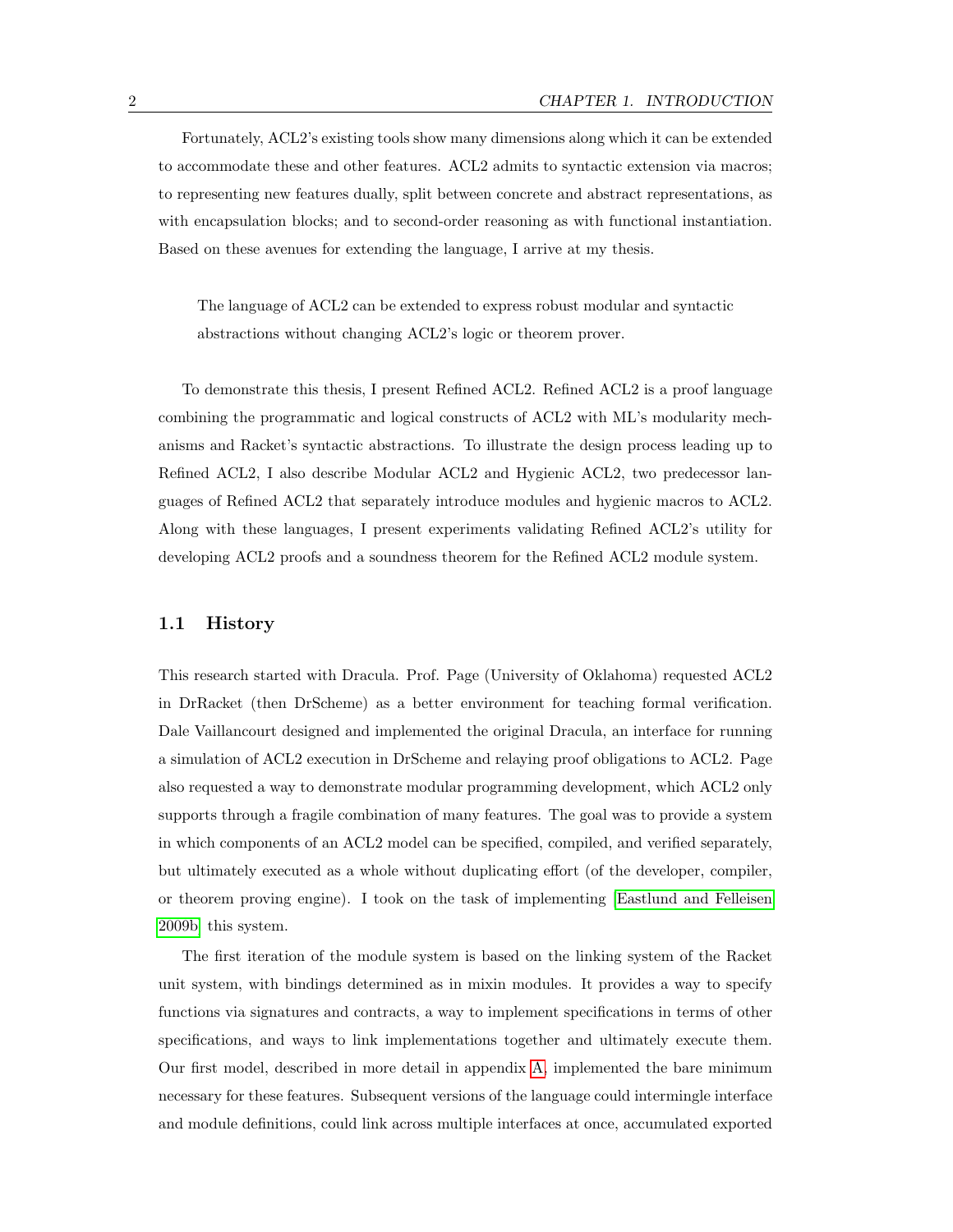bindings of executable modules at the top level, and allowed interfaces to depend on one another.

A series of short case studies demonstrated the resulting system adequate for developing proof abstractions and restricting the theorem prover's search efforts. However, the specification language of signatures and contracts was not expressive enough to describe new induction schema. For instance, one case study introduced a predicate recognizing arithmetic expressions with integers and binary operators. In ACL2, the theorem prover deduces structural induction over arithmetic expressions from the recursion scheme used to define the predicate. Our language of contracts describes the predicate's results but not its recursion scheme. Clients of the expression datatype, therefore, were unable to perform structural induction.

Our second iteration of the module system introduced transparent functions, describing induction in terms of recursive function definitions as done natively by ACL2. The same case studies were performed in the second system, this time with greater success with novel induction schemes. The system also came with an expressivity proof, showing that the module system could faithfully reproduce any model (in its contained subset of ACL2) split into modules at arbitrary points.

Once modules performed adequately in our small case studies, we turned to the one abstraction feature of ACL2 that we had never integrated with Dracula: macros. On one hand, macros are a useful tool for enriching the core language of ACL2, understood by the theorem prover, with useful tools for programmers that the theorem prover need not be extended to reason about. On the other hand, ACL2's macros are unhygienic; they do not preserve default assumptions about lexical scope in the surface program. This makes them difficult to trust, and a significant step down from Racket's advanced hygienic macro system.

Our first macro system, Hygienic ACL2, attempts to bring hygienic macro expansion to ACL2 while preserving compatibility with its existing libraries and macros. Rather than devise a new macro system, we augment the values of ACL2 with expansion metadata, invisible to the logic but usable by the compiler, and use the metadata to give a hygienic semantics to existing macro definitions. We base our definition of hygiene on the scope of ACL2 and on compatibility with existing macro practices.

In 2009, Ms. Yue "Zoe" Zhang (M.S. 2010, Northeastern University) ran a large-scale evaluation of Modular ACL2. She chose to model the Racket bytecode verifier and attempt to prove its soundness. Although she did not complete the verification effort, her project suggested several opportunities for improvement in Modular ACL2.

The primary difficulties, aside from the complexity of the bytecode verifier itself, were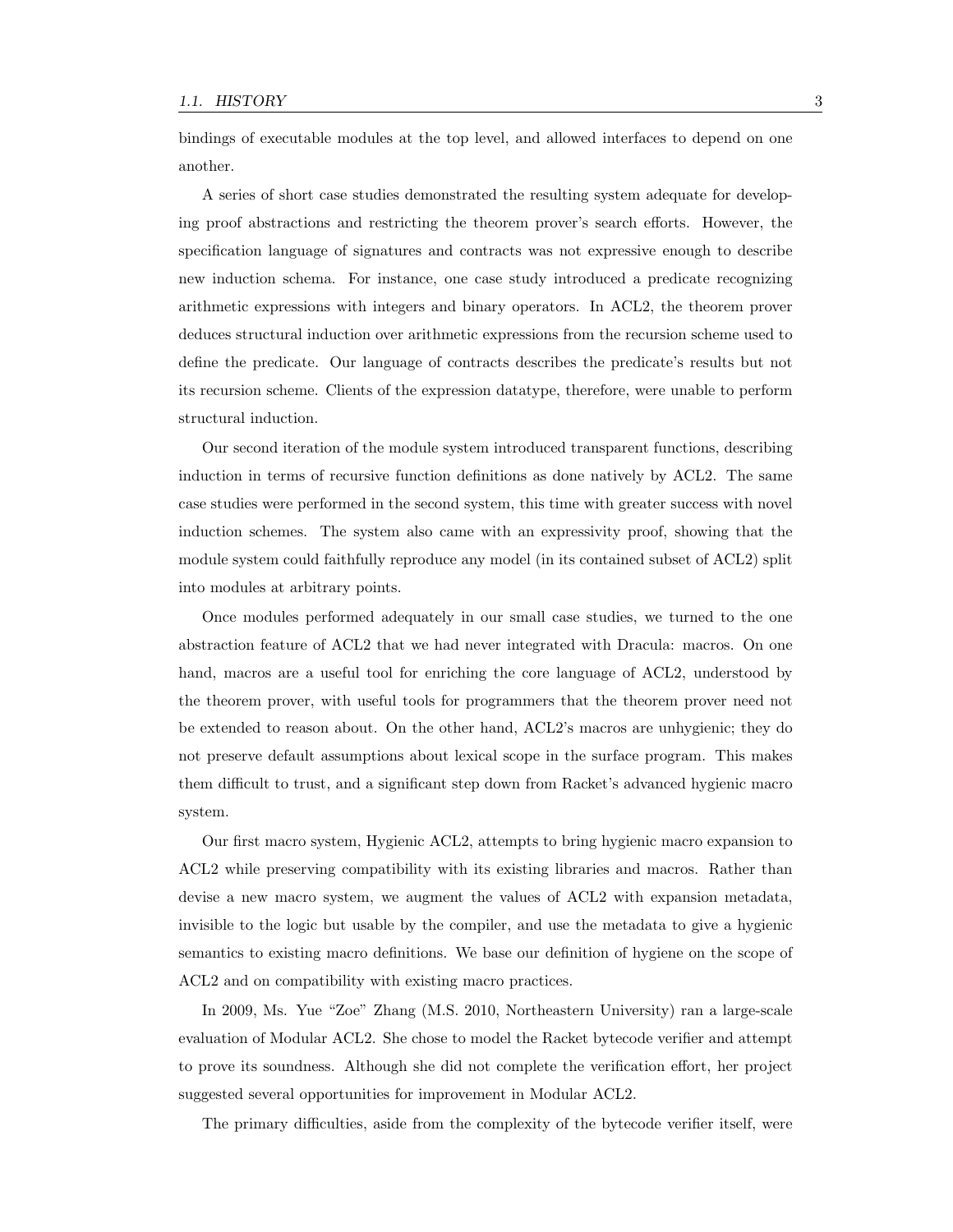structure specifications, list type abstraction, (mutually) recursive datatypes, and mutual induction. Modular ACL2 cannot abstract over structure or recursive datatype definitions, as they have a non-uniform format. Constructing the theories necessary to represent structures abstractly and recursive datatypes in a form that permits induction and recursion took a disproportionate amount of time and space. Furthermore, any changes to the basic template for either induced a manual change to each implementation. Mutual induction did not balloon out of proportion, but provided similar syntactic difficulties.

While Modular ACL2 can abstract over list types, instantiations do not expose their element types, which basically renders the abstraction useless. The module system's scope and linking mechanisms were also never augmented to allow multiple instances of one specification, so list types could not be combined.

Essentially, Modular ACL2 is useful for segmenting the large components of a model, but does not come with good facilities for building the low level tools of representation and reasoning in ACL2.

Our response to these difficulties is to design a language combining the modular proof abstractions of Modular ACL2, the flexibility of linking, nesting, and specializing of the ML module system, and the syntactic abstractions of the Racket macro system. We anticipate that nesting and specializing modules will make list abstractions practical, while hygienic macros will allow automation for mutual induction, recursive datatypes, and structure datatypes.

#### <span id="page-13-0"></span>1.2 Roadmap

The following chapter explains Modular ACL2, our initial design for an ACL2 module system. The discussion begins in section [2.1](#page-16-1) with the difficulties inherent to modular proof development in ACL2. Section [2.2](#page-18-0) provides an overview of Modular ACL2's features by example. Both semantic translations from Modular ACL2 to ACL2 are described in subsequent sections—section [2.3](#page-25-0) for the executable semantics and section [2.4](#page-28-0) for the logical semantics. The chapter concludes with a proof of soundness relating the logical and executable semantics.

Our adaptation of hygienic macro expansion to existing ACL2 programs is presented in chapter [3.](#page-38-0) We provide several examples illustrating how ACL2's unhygienic macros can be problematic in section [3.1.](#page-38-1) Section [3.2](#page-40-0) describes our interpretation of hygiene for the particular syntactic forms of ACL2, including separate function and value namespaces, implicit quantification, and local scope in encapsulated proofs. Extending this description, we present the details of Hygienic ACL2's expansion algorithm in section [3.3.](#page-47-0) We evaluate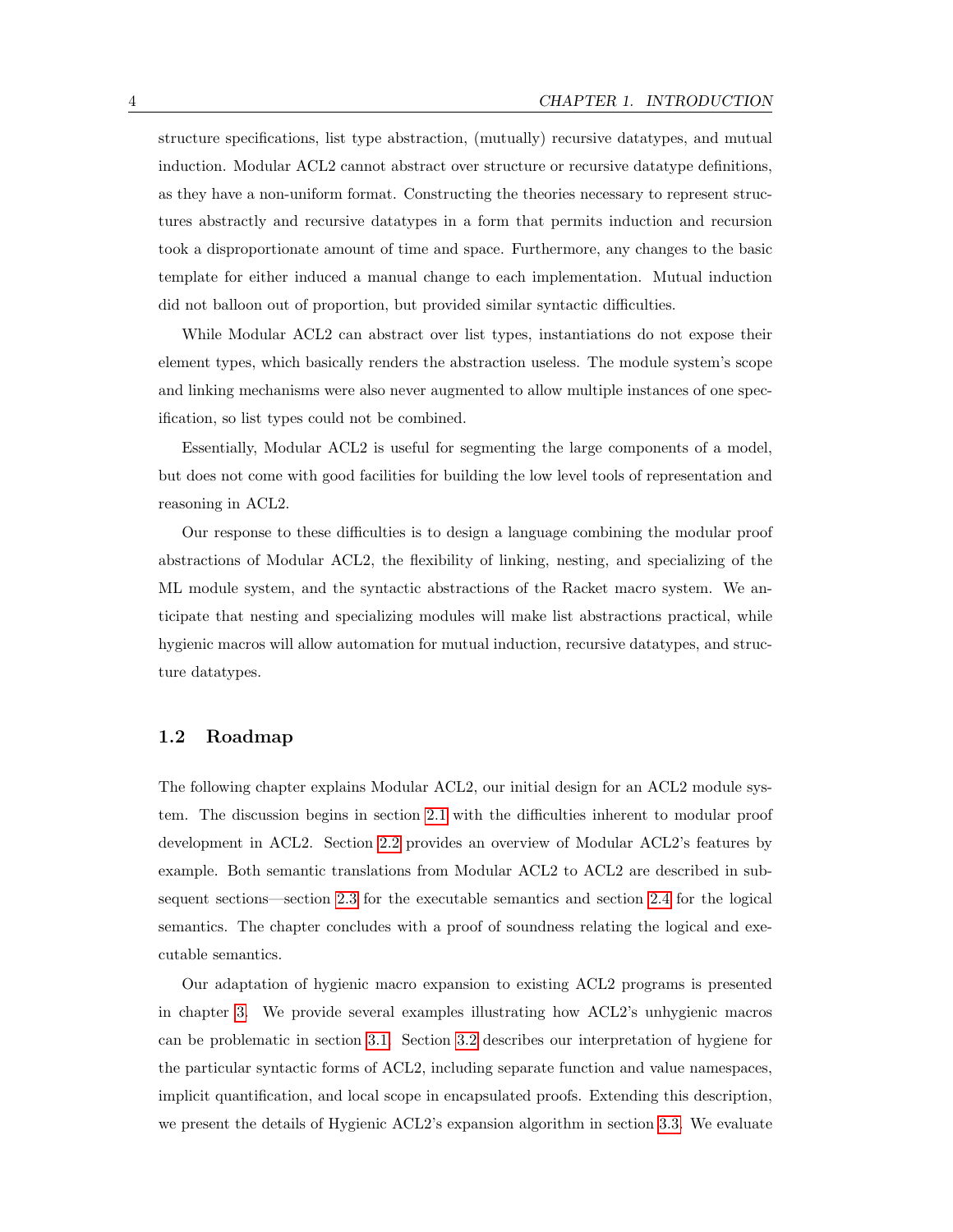the impact of hygienic expansion on the existing body of ACL2 macros in section [3.4.](#page-50-0)

Chapter [4](#page-56-0) discusses a case study in which we attempt to use Modular ACL2 to model and verify the Racket virtual machine and bytecode verifier, in order to report on Modular ACL2's utility in practice. Section [4.1](#page-56-1) describes a simple subset of the Racket bytecode language and verification algorithm. In section [4.2](#page-59-0) we present our approach to proving the verifier's soundness, followed by an analysis of which Modular ACL2 features worked and which didn't in section [4.3.](#page-64-0)

In response to the case study above, we present Refined ACL2, a language combining ML modules, Racket macros, and the logic of ACL2 to overcome the drawbacks we uncovered. Chapter [5](#page-70-0) begins with a description of Refined ACL2 and an example program. Macro expansion in our new language is described in section [5.2.](#page-72-0) Sections [5.3,](#page-75-0) [5.4,](#page-89-0) and [5.5](#page-97-0) present the static, logical, and executable semantics of Refined ACL2, respectively. We prove the soundness of our logical semantics with respect to the executable semantics in section [5.6.](#page-97-1) The chapter ends with a discussion of the implementation details for Refined ACL2 in both Racket and ACL2.

The support of our thesis draws to a conclusion in chapter [6,](#page-110-0) in which we discuss our accomplishments and consider future directions.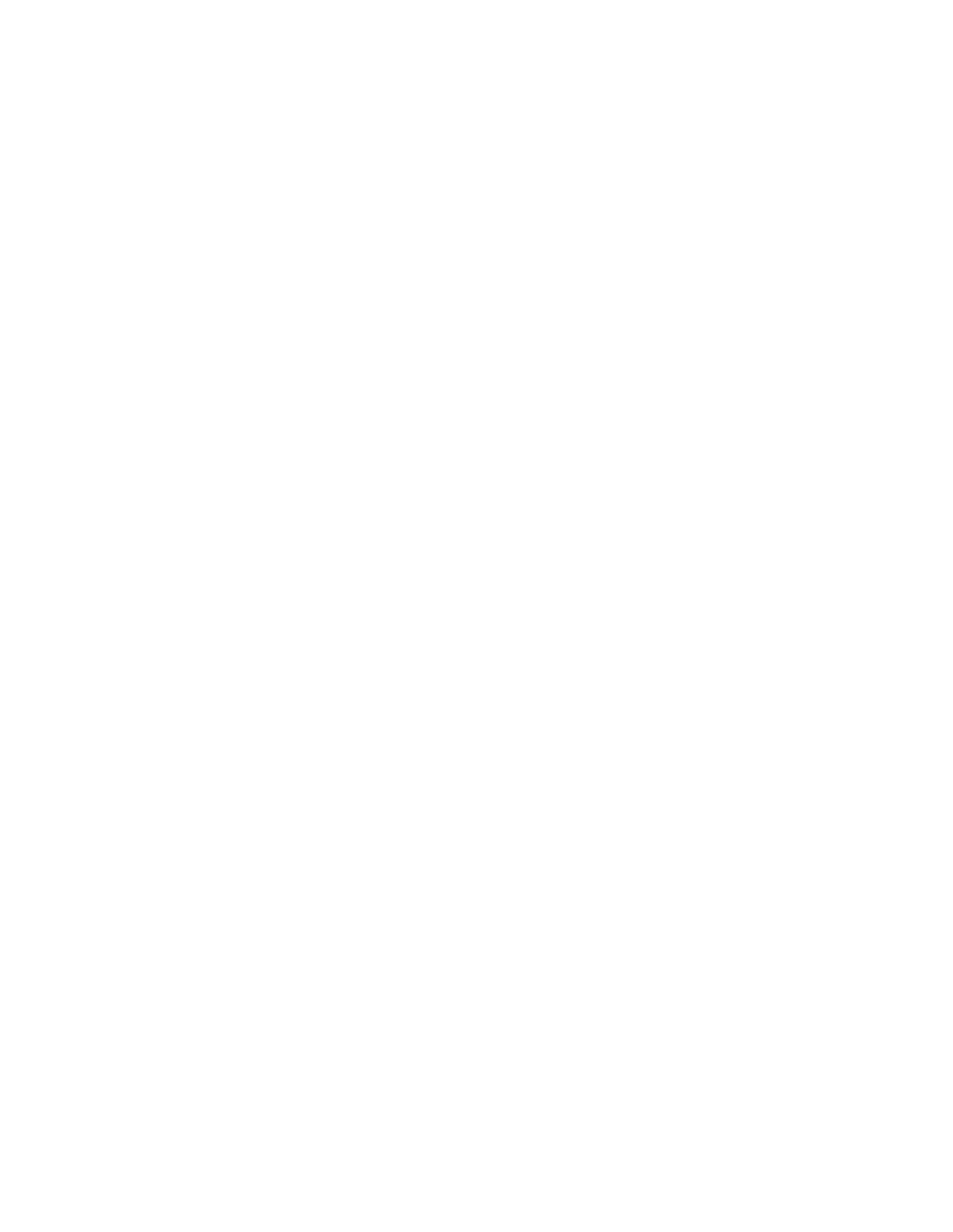## CHAPTER 2

## Modules

<span id="page-16-0"></span>Modular  $\text{ACL}2<sup>1</sup>$  augments  $\text{ACL}2$  with modules that can be verified independently, then linked and run as a whole. We present the motivation and design of Modular ACL2, its semantics, and a proof demonstrating that the linking process preserves the theorems proved about individual modules.

## <span id="page-16-1"></span>2.1 Motivation

For our purposes, an ACL2 program consists of a sequence of function definitions, conjecture statements, and expressions. Function definitions may be recursive, but may not have forward references. A conjecture is a named expression with free variables. Lastly, an expression applies primitive operations and previously-defined functions to atomic and compound values.

In its default "logic mode", the ACL2 theorem prover attempts to admit each term, verifying its soundness before adding it to the database of logical rules and proceeding to the next term. Functions must be proved terminating for all possible inputs; conjectures must be established as theorems. Expressions have no logical obligations; they are simply run.

ACL2 also has a more efficient "program mode" that ignores proof obligations and runs terms unconditionally.

Figure [2.1](#page-17-0) shows a short ACL2 program defining a finite set representation (setp) and functions to add one or more elements to a set (add and add-all). The program also states conjectures that add and add-all preserve the set representation.

To admit this program, ACL2 first verifies that setp, add, and add-all terminate for all possible inputs. The proofs for the non-recursive functions setp and add are trivial. For add-all, ACL2 uses its recursive structure to construct an induction scheme, which it then proves well-founded. The theorem prover records this scheme with the definition of add-all.

<sup>&</sup>lt;sup>1</sup>This work has been published as [Eastlund and Felleisen](#page-124-2) [\[2009a,](#page-124-2)[b\]](#page-124-1).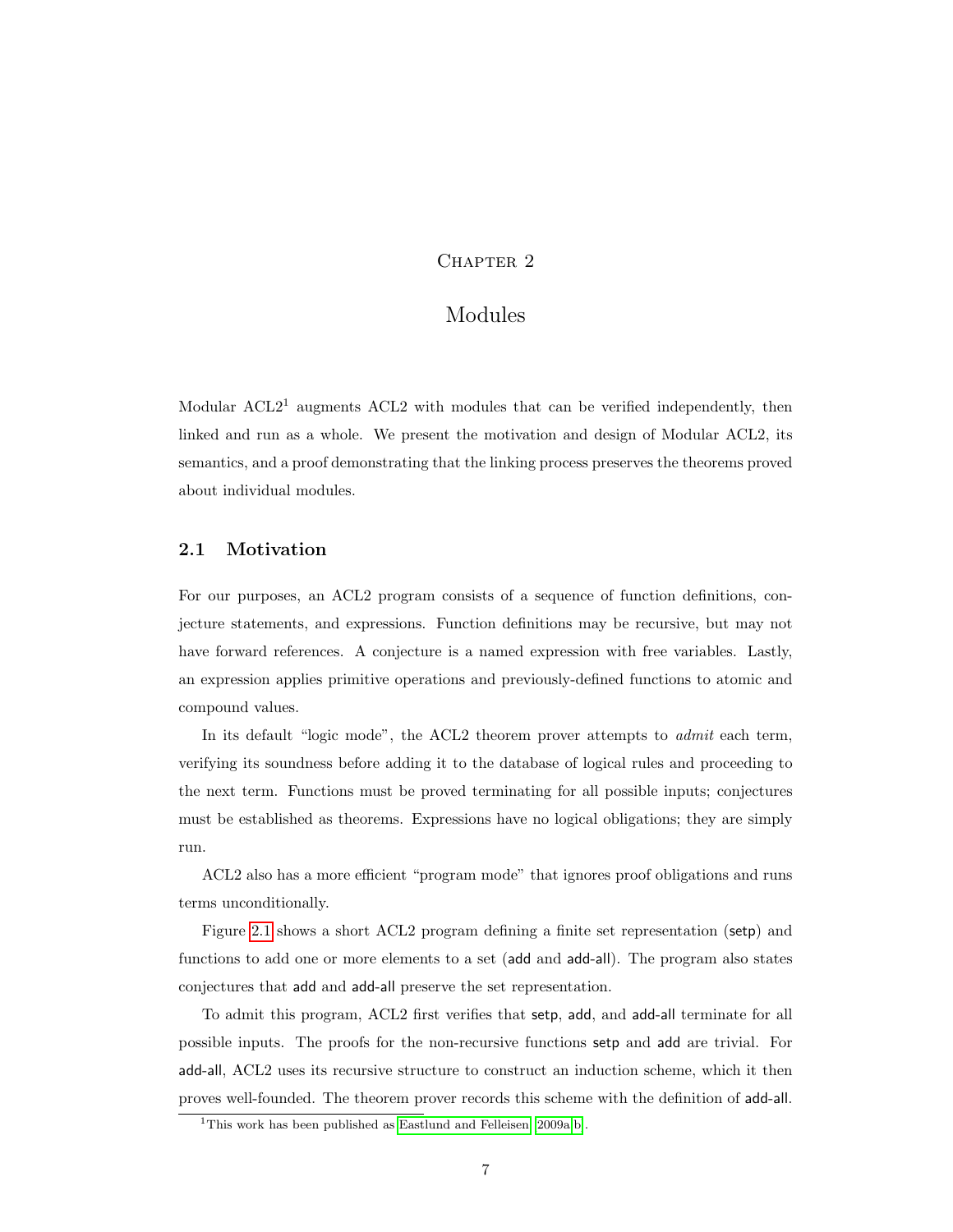```
(defun setp (xs) (no-duplicatesp-equal xs))
(defun add (x \times s) (add-to-set-eql x \times s))
(defun add-all (xs ys)
  (cond ((endp xs) ys)
          ((\text{consp xs}) (\text{add (car xs)} (\text{add-all} (\text{cdr xs}) \text{ys}))))(defthm add-preserves-setp
  (implies (setp xs)
            (setp (add \times xs))))(defthm add-all-preserves-setp
  (implies (and (true-listp xs) (setp ys))
            (setp (add-all xs ys))))
```
(add-all (list 1 2 3) (list 2 3 4))

<span id="page-17-0"></span>Figure 2.1: A finite set representation in ACL2.

ACL2 finishes the proof by checking that add-preserves-setp and add-all-preserves-setp are true for all value assignments to their free variables. It verifies add-preserves-setp based on the rules for the two built-ins: add-to-set-eql and no-duplicatesp-equal. The proof of addall-preserves-setp demands inductive reasoning about add-all. To this end, ACL2 applies the induction scheme stored with add-all.

Finally, ACL2 runs add-all on the inputs (list 1 2 3) and (list 2 3 4). Based on the admitted theorems, we can trust the result not to duplicate 2 or 3.

Now the programmer has a working implementation of sets that may be integrated into larger programs. ACL2 provides several different tools toward this end: books, packages, encapsulation, and functional instantiation [Kaufmann and Moore \[2001\]](#page-125-0). Each has its benefits, but also drawbacks:

- Books provide reusable components containing verified functions and theorems. Unfortunately, they also cause namespace clashes: all definitions are exported unless explicitly declared local. These conflicts are known to cause incompatibilities among books distributed with ACL2.
- The Common Lisp package system provides namespaces, but no scoping or abstraction mechanism [\[Padget, J. et al. 1986\]](#page-126-0). Multiple books may still clash by using the same package. Packages also do not introduce a logical abstraction boundary; functions and theorems in one package are fully "visible" in another.
- Encapsulation allows "local" definitions whose names and logical rules are hidden from outside proofs. This provides scope and abstraction; however, there is no mechanism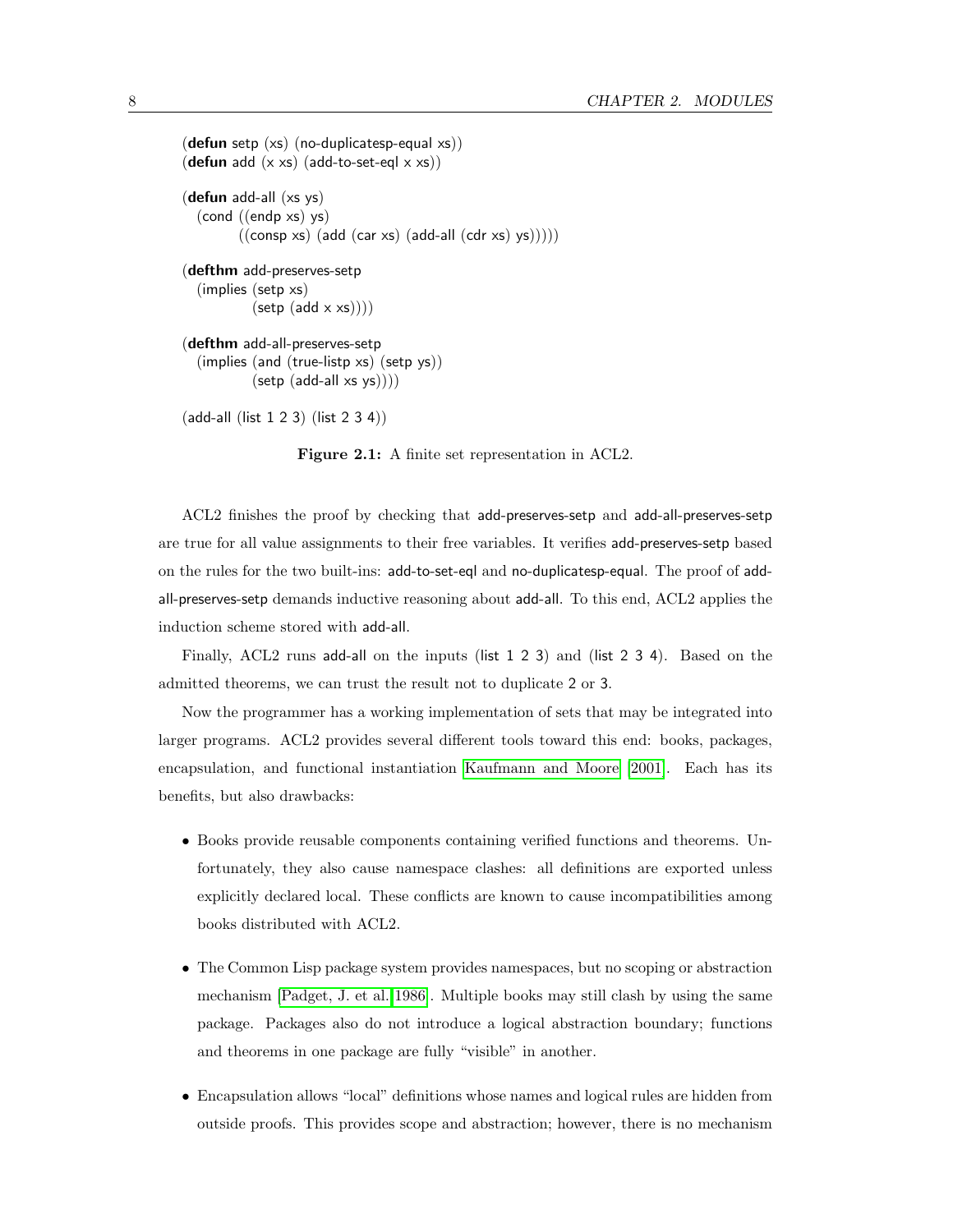to write down an explicit specification of the exported definitions. Furthermore, local definitions cannot be run; one must sacrifice executability to gain abstraction. Finally, these abstractions cannot be built top-down; there must always be a "witness" instantiation to begin the proof.

- The "functional instantiation" mechanism can be used to connect proofs based on an encapsulation to executable code. Martín-Mateos et al. [2002] demonstrate how to easily apply functional instantations to generic libraries; however, neither the instantiated theory nor its generated consequences have an explicit specification.
- The "top-down" proof style presented by Kaufmann [\[Kaufmann et al. 2000\]](#page-126-2) simulates specifications for abstract proofs via programming patterns. These specifications limit the rules and names exported from part of a proof. They are not reusable: multiple components with the same interface need separate specifications.

### <span id="page-18-0"></span>2.2 Design

Large proofs in ACL2 require a consolidated system for specification, abstraction, and the management of namespaces and components. To that end our new language, dubbed Modular ACL2, introduces interfaces and modules. Interfaces provide abstract specifications of functions, dubbed signatures, and theorems, dubbed contracts. Atomic modules supply implementations for one or more interfaces, possibly based on other interfaces. Compound modules link together multiple modules, using the implementations of one to satisfy the assumptions of another. Modules with no further assumptions may be *invoked*; their exported functions may be called by external expressions.

The finite-set example in figure [2.1](#page-17-0) can be rewritten as a Modular ACL2 program in which add and add-all are specified and implemented separately; see figure [2.2.](#page-19-0) The program starts with two interfaces. The first, IOne, specifies setp and add with signatures describing their name and arity. It states add-preserves-setp as a *contract* constraining the signatures above. The second interface, IMany, is an *extension* of IOne; equivalently, IOne is a *de*pendency of IMany. This allows contracts in IMany to refer to signatures from IOne, and obligates implementations of IMany to include some implementation of IOne. The extension declaration is followed by a signature for add-all and the contract add-all-preserves-setp, which constrains setp (from IOne) and add-all.

Two atomic modules follow the interfaces. The module Many *imports* the interface IOne; subsequent definitions may refer to setp and add. In turn, Many defines add-all and exports IMany.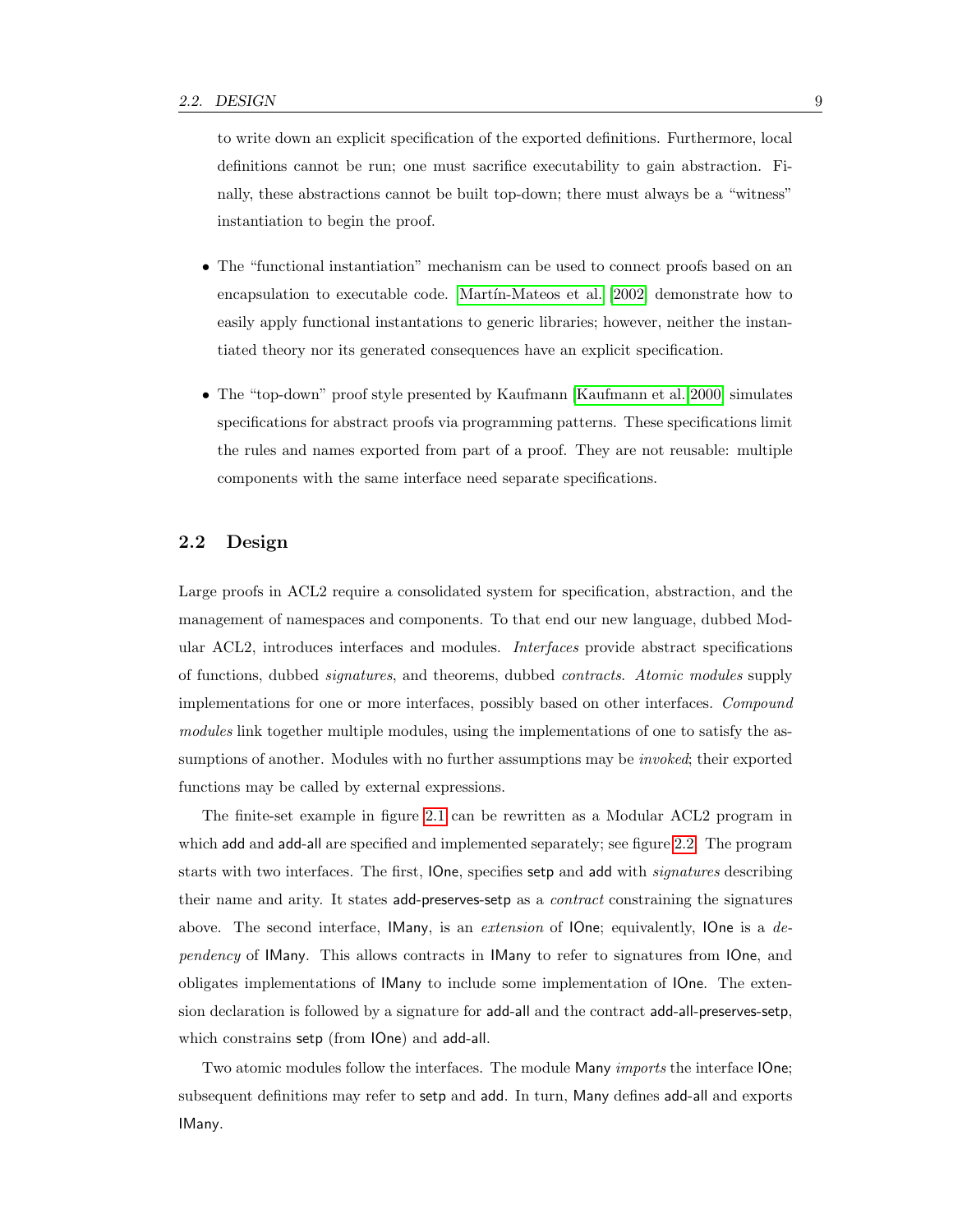```
(interface IOne
  (sig setp(xs))(sig add (x xs))(con add-preserves-setp
     (implies (setp xs)
              (\text{setp }(\text{add } x \times s))))(interface IMany
  (extend IOne)
  (sig add-all (xs ys))(con add-all-preserves-setp
     (implies (and (true-listp xs) (setp ys))
              (\text{setp } (\text{add-all xs ys})))(module Many
  (import IOne)
  (defun add-all (xs ys)
     (cond ((endp xs) ys)
            ((\text{consp xs}) (\text{add} (\text{car xs}) (\text{add-all} (\text{cdr xs}) \text{ys}))))(export IMany))
(module One
  (defun setp (xs) (no-duplicatesp-equal xs))
  (defun add (x \times s) (add-to-set-eql x \times s))
  (export IOne))
(link OneOrMany (One Many))
(invoke OneOrMany)
(add-all (list 1 2 3) (list 2 3 4))
```
<span id="page-19-0"></span>Figure 2.2: A finite set representation in Modular ACL2.

The module One *exports* the interface IOne. This supplies the functions setp and add as implementations of IOne's signatures, and obligates them to satsify the contract addpreserves-setp.

Next, the program constructs OneOrMany by *linking* together One and Many. This yields a module with One's implementations of setp and add and Many's implementation of add-all. The new module does not rely on any imports.

Finally, the program invokes OneOrMany, which makes setp, add, and add-all available globally. Hence, the final expression has the same meaning as in the monolithic program of figure [2.1.](#page-17-0)

Our model of Modular ACL2 comes with a two-pronged semantics: one side produces proof obligations for each atomic module, and the other produces an executable program from the modules invoked at the top level. A program is considered to be verified if the obligations of each atomic module can be proved in separate ACL2 sessions. The theorem prover must be restarted after each module to erase the assumptions based on its imports.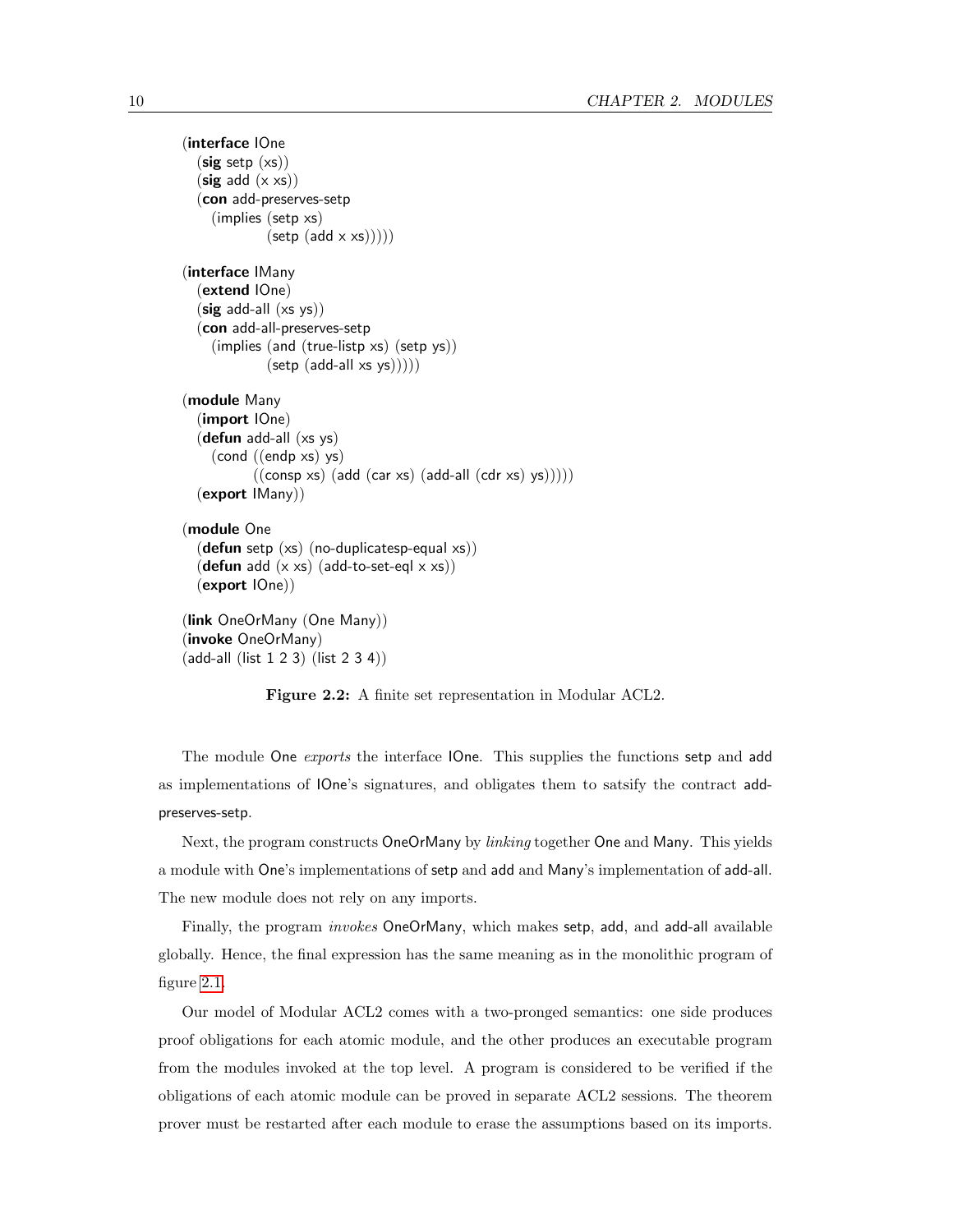The executable program comprises the definitions from all linked and invoked modules; these are run in ACL2's program mode to avoid redundant proof efforts. Soundness follows from an argument that if ACL2 verifies the atomic modules' obligations, they hold for the executable form of the program (even though ACL2 might not automatically find their proofs in logic mode).

A few experiments with verification in Modular ACL2 demonstrate its ability to provide abstraction and reusability. In a variant of Moore's graph search case study [\[Kaufmann](#page-126-2) [et al. 2000\]](#page-126-2), we specify the graph representation and search algorithm separately, and verify two implementations of each. In another, we verify properties of a simple video game called "Worm".

The third experiment highlights one of ACL2's key reasoning mechanisms: induction schemes inferred from function definitions. The experiment specifies the equivalence of two interpreters via four interfaces, shown partially in figure [2.3.](#page-21-0)

The ILanguage interface provides a representation for expressions, recognized by the predicate expr-p. An expression may be an integer or a "calculation" recognized by calc-p. A calculation applies an operator (recognized by op-p) to left and right operands.

A reduction semantics for the language is specified by ISmallStep. It describes a singlestep function on expressions that reduces one calculation on integers at a time and a step-all function that performs single-step until no calculations remain.

We describe recursive evaluation in IBigStep, extending ILanguage with a function that yields an integer for each expression.

In IEquivalence, we extend ILanguage, ISmallStep, and IBigStep. Then we state the claim that step-all and evaluate produce the same result when given an expression satisfying expr-p. The module system guarantees that the implementation of an interface shares the implementation of its (transitive) dependencies, so we may rely on step-all, evaluate, and the step-all=evaluate contract to use the same definition of expr-p.

This section presents the formal definition of Modular ACL2. It starts with a description of the design space for manifest functions, followed by two separate semantics: one for verification and one for execution.

#### 2.2.1 Language Design

To express induction schemes for abstraction boundaries, we introduce manifest functions into interfaces. In addition to signatures, contracts, and dependencies, interfaces may now express functions with a name, argument list, and body expression that may refer to other manifest functions and opaque function signatures. These specifications supply an exporting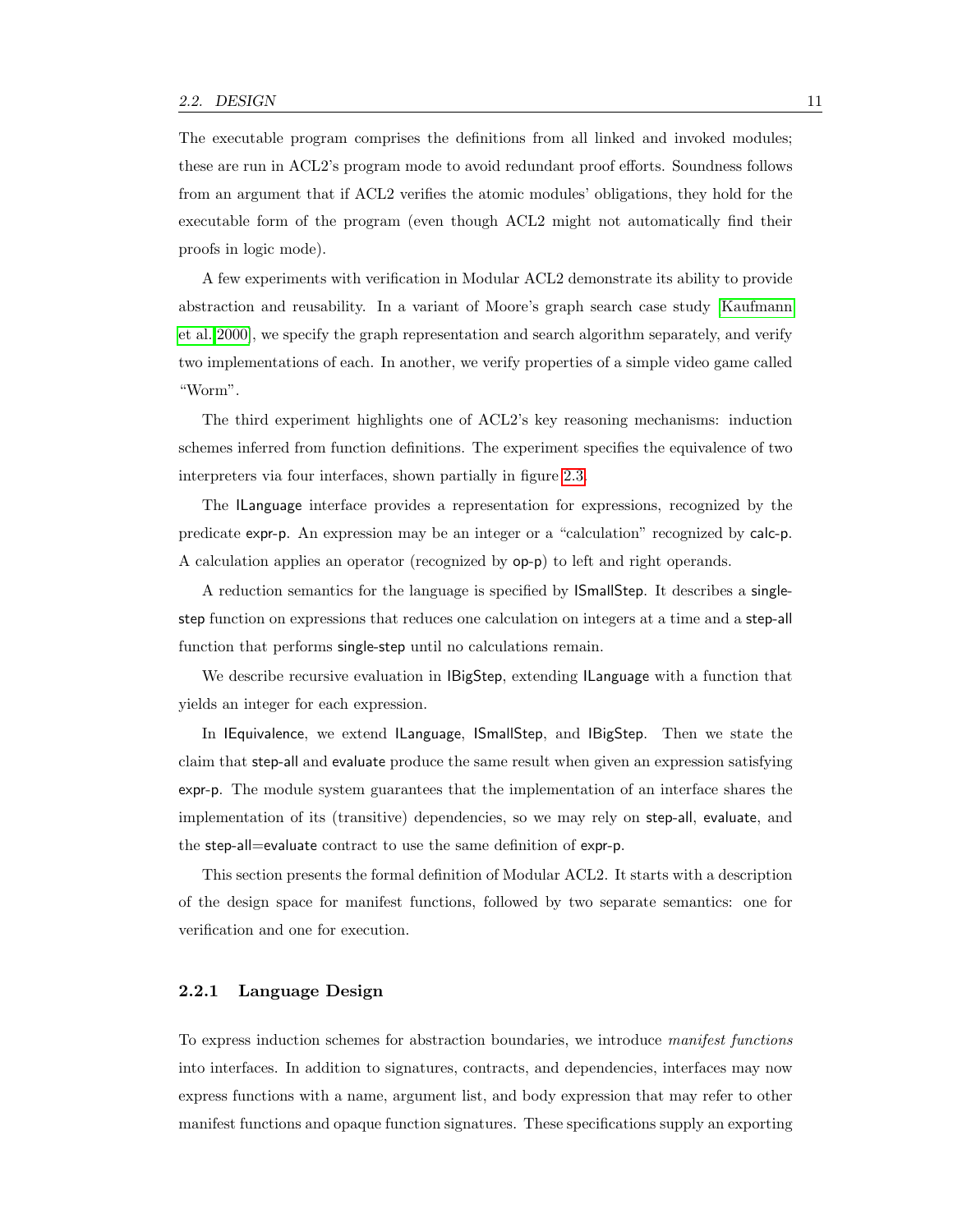```
(interface ILanguage
  (\text{sig expr-p } (x)). . . more predicates, constructors, and selectors . . .
  (con expr/calc
    (iff (and (op-p o) (expr-p l) (expr-p r))
        (exp-p (calc o | r))))(con expr/integer
    (iff (and (expr-p e) (not (calc-p e)))(integerp e)))
  ... more contracts about expr-p, calc-p, and op-p...)
(interface ISmallStep
  (extend ILanguage)
  (sig single-step (e))
  (con single-step-plus
    (implies (and (integerp l) (integerp r))
             (equal (single-step (calc '+ l r)) (+1 r)))
  ... more contracts about single-step...
  (sig step-all(e))(con step-all-calc
    (implies (calc-p e)
             (equal (step-all e) (step-all (single-step e)))))
  ... more contracts about step-all...)
(interface IBigStep
  (extend ILanguage)
  (sig evaluate (e))
  (con evaluate-plus
    (equal (evaluate (calc '+ l r))
           (+ (evaluate I) (evaluate r))))
  . . . more contracts about evaluate. . .)
(interface IEquivalence
  (extend ILanguage ISmallStep IBigStep)
  (con step-all=evaluate
    (implies (expr-p e)
             (equal (step-all e) (evaluate e)))))
```
<span id="page-21-0"></span>Figure 2.3: Excerpts from interfaces in the interpreter experiment.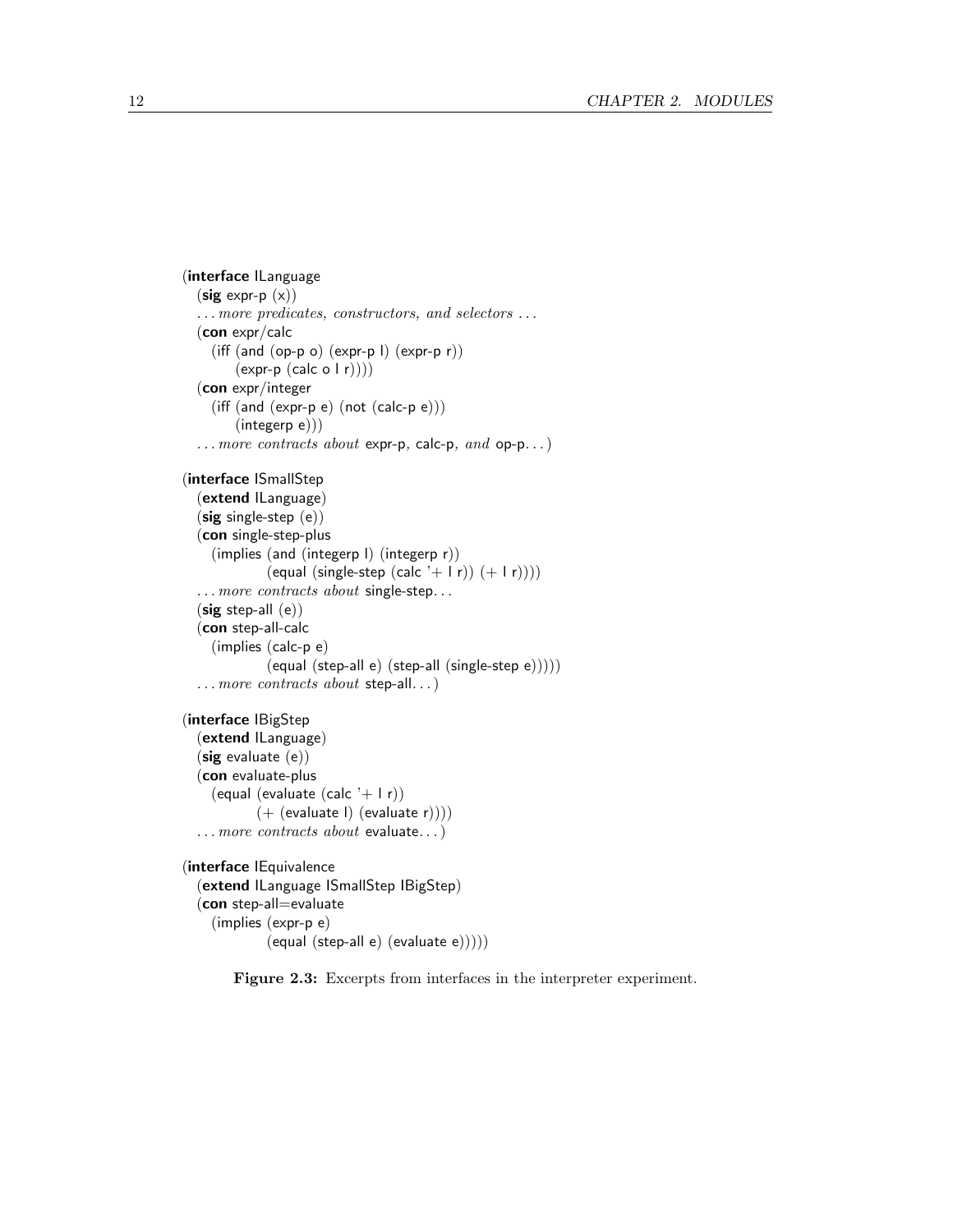module with a function definition that must be proved terminating, and allow an importing module to use the resulting logical rules: the body of the function and its attending induction scheme, if any. Any opaque signatures to which the manifest function refers remain abstract. Thus, interfaces as a whole are translucent, analogous to the ML signatures of [Harper and](#page-125-1) [Lillibridge \[1994\]](#page-125-1).

The design of manifest functions is motivated by ACL2's method of inferring induction schemes from functions. A manifest function provides exactly the definition ACL2 needs for inference. An alternate design might allow users to specify induction schemes abstractly. The verification process for Modular ACL2 would still have to synthesize a function definition to communicate the scheme to the theorem prover. Manifest functions avoid this extra step, thus simplifying the correlation between Modular ACL2 code and verified ACL2 code. Users wishing to separate induction schemes from program behavior can export "dummy" manifest functions with appropriate recursive structure but trivial output, e.g., returning nil in all clauses. The resulting induction scheme can be used in other modules to reason about other functions, even abstract ones introduced by signatures.

The new grammar of Modular ACL2 is shown in figure [2.5.](#page-23-0) It extends the core grammar of ACL2 in figure [2.4.](#page-22-0) Keywords are set in **bold** and nonterminals in *italics*. We write  $\overrightarrow{X}$  to denote a sequence of terms of the form  $X$  or a set when order is insignificant. A sequence of length *n* is written  $\overrightarrow{X}^n$ .

$$
\begin{array}{rcll} \textit{prog} & = & \overrightarrow{term} \\ \textit{term} & = & \textit{defn} \mid \textit{expr} \\ \textit{defn} & = & \textit{dfun} \mid \textit{dthm} \mid \textit{dstub} \mid \textit{dskip} \\ \textit{dfun} & = & (\text{defun } f \ (\overrightarrow{x}) \ \textit{expr}) \\ \textit{dthm} & = & (\text{defstm } f \ \textit{expr}) \\ \textit{dstub} & = & (\text{defstub } f \ (\overrightarrow{x}) \ \textit{t}) \\ \textit{dskip} & = & (\text{skip-proofs } \textit{defn}) \end{array}
$$

<span id="page-22-0"></span>Figure 2.4: The core grammar of ACL2.

ACL2 programs consist of a sequence of definitions and expressions. Definitions may be functions, conjectures, or stubs, which provide a function name and arity but no implementation. Definitions may be wrapped in **skip-proofs**, which informs the theorem prover to admit them without proof.<sup>2</sup> ACL2 includes two variable namespaces: one for functions and conjectures  $(f)$  and another for function parameters and local variables  $(x)$ . Modular ACL2 adds a third namespace for interfaces and modules (n).

Modular ACL2 programs (mprog) consist of a sequence of components. A component may be an interface (*ifc*), atomic module  $(mod)$ , compound module  $(link)$ , module invo-

 $2$ The **skip-proofs** form may admit unsound conjectures, and is usually reserved for intermediate stages of proof development. See section [2.4.1.](#page-28-2)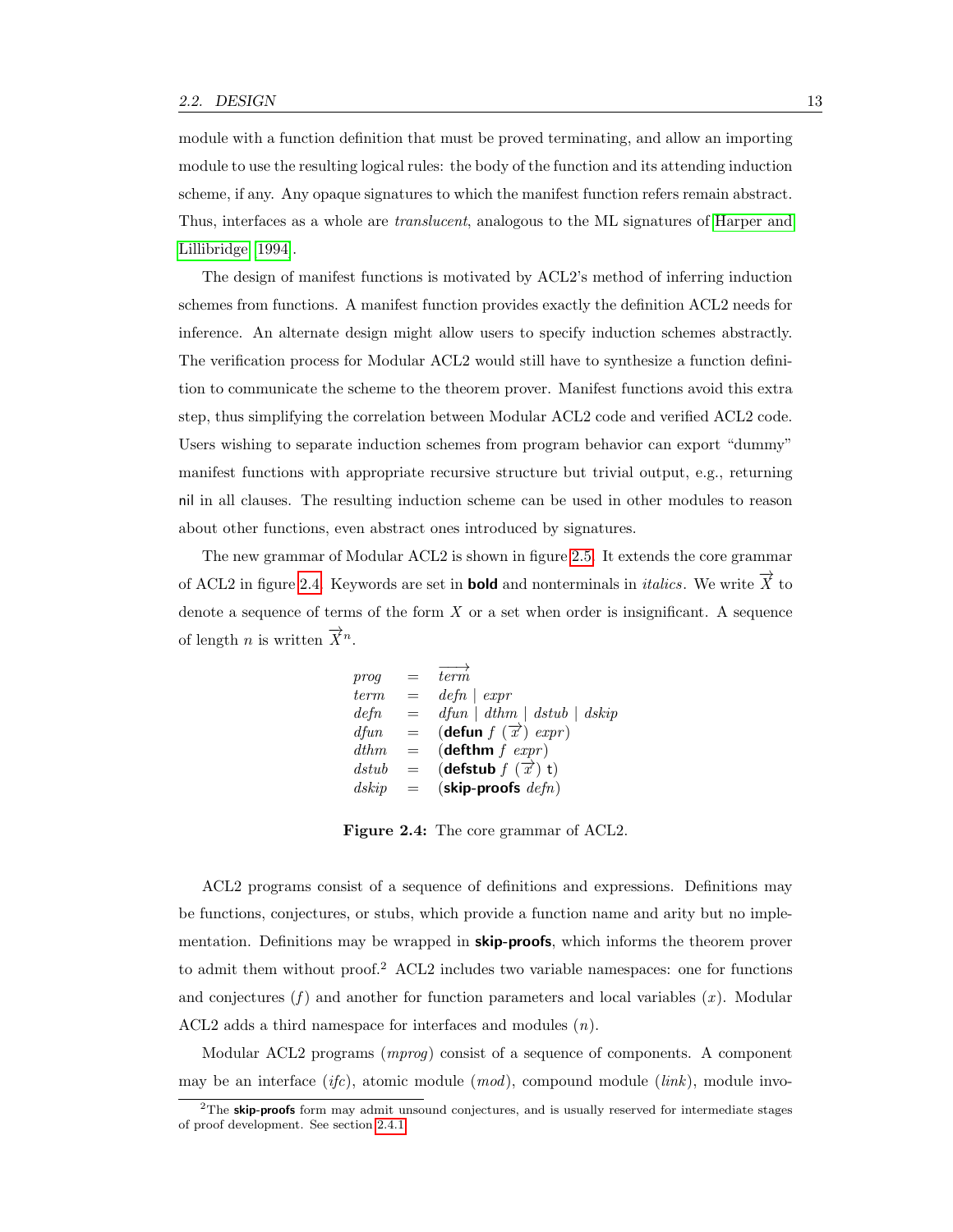| mprog |     | $\overline{comb}$                            |
|-------|-----|----------------------------------------------|
| comp  | $=$ | $if c \mid mod \mid link \mid inv \mid expr$ |
| if c  | $=$ | (interface $n \overrightarrow{spec}$ )       |
| mod   | $=$ | (module $n \overrightarrow{body}$ )          |
| link  | $=$ | (link $n(n, n)$ )                            |
| inv   | $=$ | $($ invoke $n)$                              |
| spec  | $=$ | $fun \mid sig \mid con \mid ext$             |
| fun   | =   | (fun $f(\vec{x})$ expr)                      |
| sig   | $=$ | $(\text{sig } f(\overrightarrow{x}))$        |
| con   | $=$ | $(\textbf{con} f \; \textit{expr})$          |
| ext   | $=$ | $(\textbf{extend}~n)$                        |
| body  | $=$ | $im \mid ex \mid defn$                       |
| im    | $=$ | (import $n \overrightarrow{re}$ )            |
| ex    | =   | (export $n \overrightarrow{re}$ )            |
| re    |     | (f f)                                        |

<span id="page-23-0"></span>Figure 2.5: The grammar of Modular ACL2.

cation (inv), or top level expression (expr). Interfaces and modules come with names; an interface contains a sequence of specifications; an atomic module contains a sequence of body terms; and a compound module links together two named constituent modules.

An interface may specify manifest functions  $(fun)$ , opaque signatures  $(sig)$ , contracts  $(con)$ , or dependencies  $(ext)$ . A manifest function exposes the actual implementation of a function, including a name, argument list, and body expression. An opaque signature provides only a name and argument list. A contract has a name and a logical claim. Other interfaces may be extended by name, thus introducing a dependency.

The body of a module may include definitions  $(defn)$ , imports  $(im)$ , and exports  $(ex)$ . Imports and exports name an interface and provide a sequence of renamings that map function names in the interface to function names inside the module. Imports provide a set of specifications that the module may rely on; exports describe a set of specifications that the module satisfies. Since manifest functions are defined in interfaces, an exporting module need not define them internally; the export clause implicitly defines the function, and subsequent definitions in the module may refer to it.

Compound modules are linked nominally in Modular ACL2. Any names joined between two modules by linking must be imported and exported via the same interface. This ensures the "consumer" module assumes precisely those contracts about its imports that the "producer" module ensures.

For the purposes of this chapter, we put further syntactic restrictions on Modular ACL2 programs. An interface must explicitly extend all its transitive dependencies. A module must explicitly import or export all transitive dependencies of its imports and exports. Each import and export must provide explicit internal names for all functions and theorems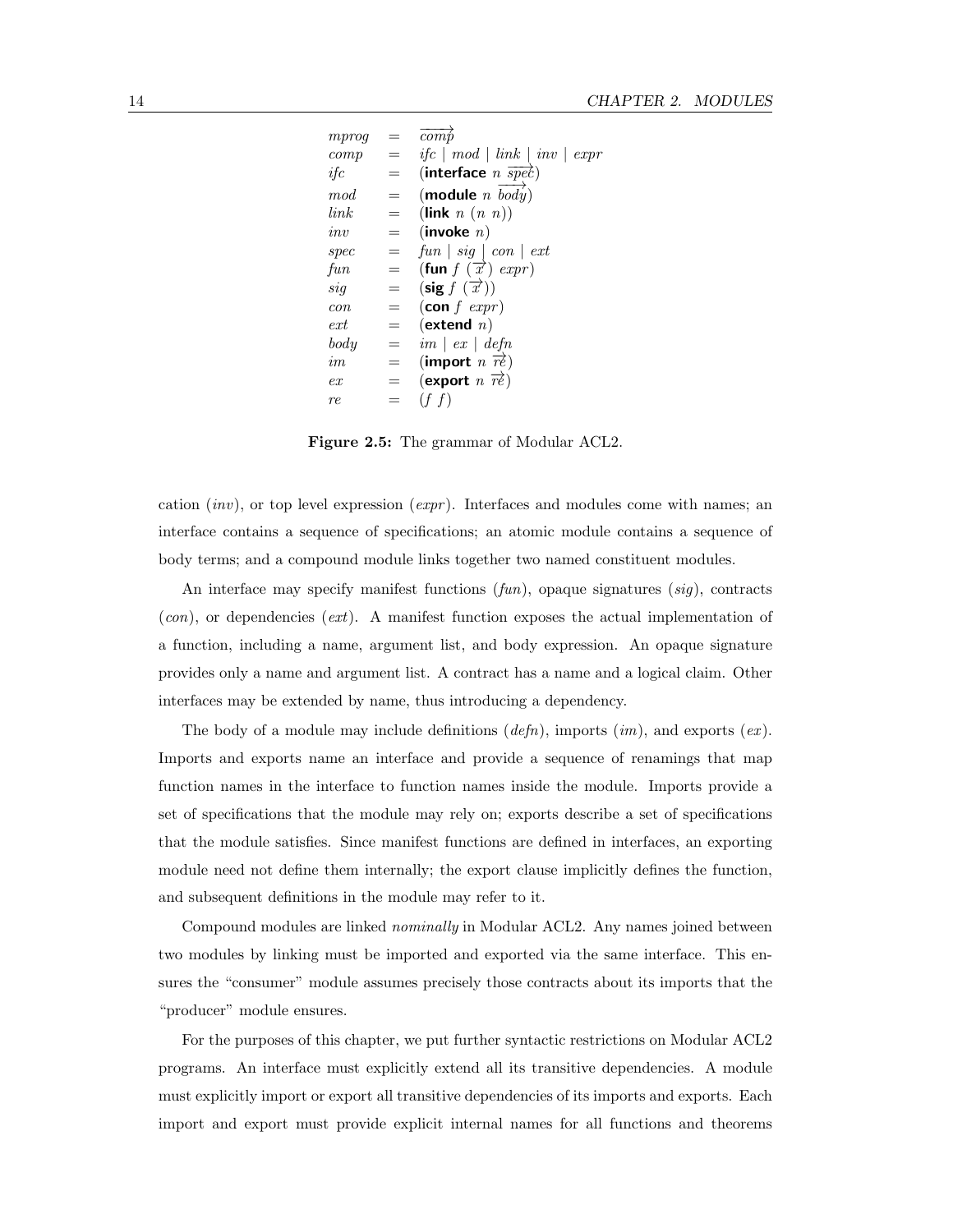#### (interface ILanguage

 $\ldots$  signatures except for expr-p.

```
(fun expr-p (v)(cond ((integerp v) t)
        ((calc-p v) (and (op-p (calc-op v))
                          (expr-p (calc-left v))
                          (exp-p (calc-right v))))
```
 $\dots$  contracts about calc-p and op-p...)

```
(interface ISmallStep
  (extend ILanguage)
  (sig single-step (e))(con single-step-plus
    (implies (and (integerp l) (integerp r))
             (equal (single-step (calc '+ l r)) (+ 1 r)))
   .. more contracts about single-step...
  (fun step-all (e)
     (cond ((integerp e) e)
           ((calc-p e) (step-all (single-step e))))
```
<span id="page-24-0"></span>Figure 2.6: Excerpts from modified interpreter interfaces.

from the relevant interface. These restrictions simplify verification and compilation, but complicate programming. We therefore assume a surface syntax without these restrictions and an elaboration process which synthesizes the implicit dependencies, imports, exports, and names, though for brevity's sake we do not present them.

In this system, we can reformulate the interpreter example from the preceding section (see figure [2.3\)](#page-21-0) with manifest functions. Figure [2.6](#page-24-0) shows the modified portions of the interfaces. In ILanguage, the signature and contracts for expr-p are replaced by a manifest function definition. This definition adds to the previous version an induction scheme for traversing an expression through the operands of a calculation. A module exporting this new interface must ensure that the calc-left and calc-right of a calculation are smaller than the original expression, and a module importing it can use the new induction scheme.

Similarly, we replace the step-all signature and related contracts in ISmallStep with a manifest function definition. This establishes an induction scheme for reducing a calculation step-by-step to an integer. An exporting module must ensure that step-all terminates, i.e., that single-step brings an expression closer to a final result. Importing modules may then reason about the (finite) reduction sequence of an expression.

Now the proof of step-all=evaluate completes immediately using the manifest definitions of step-all and expr-p to reason inductively about step-all and evaluate, respectively.

In general, manifest functions are useful whenever the contents of one module introduce a pattern of recursion that another module needs to reason about. The pattern of recursion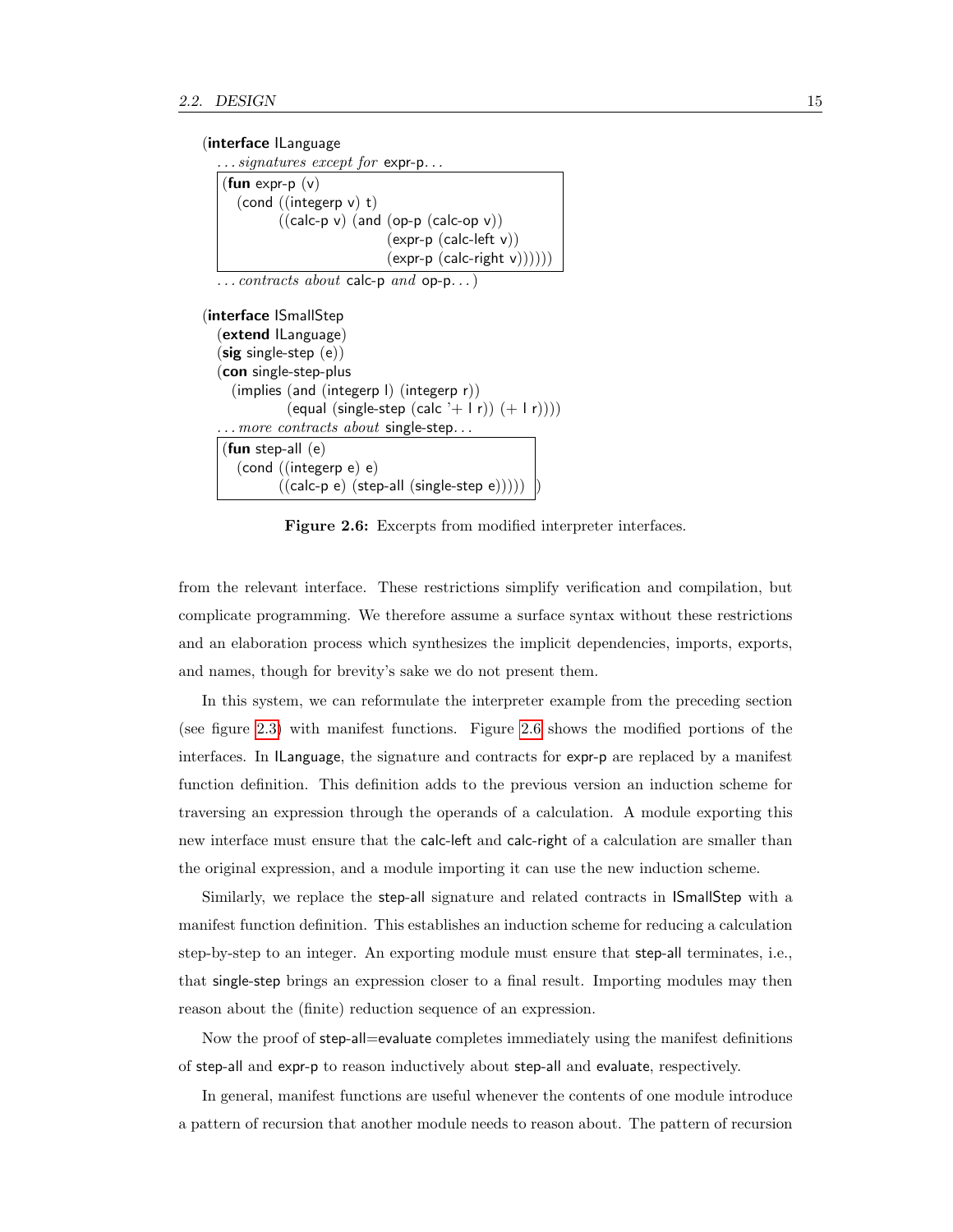may be a data structure (as with expr-p) or an algorithm (as with step-all). Our other experiments use lists and list traversal for all their inductive definitions. ACL2 can therefore use its built-in induction schemes regardless of module boundaries. Proofs using other data structures or non-structural recursion (e.g., quicksort) must introduce new induction schemes to support reasoning across module boundaries.

#### <span id="page-25-0"></span>2.3 Execution

The executable semantics for Modular ACL2 turns a whole Modular ACL2 program into a single ACL2 program intended for execution in ACL2's program mode. Our soundness theorem guarantees that if the verification obligation for the whole program can be proved, the theorems in the executable form are logically sound as well. Explicitly verifying them would therefore be redundant.

#### 2.3.1 Executing Modules

The execution of Modular ACL2 programs is defined by the metafunction execute, shown in figure [2.7,](#page-26-0) which transforms a Modular ACL2 program to an ACL2 program. We introduce sequences of modules as environments  $(\Gamma_m)$  for use in compilation. During compilation, we maintain environments of interfaces  $(\Gamma_i)$ , modules  $(\Gamma_m)$ , and renamings  $(\Gamma_r)$ , which map top level function names to implementations provided by invoked modules. The compilation process adds interfaces, atomic modules, and compound modules to the appropriate environments. The constituents of compound modules are extracted from the environment and linked first.

Turning compound modules into atomic modules is the key step in compilation. The metafunction *link* applies rename to the body of both constituent modules, giving their definitions fresh names to prevent name clashes. It then links imports of the second module ("consumer") to exports of the first ("producer") via the resolve metafunction. The same process coalesces shared imports. Linking is one-directional—exports flow from the producer to the consumer—to prevent introducing new recursion that might invalidate termination proofs. The resulting module contains the definitions, exports, and unresolved imports of both constituents.

The resolve metafunction consumes terms from the body of producer and consumer modules and processes each term from the consumer in order. If it reaches an import that coincides with an import or export of the producer, it substitutes the internal names from the producer, drops the import, and continues. Otherwise, terms from the consumer module are left unchanged.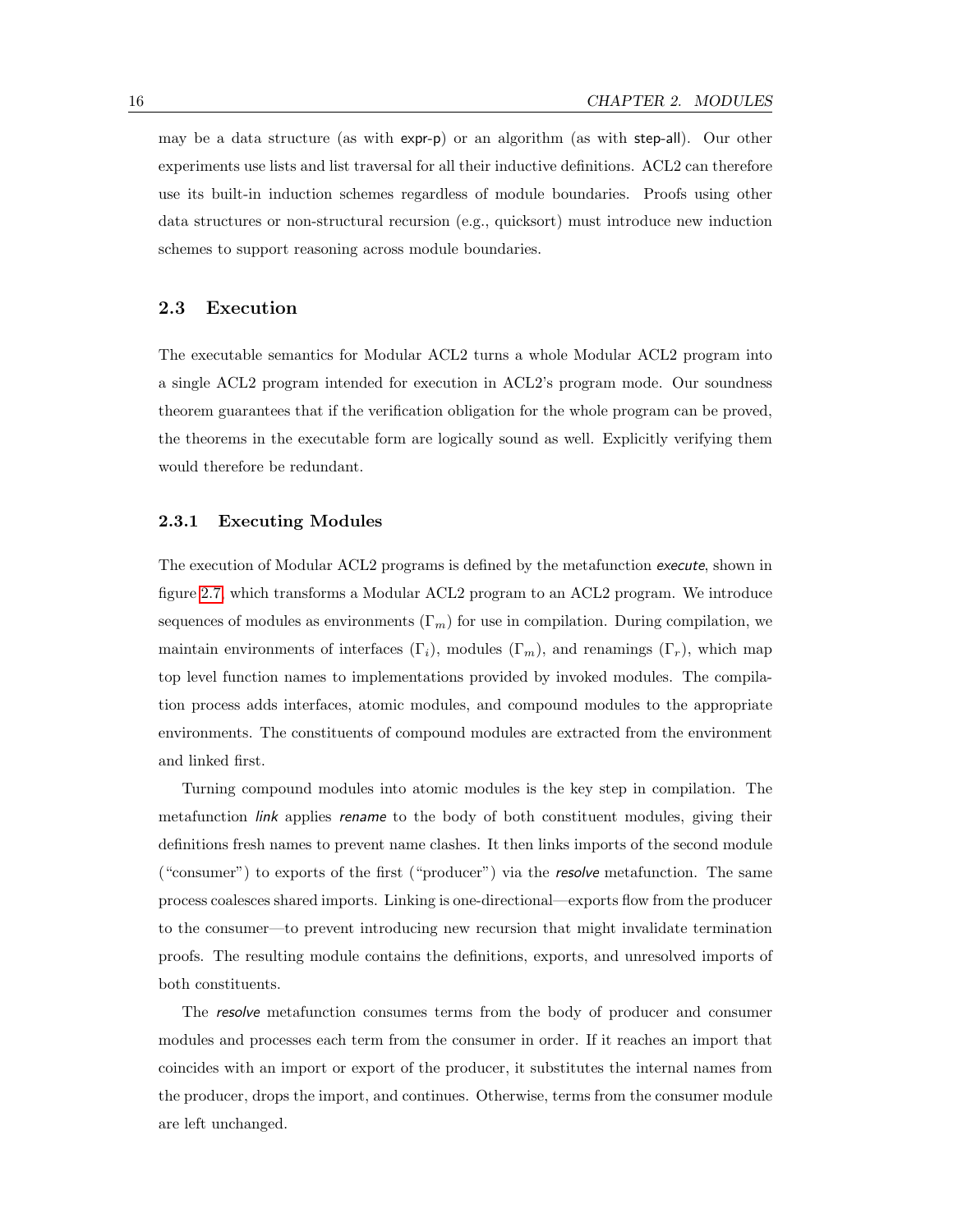execute :  $mprog \rightarrow prog$  $\text{execute}(mprog)$   $= \text{compile}(\epsilon, \epsilon, \epsilon, mprog)$  $\mathit{compile}: \Gamma_i, \Gamma_m, \Gamma_r, \overrightarrow{\mathit{comp}} \rightarrow \overrightarrow{\mathit{term}}$ compile( $\Gamma_i, \Gamma_m, \Gamma_r$ , if  $\overrightarrow{comp}$ )  $\sum_{i=1}^{n} \sum_{r=1}^{n} \sum_{r=1}^{n} \sum_{r=1}^{n} \sum_{r=1}^{n} \sum_{r=1}^{n} \sum_{r=1}^{n} \sum_{r=1}^{n} \sum_{r=1}^{n} \sum_{r=1}^{n} \sum_{r=1}^{n} \sum_{r=1}^{n} \sum_{r=1}^{n} \sum_{r=1}^{n} \sum_{r=1}^{n} \sum_{r=1}^{n} \sum_{r=1}^{n} \sum_{r=1}^{n} \sum_{r=1}^{n} \sum_{r=1}^{n} \sum_{r=1}^{n} \sum_{r=1}^{n}$  $\overline{compile}(\Gamma_i, \Gamma_m, \Gamma_r, \mod{comp})$  = compile( $\Gamma_i$ ,  $\Gamma_m, \Gamma_r, \mod{comp}$ ) = compile( $\Gamma_i$  $\overrightarrow{\Gamma_m \mod, \Gamma_r, \overrightarrow{comp}}$  $\overrightarrow{compile}(\Gamma_i, \Gamma_m, \Gamma_r, (link \space n \space (n_1 \space n_2)) \space \overrightarrow{comp})$ = compile( $\Gamma_i$ ,  $\Gamma_m$  link( $\Gamma_i$ ,  $n$ ,  $\Gamma_m(n_1)$ ,  $\Gamma_m(n_2)$ ),  $\Gamma_r$ ,  $\overline{comp}$ )  $\overline{compile}(\Gamma_i, \Gamma_m, \Gamma_r, (invoke n) \overline{comp})$  $= \text{verify}(\Gamma_i, \text{body}_2)$  compile( $\Gamma_i, \Gamma_m, \Gamma_r$   $\vec{r}$ ),  $\overrightarrow{comp}$ ) where  $\Gamma_m(n) = (\text{module } n, \frac{1}{body_1})$ and rename( $\overrightarrow{body}_1$ ) =  $\overrightarrow{body}_2$ and  $\{\overrightarrow{re_0} \mid (\text{import } n \overrightarrow{re_0}) \in \overrightarrow{body_2} \text{ or } (\text{export } n \overrightarrow{re_0}) \in \overrightarrow{body_2}\} = \overrightarrow{re}$ compile( $\Gamma_i$ ,  $\Gamma_m$ ,  $\overline{(f_1 f_2)}$ , expr  $\overline{comp}$ ) = expr $\overline{f_1 = f_2}$ ] compile( $\Gamma_i$ ,  $\Gamma_m$ ,  $\overline{(f_1 f_2)}$ ,  $\overline{comp}$ ) compile( $\Gamma_i, \Gamma_m, \Gamma_r, \epsilon$ )  $, \Gamma_m, \Gamma_r, \epsilon$  =  $\epsilon$  $\mathsf{link} : \Gamma_i$ ,  $n, \mathit{mod}, \mathit{mod} \rightarrow \mathit{mod}$  $\overrightarrow{body_3}$  $\overrightarrow{body_4}$ 

$$
\begin{array}{ll}\n\text{link}(\Gamma_i, n, (\text{module } n_1 \overrightarrow{body_1}), & = (\text{module } n \overrightarrow{body_3} \overrightarrow{body_4}) \\
 & (\text{module } n_2 \overrightarrow{body_2})) & \text{where } \text{remainder}(\overrightarrow{body_1}) = \overrightarrow{body_3} \\
 & \text{and } \text{resolve}(\overrightarrow{body_3}, \text{ rename}(\overrightarrow{body_2})) = \overrightarrow{body_4}\n\end{array}
$$

resolve : 
$$
\overrightarrow{body}
$$
,  $\overrightarrow{body}$   
\nresolve( $\overrightarrow{body}_1$ , ε)  
\nresolve( $\overrightarrow{body}_1$ , (**import** *n* (*f f*<sub>1</sub>))  $\overrightarrow{body}_2$ )  
\nresolve( $\overrightarrow{body}_1$ , (**import** *n* (*f f*<sub>1</sub>))  $\overrightarrow{body}_2$ )  
\nresolve( $\overrightarrow{body}_1$ , (**import** *n* (*f f*<sub>1</sub>))  $\overrightarrow{body}_2$ )  
\nresolve( $\overrightarrow{body}_1$ , (**import** *n*  $\overrightarrow{r}$ )  $\overrightarrow{body}_2$ )  
\nresolve( $\overrightarrow{body}_1$ , (**import** *n*  $\overrightarrow{r}$ )  $\overrightarrow{body}_2$ )  
\nresolve( $\overrightarrow{body}_1$ , (**import** *n*  $\overrightarrow{r}$ )  $\overrightarrow{body}_2$ )  
\nresolve( $\overrightarrow{body}_1$ ,  $\overrightarrow{defn}$   $\overrightarrow{body}_2$ )  
\nresolve( $\overrightarrow{body}_1$ ,  $\overrightarrow{defn}$   $\overrightarrow{body}_2$ )  
\nresolve( $\overrightarrow{body}_1$ ,  $\overrightarrow{defn}$   $\overrightarrow{body}_2$ )  
\nresolve( $\overrightarrow{body}_1$ ,  $\overrightarrow{defn}$   $\overrightarrow{body}_2$ )  
\n $\overrightarrow{else}$   $\overrightarrow{refn}$  resolve( $\overrightarrow{body}_1$ ,  $\overrightarrow{body}_2$ )  
\n $\overrightarrow{else}$   $\overrightarrow{degy}_1$ ,  $\overrightarrow{body}_2$ )  
\n $\overrightarrow{else}$   $\overrightarrow{degy}_1$ ,  $\overrightarrow{body}_2$ )  
\n $\overrightarrow{H}$   $\overrightarrow{red}$   $\overrightarrow{body}_1$   
\n $\overrightarrow{H}$   $\overrightarrow{h}$   $\overrightarrow{h}$   
\n $\overrightarrow{H}$  

introduced :  $\textit{body} \rightarrow \overrightarrow{f}$ introduced((import  $n \overrightarrow{(f_1 f_2)}$ ))  $= \overrightarrow{f_2}$  introduced((defstub  $f(\overrightarrow{x})$ )) = f  $introduced(ex)$   $= \epsilon$   $introduced((definition f \; expr))$   $= f$  $introduced((\text{defun } f(\vec{x}) \text{ expr})) = f \text{ introduced}((\text{skip-proofs } defn)) = introduced(\text{defn})$ 

<span id="page-26-0"></span>Figure 2.7: Translation from a Modular ACL2 program to an executable ACL2 program.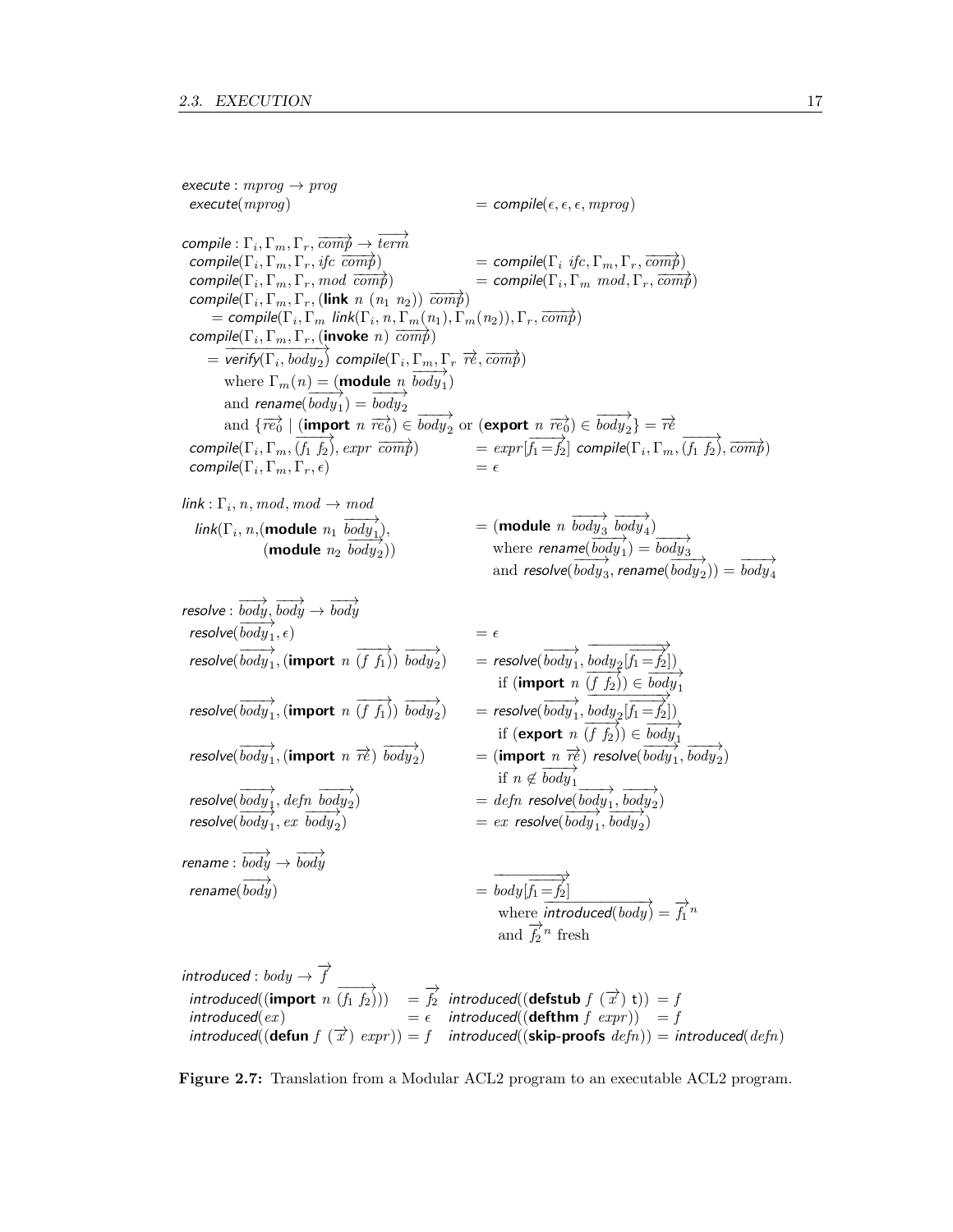We extract executable definitions from invoked modules in the same way we extract proof obligations during verification (*verify*; see section [2.4.1\)](#page-28-2). This produces each module's internal definitions, along with the contracts and manifest functions of their exported interfaces (as **defthm** and **defun** forms). Modules with unresolved imports may not be invoked, so the process does not generate any abstract definitions (**defstub** or **skip-proofs**). The extracted definitions are given fresh names to prevent clashes, and the renaming environment is updated.

Top level expressions are linked to invoked modules by appropriate renaming. They are then added to the executable program.

#### 2.3.2 Execution Example

Once again, consider the finite set representation from figure [2.2.](#page-19-0) To construct executable code for this program, we must first link together the atomic modules One and Many into OneOrMany.

The linked, atomic form of OneOrMany constructed by link and resolve contains the definitions and exports of One and Many:

```
(module OneOrMany
  (defun setp (xs) (no-duplicatesp-equal xs))
  (defun add (x \times s) (add-to-set-eql x \times s))
  (export IOne)
  (defun add-all (xs ys)
     (cond ((endp xs) ys)
            ((\text{consp xs}) (\text{add (car xs)} (\text{add-all (cdr xs)} ys))))(export IMany))
```
It no longer contains the import of IOne from Many; add-all and add-all-preserves-setp now refer to the concrete definitions of setp and add from One.

Compilation completes by invoking OneOrMany, exposing its definitions and the assertions of its exported contracts and allowing top-level expressions to refer to them:

```
(\text{defun} \text{ setp } (xs) \text{ (no-duplicatesp-equal xs)})(defun add (x \times s) (add-to-set-eql x \times s))
(defthm add-preserves-setp
   (implies (setp xs)
              (\text{setp } (add \times xs))))(defun add-all (xs ys)
   (cond ((endp xs) ys)
           ((\text{consp xs}) (\text{add (car xs}) (\text{add-all} (\text{cdr xs}) \text{ys}))))
```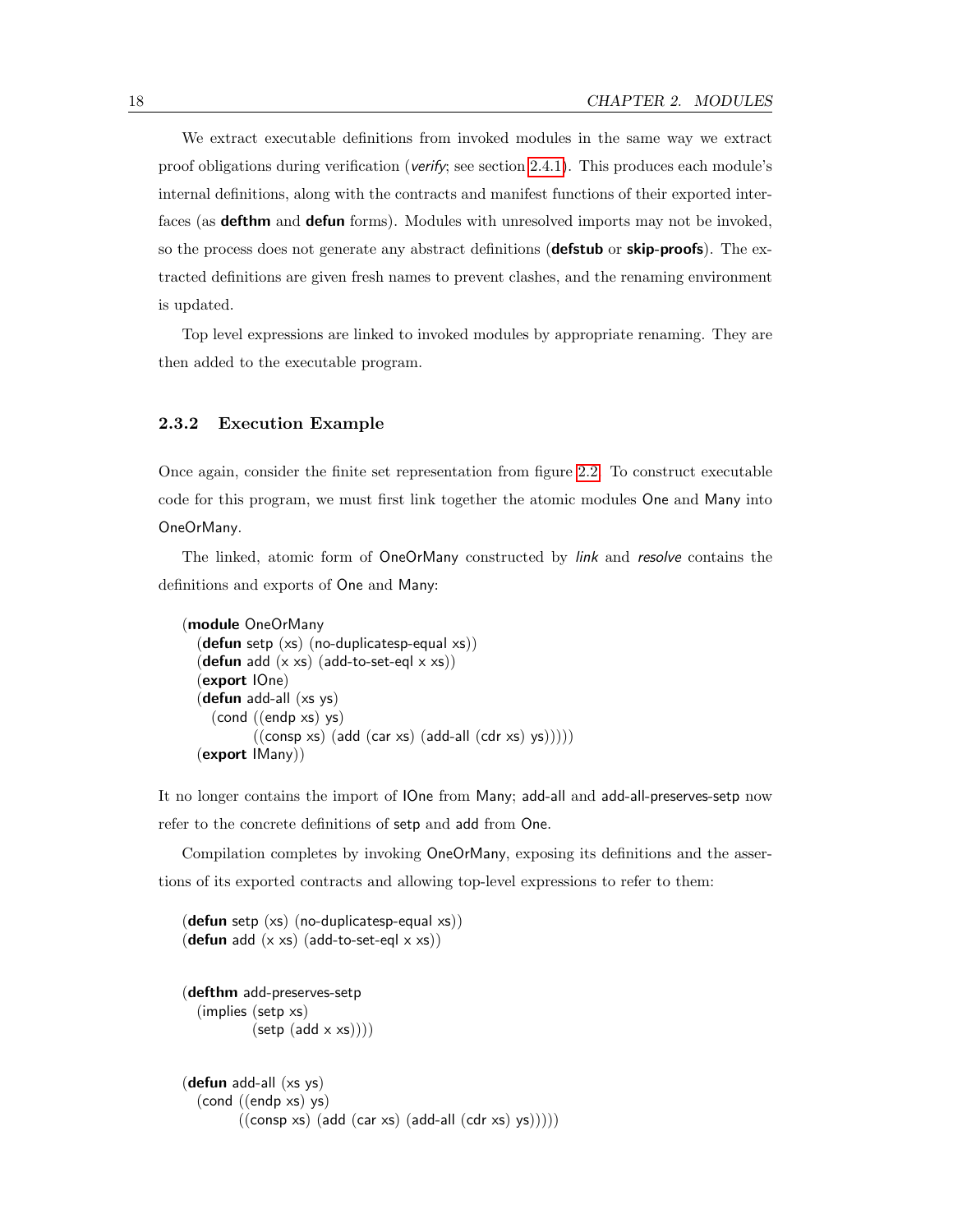| PFMPROG<br>$\epsilon \vdash_c mprog$<br>$\vdash_n mprog$ | PFCOMP <sub>0</sub><br>$\Gamma_i \vdash_c \epsilon$ | <b>PFCEXPR</b><br>$\Gamma_i \vdash_c \overline{comp}$<br>$\Gamma_i \vdash_c \text{expr } \overline{\text{comp}}$ | <b>PFIFC</b><br>$\Gamma_i$ if $c \vdash_c \overrightarrow{comp}$<br>$\Gamma_i \vdash_c \textit{ifc } \overrightarrow{comp}$ |
|----------------------------------------------------------|-----------------------------------------------------|------------------------------------------------------------------------------------------------------------------|-----------------------------------------------------------------------------------------------------------------------------|
| PFMOD                                                    | $\Gamma_i \vdash_c \overline{comp}$                 | PFLINK                                                                                                           | <b>PFINV</b>                                                                                                                |
| $\vdash_s$ obligations( $\Gamma_i$ , mod)                |                                                     | $\Gamma_i \vdash_c \overrightarrow{comp}$                                                                        | $\Gamma_i \vdash_c \overrightarrow{comp}$                                                                                   |
| $\Gamma_i \vdash_c mod \overline{comp}$                  |                                                     | $\Gamma_i \vdash_c link \overline{comb}$                                                                         | $\Gamma_i \vdash_c inv \overrightarrow{comp}$                                                                               |

<span id="page-28-1"></span>Figure 2.8: Inference rules for Modular ACL2 verification.

(defthm add-all-preserves-setp (implies (and (true-listp xs) (setp ys))  $(setp (add-all xs ys))))$ 

(add-all (list 1 2 3) (list 2 3 4))

Aside from the reordering of add-preserves-setp and add-all, this program is the same as the original monolithic program from figure [2.1.](#page-17-0) Modular ACL2's compilation process has produced a program that contains assertions of all contracts exported by the invoked module OneOrMany, and whose soundness follows from the verification of the atomic modules One and Many. Once the atomic modules are verified, this program can be safely run in ACL2's program mode.

#### <span id="page-28-0"></span>2.4 Verification

The logical semantics for Modular ACL2 turns a whole Modular ACL2 program into a series of ACL2 programs representing the proof obligations for each module in the source program. These proof obligations can be verified separately and in any order using ACL2. Once all of the proof obligations are verified, the executable form of the whole program is guaranteed to be logically valid as well.

#### <span id="page-28-2"></span>2.4.1 Verifying Modules

We formalize the process of generating proof obligations for Modular ACL2 programs in figures [2.8](#page-28-1) and [2.9.](#page-29-0) For the verification semantics, we introduce two kinds of environments: interface environments  $(\Gamma_i)$  and renaming environments  $(\Gamma_r)$ , represented as sequences whose elements may be looked up by name, i.e., the first  $f$  appearing syntactically. Figure [2.9](#page-29-0) defines substitution on (Modular) ACL2 terms.

The main judgment in the verification of modular programs is  $\vdash_p mprog$ , meaning that the program's components can be verified by ACL2. This is defined in terms of  $\Gamma_i \vdash_c \overrightarrow{comp}$ , meaning that the components can be verified in the context of additional interfaces, and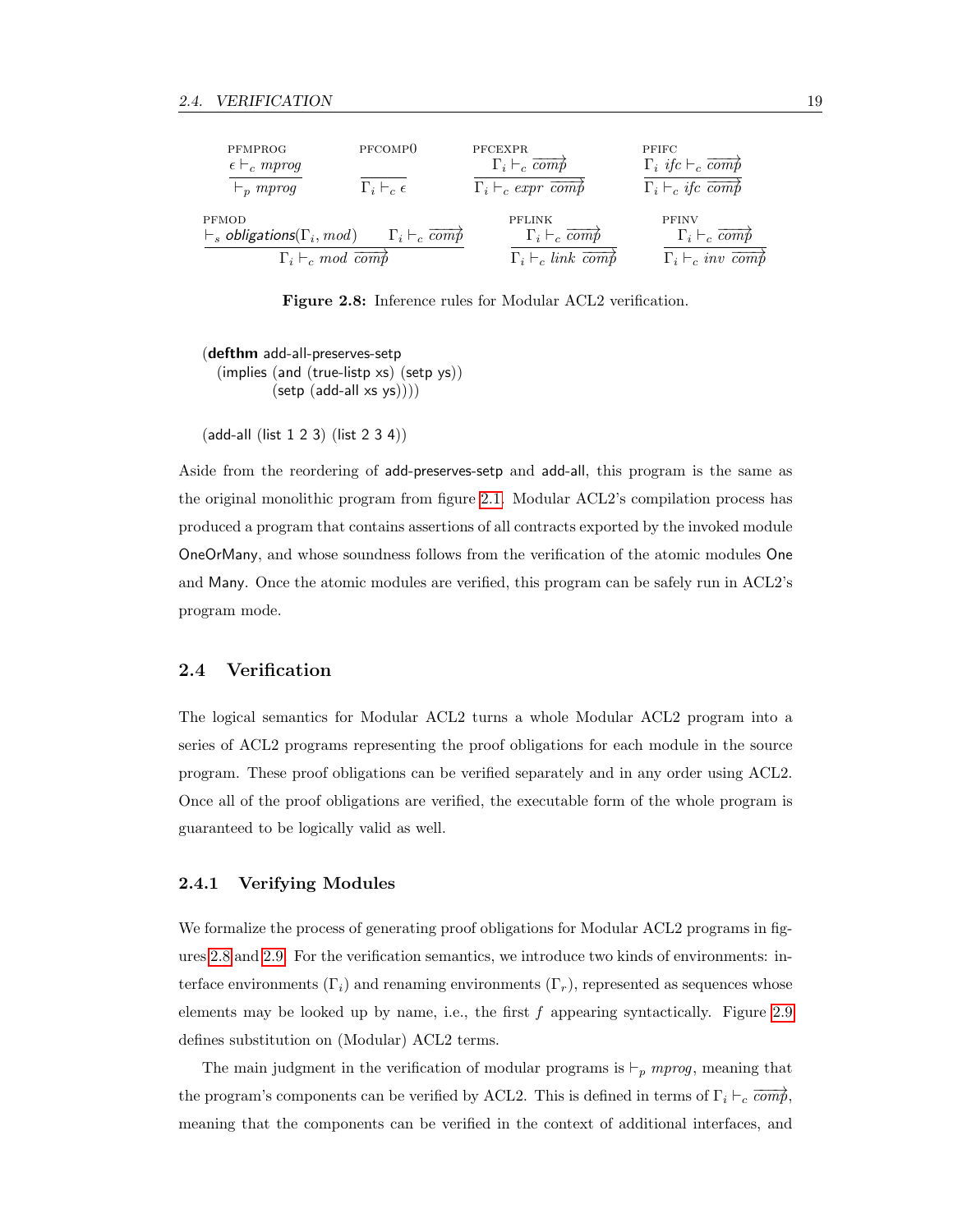$obligations: \Gamma_i, mod \rightarrow prog$  $\overrightarrow{obligations}(\Gamma_i, (\text{module } n \overrightarrow{body}))$  $=$   $\overline{\text{verify}(\Gamma_i, \text{body})}$  $\textsf{verify} : \Gamma_i, \textit{body} \rightarrow \overrightarrow{\textit{defn}}$  $\mathsf{verify}(\Gamma_i, \mathit{defn})$  = defn verify $(\Gamma_i, (\text{import } n \overrightarrow{(f_1 \ f_2)})) =$  $\overrightarrow{assume(spec)}[\overrightarrow{f_1} = f_2]$  where  $\Gamma_i(n) = (interface \ n \ \overrightarrow{spec})$ verify( $\Gamma_i$ , (export  $n(\overrightarrow{f_1 f_2})) = \overrightarrow{assert(spec)}[\overrightarrow{f_1=f_2}]$  where  $\Gamma_i(n) =$  (interface  $n \overrightarrow{spec}$ )  $\textit{assume}: \textit{spec} \rightarrow \overrightarrow{\textit{term}}$ assume((fun  $f(\vec{x})$  expr)) = (skip-proofs (defun  $f(\vec{x})$  expr)) assume((sig  $f(\overrightarrow{x}))$ )  $\overrightarrow{x}$ ))) = (defstub  $f(\overrightarrow{x})$  t) assume((con f  $expr$ )) = (skip-proofs (defthm f  $expr$ )) assume((extend  $n$ ))  $= \epsilon$ assert :  $spec \rightarrow \overrightarrow{term}$ assert((fun  $f(\vec{x})$  expr)) = (defun  $f(\vec{x})$  expr)  $\text{assert}((\text{sig } f(\overrightarrow{x})))$  =  $\epsilon$  $assert((\text{con } f \; expr))$  =  $(\text{defthm } f \; expr)$ assert((**extend** *n*))  $= \epsilon$  $\cdot [\cdot = \cdot] : body, f, f \rightarrow body$  $\overline{f}(\text{defun } f(\overrightarrow{x}) \text{ } expr)[f_1 = f_2] = (\text{defun } f[f_1 = f_2] \text{ } (\overrightarrow{x}) \text{ } expr[f_1 = f_2])$ (defthm  $f \; exp \; r[f_1=f_2] =$  (defthm  $f[f_1=f_2] \; exp \; r[f_1=f_2]$ ) (defstub  $f(\vec{x})$  t)[f<sub>1</sub> = f<sub>2</sub>] = (defstub  $f(f_1 = f_2 | \vec{x})$  t) (skip-proofs  $defn[f_1=f_2] = (skip-proofs\ defn[f_1=f_2])$ (import  $n \frac{(f_3 f_4)}{(f_3 f_4)} [f_1 = f_2] = ($ import  $n \frac{(f_3 f_4 [f_1 = f_2])}{(f_3 f_4 [f_1 = f_2])})$ (export  $n(f_3 f_4)$ ) $[f_1 = f_2]$  = (export  $n(f_3 f_4[f_1 = f_2])$ )

<span id="page-29-0"></span>Figure 2.9: Metafunctions for Modular ACL2 verification.

 $\vdash_s prog$ , meaning that ACL2 verifies the program. We defer the definition of this judgment until section [2.5.](#page-32-0)

Atomic modules entail proof obligations that must be verified by ACL2, constructed by the obligations metafunction. Compound modules entail the proof obligations of their combined exports, given the assumption of their combined imports except those resolved by linking. These obligations are fulfilled by their components when verified separately. Each constituent module entails a proof of its own exports; nominal interface linking ensures that the "producer" module's obligations include precisely those assumptions of the "consumer" module that are discharged by linking. Thus, compound modules do not contribute proof obligations beyond those of their constituents. Interfaces only generate proof obligations insofar as they contribute to atomic modules that import or export them; module invocations and top-level expressions are for execution only and do not generate proof obligations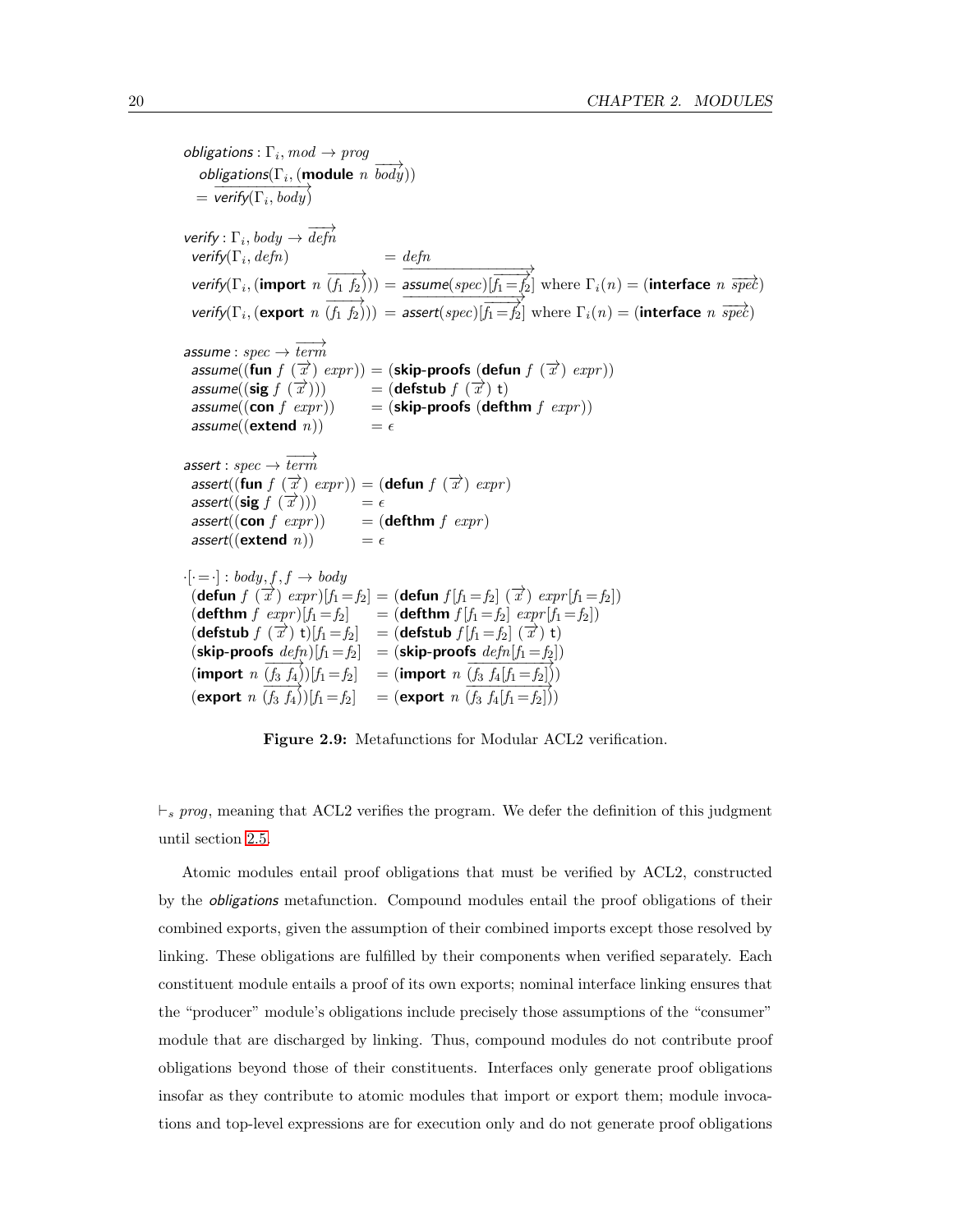| PFPROG<br>$\Gamma_e^0 \vdash_t \textit{prog}$                                       | PFTERM <sub>0</sub>          | PFTEXPR<br>$\Gamma_e \vdash_t \text{term}$      | <b>PFTDEFN</b><br>$\Gamma_e \vdash_d defn$ |                                    | $\Gamma_e$ theory(defn) $\vdash_t \overline{term}$ |
|-------------------------------------------------------------------------------------|------------------------------|-------------------------------------------------|--------------------------------------------|------------------------------------|----------------------------------------------------|
| $\vdash_s \textit{prog}$                                                            | $\Gamma_e \vdash_t \epsilon$ | $\Gamma_e \vdash_t \text{expr term}$            |                                            | $\Gamma_e \vdash_t defn \ term'$   |                                                    |
| PFFUN<br>$\Gamma_e \vdash_e \textit{measure}(f, \overrightarrow{x}, \textit{expr})$ |                              | <b>PFTHM</b><br>$\Gamma_e \vdash_e \exp r$      | <b>PFSTUB</b>                              |                                    | PFSKIP                                             |
| $\Gamma_e \vdash_d (\mathbf{defun} f)$                                              | $\mathcal{X}$<br>expr)       | $\Gamma_e \vdash_d (\mathbf{defthm} f \; expr)$ |                                            | $\Gamma_e \vdash_d \mathit{dstub}$ | $\Gamma_e \vdash_d dskip$                          |

<span id="page-30-0"></span>Figure 2.10: Inference rules for ACL2 verification.

theory :  $defn \rightarrow \overrightarrow{expf}$ theory((defun  $f(\vec{x})$  expr)) = (equal  $(f(\vec{x})$  expr) induction( $f, \vec{x}, expr$ ) theory((**defthm**  $f$   $expr$ )) =  $expr$ theory((defstub  $f(\vec{x})$ )) =  $\epsilon$ theory((skip-proofs  $defn)$ ) = theory( $defn$ )

measure :  $f, \overrightarrow{x}$ ,  $expr \rightarrow expr$ termination conditions (omitted)

induction :  $f, \overrightarrow{x}$ ,  $expr \rightarrow expr$ induction schemes (omitted)

<span id="page-30-1"></span>Figure 2.11: Metafunctions for ACL2 verification.

at all.

Each term in a module's body is translated to ACL2 definitions representing its logical meaning by the verify metafunction. An import becomes an assumption of a correct implementation of the named interface, constructed by the assume metafunction. Signatures are represented as stubs; manifest functions and contracts are represented as function and conjecture definitions wrapped in **skip-proofs**. An export becomes a claim to be verified, constructed by the assert metafunction. Manifest functions and contracts map to function and conjecture definitions. In both imports and exports, an **extend** clause requires the enclosing module to import or export the extended interface as well. The **extend** clause inserts no definitions itself; the extended interface is instead translated separately.

#### 2.4.2 Verification Example

To illustrate the verification process, we construct proof obligations for the set representation from figure [2.2.](#page-19-0) To verify this program, we must establish the correctness of two modules: Many and One. We ignore for this example the syntactic restriction that all imports and exports require explicit renaming.

First we verify Many. The assume metafunction converts the specifications of IOne into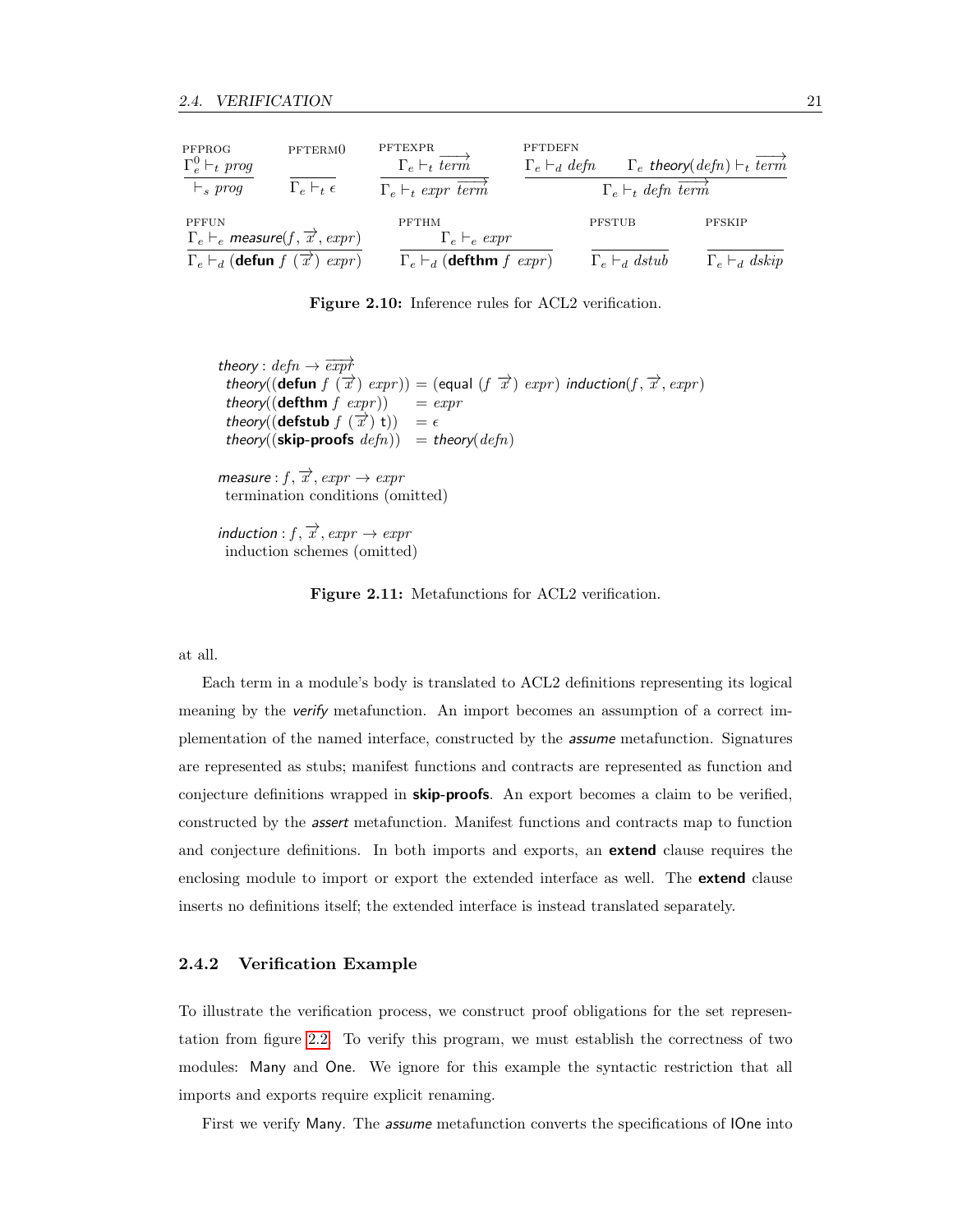stubs for the imported signatures and an assumption that they satisfy add-preserves-setp. Then we include add-all and finally use *assert* to construct a conjecture that the definitions satisfy add-all-preserves-setp.

```
(defstub setp (xs) t)
(defstub add (x \times s) t)
(skip-proofs
(defthm add-preserves-setp
   (implies (setp xs)
              (setp (add \times xs))))(defun add-all (xs ys)
  (cond ((endp xs) ys)
          ((\text{consp xs}) (\text{add (car xs)} (\text{add-all} (\text{cdr xs}) \text{ys}))))
```

```
(defthm add-all-preserves-setp
  (implies (and (true-listp xs) (setp ys))
           (setp (add-all xs ys))))
```
The last two definitions are directly from figure [2.1,](#page-17-0) while the first three are translations of the imported interface. This permits abstract reasoning about IOne within Many, as the theorem prover doesn't have implementations for setp or add.

Next we construct proof obligations for One. By the definitions of obligations and verify, we concatenate its internal definitions of setp and add with an assertion that add-allpreserves-setp holds. We apply the *assert* metafunction to construct the final definitions:

(defun setp (xs) (no-duplicatesp-equal xs)) (defun add  $(x \times s)$  (add-to-set-eql  $x \times s$ ))

(defthm add-preserves-setp (implies (setp xs)  $(setp (add \times xs))))$ 

These definitions are all present in the original set representation of figure [2.1;](#page-17-0) modules without imports represent concrete reasoning.

The compound module OneOrMany links Many to One. It shares both their exports; since both are verified, so are the exports of OneOrMany. Note that One provides implementations of setp and add and a proof of add-all-preserves-setp. The verification of OneOrMany relies on these verified definitions in place of the unverified **defstub** and **skip-proofs** forms from Many's proof obligation. This substitution of verified definitions for assumptions is the basis of our soundness theorem; it roughly corresponds to the discharge of an implication.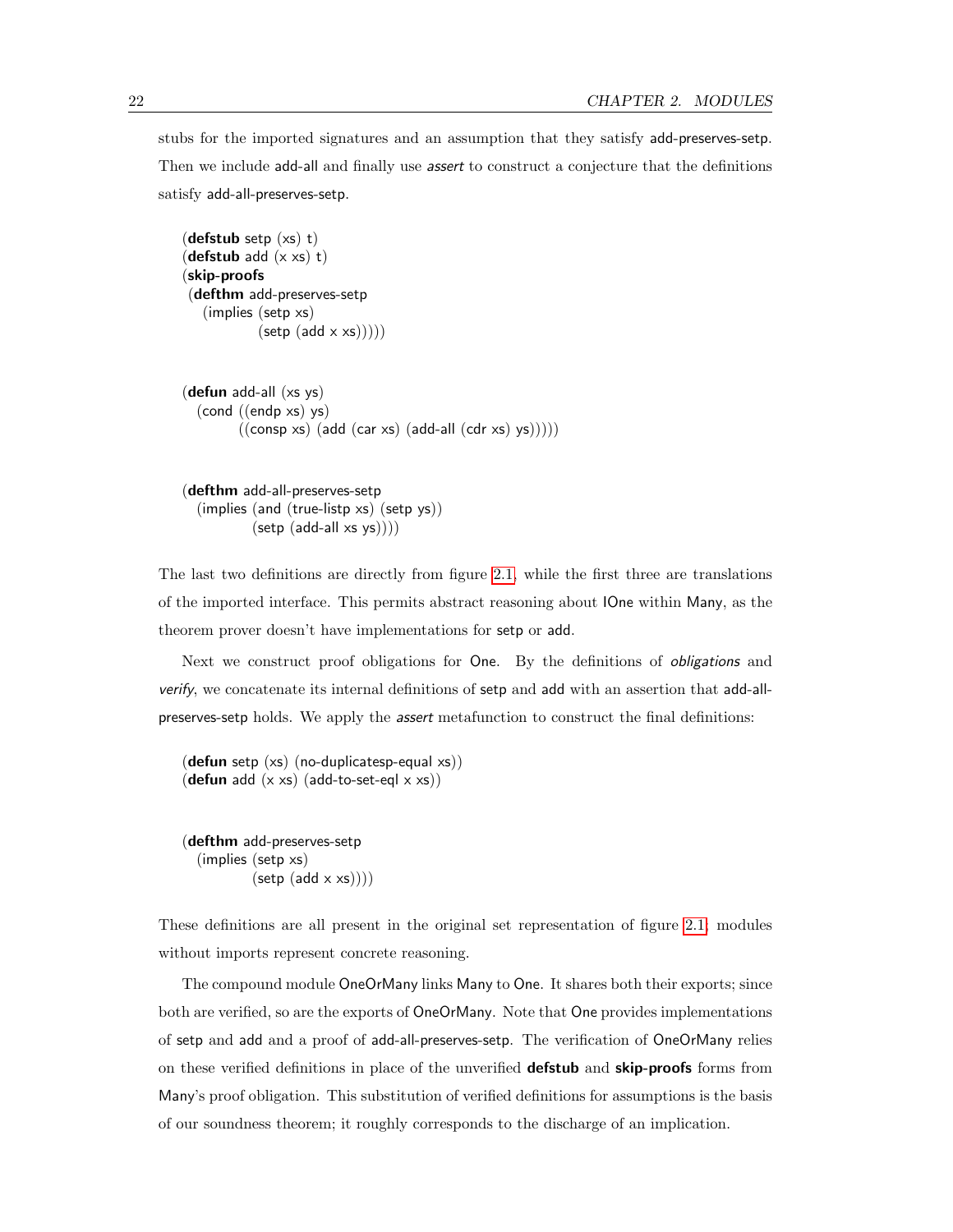|          | [def. verify]                      |
|----------|------------------------------------|
|          | [lemma 7]                          |
|          | [lemma 8]                          |
| $\equiv$ | [lemma 5]                          |
| $\equiv$ | [lemma 9]                          |
|          | [ind. hyp.]                        |
|          |                                    |
|          | $\left[def. \text{ verify}\right]$ |
|          |                                    |
|          | $\left[def.$ resolve               |
|          |                                    |
|          |                                    |
|          |                                    |

<span id="page-32-1"></span>Figure 2.12: Equational reasoning used in lemma [3.](#page-35-0)

#### <span id="page-32-0"></span>2.5 Soundness

Adding linguistic machinery to the programming language of a theorem prover demands a rigorous soundness proof, which we provide in this section. We establish that the translation to executable code preserves verified contracts. Therefore, once a program's atomic modules have been verified, its fully-linked executable form is verified as well. The proof not only demonstrates the correctness of our approach, but guarantees modular reasoning; conclusions drawn about a module once can be applied anywhere it may be linked.

We also establish the expressivity of our system. As our experiments from section [2.2](#page-18-0) demonstrated, Modular ACL2 without manifest functions could not express all possible decompositions of a proof into modules. We present a proof that our new system can, thus confirming the completeness of our specification language with respect to the theorem prover's logical rules.

The section starts with a formal model of the ACL2 logic. This is followed by our soundness proof. It finishes with a proof of the expressivity of Modular ACL2 by inspection of the language.

#### 2.5.1 The Logical Meaning of ACL2

Before we can establish the soundness of Modular ACL2, we must describe what it means for an ACL2 program to be provable. Our formalization, shown in figure [2.10,](#page-30-0) is based on Kaufmann and Moore's work [\[Kaufmann and Moore 1998,](#page-125-2) [2001\]](#page-125-0). Supporting definitions are in figure [2.11.](#page-30-1)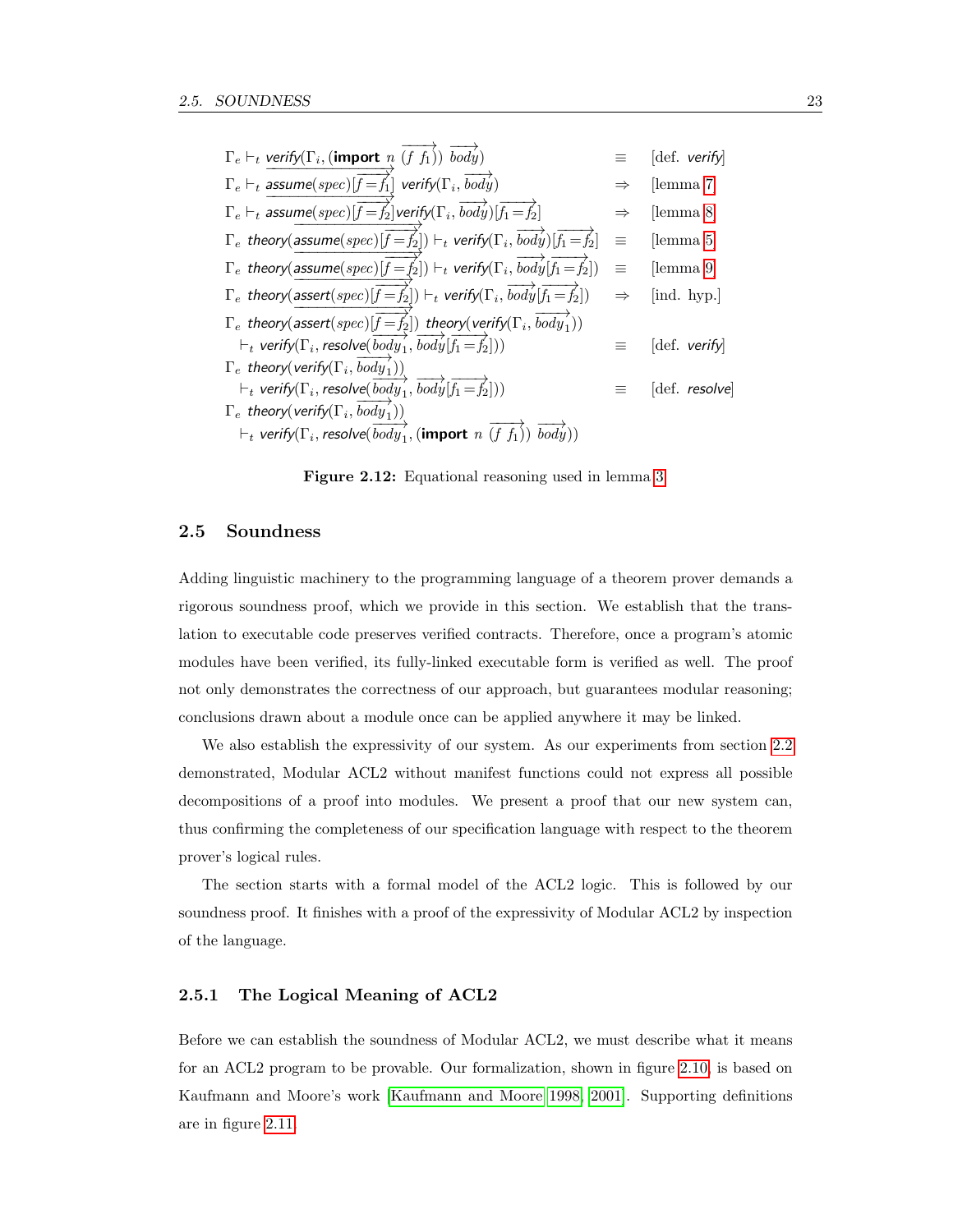The primary judgment,  $\vdash_s prog$ , defines the provability of whole programs. It is built up by iteration over terms. Analogously, the judgment  $\Gamma_e \vdash_t \overrightarrow{term}$  describes the provability of terms in a "theory environment"  $\Gamma_e$  of expressions representing proved theorems. The environment  $\Gamma_e^0$  represents the initial theory of ACL2.

Top level expressions add nothing to the environment. Definitions are verified according to the judgment  $\Gamma_e \vdash_d defn$ . Then their conclusions are added to the environment. The judgment  $\Gamma_e \vdash_e \exp r$  means that  $\exp r$  is provably valid and is used to check both explicit conjectures and the measure conjectures (termination arguments) of functions.

Function definitions require a termination argument to be verified. Termination conditions are computed by the *measure* metafunction (not shown here; see Kaufmann and Moore [\[Kaufmann and Moore 1998\]](#page-125-2) for the details of ACL2 measure conjectures). Each admitted function contributes two expressions to the program's theory: its definition (expressed with the equal function) and its implicit induction scheme, if any (computed by the induction metafunction, also omitted).

Conjecture definitions require their body expression to be verified. Then the theorems are added to the theory. Logically this is unnecessary, as the theory already entails the conclusion; however, the addition is sound and models the rules added by the ACL2 theorem prover to aid its proof search algorithm.

Stubs have neither proof obligations nor new introduced theorems; they only introduce a name. Definitions inside **skip-proofs** are considered "provable" without verification, but introduce expressions to the theory regardless. We omit the definition of expression provability, relying instead on the prior formalization [\[Kaufmann and Moore 1998\]](#page-125-2) and the well-known properties of first-order logic.

#### 2.5.2 Proof of Soundness

The soundness of the compilation process follows from the modular verification and syntactic well-formedness of the input program. We present a sketch of the proof, with key theorems describing the verification of individual components, the soundness of compound module linking, and the logical properties of substitution.

It makes no sense to consider the provability of a syntactically ill-formed program. For instance, introducing two different definitions for the same function name results in unsoundness. All of the provability judgments in figures [2.10](#page-30-0) (for ACL2) and [2.8](#page-28-1) (for Modular ACL2) are implicitly predicated on their constituents being well-formed. ACL2 requires that all stub, function, and theorem names be distinct and have no forward references. Modular ACL2 requires the same of interface and module names. Atomic modules must import or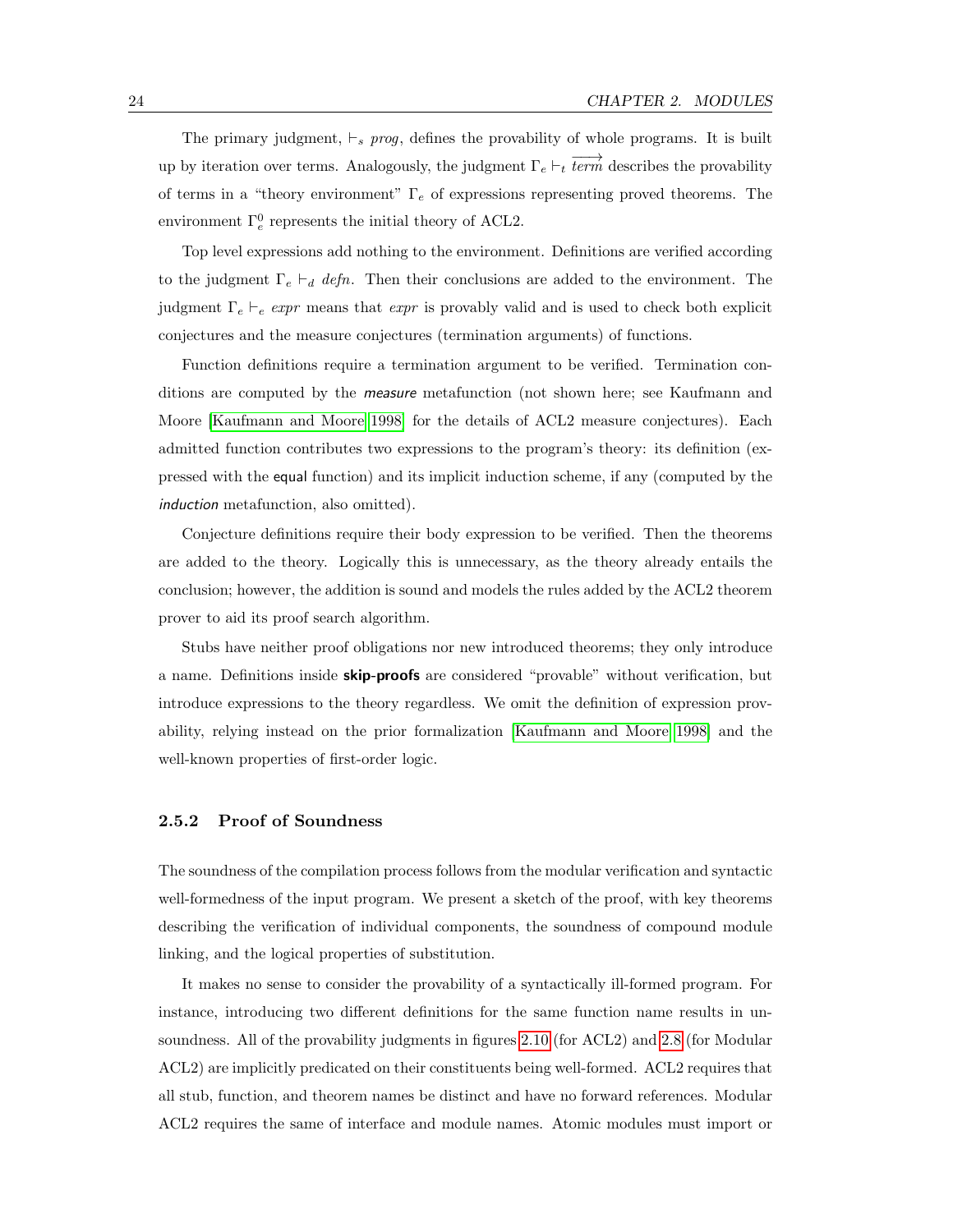export each external name by at most one interface (not counting extensions). Compound modules must obey the same rule, which in turn requires nominal linking, i.e. definitions resolved by linking must be imported and exported via the same interface. Soundness requires all of these properties to hold true at all stages of verification and linking; however, for brevity we do not present a formal treatment of them here.

We use the abbreviation  $\Gamma_i \vdash_m \Gamma_m$  to mean  $\Gamma_m = \overrightarrow{mod}$  implies  $\overrightarrow{\vdash_s}$  obligations( $\Gamma_i$ , mod).

Main Theorem. If  $\vdash_p mprog$ , then  $\vdash_s$  execute(mprog).

Here we state the soundness of Modular ACL2 with respect to ACL2: if the theorem prover verifies the proof obligations of each module in a syntactically well-formed program, then the linked executable code is provable as well.

Proof. The main theorem generalizes to lemma [1,](#page-34-0) which reasons component-wise about the body of mprog.  $\Box$ 

<span id="page-34-0"></span>**Lemma 1.** If  $\Gamma_i \vdash_m \Gamma_m$  and  $\Gamma_i \vdash_c \overline{comp}$ , then  $\Gamma_e \vdash_t \mathit{compile}(\Gamma_i, \Gamma_m, \Gamma_r, \overline{\mathit{comp}})$  .

Note that  $\Gamma_r$  affects only top-level expressions, and thus plays no role in logical soundness, just well-formedness.

*Proof.* By induction over  $\overrightarrow{comp}$ , and by cases on its components.

Case  $\epsilon$ : Trivial.

- **Case** ifc  $\overrightarrow{comp}$ : In this case, ifc is simply moved from the sequence of components to the interface environment (in both verification and compilation). We show that adding ifc to  $\Gamma_i$  entails  $\Gamma_i$  ifc  $\vdash_m \Gamma_m$ : the proof obligations of each module are unchanged, as they make no reference to  $ifc$ . By PFIFC, we reduce the proof to the inductive hypothesis.
- **Case** mod  $\overrightarrow{comp}$ : In this case, mod is a verified atomic module. We record its verification by storing it in the module environment. Adding mod to  $\Gamma_m$  trivially entails  $\Gamma_i \vdash_m$  $\Gamma_m$  mod. Using PFMOD, the proof reduces to the inductive hypothesis.
- **Case (link** n  $(n_1 n_2)$ )  $\overrightarrow{comp}$ : Here we must prove that linking two verified constituents produces a verified module. In lemma [2,](#page-35-1) we show that  $\text{link}(\Gamma_i, n, \Gamma_m(n_1), \Gamma_m(n_2))$  is provable in  $\Gamma_e$  and  $\Gamma_i$ . We finish with PFLINK and the inductive hypothesis.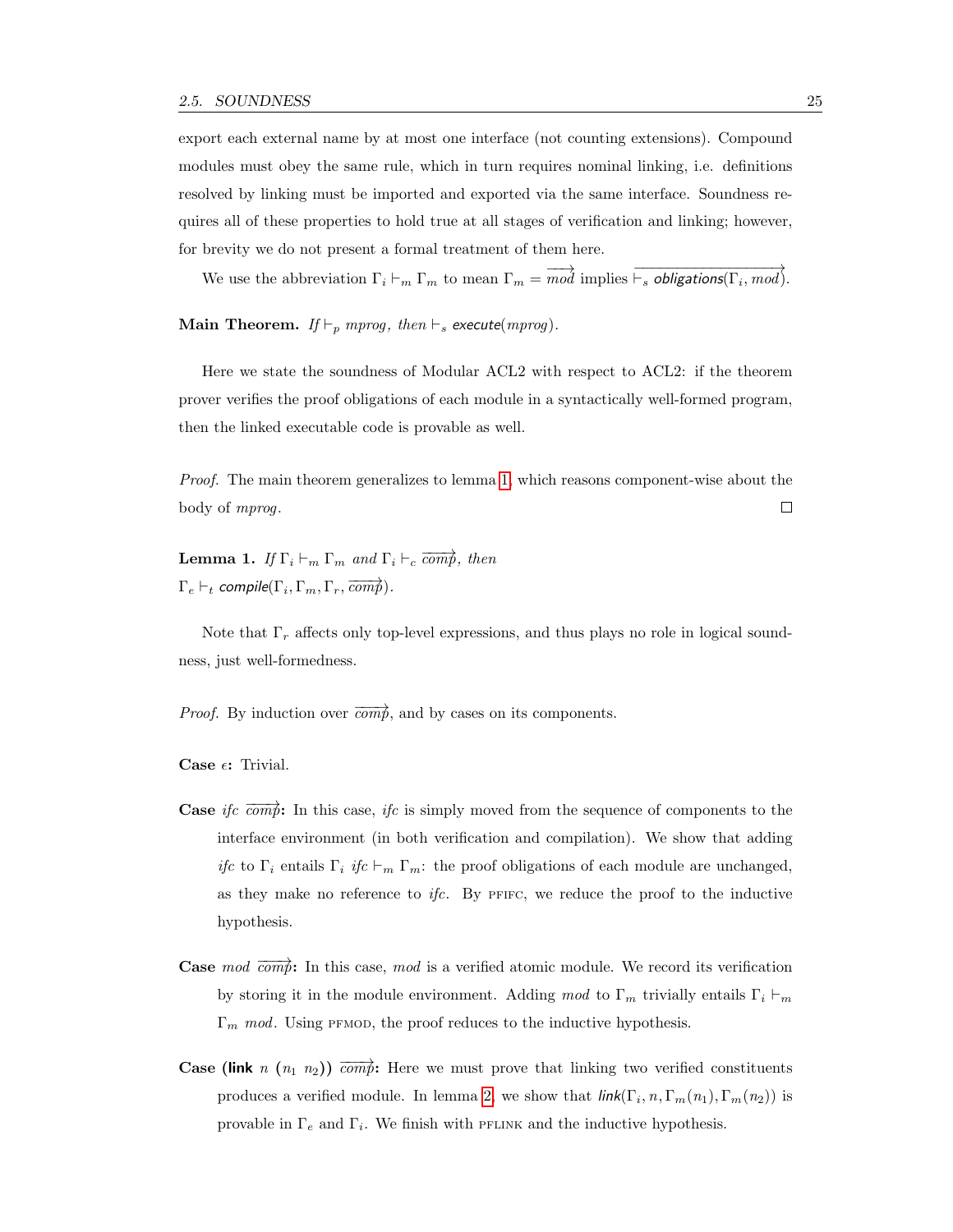$\Box$ 

**Case** inv  $\overrightarrow{com}$ : Invocation renames module bodies. We show in lemma [4](#page-36-4) that this is logically equivalent to renaming the resulting definitions. In lemma [6,](#page-36-5) we also show that the definitions' provability is preserved. By rule pfinv the proof reduces to the inductive hypothesis.

**Case**  $expr \overrightarrow{comp}$ : By PFCEXPR and the inductive hypothesis.

<span id="page-35-1"></span>**Lemma 2.**  $\vdash_s$  obligations( $\Gamma_i,$  link( $\Gamma_i,$   $n,$   $mod_1,$   $mod_2$ ))  $holds$  if  $\vdash_s$  obligations( $\Gamma_i,$   $mod_1)$   $and$  $\vdash_s$  obligations $(\Gamma_i,mod_2).$ 

The crux of our proof is to establish the soundness of linking.

*Proof.* Let  $mod_1$  be (**module**  $n_1$   $\overrightarrow{body_1}$ ) and  $mod_2$  be (**module**  $n_2$   $\overrightarrow{body_2}$ ). By definition,  $link(\Gamma_i, n, mod_1, mod_2)$  is (**module**  $n \overrightarrow{body_3} \overrightarrow{body_4}$ ) where  $\overrightarrow{body_3}$  = rename( $\overrightarrow{body_1}$ ) and  $\overrightarrow{body_4}$  = resolve( $\overrightarrow{body_3}$ , rename( $\overrightarrow{body_2}$ )). By rule pfprog and the definition of obligations, we must prove:

 $\Gamma_e^0 \vdash_t \overrightarrow{\textit{verify}(\Gamma_i, \textit{body}_3)} \overrightarrow{\textit{verify}(\Gamma_i, \textit{body}_4)}$ 

We apply lemma [6](#page-36-5) to show that  $\overrightarrow{body_1}$ 's provability entails  $\overrightarrow{body_3}$ 's. Then by lemma [8,](#page-36-1) we can focus on the second set of obligations and it suffices to prove:

 $\Gamma_e^0$  $\overrightarrow{theory(verify(\Gamma_i, body_3))} \vdash_t \overrightarrow{verify(\Gamma_i, body_4)}$ 

Lemma [6,](#page-36-5) applied to  $\overrightarrow{body_2}$ , shows that rename( $\overrightarrow{body_2}$ ) is provable. Now we must demonstrate that resolve correctly discharges the assumptions of the second module. We call this lemma [3.](#page-35-0)  $\Box$ 

<span id="page-35-0"></span>**Lemma 3.** If 
$$
\Gamma_e \vdash_t \overrightarrow{verify(\Gamma_i, body_2)}
$$
 and  
\n $\overrightarrow{body_3} = \text{resolve}(\overrightarrow{body_1}, \overrightarrow{body_2}), \text{ then}$   
\n $\Gamma_e \overrightarrow{theory(verify(\Gamma_i, body_1))} \vdash_t \text{verify}(\Gamma_i, \overrightarrow{body_3}).$ 

*Proof.* By induction on the length of  $\overrightarrow{body}_2$  and by cases on its first element. Only the case for imports is nontrivial; we omit the rest. Assume  $\overrightarrow{body_2} = (\text{import } n \overrightarrow{(f f_1)}) \overrightarrow{body}$ . Let  $\Gamma_i(n) = (\text{interface } n \overrightarrow{spec})$ . We proceed by cases on  $\overrightarrow{body_1}$ .

**Case (export**  $n(\overrightarrow{f_1f_2}) \in \overrightarrow{body_1}$ : In this case, *resolve* removes the import from  $\overrightarrow{body_2}$  and renames the remainder based on the export from  $\overrightarrow{body_1}$ . We show that this transformation is sound: after renaming, the logical obligations of the export fill in precisely the logical assumptions of the removed import. We rely on lemma [9](#page-36-3) to equate assumptions with obligations. The proof proceeds by equational reasoning in figure [2.12.](#page-32-1)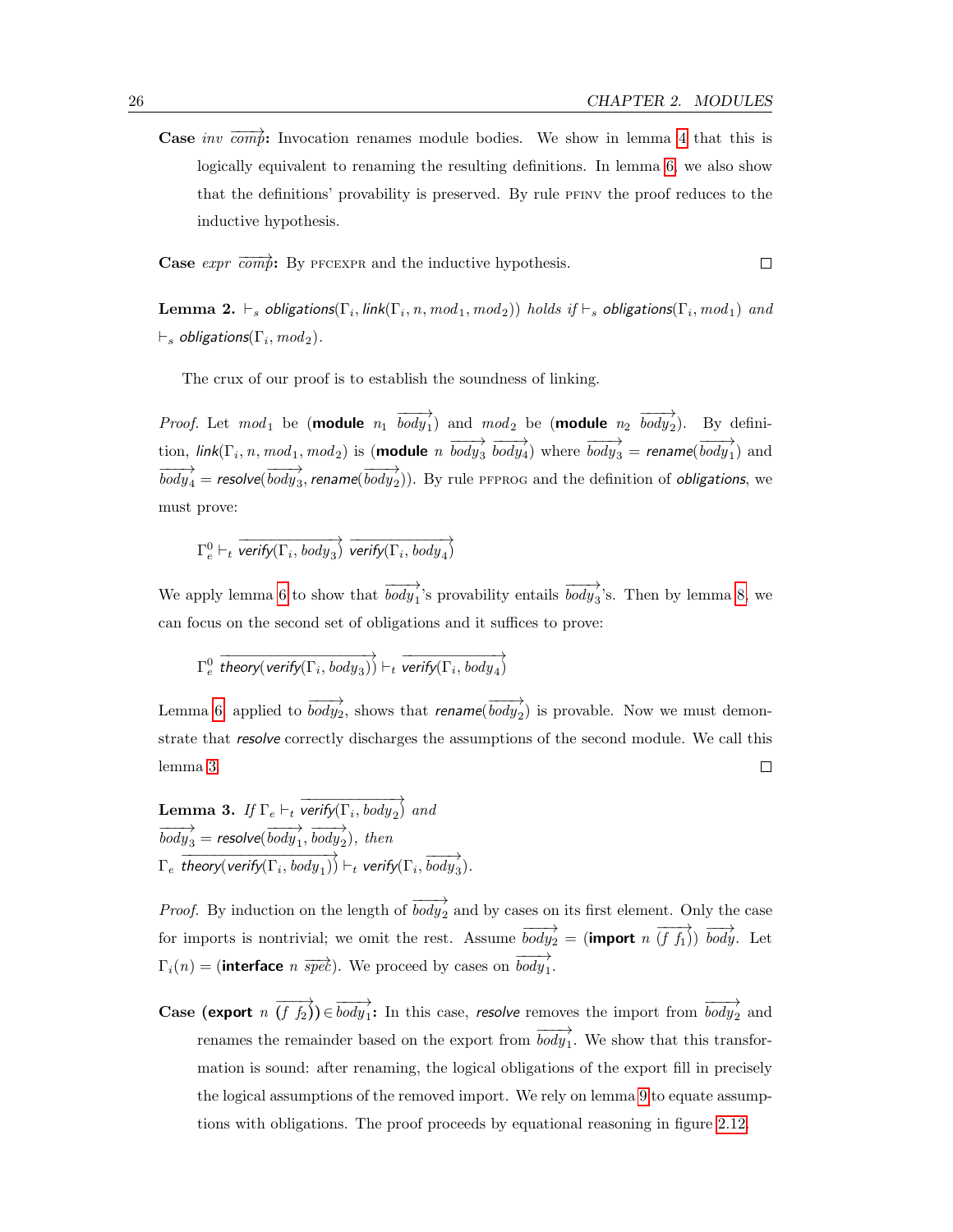**Case (import**  $n(\overrightarrow{f}) \in \overrightarrow{body_1}$ : This case proceeds as above, but without the appeal to lemma [9.](#page-36-0)

**Case**  $n \notin \overrightarrow{body_1}$ : Trivial.

<span id="page-36-1"></span>Lemma 4. If  $\Gamma_e \vdash_t$  obligations $(\Gamma_i, \epsilon,$  rename $(\overrightarrow{body}))$ , then  $\Gamma_e \vdash_t \textit{rename}(\textit{obligations}(\Gamma_i, \epsilon, \overrightarrow{body})).$ 

Lemma 5. verify $(\Gamma_i,\overrightarrow{body})[\overrightarrow{f_1=f_2}]=$  verify $(\Gamma_i,\overrightarrow{body}[\overrightarrow{f_1=f_2}]).$ 

*Proof.* By the definitions of verify and substitution. Lemma [4](#page-36-1) follows as a corollary.  $\Box$ 

<span id="page-36-2"></span>Lemma 6. If  $\Gamma_e \vdash_t \overrightarrow{defn}$ , then  $\Gamma_e \vdash_t$  rename( $\overrightarrow{defn}$ ). **Lemma 7.** If  $\Gamma_e \vdash_t \overrightarrow{term}$  and  $\overrightarrow{f \not\in \overrightarrow{term}}$  $f \notin \overrightarrow{term}, \ then \ \Gamma_e \vdash_t \overrightarrow{term}[\overrightarrow{f_0=f}].$ 

Proof. This follows from the proof of soundness of simple functional instantiations [\[Kauf](#page-125-0)[mann and Moore 2001\]](#page-125-0). Lemma [6](#page-36-2) follows as a corollary.  $\Box$ 

Lemma 8.  $\Gamma_e \vdash_t \overrightarrow{defn_1} \overrightarrow{defn_2}$  if and only if both  $\Gamma_e \vdash_t \overrightarrow{defn_1}$  and  $\Gamma_e \overrightarrow{theory(defn_1)} \vdash_t \overrightarrow{defn_2}$ *Proof.* Both directions follow by induction over  $\overrightarrow{defn_1}$ .  $\Box$ 

<span id="page-36-0"></span>**Lemma 9.** theory(assume(spec)) = theory(assert(spec)).

Proof. By definitions of theory, assume, and assert.  $\Box$ 

#### 2.5.3 Expressivity Proof

Expressivity means that any decomposition of a proof in the core grammar of ACL2 into contiguous blocks of definitions can be represented as a set of modules in Modular ACL2, and the theorem prover can verify the modular program if it can verify the original.

The translation from a proof to modules is straightforward. Each section of the proof corresponds to one atomic module and one interface. The interface contains a manifest function for every function and a contract for every conjecture. Essentially, the interface exactly reconstructs the sequence of definitions. Each interface extends those before it. The corresponding atomic module imports the previous interfaces and exports the matching interface. The module need not contain any definitions, as all components of the specifications are concrete (assuming no stubs in the source proof). The modular program concludes by progressively linking the modules together in order; the final compound module consisting of all the proof sections can be invoked to run the original ACL2 program.

 $\Box$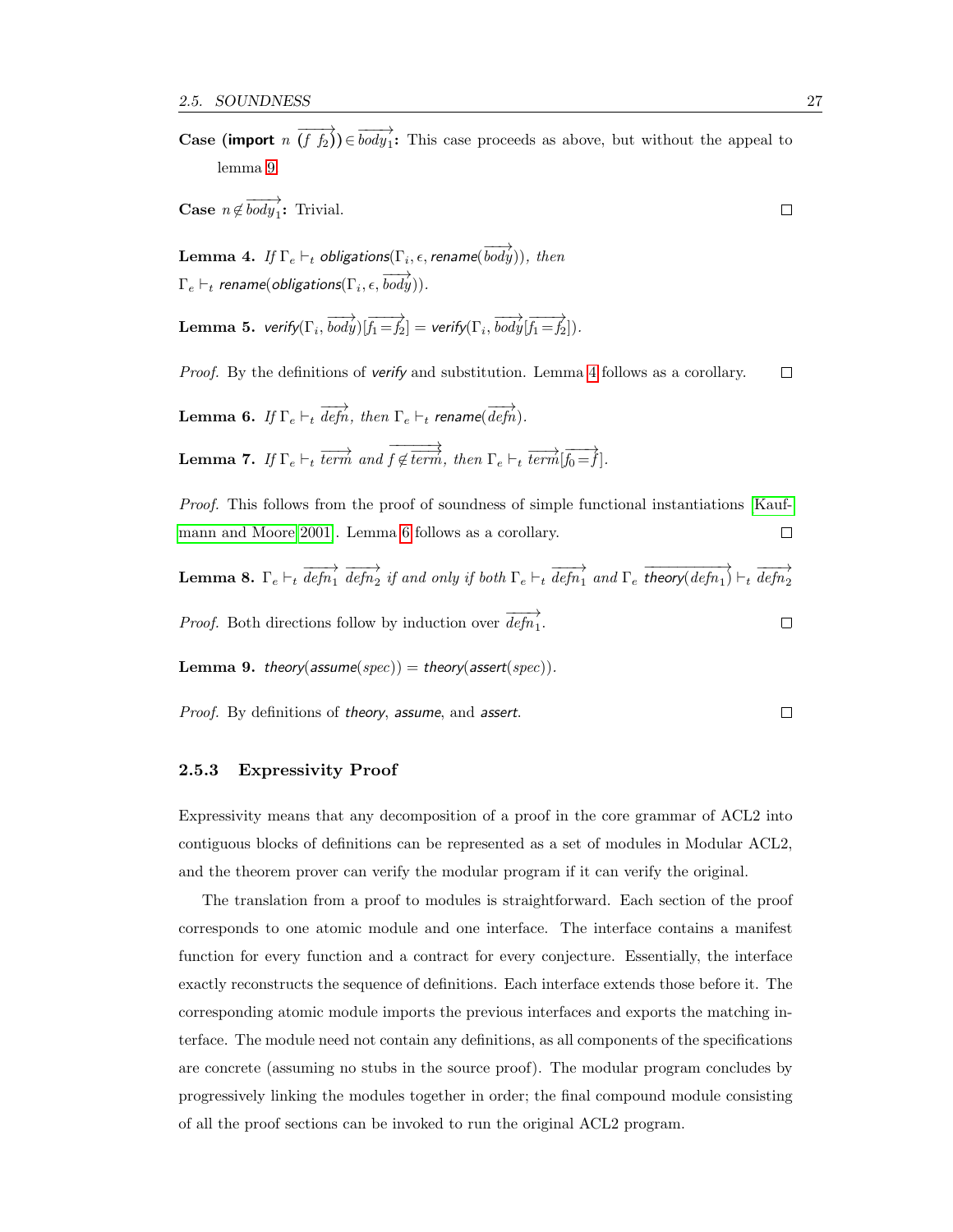This translation relies on the one-to-one mapping between core ACL2 definitions and Modular ACL2 specifications (other than extend). Each interface expresses precisely the definitions of one section of the proof. The proof obligation of each atomic module starts with an import that recreates the logical environment of the proof section as it was in the ACL2 version, and it concludes with an export that entails the same logical verification as well.

The formal proof of correctness of this translation follows by induction over the sequence of modules. The proof obligations of the modules can be shown to be a partitioning of the proof obligations of the original ACL2 program by the argument above.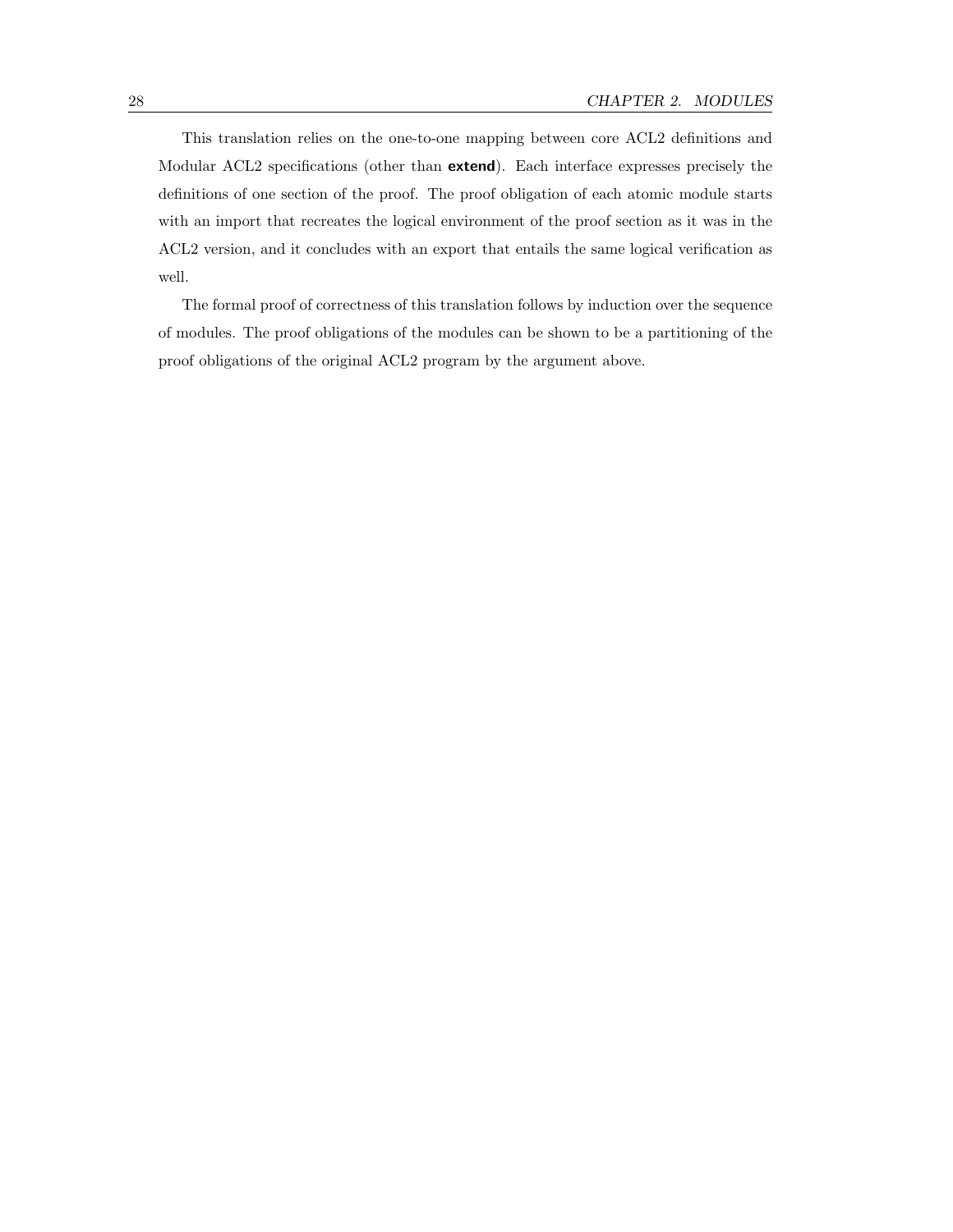## CHAPTER 3

# Hygienic Macros

Hygienic  $\text{ACL2}^1$  adapts the hygienic, scope-respecting macro system of Scheme to ACL2, supplanting the unhygienic macro system it inherits from Common Lisp. We present the high-level design and low-level semantics of Hygienic ACL2, along with an evaluation of the impact of hygiene on existing ACL2 macros.

### 3.1 Motivation

From Common Lisp, ACL2 inherits macros, which provide a mechanism for extending the language via functions that operate on syntax trees. According to [Kaufmann and Moore](#page-125-1) [\[1994\]](#page-125-1), "one can make specifications more succinct and easy to grasp . . . by introducing well-designed application-specific notation." Indeed, macros are used ubiquitously in ACL2 libraries: there are macros for pattern matching; for establishing new homogenous list types and heterogenous structure types, including a comprehensive theory of each; for defining quantified claims using skolemization in an otherwise (explicit) quantifier-free logic; and so on.

In the first-order language of ACL2, macros are also used to eliminate repeated syntactic patterns due to the lack of higher-order functions:

(defmacro defun-map (map-fun fun) '(defun ,map-fun (xs) (if (endp xs) nil  $(cons (fun (car xs)) (,map-fun (cdr xs))))$ 

This macro definition captures the essence of defining one function that applies another pointwise to a list. It consumes two inputs, map-fun and fun, representing function names; the body constructs a suitable **defun** form. ACL2 expands uses of defun-map, supplying

<sup>&</sup>lt;sup>1</sup>This work has been published as [Eastlund and Felleisen](#page-124-0) [\[2010\]](#page-124-0).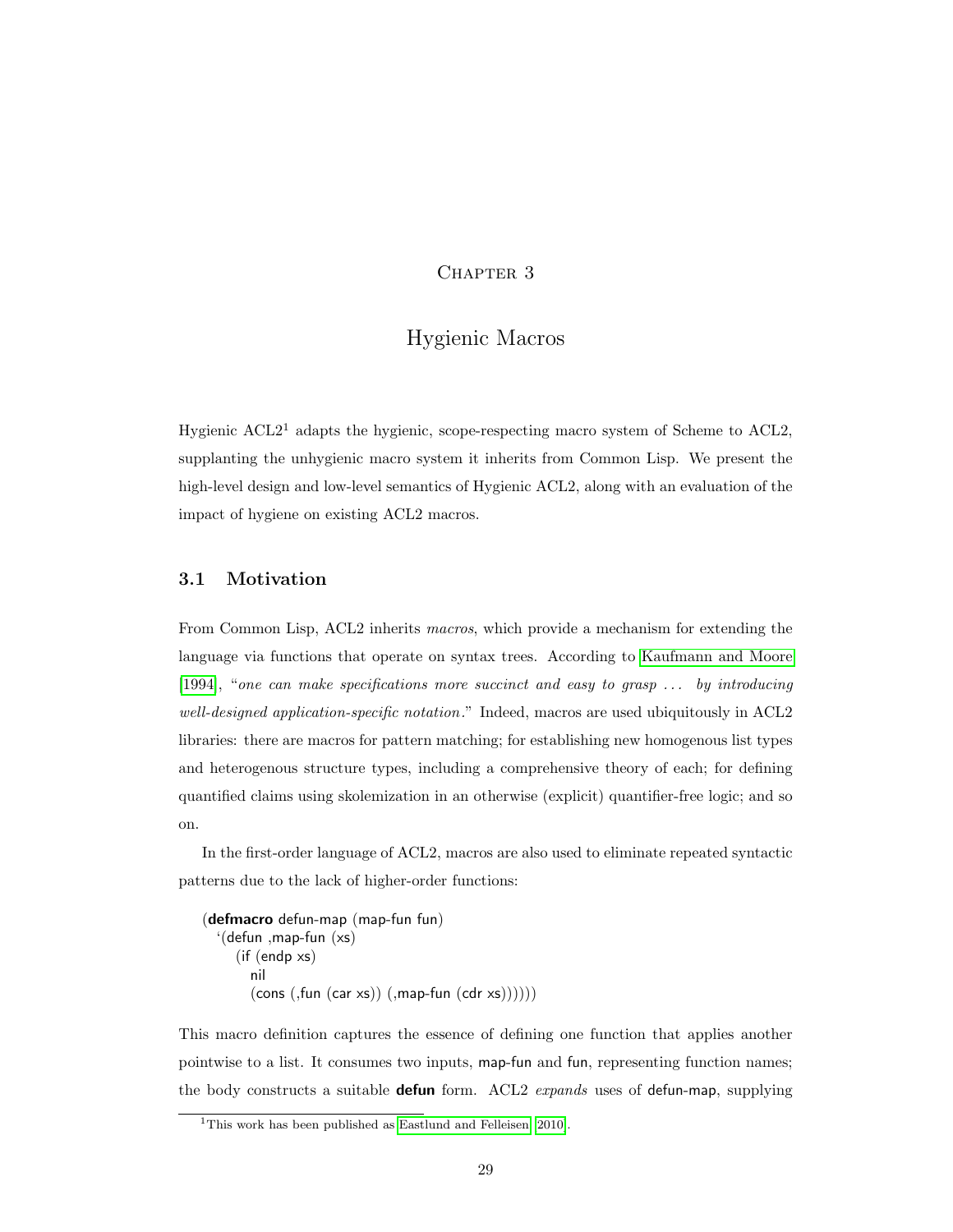the syntax of its arguments as map-fun and fun, and continues with the resulting function definition. Consider the following terms:

```
(defun double (x) (+ x x))
```
(defun-map map-double double)

Their expansion fills the names map-double and double into defun-map's template. The resulting second definition is:

```
(defun map-double (xs)
  (if (endp xs)
    nil
    (cons (double (car xs)) (map-double (cdr xs)))))
```
Unfortunately, ACL2 macros are unhygienic [\[Kohlbecker et al. 1986\]](#page-126-0), meaning they do not preserve the meaning of variable bindings and references during code expansion. The end result is accidental capture that not only violates a programmer's intuition of lexical scope but also interferes with logical reasoning about the program source. In short, macros do not properly abstract over syntax. For instance, consider the or macro, which encodes both boolean disjunction and recovery from exceptional conditions, returning the second value if the first is nil:

```
(defthm excluded-middle (or (not x) x))
(defun find (n \times s) (or (nth \ n \times s) 0))
```
The first definition states the law of the excluded middle. Since ACL2 is based on classical logic, either (not x) or x must be true for any x. The second defines selection from a list of numbers: produce the element of xs at index n, or return 0 if nth returns nil, indicating that the index is out of range.

A natural definition for or duplicates its first operand:

$$
(\text{defmacro or } (a b) '(if, a, a, b))
$$
\n
$$
(3.1)
$$

This works well for excluded-middle, but the expanded version of find now traverses its input twice, doubling its running time:

(defun find  $(n \times s)$  (if  $(nth n \times s)$   $(nth n \times s)$  0))

Macro users should not have to give up reasoning about their function's running time. Consequently, macros should avoid this kind of code duplication.

The next logical step in the development of or saves the result of its first operand in a temporary variable:

```
(defmacro or (a b) '(let ((x, a)) (if (x, x, b))) (3.2)
```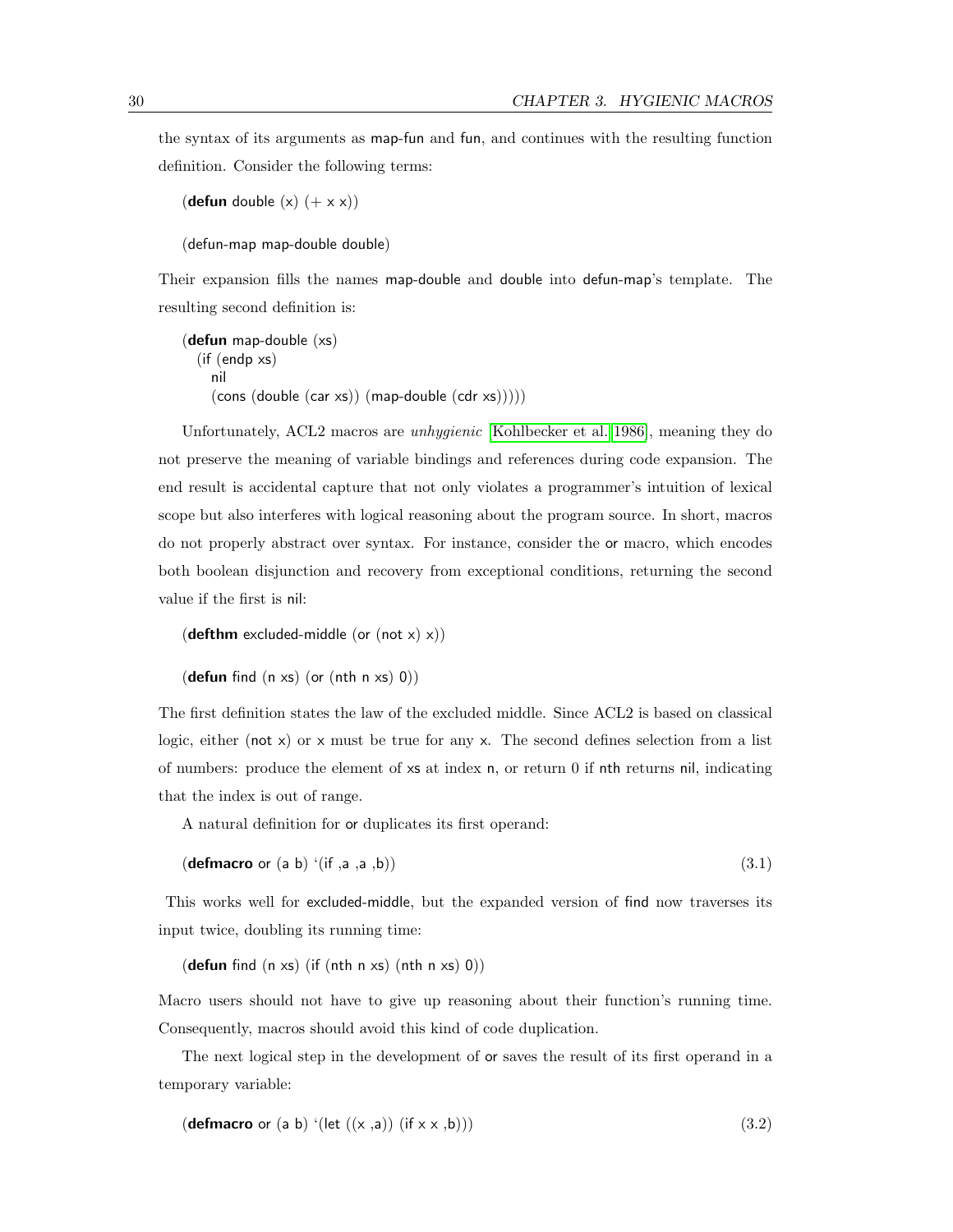This macro now produces correct and efficient code for find. Sadly though, the expanded form of excluded-middle is no longer the expected logical statement:

(**defthm** excluded-middle (let  $((x (not x))) (if x x x))$ )

Specifically, the or macro's variable x has captured excluded-middle's second reference to x. As a result, the conjecture is now equivalent to the unqualified statement (not  $x$ ).

ACL2 resolves this issue by providing two different behaviors for the or macro. For symbolic verification, or expands using code duplication. For execution, it expands by introducing a fresh variable that cannot capture any other. This kind of expansion only works for or as a special case built in to the ACL2 compiler. Ordinary macros are not allowed to use separate expansion for verification and execution, as this is an invitation to unsoundness. Users' macros also cannot introduce fresh variables, as this is a side effect that has no logical foundation.

In general, macro writers tread a fine line. Many macros duplicate code to avoid introducing a variable that might capture bindings in the source code. Others introduce esoteric temporary names to avoid accidental capture. None of these solutions is universal, and thus the Scheme community introduced the notion of hygienic macros [\[Kohlbecker et al. 1986;](#page-126-0) [Clinger and Rees 1991;](#page-124-1) [Dybvig et al. 1992\]](#page-124-2). This chapter presents an adaptation of hygienic macros to ACL2.<sup>2</sup> Next we motivate the design and the ACL2-specific challenges, followed by a sketch of the implementation, and finally a comprehensive evaluation of the system vis-a-vis the ACL2 code base.

### 3.2 Design

Hygienic macro systems enforce a meaning for variables in macro-generated code based on the lexical scope policies of the host language. In order to develop our system, we must first analyze lexical scope in ACL2 and decide what meanings are appropriate for macrogenerated references and bindings.

#### 3.2.1 Design Goals

Our hygienic macro expander is designed to observe three key principles.

Referential transparency means that variables derive their meaning from where they occur and retain that meaning throughout the macro expansion process. Specifically, variable references inserted by a macro refer to bindings inserted by the macro or to bindings apparent at its definition site. Symmetrically, variable references in macro arguments refer to

<sup>&</sup>lt;sup>2</sup>The only other theorem prover with hygienic macros is NUPRL [Griffin](#page-125-2) [\[1988\]](#page-125-2); however, its macro system is much more simplistic than ACL2's.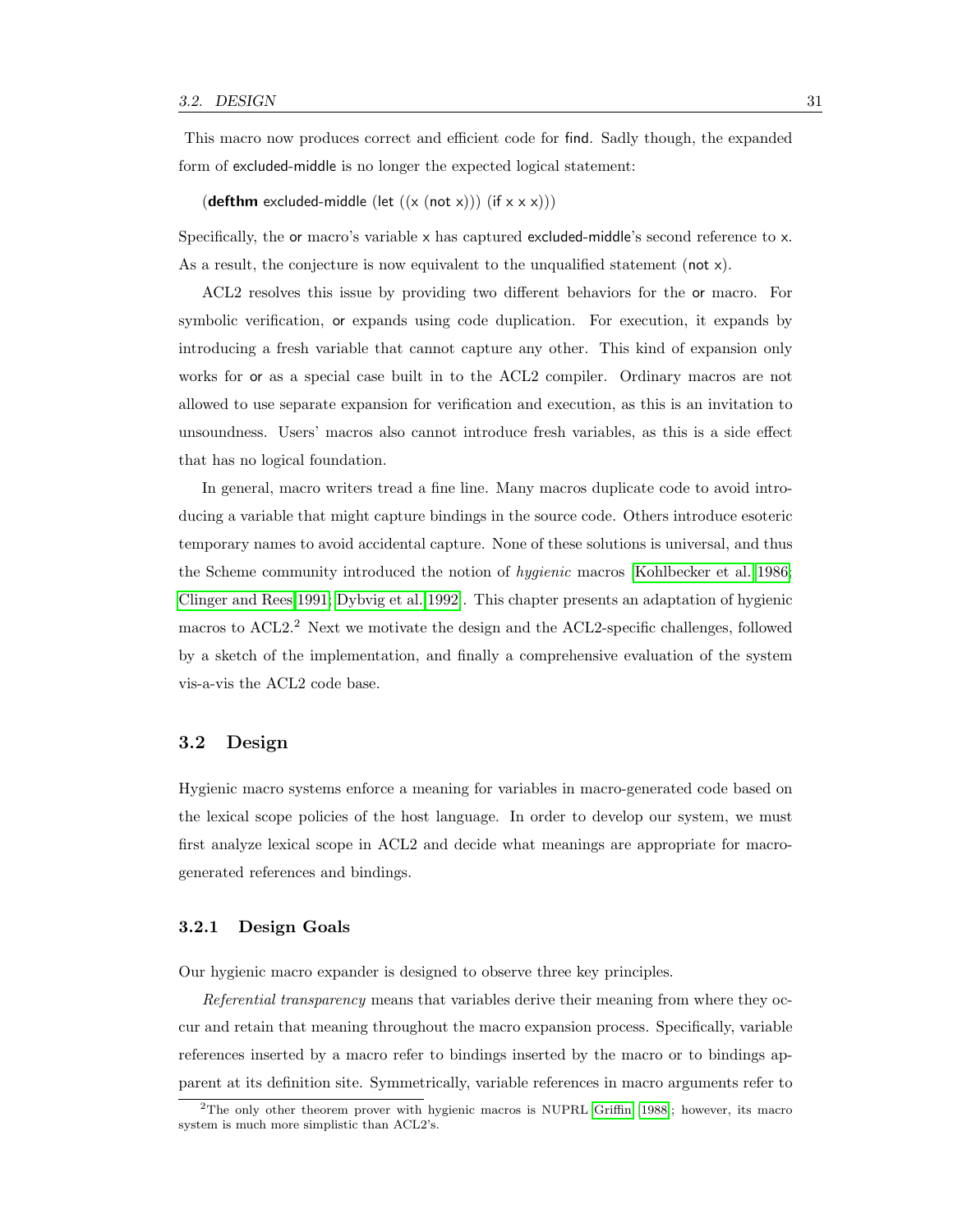|  | $\in$ def | $=$ (mutual-recursion (defun sym (sym) exp))<br>(defmacro $sym$ $(\overrightarrow{sym} )$ $exp)$<br>$(\text{defthm} \; sym \; exp \; (sym \; (sym \; exp)))$<br>$(include-book str)$<br>(encapsulate $((sym\ num))\ \mathit{def})$<br>(local $def)$ | mutually recursive functions<br>macro definition<br>conjecture with proof hints<br>library import<br>definition block<br>local definition |
|--|-----------|-----------------------------------------------------------------------------------------------------------------------------------------------------------------------------------------------------------------------------------------------------|-------------------------------------------------------------------------------------------------------------------------------------------|
|  | exp       | sym<br>$(sym \overrightarrow{exp})$<br>$(\text{let } ((sym \; exp)) \; exp)$<br>quote $term)$                                                                                                                                                       | variable reference<br>function call<br>lexical value bindings<br>literal value                                                            |

<span id="page-41-0"></span>Figure 3.1: Syntax of fully-expanded ACL2 programs.

bindings apparent at the macro call site. In the tradition of prior hygienic macro systems, we provide a disciplined method for manually violating this principle when needed.

Next, separate compilation for libraries demands that their compiled form may still be loaded into a running program. There is no need to re-expand the contents of a library each time it is included in a new context.

Finally, source compatibility means that our changes to ACL2 have negligible impact on working programs. In particular, the evaluator and the verification system remain the same. The only observable difference in our system is the expansion of macros. Most wellbehaved macros continue to function as before; changes in expansion suggest potentially flawed macros.

#### 3.2.2 Reinterpreting ACL2

Figure [3.1](#page-41-0) specifies a simplified grammar for ACL2; a program is a sequence of definitions. In source code, any definition or expression may be replaced by a macro application. The grammar is written in terms of symbols  $(sym)$ , strings  $(str)$ , numbers  $(num)$ , and terms (term). We use this grammar to explain ACL2-specific challenges to hygienic macro expansion.

Lexical Bindings: ACL2 inherits Common Lisp's namespaces: function and variable bindings are separate and cannot shadow each other. The position of a variable reference determines its role. In an expression position, a variable refers to a value, in application position to a function or macro. For example, the following code uses both kinds of bindings for car:

 $(let ((car (car x))) (car car))$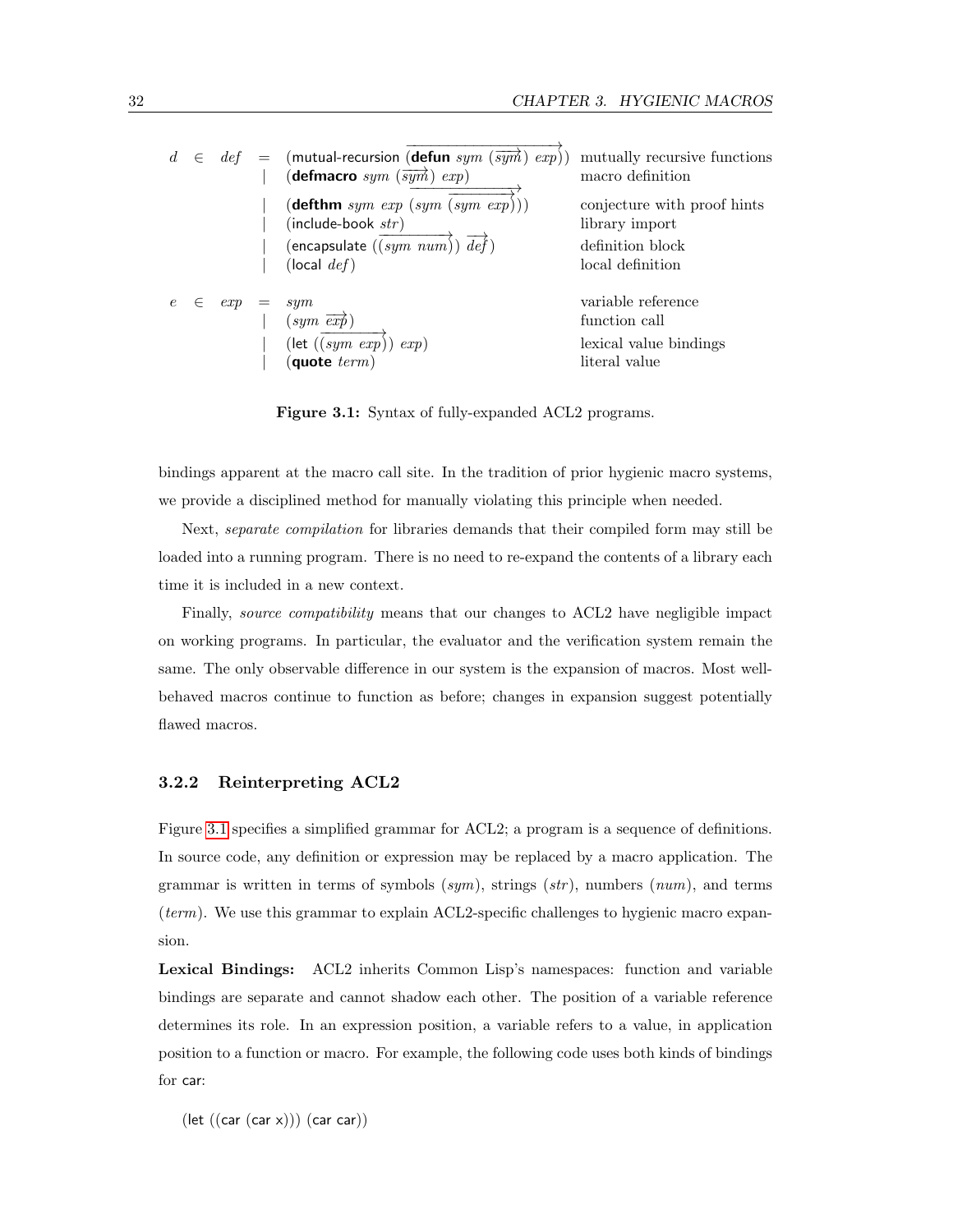Hygienic expansion must track both function and variable bindings for each possible reference. After all, during expansion, the role of a symbol is unknown until its final position in the expanded code is determined.

Hygienic expansion must also be able to distinguish macro-inserted lexical bindings from those in source code or in other macros. For instance, with hygienic expansion, the version of or with a temporary variable [\(3.2\)](#page-39-0) should work. That is, the excluded-middle conjecture should expand as follows:

(defthm excluded-middle (let  $((x_m \text{ (not x)}))$  (if  $x_m \text{ x}_m \text{ x}$ )))

The macro expander differentiates between the source program's  $x$  and the macro's  $x_m$ , as noted by the subscript; the conjecture's meaning is preserved.

Quantification: ACL2 conjectures are implicitly universally quantified:

;; claim:  $∀x(x > 0 ⇒ x ≥ 0)$ (defthm non-negative (implies  $(> x 0)$   $(>= x 0))$ )

Here the variable  $x$  is never explicitly bound, but its scope is the body of the **defthm** form. ACL2 discovers free variables during the expansion of conjectures and treats them as if they were bound.

This raises a question of how to treat free variables inserted by macros into conjectures. Consider the following definitions:

```
(defmacro imply (var) '(implies x, var))
```

```
(\text{defthm } x \implies x \text{ (imply x)})
```
The body of  $x \Rightarrow x$  expands into (implies  $x_m$  x), with x from  $x \Rightarrow x$  and  $x_m$  from imply. In  $x \Rightarrow x$ , x is clearly quantified by **defthm**. In the template of **imply**, however, there is no apparent binding for x. Therefore, the corresponding variable  $x_m$  in the expanded code must be considered unbound. Incorporating this interpretation into our semantics for hygienic expansion yields a new design rule: macros must not insert new free variables into conjectures.

We must not overuse this rule, however, as illustrated by the macro below:

 $(\text{defmacro disprove} (\text{name body})' (\text{defthm name} (\text{not}, \text{body})))$ 

(disprove  $x=x+1 (= x (+ x 1)))$ 

Here we must decide what the apparent binding of  $x$  is in the body of  $x=x+1$ . In the source syntax, there is nothing explicit to suggest that  $x$  is a bound or quantified variable, but during expansion, the macro **disprove** inserts a **defthm** form that "captures"  $\times$  and quantifies over it. On one hand, allowing this kind of capture violates referential transparency. On the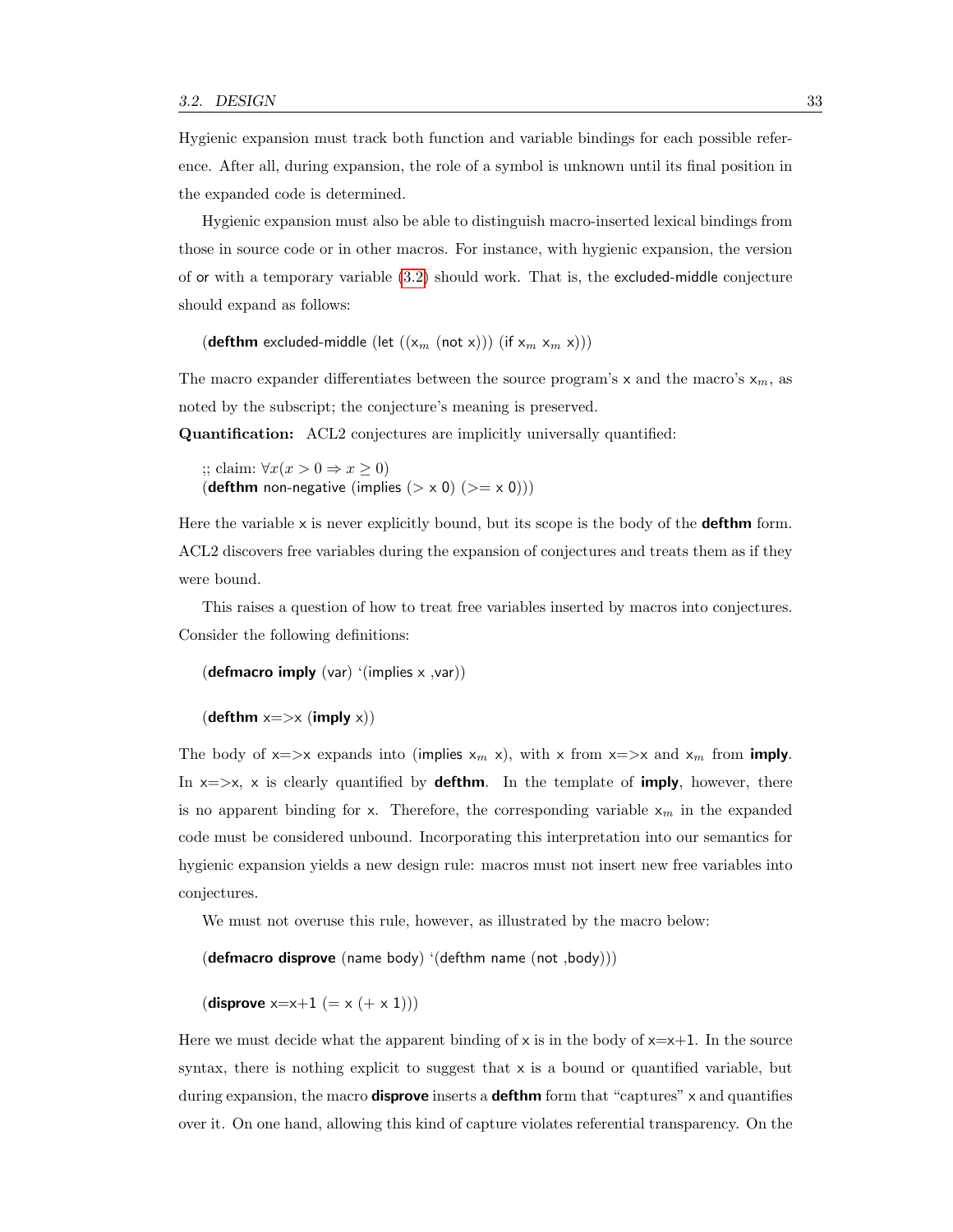other hand, disallowing it prevents abstraction over defthm, because of the lack of explicit quantification.

We resolve the dilemma by allowing **defthm** to quantify over variables from a single source—surface syntax or a macro—but not over multiple variables from different sources. This permits macros that expand into **defthm**, which are common, but rejects accidental quantification, a source of bugs in the ACL2 code base.

Definition Scope: ACL2 performs macro expansion, verification, and compilation on one definition at a time. Forward references are disallowed, and no definition may overwrite an existing binding.

Nevertheless, just as hygiene prevents lexical bindings from different sources from shadowing each other, it also prevents definitions from different sources from overwriting each other. Consider the following two similar programs:

| (defun f $(x)$ $(+ x 1)$ )                               | (defmacro m () '(defun f $(x)$ x))<br>(m) |
|----------------------------------------------------------|-------------------------------------------|
| ( <b>defmacro m</b> () '( <b>defun</b> $f(x)$ x))<br>(m) | (defun f $(x)$ $(+ x 1)$ )                |

Both define a function f, and both define and invoke a macro m that defines a different function, also called f. In the left program, the top-level f is defined first. When  $\mathbf{m}$  is defined, a binding for f is already apparent; the body of  **uses the name of an existing** binding. Therefore, the invocation of  **constructs a definition that overwrites an existing** binding, which is illegal.

In the right program, the macro **m** is defined before the top-level f. The invocation of m may therefore define f. Since this name originated inside the macro, its binding is not apparent to the rest of the program. Hence, the author of (the top-level) f has seen no prior definition for f, and should be free to choose this name. Hygienic expansion permits this program.

Our hygiene policy for definition names is thus two-fold. First, definition names inserted by macros—rather than taken from their input—are not made visible in the caller's context. Second, no definition may overwrite a name that already has a visible binding in the definition's context.

Encapsulated Abstractions: The encapsulate form in ACL2 delimits a block of definitions. Definitions are exported by default; these definitions represent the block's constraint, describing its logical guarantees to the outside. Definitions marked local represent a witness that can be used to verify the constraint, but they are not exported.

For example, the following block exports a constraint stating that  $1 \leq 1$ :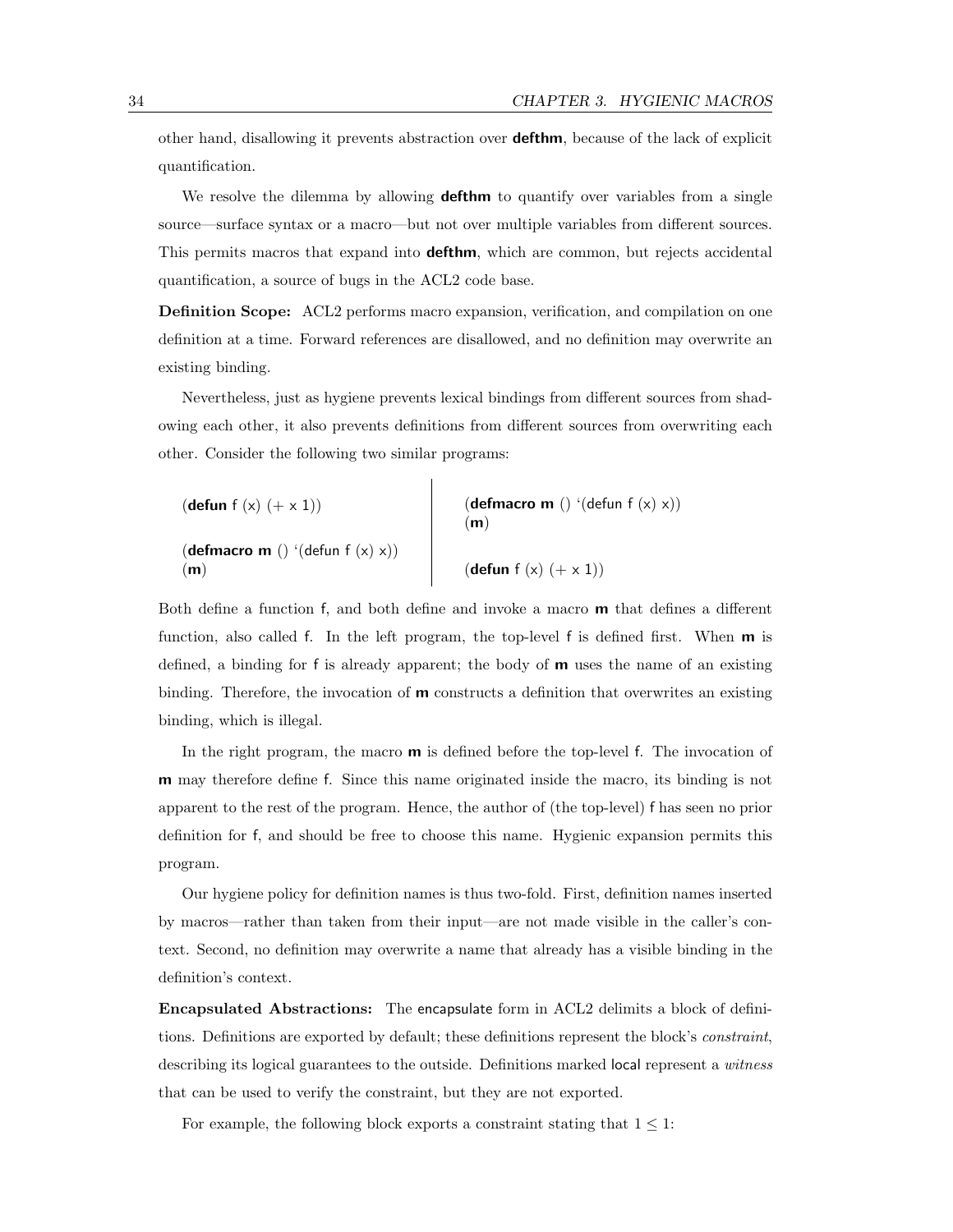```
(encapsulate ()
  (local (defthm x \le x \le (x = x x)))
  (defthm 1 \lt = 1(<= 1 1); use the following hint:
    (x \leq x (x 1)))
```
The local conjecture states that  $(<= x x)$  holds for all values of x. The conjecture  $1<=1$ states that  $(<= 1 1)$  holds; the subsequent hint tells ACL2 that the previously verified theorem  $x \leq x$  is helpful, with 1 substituted for x.

Once the definitions in the body of an encapsulate block have been verified, ACL2 discards hints and local definitions (the witness) and recompiles the remaining definitions (the constraint) in a second pass. The end result is a set of exported logical rules with no reference to the witness. Local theorems may not be used in subsequent hints, local functions and local macros may no longer be applied, and local names are available for redefinition.

An encapsulate block may have a third component, which is a set of *constrained functions*. The header of the encapsulate form lists names and arities of functions defined locally within the block. These functions' names are exported as part of the block's constraint; their definitions are not exported and remain part of the witness.

The following block exports a function of two arguments whose witness performs addition, but whose constraint guarantees only commutativity:

(encapsulate ((f 2)) (local (defun  $f(x y) (+ x y))$ ) (defthm commutativity (equal  $(f \times y)$   $(f \times x))$ )

Definitions following this block can refer to f and reason about it as a commutative function. Attempts to prove it equivalent to addition would fail, however, and attempts to call it would result in a run-time error.

Our hygienic macro system preserves the scoping rules of encapsulate blocks. Furthermore, it enforces that names defined in the witness are not visible in the constraint, ensuring that a syntactically valid encapsulate block has a syntactically valid constraint. Our guarantee of referential transparency also means that local names in exported macros cannot be captured. For instance, the following macro m constructs a reference to w:

(encapsulate () (local (defun w  $(x)$  x)) (defmacro m  $(y)$  ' $(w, y)$ )

(defun w  $(z)$  (m z)) ;; body expands to: (w z)

When a new w is defined outside the block and **m** is applied, the new binding does not capture the w from m. Instead, the macro expander signals a syntax error, because the inserted reference is no longer in scope.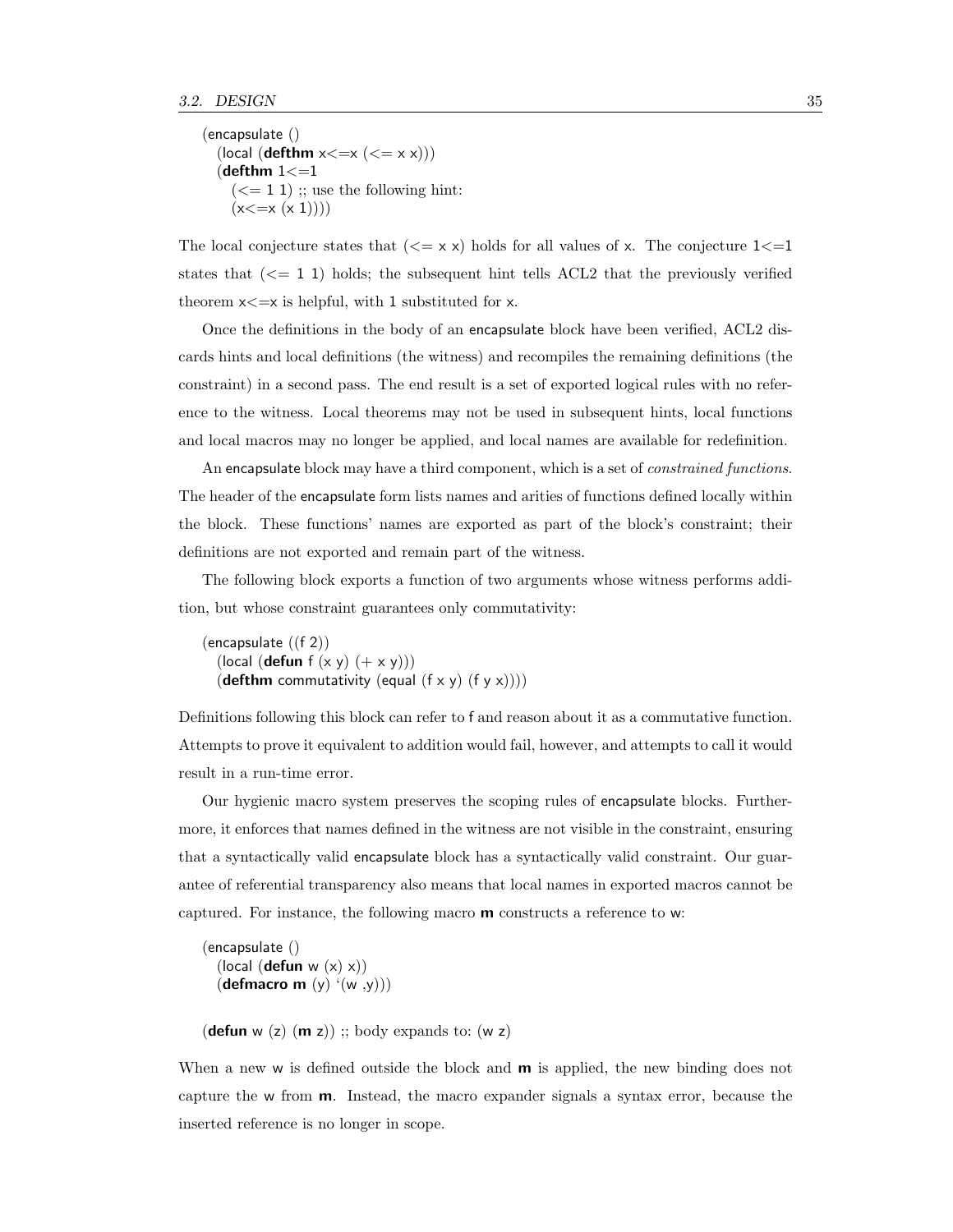Books: A book is the unit of ACL2 libraries: a set of definitions that is verified and compiled once and then reused. Each book acts as an encapsulate block without constrained functions; it is run twice—once with witness, and once for the constraint—and the constraint is saved to disk in compiled form. When a program includes a book, ACL2 incorporates its definitions, after ensuring that they do not clash with any existing bindings.

ACL2 allows an exception to the rule against redefinition that facilitates compatibility between books. Specifically, a definition is considered redundant and skipped, rather than rejected, if it is precisely the same as an existing one. If two books contain the same definition for a function f, for instance, the books are still compatible. Similarly, if one book is included twice in the same program, the second inclusion is considered redundant.

This notion of redundancy is complicated by hygienic macro expansion. Because hygienic expanders generally rename variables in their output, there is no guarantee that identical source syntax expands to an identical compiled form. As a result, redundancy becomes a question of  $\alpha$ -equivalence instead of simple syntactic equality, and coalescing redundant definitions in compiled books requires renaming all references in addition to merely removing the second definition.

Rather than address redundancy in its full generality, we restrict it to the case of loading the same book twice. If a book is loaded twice, the new definitions will be syntactically equal to the old ones because books are only compiled once. That is, this important case of redundancy does not rely on  $\alpha$ -equivalence.

Macros: Macros use a representation of syntax as their input and output. In the existing ACL2 system, syntax is represented using primitive data types: strings and numbers for literals, symbols for variables, and lists for sequences of terms.

In contrast, [Dybvig et al. \[1992\]](#page-124-2) introduce a separate class of syntax objects: terms annotated with details of lexical scope and macro expansion. In order to preserve compatibility with existing ACL2 macros, we cannot introduce an entirely new data type. Instead, we adapt the method of [Kohlbecker et al. \[1986\]](#page-126-0) by incorporating the annotations of syntax objects into ACL2's symbols.

In adapting the symbol datatype, we must be sure to preserve the axioms of ACL2; otherwise we risk invalidating existing proofs. On one hand, it is an axiom that any symbol is uniquely distinguished by the combination of its name and its  $package \text{---}$  and additional string used for manual namespace management. On the other hand, the hygienic macro expander must distinguish between symbols sharing a name and a package when one originates in the source program and another is inserted by a macro. We resolve this issue by leaving hygienic expansion metadata transparent to axiomatic primitives: only unverified functions such as macro definitions or the compiler itself can distinguish between two symbols with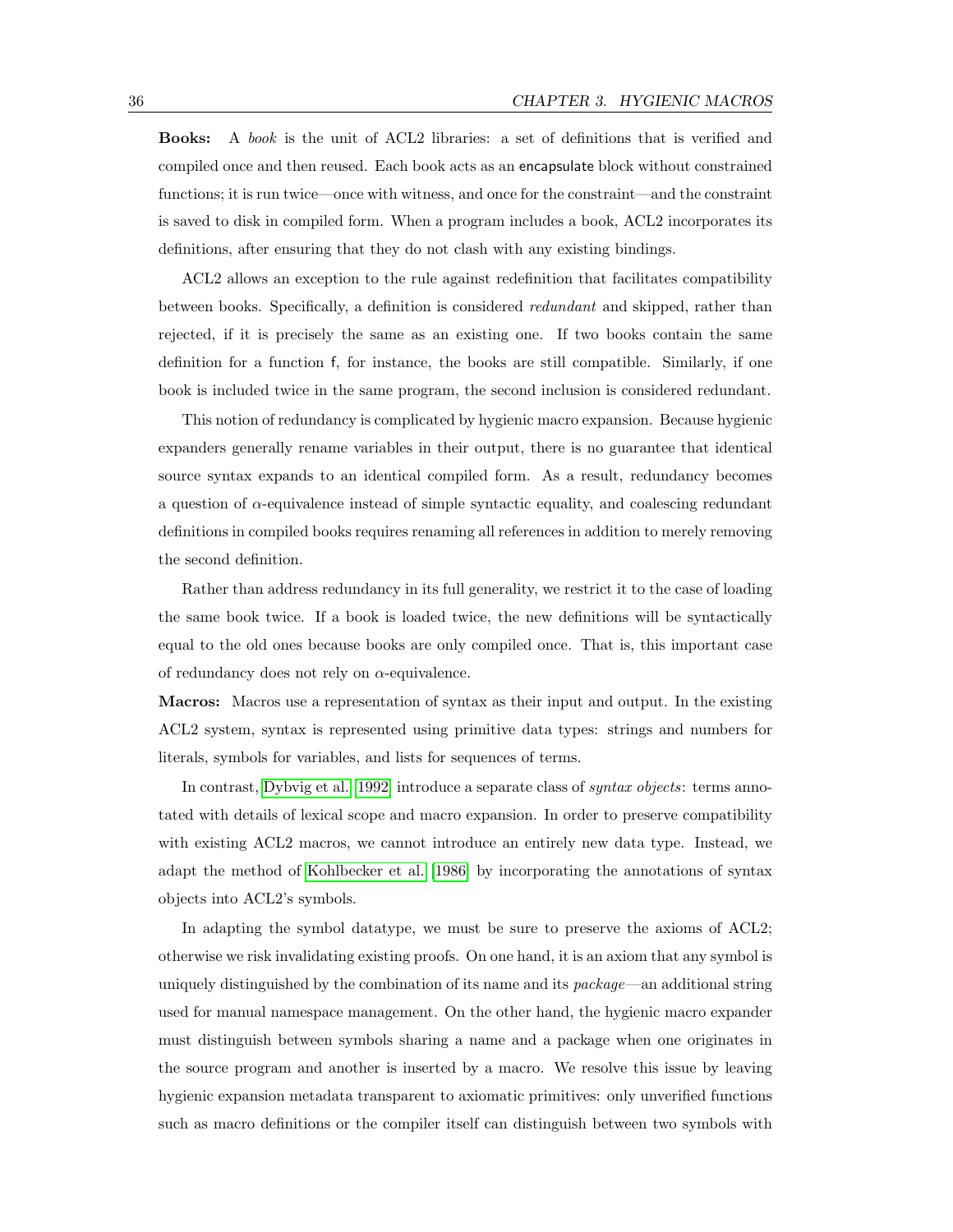the same name and package. Verified functions and theorems cannot make this distinction, i.e., ACL2's axioms remain valid.

The symbols inserted by macros must derive their lexical bindings from the context in which they appear. To understand the complexity of this statement, consider the following example:

```
(defun parse-compose (funs arg)
  (if (endp funs)
    arg
    '(((car funs) (compose ,(cdr funs) ,arg)))
```
(defmacro compose (funs arg) (parse-compose funs arg))

```
(compose (string-downcase symbol-name) 'SYM)
\sigma; \Rightarrow (string-downcase (compose (symbol-name) 'SYM))
\sigma; \Rightarrow (string-downcase (symbol-name (compose () 'SYM)))
\gamma; \Rightarrow (string-downcase (symbol-name 'SYM))
```
The auxiliary function parse-compose creates recursive references to **compose**, but **compose** is not in scope in parse-compose. To support this common macro idiom, we give the code inserted by macros the context of the macro's definition site. In the above example, the symbol compose in parse-compose's template does not carry any context until it is returned from the compose macro, at which point it inherits a binding for the name. This behavior allows recursive macros with helper functions, at some cost to referential transparency: the reference inserted by parse-compose might be given a different meaning if used by another macro.

This quirk of our design could be alleviated if these macros were rewritten in a different style. If the helper function parse-compose accepted the recursive reference to compose as an argument, then the quoted symbol 'compose could be passed in from the definition of compose itself, where it has meaning.

```
(defun parse-compose (compose funs arg)
  (if (endp funs)
    arg
    '(((car funs) (,compose ,(cdr funs) ,arg))))
```
#### (defmacro compose (funs arg) (parse-compose 'compose funs arg))

Symbols in macro templates could then take their context from their original position, observing referential transparency. However, because ACL2 macros are not generally written in this style, our design does not mandate it.

Breaking Hygiene: There are some cases where a macro must insert variables that do not inherit the context of the macro definition, but instead intentionally capture—or are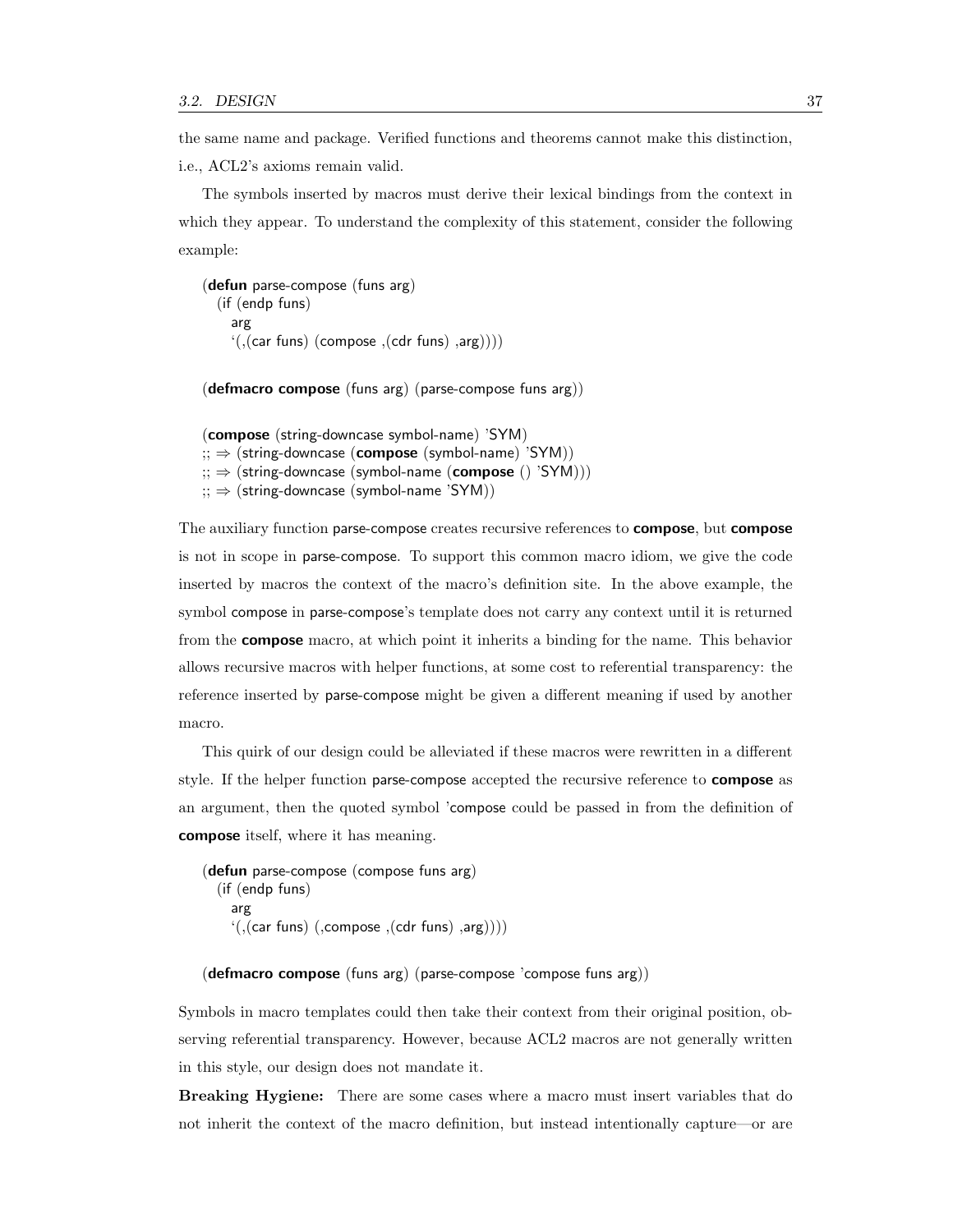|                  |            |           |                                         | $t \in term = num   str   id   cons(term, term)$ |           |       |                |  |                                              | s-expression               |
|------------------|------------|-----------|-----------------------------------------|--------------------------------------------------|-----------|-------|----------------|--|----------------------------------------------|----------------------------|
|                  | $i \in$    | id        |                                         | $=$ sym   id(sym, mset, ren, ren)                |           |       |                |  |                                              |                            |
| $\boldsymbol{x}$ |            | $\in$ sym | $=$ sym(str, str, mset)                 |                                                  |           |       |                |  |                                              | symbol                     |
| b                | $\epsilon$ | bool      | $=$ t   nil                             |                                                  |           |       |                |  |                                              | boolean                    |
|                  | $r \in$    | ren       | $=$ $[key \mapsto sym]$ renaming        |                                                  |           |       |                |  | $\hat{x} \in \text{zset} = \{\text{symb}\}\$ | symbol set                 |
| $k_{\cdot}$      | $\epsilon$ | keu       |                                         | $= \langle sym, mset \rangle$ identifier key     |           |       | $k \in kset =$ |  | $\{key\}$                                    | key set                    |
|                  |            |           | $m \in mark = \langle str, num \rangle$ | mark                                             | $\hat{m}$ | $\in$ |                |  |                                              | $mset = \{mark\}$ mark set |

<span id="page-47-0"></span>Figure 3.2: Representation of values and syntax.

captured by—variables in the source program. For instance, the defun-map example can be rewritten to automatically construct the name of the map function from the name of the pointwise function:

```
(defmacro defun-map (fun)
  (let ((map-fun-string (string-append "map-" (symbol-name fun))))
    (let ((map-fun (in-package-of map-fun-string fun)))
      '(defun ,map-fun (xs)
         (if (endp xs)
           nil
           (cons (fun (car xs)) (map_fn (cdr xs)))))))
```
(defun-map double) ;; expands to: (defun map-double  $(xs)$  ...)

In this macro, the name double comes from the macro caller's context, but map-double is inserted by the macro itself. The macro's intention is to bind map-double in the caller's context, and the caller expects this name to be bound.

This implementation pattern derives from the Common Lisp package system. Specifically, the in-package-of function builds a new symbol with the given string as its name, and the package of the given symbol. In our example, map-double is defined in the same package as double.

We co-opt the same pattern to transfer lexical context. Thus map-double shares double's context, and its binding is visible to macro's caller. In general, macro writers can use in-package-of to break the default policy of hygiene.

### 3.3 Semantics

Figure [3.2](#page-47-0) describes the new representation of terms for hygienic macro expansion. The most important difference to a conventional representation concerns identifiers, which extend symbols to include information about expansion. Specifically, a term  $t$  is either a number, a string, an identifier, or a pair of terms. Numbers  $(n \in num)$  and strings  $(s \in str)$  are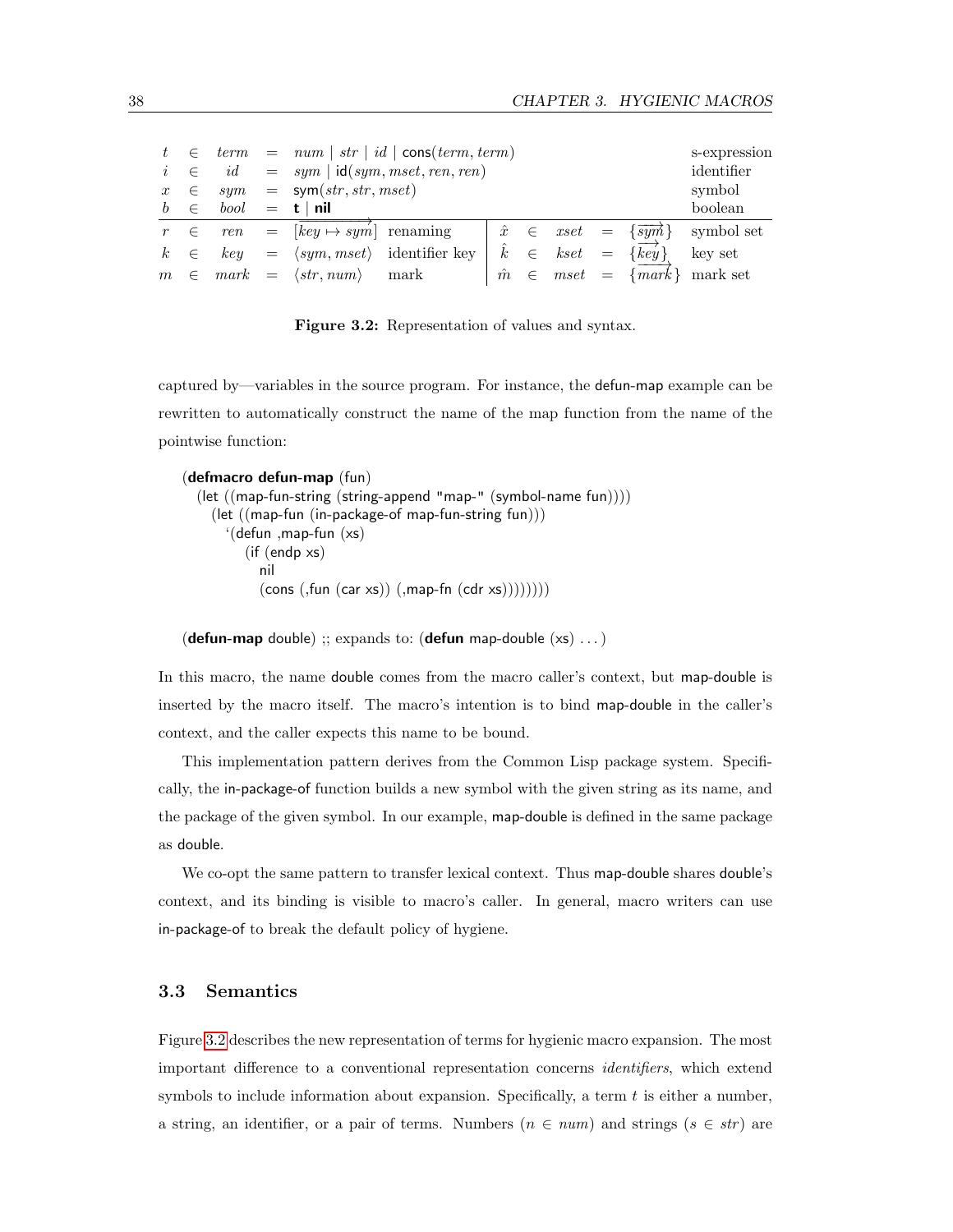

<span id="page-48-0"></span>Figure 3.3: Updated ACL2 operations.

unchanged. An identifier i is either a symbol or an annotated symbol. A symbol x has three components: its name, its package, and a set of inherent marks used to support unique symbol generation. Annotated symbols contain a symbol, a set of latent marks used to record macro expansion steps, and two renamings assigning unique names to function and value bindings. We represent booleans with symbols, abbreviated t and nil.

Identifiers are used to represent variable names in unexpanded programs; unique symbol names are chosen for variables in fully expanded programs. The mapping between the two is mediated by keys  $(k)$ ; each function or value binding's key combines the symbol corresponding to the name's previous binding and the (latent) marks of the binding identifier. A renaming (r) maps surface names—keys—to compiled names—symbols.

A mark (m) is used to uniquely identify an event in macro expansion. Each one comprises its source file as a string—to distinguish marks generated during the compilation of separate books, in an adaptation of Flatt's mechanism for differentiating bindings from separate modules [Flatt \[2002\]](#page-125-3)—as well as a number chosen uniquely during a single compilation session.

This representation of terms is used both for syntax during macro expansion and for values during ordinary runtime computation. Hence, ACL2 functions that deal with symbols must be updated to work with identifiers. The updated definitions of these operations are shown in figure [3.3.](#page-48-0)

The name and package functions produce the respective fields of a symbol, ignoring any identifier metadata. There is no explicit accessor for a symbol's inherent marks. Similarly, the equality predicate eq ignores identifier metadata and inherent marks. Two identifiers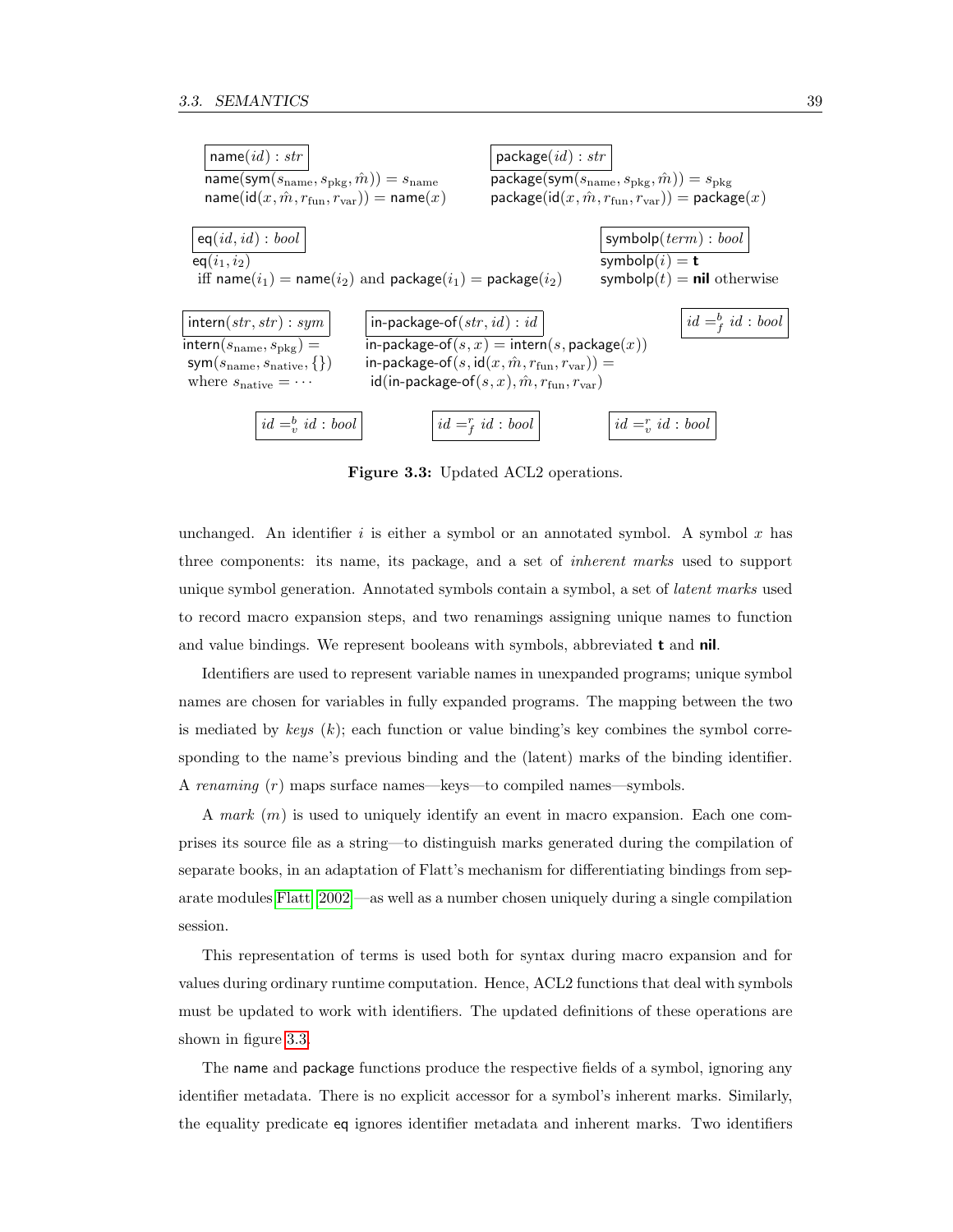|  |  | $\psi \in state = \langle str, bool, bool, ren, table, xset, kset \rangle$              | expansion state   |
|--|--|-----------------------------------------------------------------------------------------|-------------------|
|  |  | $\tau \in table = [\overline{sym \mapsto re\mathcal{E}}]$                               | def. table        |
|  |  | $\rho \in rec = \langle sig, fun, thm \rangle$                                          | def. record       |
|  |  | $\sigma \in sig$ = fun(bool, num)   macro(id, num)   thm(xset)   special def. signature |                   |
|  |  | $\phi \in \text{fun}^n = \cdot \mid \overrightarrow{\text{term}}^n \to \text{term}$     | $n$ -ary function |
|  |  | $\theta \in thm = \cdot   \cdots$                                                       | theorem formula   |

<span id="page-49-0"></span>Figure 3.4: Representation of expansion state.

are considered equal by the ACL2 logic and runtime if their observable fields are the same.

The intern function produces symbols from a name and package, assigning them an empty inherent mark set. We elide the details by which symbol names are looked up in a package table to find a symbol's "native" package. The related function in-package-of takes a string and an identifier, and constructs a new identifier with the string as its name, the package and metadata of the given identifier, and no inherent marks. Essentially, in-package-of(s, i) represents the variable name s in the lexical context of i.

We also introduce four new identifier comparisons:  $=$   $\frac{b}{f}$ ,  $=$   $\frac{r}{f}$ ,  $=$   $\frac{b}{v}$ , and  $=$   $\frac{r}{v}$ . They are separated according to the ACL2 function and value namespaces, as signified by the subscripts, and to compare either references or binding occurrences, as signified by the superscripts. These procedures do not respect ACL2's axioms. They can distinguish between symbols with the same name, so we provide them as low-level Common LISP functions that cannot be accessed by ACL2's logic. Specifically, they may be used in macros as variable comparisons that respect apparent bindings.

Macro expansion requires an additional set of data representations to keep track of the expansion process. Figure [3.4](#page-49-0) presents the relevant definitions. An expansion state  $\psi$ contains seven fields. The first names the source file being expanded. The second and third determine expansion modes: global versus local definition scope and "logic mode" versus "program mode". Fields four and five provide mappings on the set of compiled definitions; one renames the keys of definitions to unique symbols, and the other maps those symbols to meanings. The sixth field is the subset of symbolic definition names that are exported from the nearest enclosing block, and the seventh is the set of keys for constrained functions that are declared but not yet defined in the current encapsulate block.

A definition table  $\tau$  maps each definition to a record  $\rho$  describing its signature, executable behavior, and logical meaning. A signature  $\sigma$  describes the various kinds of definitions: functions of a particular mode ("logic" or "program") and arity, macros of a given lexical context and arity, theorems with a set of quantified variables, and special built-in definitions like **defun** and encapsulate. An executable function  $\phi$  implements a function or macro, and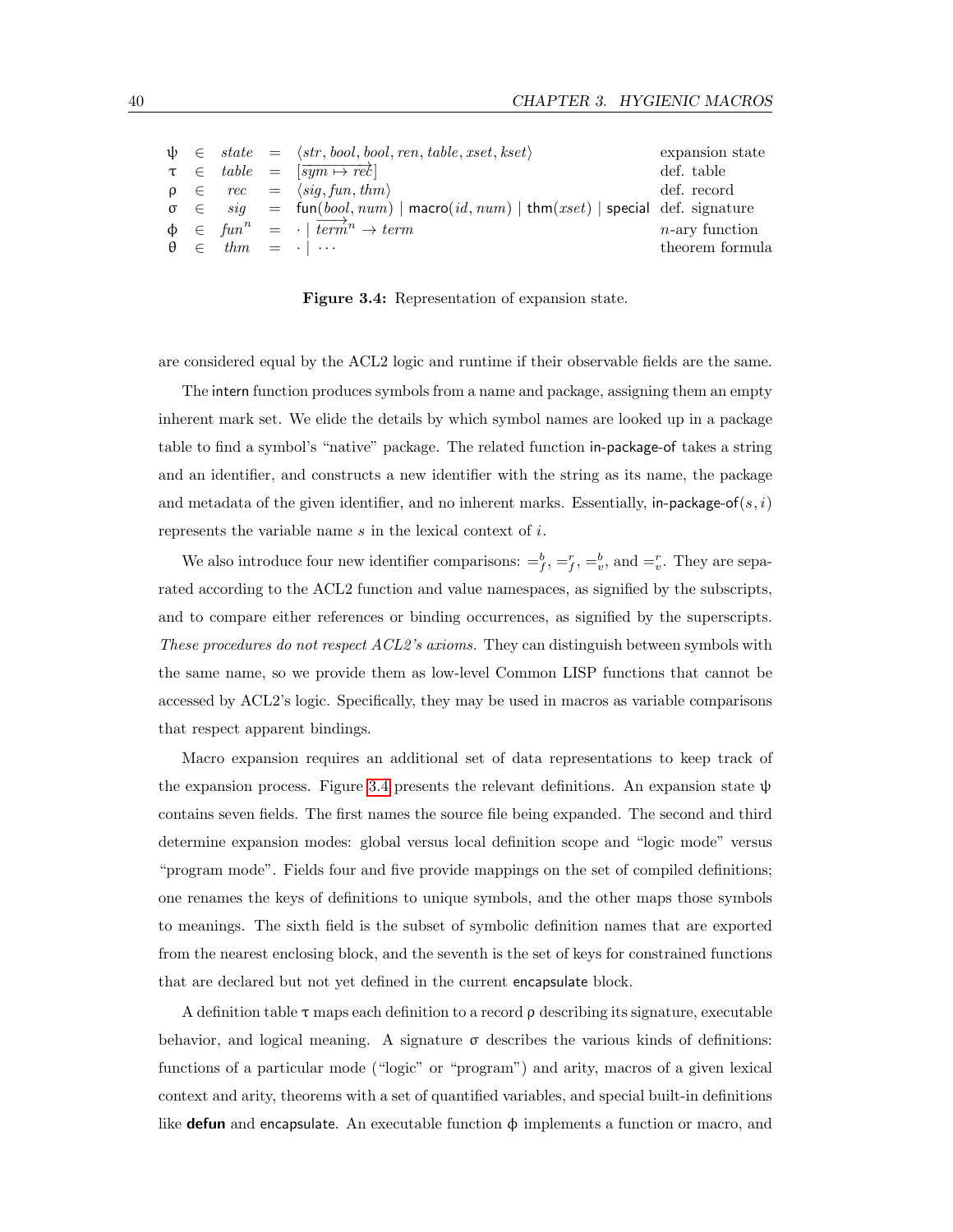

<span id="page-50-0"></span>Figure 3.5: Top-level expansion.

a logical formula θ describes a function or theorem equationally.

There are two entry points into the ACL2 expansion, verification, and execution process: repl, which manages interactive verification, and certify, which verifies saved books and records their compiled form. Both are defined in figure [3.5](#page-50-0) in terms of the underlying function expand.

Interactive programs consist of a sequence of unexpanded definitions. Expansion proceeds from an initial state constructed by init, not shown here. Interactive verification reports whether a program is syntactically and logically valid.

Certification of books requires the name of the book and the sequence of terms within it. The process begins with the same initial state as repl except for the source name used to generate unique symbols. The terms in the book are wrapped in encapsulate to protect local definitions. Certification produces a compiler state whose definitions can be merged into future programs.

The expand function is the workhorse of the macro expander. It expands definitions in a sequence, whether from the user, a book, or encapsulate, producing their expanded form along with an updated expansion state. It dispatches to constraint to build the constraint for books and encapsulate, discarding the witness, and to expr to expand expressions in functions, conjectures, and macros.

Our expander relies on the existing behavior of verification and compilation. Once the defn and constraint functions obtain fully expanded code, they dispatch to the underlying compiler and proof engine for ACL2. In this way, we preserve the semantics of all stages beyond macro expansion.

#### 3.4 Evaluation

Our design goals for hygienic ACL2 macros mention three guiding principles: referential transparency, separate compilation, and source compatibility. As explained, the macro ex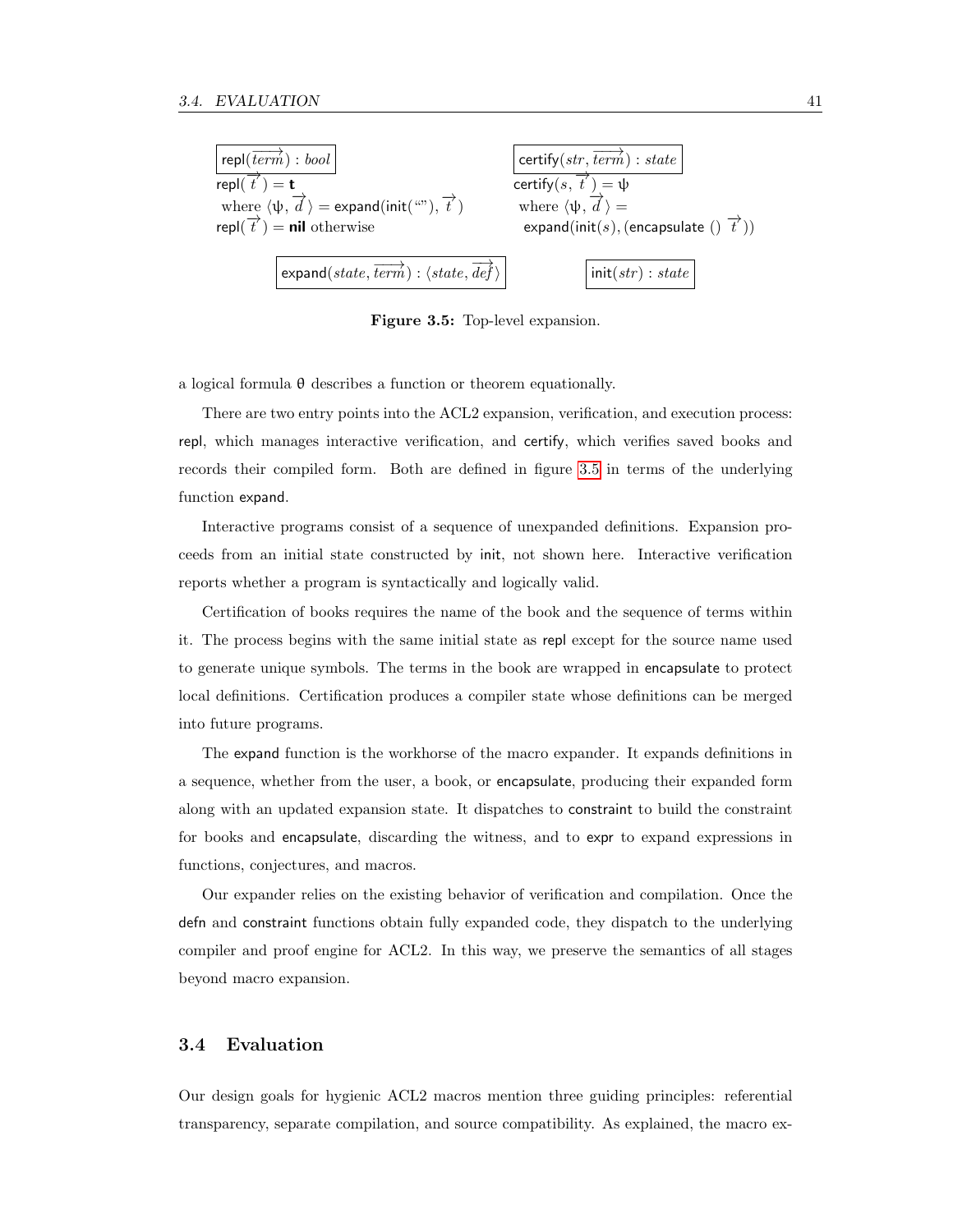pansion process preserves referential transparency by tracking the provenance of identifiers, with two key exceptions: symbols inserted by macros take their context from the macro definition site rather than their own occurrence, and conjecture quantification can "capture" free variables in macro inputs. Furthermore, our representation for compiled books guarantees separate compilation. Only source compatibility remains to be evaluated.

Our preliminary prototype does not support many of the advanced, non-macro-related features of ACL2 and we are thus unable to run hygienic expansion on most existing books. To determine the degree of compatibility between our system and existing macros, we manually inspected all 2,954 defination forms in the books provided with ACL2 version 3.6, including the separate package of books accumulated from the ACL2 workshop series. Most of these macros are simple aliases for previously defined functions and would not be affected one way or another by the introduction of hygiene. We found 488 nontrivial macros that interact with hygienic expansion, which we discuss in this section.

Code Duplication: The behavior of macro-duplicated code does not change with hygienic expansion; however, hygiene encourages the introduction of local variables in macros and thus avoids duplication. With our system, all 130 code-duplicating macros can benefit from hygiene.

Variable Comparison: Comparing variable names with eq does not take into account their provenance in the macro expansion process and can mistakenly identify two symbols with the same name but different lexical contexts. We found 26 macros in ACL2 that compare variable names for assorted purposes, none of which are served if the comparison does not respect the variable's binding. The new functions  $=\,^b_f, =^r_f, =^b_v,$  and  $=\,^r_v$  provide comparisons for variables that respect lexical context. Once again, the result of eq does not change in our system, so these macros will function as they have; however, macro writers now have the option of using improved tools.

Free Variables: Free variables in macros usually represent some protocol by which macros take their meaning from their context; i.e., they must be used in a context where the names in question have been bound. Much like mutable state in imperative languages, free variables in macros represent an invisible channel of communication. When used judiciously, they create succinct programs, but they can also be a barrier to understanding. Of the 90 cases of macros that insert free variables, 83 are based on such a protocol. Of these, 36 rely on built-in ACL2 features that bind names implicitly. Our hygienic macro expander will reject uses of these 83 macros; they must be rewritten to accept explicit arguments.

Five further cases of "free variables" are forward references, in which a macro's body constructs a reference to a subsequent function or macro. To a macro writer, this may not seem like a "free" reference, but it is, due to the scope of ACL2 definitions. Therefore this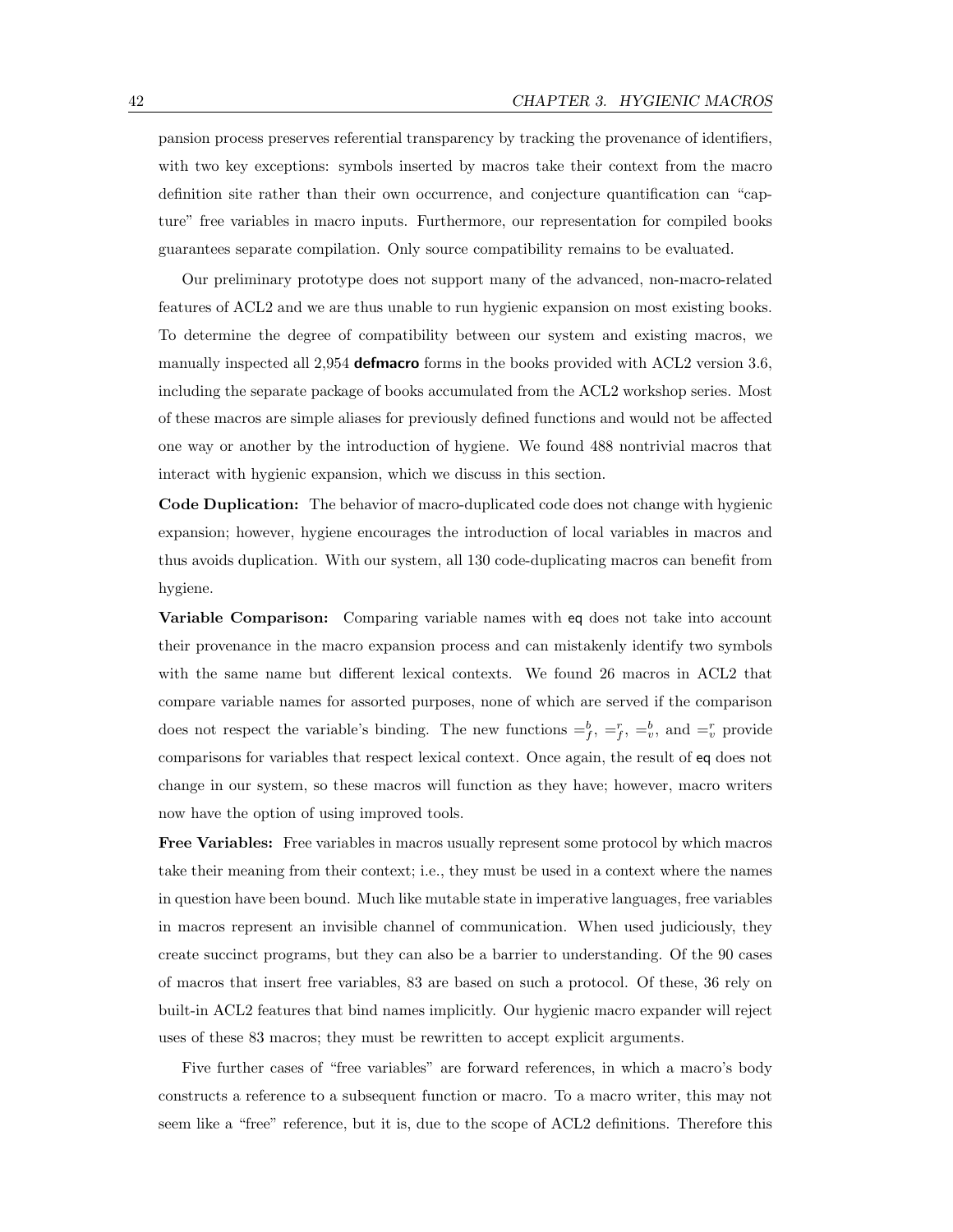use of forward references does not satisfy the principle of referential transparency. These macros must also be rewritten or reordered to function under hygienic macro expansion.

The final two cases of free variables in a macro were, in fact, bugs. The macro is used to generate the body of a conjecture. It takes several expressions and splices them into a large implication. One of the inputs is named top, and its first reference in the implication is accidentally quoted—that is, instead of filling in the contents of the input named top, the macro inserts a literal reference to a variable named top. By serendipity, this macro is passed a variable named top, and nothing goes wrong. Were this macro ever to be used with another name, it would construct the wrong conjecture and either fail due to a mysterious extra variable or succeed spuriously by proving the wrong proposition. Our interpretation of hygienic expansion for **defthm** catches this bug early, reporting a conflict between quantified variables from different contexts.

Variable Capture: We found 242 instances of variable (85) or definition (157) names inserted by macros that introduce bindings to the macro's input or surrounding program. Of the macros that insert definition names, there were 95 that used in-package-of to explicitly bind names in the package of their input, 44 that used intern to bind names in their own package, 16 that used hard-coded names not based on their input at all, and two that used the make-event facility [Kaufmann and Moore \[2009\]](#page-126-1) to construct unique names.

The package-aware macros will continue to function as before. The intern-based macros guarantee neither that the constructed names bind in the context of the input, nor that they don't. In contrast, hygienic expansion provides a consistent guarantee that they don't, making their meaning predictable. Hard-coded names in macros will no longer bind outside of the macro itself. These are the other side of free variable protocols; they must be made explicit to interoperate with hygiene. The make-event utility allows inspection of the current bindings to construct a unique name, but nothing prevents that name from clashing with any subsequent binding. Hygiene eliminates the need to manually scan the current bindings and guarantees global uniqueness.

Local variables account for the other 85 introduced bindings. We discovered nine whose call sites exploited these bindings as part of an intentional protocol. These macros can be made hygienic by taking the variable name in question as an argument, thus making the macro compatible with hygienic expansion, freeing up a name the user might want for something else, and avoiding surprises if a user does not know the macro's protocol.

Of the other 76 macros that bind local variables in the scope of their arguments, 59 attempt to avoid capture. There are 12 that choose long, obscure names; for instance, gensym::metlist (meaning "metlist" in the "gensym" package), indicating a wish for the Lisp symbol-generating function gensym, which is not available in ACL2. There is also a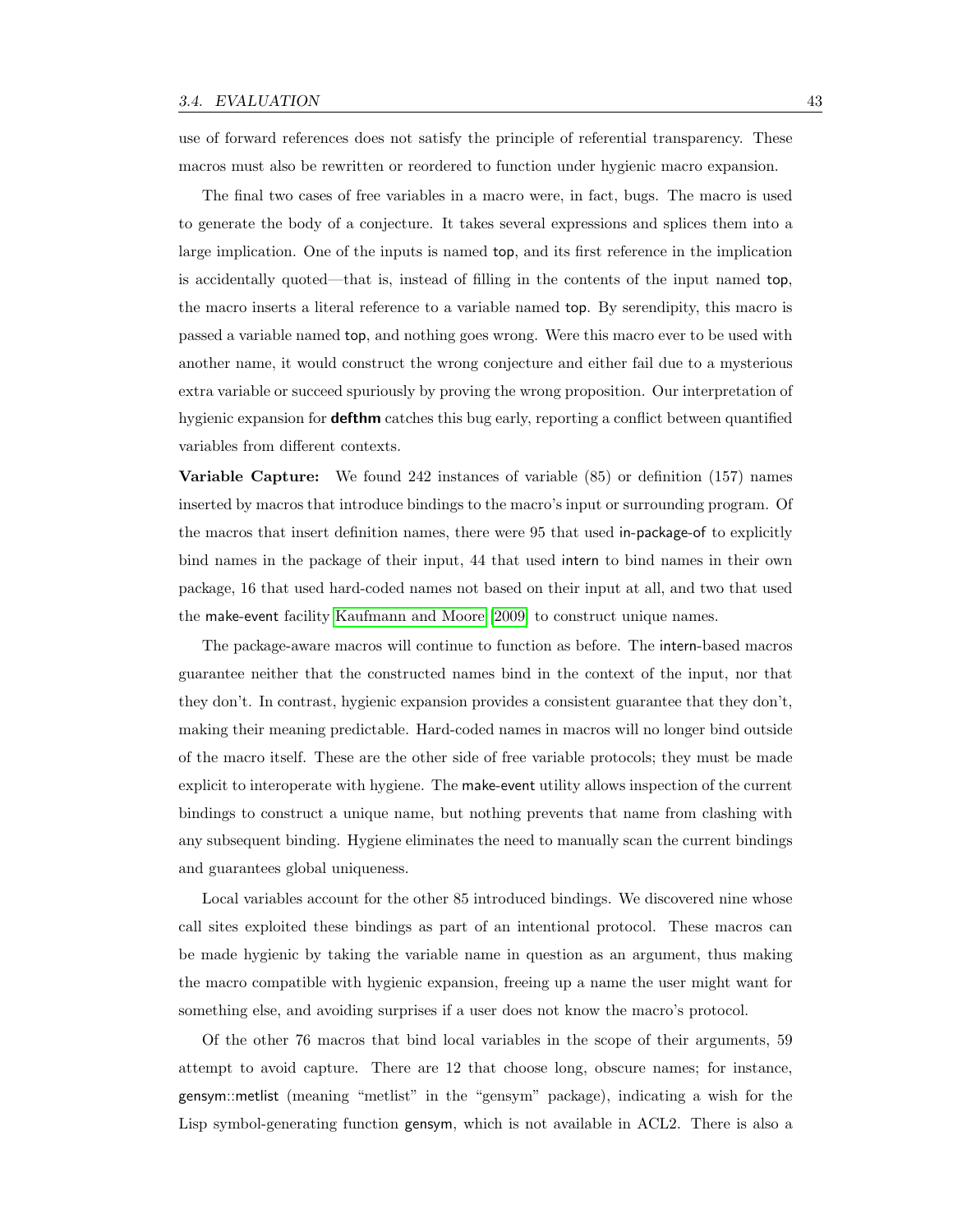|                     | Improves<br>for free | Improves | with work Unchanged      | Broken:<br>improves | Broken:<br>restores |
|---------------------|----------------------|----------|--------------------------|---------------------|---------------------|
| Code Duplication    |                      | 130      |                          |                     |                     |
| Free variable       |                      |          |                          | 83                  | 5                   |
| Lexical capture     | 29                   | 47       |                          |                     |                     |
| Definition capture  |                      | 2        | 95                       | 44                  | 16                  |
| Variable comparison |                      | 26       | $\overline{\phantom{a}}$ |                     |                     |
| Total               | 31                   | 205      | 95                       | 136                 | 21                  |

<span id="page-53-0"></span>Figure 3.6: Impact of hygienic expansion on nontrivial ACL2 macros.

convention of adding -do-not-use-elsewhere or some similar suffix to macro-bound variables; in one case, due to code copying, a variable named hyp--dont-use-this-name-elsewhere is in fact bound by two macros in different files. Obscure names are a poor form of protection when they are chosen following a simple formula, and a macro that binds a hard-coded long name will never compose properly with itself, as it always binds the same name.

A further 40 macros generate non-capturing names based on a known set of free variables, and seven more fail with a compile error if they capture a name as detected by check-varsnot-free. These macros are guaranteed not to capture, but the latter still force the user to learn the name bound by the macro and avoid choosing it for another purpose. Some of these macros claim common names, such as val and x, for themselves.

Finally, we have found 17 macros in the ACL2 books that bind variables and take no steps to avoid capture. All of the accidentally variable-capturing macros will automatically benefit from hygienic expansion.

Exceptions: The notable exceptions to hygiene we have not addressed are make-event, a tool for relective code transformation, and state, a special variable used to represent mutation and i/o. We have not yet inspected most uses of make-event in the ACL2 code base, but do not anticipate any theoretical problems in adapting the feature. For state and similar "single-threaded" objects, our design must change so as to recognize the appropriate variables and not rename them.

Summary: Figure [3.6](#page-53-0) summarizes our analysis. We categorize each macro by row according to the type of transformation it applies: code duplication, free variable insertion, capture of lexical or definition bindings, and variable comparison. We omit the trivial case of simple alias macros from this table.

We split the macros by column according to the anticipated result of hygienic expansion. In the leftmost column, we sum up the macros whose expansion is automatically improved by hygienic expansion. Next to that, we include macros that work as-is with hygiene, but permit a simpler definition. In the center, we tally the macros whose expansion is unaffected. To the right, we list macros that must be fixed to work with hygienic macro expansion, but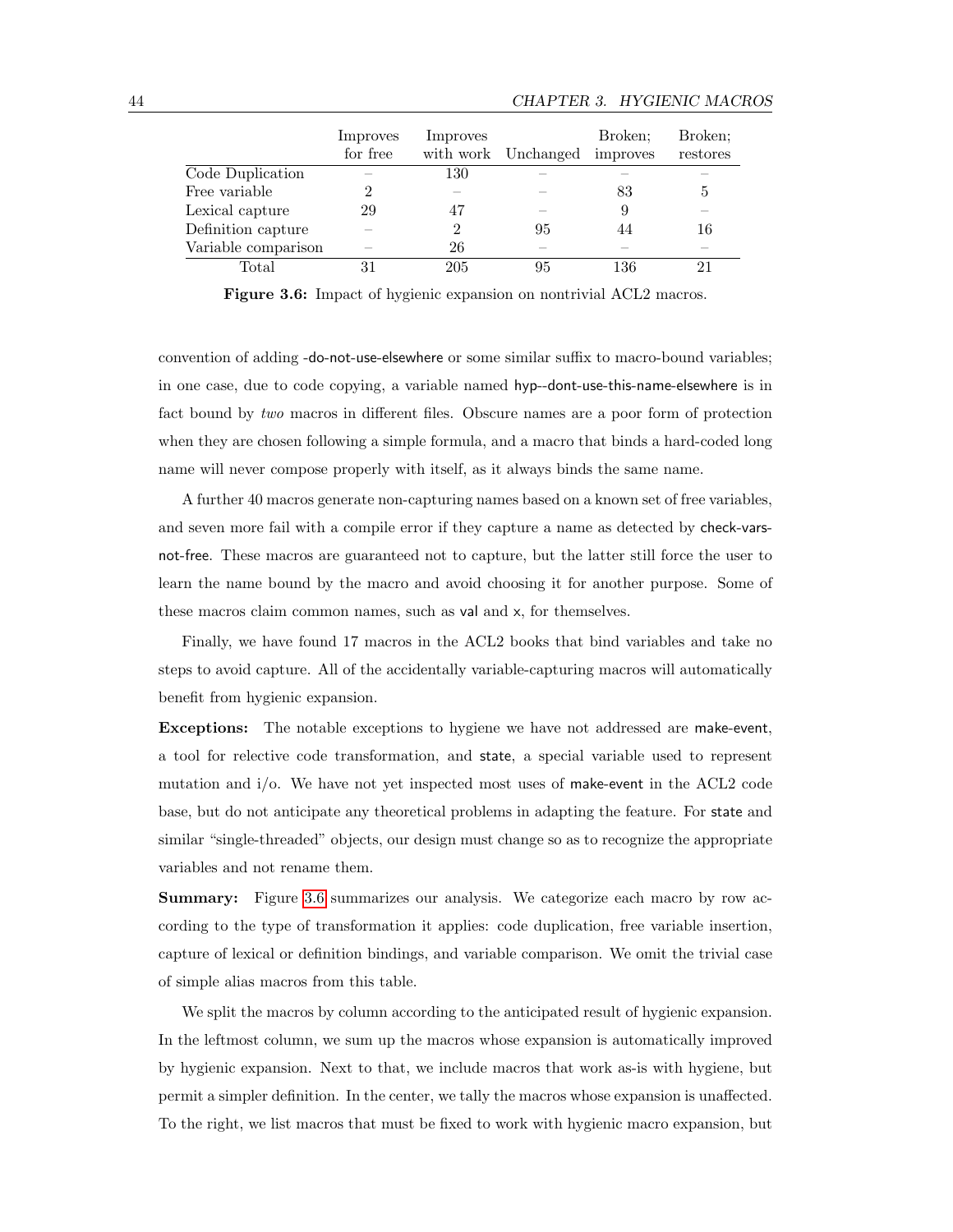whose expansion becomes more predictable when fixed. In the rightmost column, we list those macros that must be fixed and gain no benefit from hygienic expansion.

Many libraries and built-in features of ACL2 rely on the unhygienic nature of expansion and use implicit bindings; as a result, our system cannot cope with every macro idiom in the code base. Fortunately, there appear to be few exceptions, and we anticipate that all of the macros distributed with ACL2 can be made to work with hygienic expansion, requiring at worst a straightforward fix to reorder definitions or accept explicit arguments in place of free variables. Furthermore, the bulk of macros will continue to work, and more will benefit from hygiene than will break in its presence. The frequent use of code duplication, obscure variable names, and other capture prevention mechanisms shows that ACL2 users recognize the need for a disciplined approach to avoiding unintentional capture in ACL2 macros.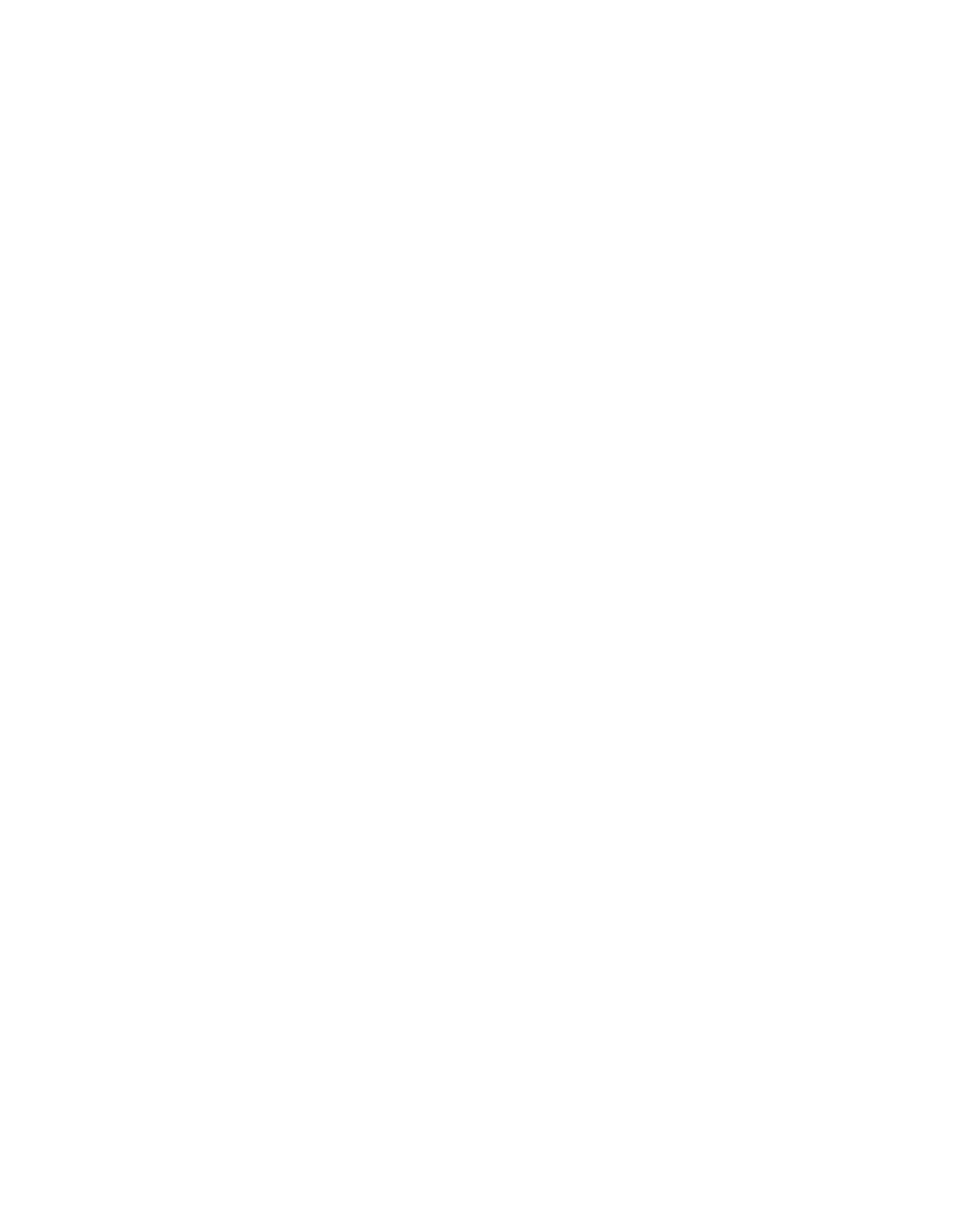## CHAPTER 4

# Extended Case Study

#### 4.1 The Racket Virtual Machine

The Racket family of programming languages [\[Flatt and PLT 2010\]](#page-125-4) operates by translating source code to a bytecode language, then executing the bytecode on a stack-based virtual machine (with a JIT compiler). The Racket virtual machine accepts an expression as input and submits it to a bytecode verifier. If the expression passes verification, it is translated into a machine state, which is then executed directly. The bytecode verifier ensures that a given expression performs only legal actions. To do this, it mimics the process of execution on an abstract machine that tracks the state of accessible locations for reading and writing values.

Our simplified model of a Racket machine state has three registers: value, code, and stack; it may alternately be in an error state. The value register is a location; the stack is a sequence of frames,<sup>1</sup> each of which is a sequence of locations. A location may be uninitialized or contain a value; machine values are closures with an arity, stored environment, and body expression.<sup>2</sup>

The code register contains a sequence of *instructions*, which may swap the value register with a stack location, set the value of a stack location, pop or push a set of two stack frames, call a function with some number of arguments, or evaluate a machine expression.

Our grammar for expressions encompasses the lambda calculus, modified to operate on a stack machine with multiple-argument functions. Variable lookup is performed by reference to stack locations. Each lambda abstraction carries an explicit arity, the stack locations of all free variables in its body, and the body expression itself. Function application includes one expression for the function to apply and a sequence of argument expressions. See figure [4.1](#page-57-0) for the full grammar. We use the notation  $\vec{x}$  to represent a sequence of terms of the form x, or  $\vec{x}^n$  to specify the length n of the sequence.

<sup>1</sup>Our ACL2 implementation requires a stack to include at least one frame.

 $2$ Our ACL2 implementation also stores metadata for verification with each location; the model we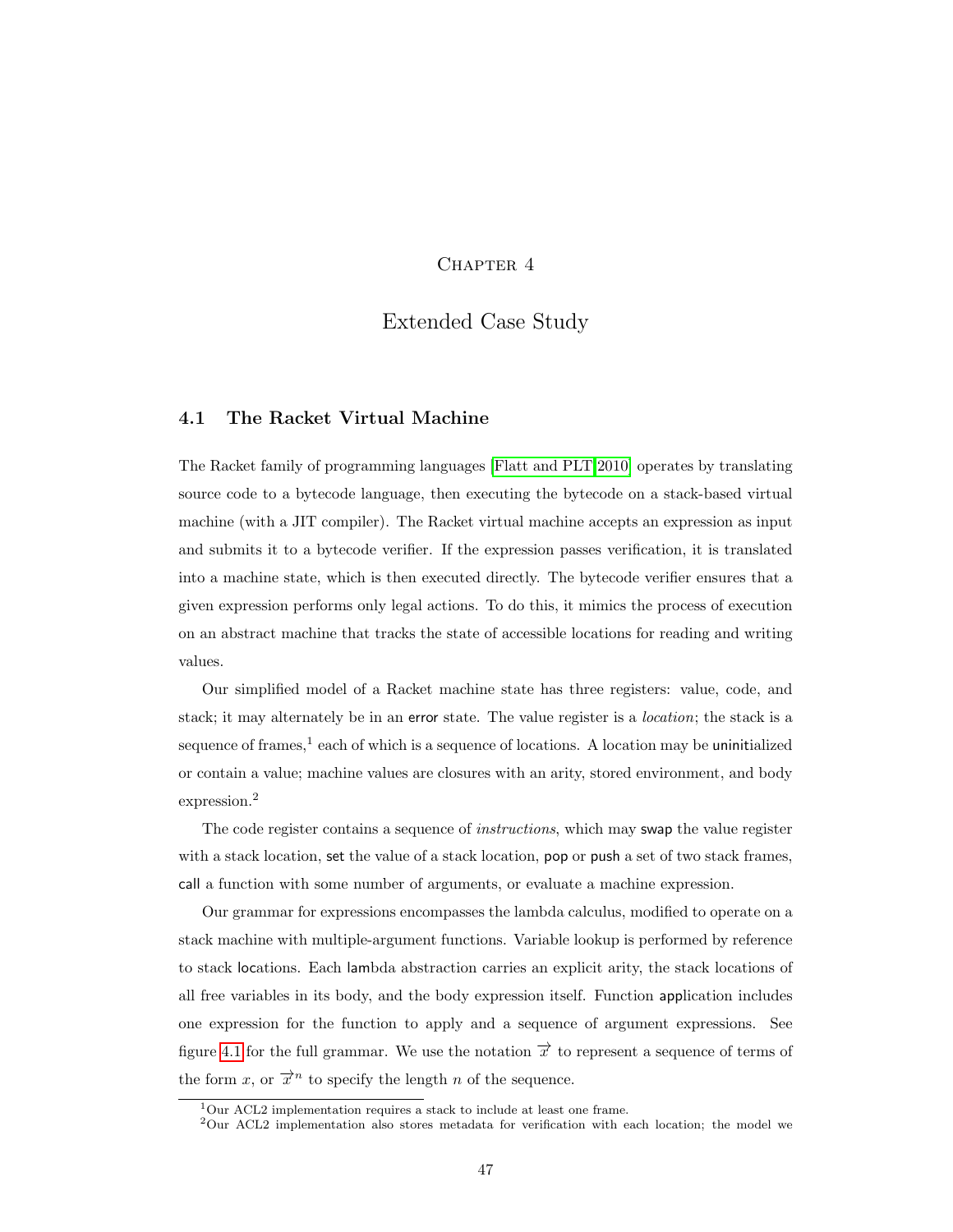|  | $m \in mstate = (loc, stack, code)   error$                                                                                                                             | machine state  |
|--|-------------------------------------------------------------------------------------------------------------------------------------------------------------------------|----------------|
|  | $s \in stack = frame$                                                                                                                                                   | stack          |
|  | $f \in \text{frame} = \langle \overrightarrow{loc} \rangle$                                                                                                             | stack frame    |
|  | $\ell \in loc = value$   uninit                                                                                                                                         | value location |
|  | $v \in value = \text{clos}(nat, \overrightarrow{value}, \text{expr})$                                                                                                   | value          |
|  | $c \in code = instr$                                                                                                                                                    | machine code   |
|  | $i \in instr = pop   push   set   swap   call   expr$ instruction                                                                                                       |                |
|  | $e \in \exp r = \text{loc}(nat)$                                                                                                                                        | expression     |
|  | $\begin{array}{ l }\n\hline\n\end{array} \text{lam}(nat, \overrightarrow{nat}, \overrightarrow{expr})$<br>$\hline\n\end{array} \text{app}(expr, \overrightarrow{expr})$ |                |
|  |                                                                                                                                                                         |                |
|  |                                                                                                                                                                         |                |

<span id="page-57-0"></span>Figure 4.1: Grammar for machine states

Execution proceeds according to the single-step relation  $\longrightarrow$ , shown in figure [4.2.](#page-58-0) A loc expression copies the contents of the appropriate stack index to the value register. A lam expression creates a closure in the value register with the same arity and body, and with the values of free variables extracted from the stack. An app expression expands into a sequence of instructions that perform the steps in a function application: evaluate the function and argument expressions, each with a fresh set of two stack frames; store the function value in the value register and the arguments in new locations on top of the stack; and finally, call the function.

The push and pop instructions add and remove, respectively, the top two frames of the stack. Every function call makes use of two stack frames: the first stores temporary results in the evaluation of function arguments and the second stores the lexical environment and arguments of the current function call.<sup>3</sup>

Executing a set or swap instruction copies the contents of the value register to the indicated stack location; swap instructions also copy the value at that stack location to the value register.

Finally, the call instruction installs the body of a closure as the next instruction to execute and repopulates the top two stack frames for the new function call. If the instruction's arity does not match the arity of the closure in the value register, the call instruction instead produces an error state.

We omit full definitions of the straightforward stack manipulation functions, but we present their signatures in figure [4.3.](#page-58-1) The function stack-size reports the number of value locations in a stack. The pair of functions stack-ref and stack-set perform stack lookup and update based on location indices. Pairs of stack frames are added and removed by stack-push and stack-pop, and stack-alloc adds a sequence of locations to the top frame of a stack.

present here infers this metadata prior to verification.

<sup>3</sup>Our ACL2 model uses three stack frames, separating the lexical environment and function arguments.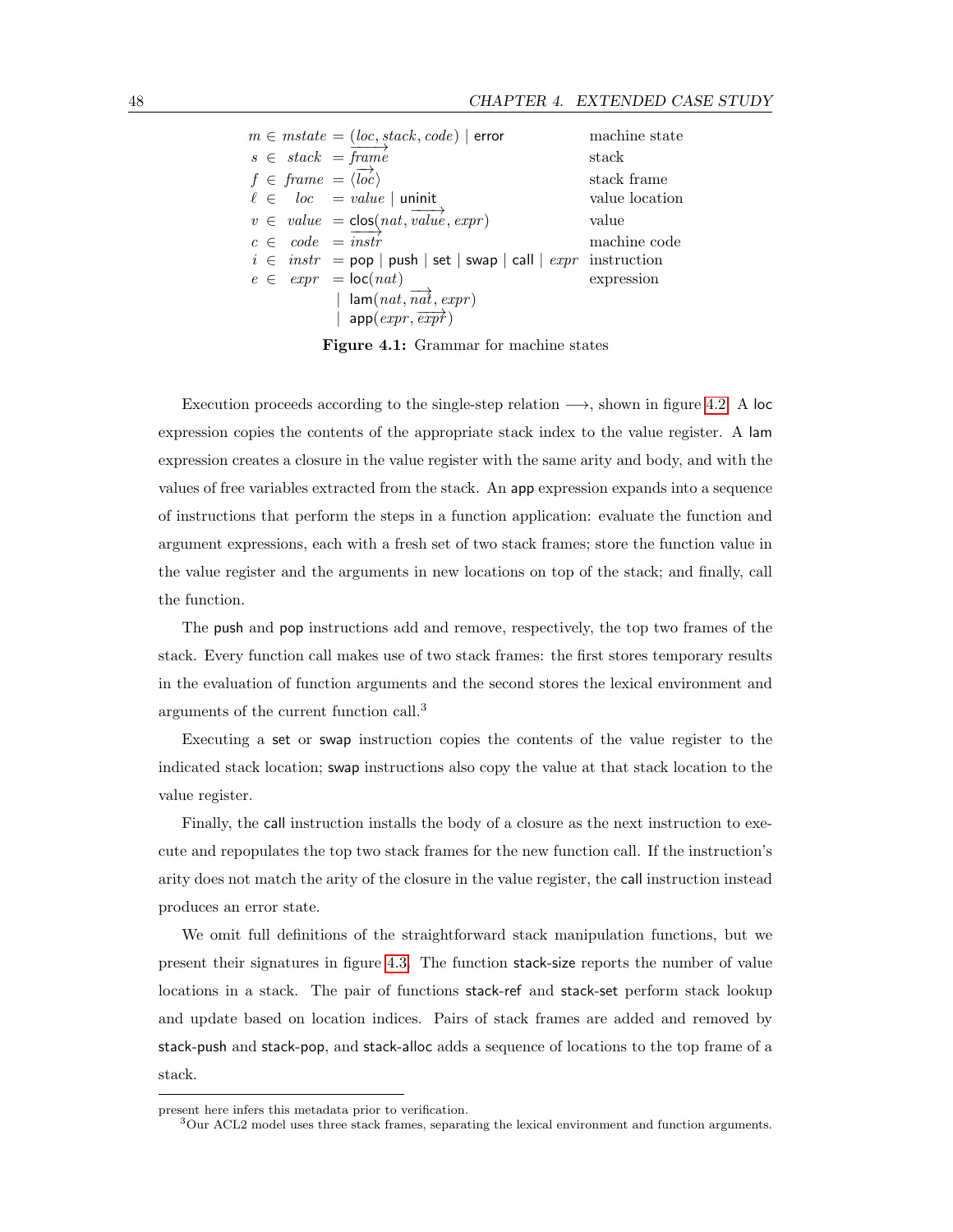| $mstate \longrightarrow mstate$ |                                                                                                                                                                                                                                                          |
|---------------------------------|----------------------------------------------------------------------------------------------------------------------------------------------------------------------------------------------------------------------------------------------------------|
| $(\ell, s, \text{loc}(n), c)$   | $\longrightarrow$ (stack-ref $(s, n), s, c$ )                                                                                                                                                                                                            |
|                                 | $(\ell, s, \text{lam}(n_{arity}, \overrightarrow{n_{free}}, e) \ c) \longrightarrow (\text{clos}(n_{arity}, \overrightarrow{\text{stack-ref}(s, n_{free})}, e), s, c)$                                                                                   |
|                                 | $(\ell, s, \mathsf{app}(e, \epsilon) \ c)$ $\longrightarrow$ $(\ell, s, \mathsf{push} \ e \ \mathsf{pop} \ \mathsf{call}(0) \ c)$<br>$(\ell, s, \mathsf{app}(e_{fun}, \overrightarrow{e_{arg}}^n) \ c)$ $\longrightarrow$ $(\ell, s_{app}, c_{app} \ c)$ |
|                                 |                                                                                                                                                                                                                                                          |
|                                 | where                                                                                                                                                                                                                                                    |
|                                 | $\overrightarrow{s_{app}}$ = stack-alloc(uninit <sup>n</sup> , s)                                                                                                                                                                                        |
|                                 | $c_{app}$ = push $e_{fun}$ pop set $(n-1)$ argc $(0, \overrightarrow{e_{arg}})$                                                                                                                                                                          |
| $(\ell, s, \text{push } c)$     | $\longrightarrow$ ( $\ell$ , stack-push(s), c)                                                                                                                                                                                                           |
| $(\ell, s, \text{pop } c)$      | $\longrightarrow$ ( $\ell$ , stack-pop(s), c)                                                                                                                                                                                                            |
| $(\ell, s, \mathsf{set}(n) c)$  | $\longrightarrow$ ( $\ell$ , stack-set(s, n, $\ell$ ), c)                                                                                                                                                                                                |
| $(\ell, s, \text{swap}(n) c)$   | $\longrightarrow (\mathsf{stack}\text{-}\mathsf{ref}\xspace(s,n),\mathsf{stack}\text{-}\mathsf{set}\xspace(s,n,\ell),c)$                                                                                                                                 |
| $(\ell, s, \text{call}(n), c)$  | $\longrightarrow (\ell, \langle \rangle \langle \overrightarrow{v_{arg}} \overrightarrow{v_{free}} \rangle s_{rest}, e \ c)$                                                                                                                             |
|                                 | where                                                                                                                                                                                                                                                    |
|                                 |                                                                                                                                                                                                                                                          |
|                                 | $\begin{array}{l} \ell = \mathsf{clos}(n, \overrightarrow{v_{free}}, e) \\ s = \langle \overrightarrow{v_{arg}}^n \overrightarrow{\ell_{temp}} \rangle \int_{env} s_{rest} \end{array}$                                                                  |
| $(\ell, s, \text{call}(n), c)$  | $\longrightarrow$ error                                                                                                                                                                                                                                  |
|                                 | where                                                                                                                                                                                                                                                    |
|                                 | $\ell = \text{clos}(n_{arity}, \overrightarrow{v_{free}}, e)$                                                                                                                                                                                            |
|                                 | $n \neq n_{arity}$                                                                                                                                                                                                                                       |
|                                 |                                                                                                                                                                                                                                                          |
|                                 | $\arg c(nat, \overrightarrow{expr}) : code$                                                                                                                                                                                                              |
|                                 |                                                                                                                                                                                                                                                          |
|                                 | $\arg c(n, e)$ = push e pop swap $(n)$ call $(n + 1)$                                                                                                                                                                                                    |

 $argc(n, e_0 \neq) = push e pop set(n) argc(n + 1, \neq)$ 

<span id="page-58-0"></span>

```
stack-size(\text{stack}) : \text{nat}stack-ref(stack, nat) : loc
stack-set(stack, nat, loc) : stack
stack-push(\mathit{stack}) : \mathit{stack}\mathsf{stack}\text{-}\mathsf{pop}(\mathit{stack}) : \mathit{stack}stack-alloc(\overrightarrow{loc}, stack):stack
```
<span id="page-58-1"></span>Figure 4.3: Signatures for stack operations.

|                         |                                                             | $s^b \in \text{bstack} = \overrightarrow{bframe}$   invalid bytecode abstract stack |
|-------------------------|-------------------------------------------------------------|-------------------------------------------------------------------------------------|
| $f^b \in bframe = bloc$ |                                                             | bytecode abstract stack frame                                                       |
|                         | $\ell^b \in \text{block} = \text{read} \mid \text{neither}$ | bytecode abstract value location                                                    |

<span id="page-58-2"></span>Figure 4.4: Grammar for bytecode abstract stacks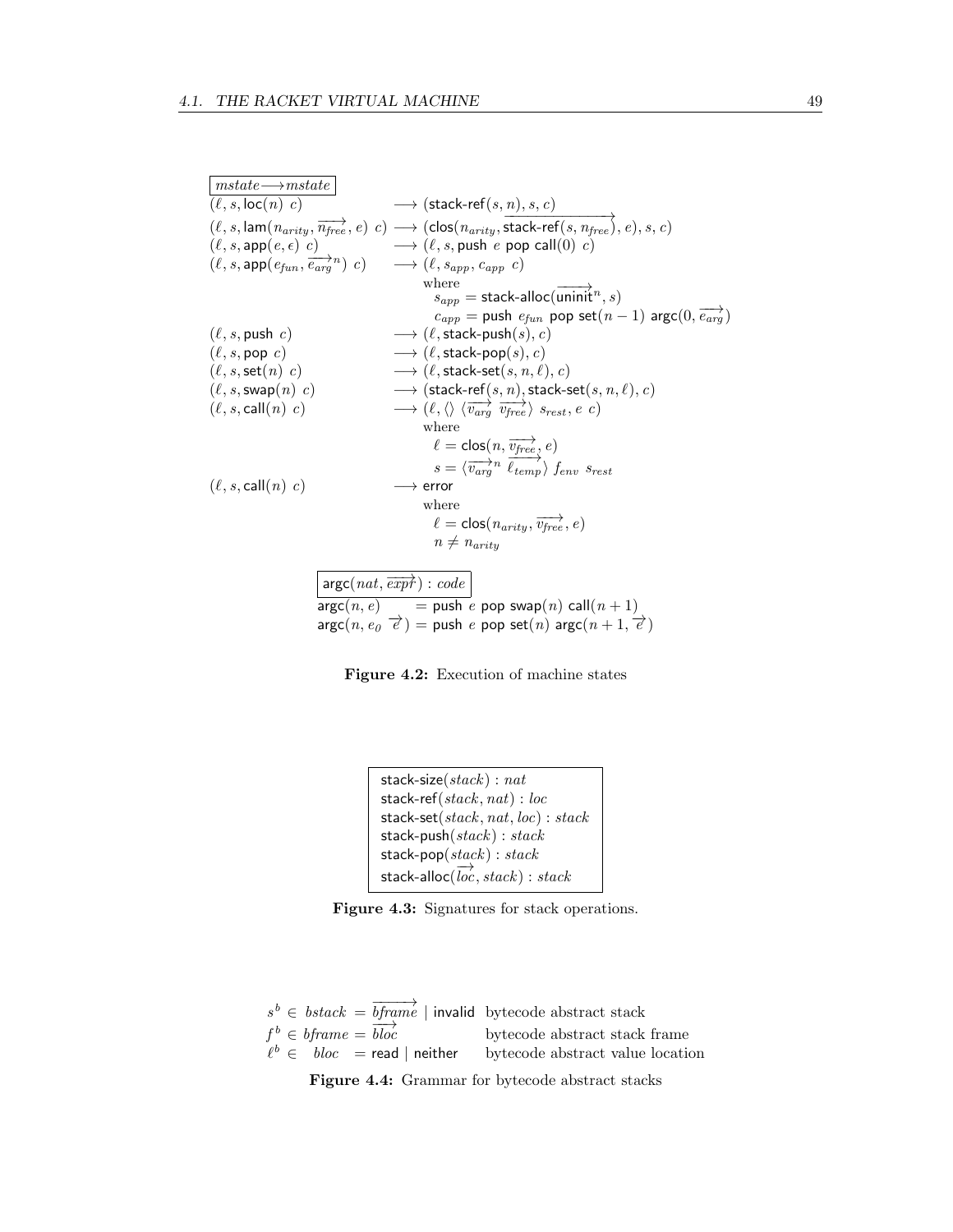For this language, bytecode verification amounts to ensuring that the stack locations in every loc and lam expression refer to positions that are guaranteed to be both allocated and initialized with a value by the time they are read. The bytecode verifier operates by simulating execution of an expression on a bytecode abstract stack that replaces the value at each location with an annotation of whether the location can be legally read or written. Abstract execution over-approximates control flow by checking all function bodies, even if they might not be executed at runtime.

A bytecode abstract stack for bytecode verification is represented as a sequence of bytecode abstract stack frames, or invalid to indicate that verification has failed. A bytecode abstract stack frame is a sequence of bytecode abstract values. Each bytecode abstract value in the stack is either a readable (but not writable) value, representing a variable in scope, or a location that is neither readable nor writable, representing space allocated for arguments to a function call. See figure [4.4](#page-58-2) for the grammar of bytecode abstract stacks.

The bytecode verifier operates via the bverify function, shown in figure [4.5,](#page-60-0) which simulates a given expression starting with an empty stack via  $\mathsf{bsimulate}_{e}$  and ensures that the final stack is not invalid.

Within bsimulate<sub>e</sub>, simulation of loc expressions amounts to checking whether the given stack index is allocated and readable. For lam expressions, the stack index of each free variable must be allocated and readable; furthermore, the body expression must be verified in the bytecode abstract stack corresponding to a function call: the body's free variables allocated on top of the function's arguments. An app expression is simulated by allocating an unreadable stack location for each argument, then simulating the operator expression and each argument in turn via bsimulate<sub>€</sub>. The bsimulate<sub>€</sub> function simulates each expression in a new pair of stack frames, removing them before proceeding with the rest.

We generalize the stack operations from figure [4.3](#page-58-1) to bytecode abstract stacks; invalid is considered to have stack-size of 0, and all other operations on invalid produce invalid.

Expressions are converted to machine states by first verifying them, then adding an uninitialized value register, a stack with two empty frames, and installing the expression as the sole initial instruction. This process is defined as init in figure [4.5.](#page-60-0)

#### 4.2 Verifying the Verifier

[Klein \[2009\]](#page-126-2) formulates the safety property stated for the bytecode verifier, adapted to our model, as follows:

If the verifier accepts be and  $\text{init}(be) \longrightarrow^* (\ell, s^{\ell}, c)$ , then either  $c = \epsilon$  (i.e., no instructions remain) or  $(\ell, s^{\ell}, c) \longrightarrow m$ , for some machine state m.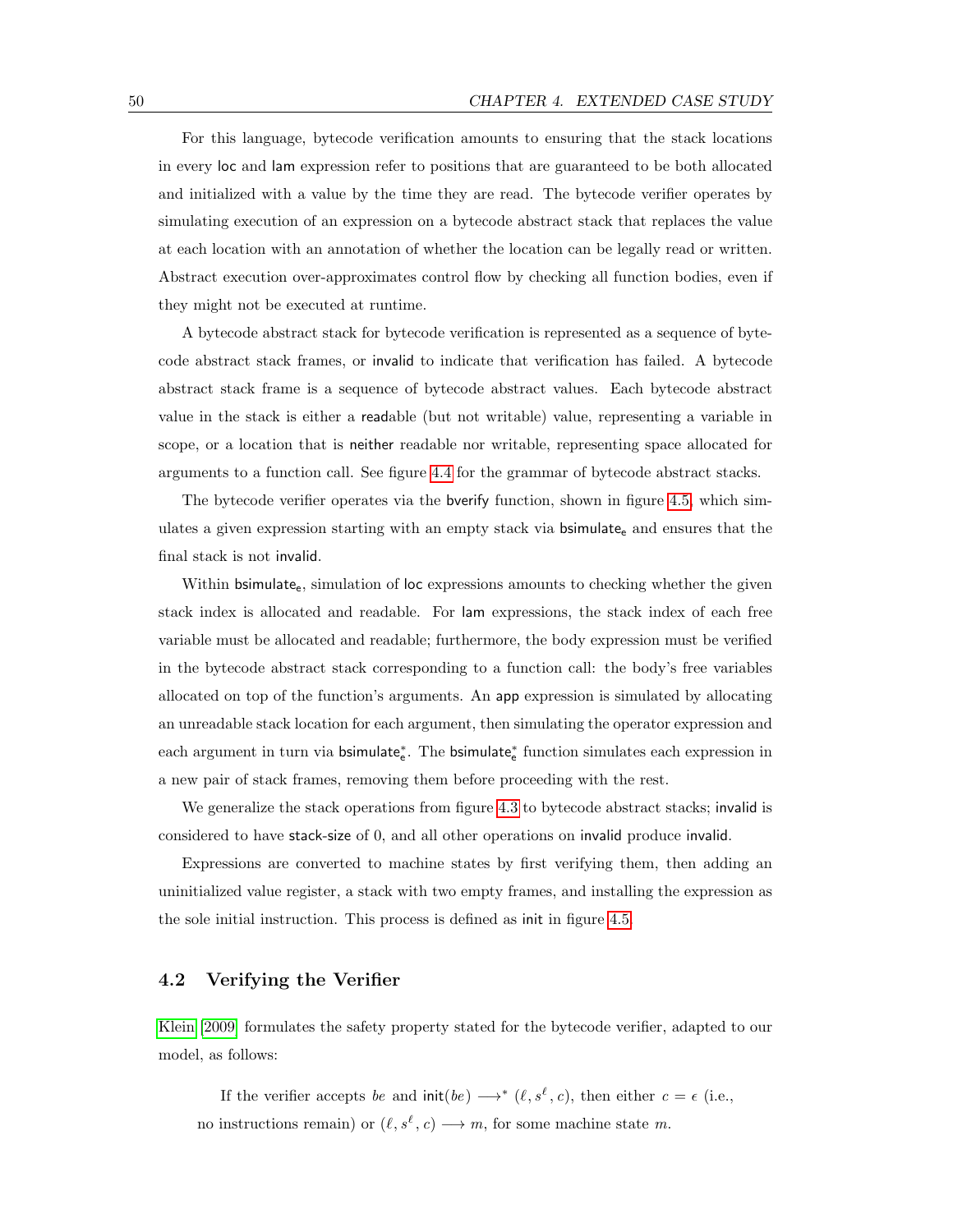$init(exp) : mstate$  $\overline{\text{init}(e)} = (\text{uninit}, \langle \rangle \rangle, e)$  if bverify $(e)$ bverify $(exp) : bool$  $\overline{\text{bverify}(e)} = (\overline{\text{bsimulate}}_e(e,\langle\rangle\langle\rangle) \neq \text{invalid})$ bsimulate $_{\sf e}(\mathit{expr}, \mathit{bstack}) : \mathit{bstack}$  $\overline{\textsf{bsimulate}_{\textsf{e}}(\textsf{loc}(n),s^b)}$  = s  $=$   $s^b$ where  $n <$  stack-size $(s^b)$ stack-ref $(s^b, n) = \mathsf{read}$  $\mathsf{bsimulate_{e}(lam}(\overrightarrow{n_{arity}}, \overrightarrow{n_{free}}, e), s^{b})=s^{\overrightarrow{b}}$ where  $\longrightarrow$  $\frac{n_{free} < \text{stack-size}(s^b)}{n_{free} \rightarrow \text{scale}}$  $\begin{split} & \textsf{stack-ref}(s^b,\mathit{n}_{free}) = \textsf{read} \ \textsf{bsimulate}_{\textsf{e}}(e,\langle\rangle\ \langle \overline{\textsf{read}}{}^{\vert\overline{\mathit{n}_{free}}\vert + \mathit{n}_{arity}}\rangle) \neq \textsf{invalid} \end{split}$  $\text{bsimulate}_{e}(\text{app}(e_{fun}, \overrightarrow{e_{args}}), s^{b})$  =  $\text{bsimulate}_{e}^{*}(e_{fun}, \overrightarrow{e_{args}}, s^{b})$  $\overrightarrow{\text{bsimulate}^*_{\text{e}}(\overrightarrow{expr}, \textit{bstack}) : \textit{bstack}}$  $\overline{\mathsf{bsimulate}^*_{\mathsf{e}}(\epsilon, s^b)} \quad \quad = s^b$  $\begin{pmatrix} \text{minimize} & b & c & d \\ \text{binulate}^*(e_0 & \overrightarrow{e}, s^b) & = \text{bsimulate}^*(\overrightarrow{e}, \text{stack-pop}(\text{bsimulate}_e(e_0, \text{stack-push}(s^b)))) \end{pmatrix}$ Figure 4.5: Bytecode verification

<span id="page-60-0"></span>To express this claim in Modular ACL2, we must first formalize the languages of bytecode expressions and machine states, the behavior of the bytecode verifier, and the process of execution. We specify these features in four interfaces: (1) ifc-bytecode contains the grammar for bytecode expressions and abstract bytecode stacks, (2) ifc-machine describes the language of machine states, (3) ifc-verify presents a theory of bytecode verification, and (4) ifc-execute formalizes machine state execution. A fifth interface, ifc-safety, states the safety property in terms of the functions in the other four.

(interface ifc-safety (include ifc-machine ifc-verify ifc-initialize ifc-execute) (con safety (implies (and (natp n) (bytecode-expr-p bc) (verify-bytecode-program bc))  $(\text{machine-state-p } (\text{machine-execute } (\text{machine-initialize bc}) \text{ n}))))$ 

The contract safety states that executing a verified bytecode expression for a given number of steps always results in a machine state (rather than some value outside the grammar of machine states). This statement relies on our transparent definition of the function machine-execute in ifc-execute: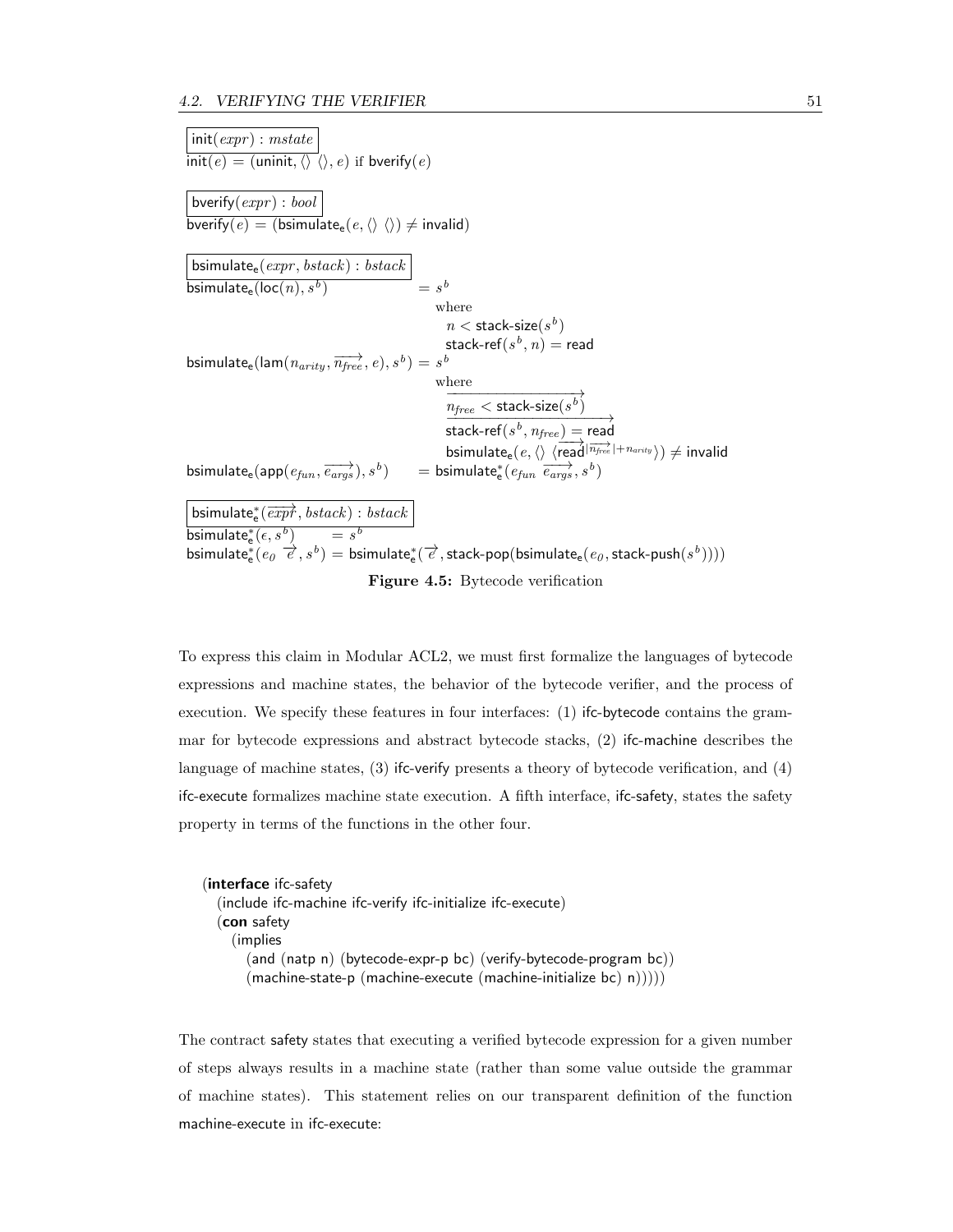```
(sig app (fun args))
(sig app-p (x))(sig app.fun (x))(sig app.args (x))(con app/boolean
  (booleanp (app-p x)):rule-classes :type-prescription)
(con app/predicate
  (app-p (app fun args)))
(con app/constructor
  (implies (app-p x)
    (equal (app (app.fun x) (app.args x)) x))
  :rule-classes :elim)
(con app/selectors
  (and (equal (app.fun (app fun args)) fun)
       (equal (app.args (app fun args)) args)))
(con app/acl2-count
  (and (< (acl2-count fun) (acl2-count (app fun args)))
       (< (acl2-count args) (acl2-count (app fun args)))))
```
<span id="page-61-0"></span>

```
(fun machine-execute (ms n)
  (cond
    ((zp n) ms)((error-state-p ms) ms)
    ((endp (registers.control ms)) ms)
    (t (machine-execute (machine-step ms) (-n 1)))
```
Execution proceeds until  $n$  steps have been performed, the machine reaches an error state, or the machine runs out of instructions.

Because the bytecode and machine state grammars share constructors such as loc, lam, and app, these data structures are specified in a separate interface ifc-representation that is included by both ifc-bytecode and ifc-machine. Each constructor is given an associated predicate and accessors, and each data structure is described by a set of contracts.

Figure [4.6](#page-61-0) shows the signatures and contracts used for the app data structure. The contracts app/boolean and app/predicate describe the type of the predicate app-p and that it recognizes all app structures. The app/constructor contract permits ACL2 to split any value satisfying app-p into its fun and args fields. Both accessors' behavior is specified by app/selectors, and the fact that the value in a field is always smaller than its containing structure is given by app/acl2-count. Note that the type of app's fields are not specified here. The only relationship between data structures specified in ifc-representation is that each structure type is distinct from the others.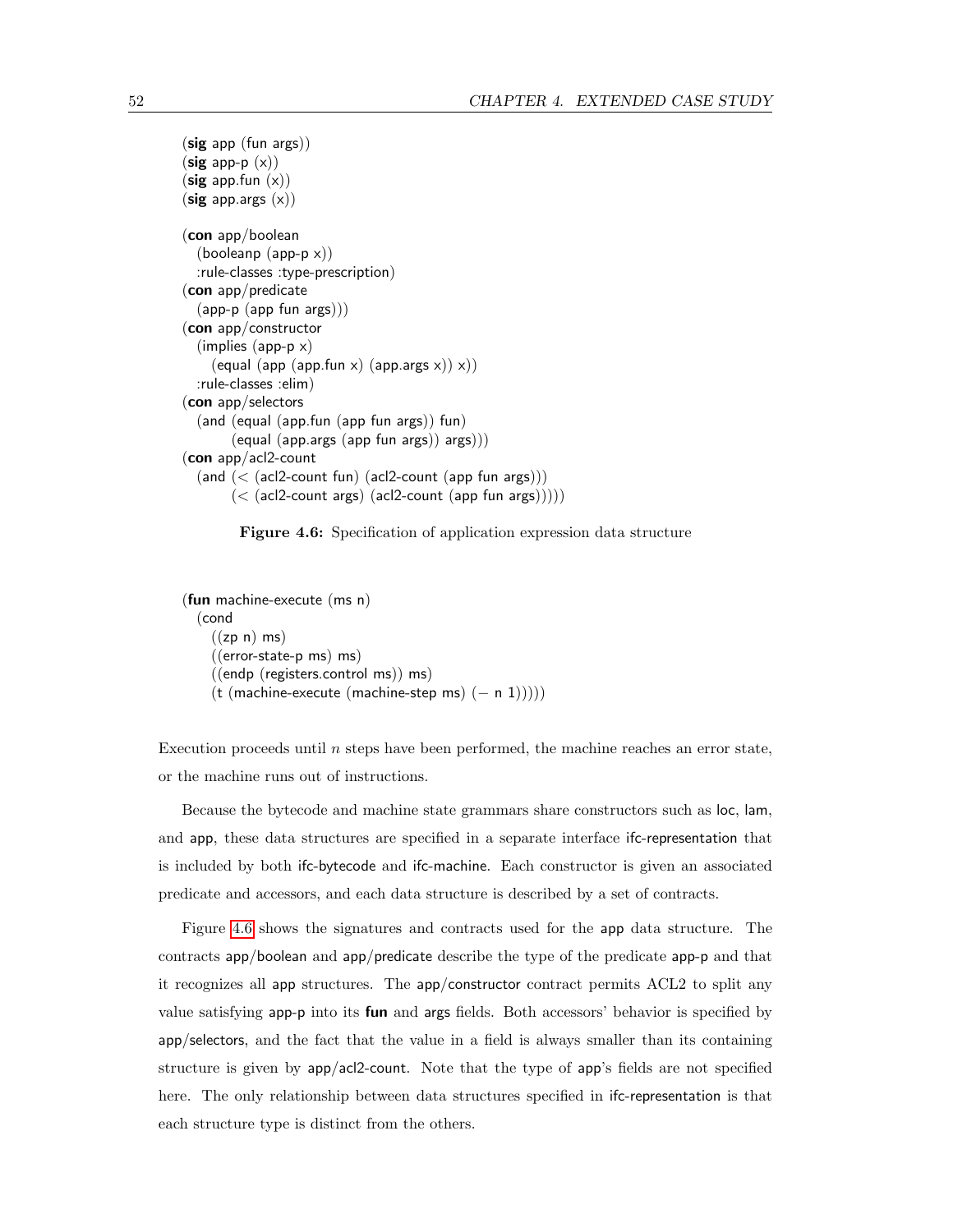The contracts in each interface describe the associated signatures abstractly when practical, leaving out irrelevant implementation details, data representations, and the behavior of functions for unintended inputs. For example, here is the contract in ifc-verify specifying the behavior of bytecode verification for loc expressions:

```
(con verify-bytecode-expr/loc
  (equal (verify-bytecode-expr (loc n) (valid fs))
         (if (and (stack-index-p n fs)
                  (bytecode-readable-p (stack-lookup n fs)))
            (valid fs)
            (invalid)))
```
Given a valid stack, simulation of a loc expression preserves the stack when n refers to an allocated, initialized stack location, and renders it invalid otherwise. This contract provides an algebraic specification of verify-bytecode-expr. The function's inputs are described using the constructors loc and valid; the implementation of dispatch within verify-bytecode-expr and its result for other inputs are not given.

For recursive datatypes and algorithms, we add a transparent function definition to the associated interface that follows the same recursion scheme. This definition permits clients to perform induction using the same scheme. We express mutual recursion, such as that of verify and verify∗, with a single recursive function containing all of the recursion patterns and choosing among them based on a flag parameter. For instance, the recursion scheme for bytecode expressions and expression lists is shown in figure [4.7.](#page-63-0)

Our proof proceeds in a top-down fashion; we start with a module importing all of the interfaces specifying the Racket virtual machine and exporting ifc-safety. The natural first step in our proof is induction over the number of steps executed. A naïve attempt, however, results in an inductive hypothesis that is too weak: it is not sufficient to know that machinestate-p holds at one step in order to conclude that it holds at the next. Instead, we need a stronger property that expresses the invariants checked by verify-bytecode-program in terms of machine states.

For this purpose, we specify machine state verification in a new interface ifc-simulate. Machine state verification checks properties similar to bytecode verification, such as that every execution step refers to valid stack indices and preserves a well-formed stack.

Abstract machine states consist of an abstract value location and an abstract stack, or may be invalid. An abstract stack is a sequence of abstract stack frames, each of which may be a sequence of abstract value locations or unknown. Abstract value locations may be read-only, write-only, or neither. We once again generalize stack operations to abstract stacks; stack-pop may remove unknown frames, but all other operations are undefined for abstract stacks containing unknown. Figure [4.8](#page-63-1) gives the grammar of abstract machine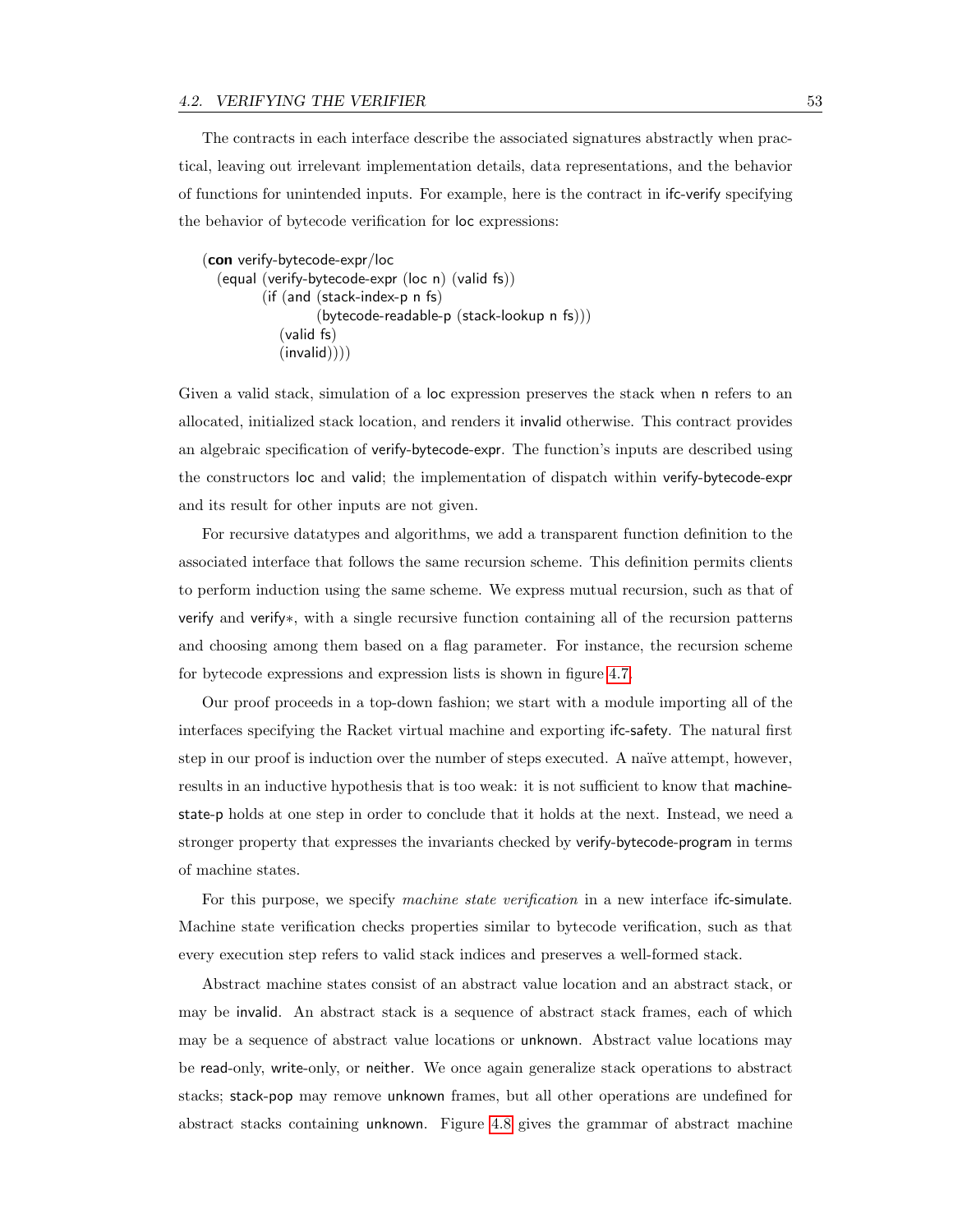```
(fun bytecode-recursion (x \text{ kind})(declare (xargs :measure (bytecode-measure x kind)))
  (cond
    ((equal kind 'bytecode-expr)
     (cond
        ((loc-p x) (loc (loc.s-addr x)))((\text{lam-p x})(lam (lam.args x)
               (lam.fvars x)
               (\text{bytecode-recursion} (\text{lam.body x}) \text{ 'bytecode-expr)}))((app-p x))(app (bytecode-recursion (app.fun x) 'bytecode-expr)
               (bytecode-recursion (app.args x) 'bytecode-expr-list)))
        (t x))((equal kind 'bytecode-expr-list)
     (cond
        ((null x) nil)((\text{consp } x))(cons (bytecode-recursion (car x) 'bytecode-expr)
                (bytecode-recursion (cdr x) 'bytecode-expr-list)))
        (t x))(t x))
```


<span id="page-63-0"></span>

|  |  | $m^a \in \text{astate} = (aloc, \text{astack})$   invalid abstract machine state |                |                         |
|--|--|----------------------------------------------------------------------------------|----------------|-------------------------|
|  |  | $s^a \in \text{astack} = \text{aframé}$                                          | abstract stack |                         |
|  |  | $f^a \in aframe = \langle \overrightarrow{aloc} \rangle$   unknown               |                | abstract stack frame    |
|  |  | $\ell^a \in \text{aloc} = \text{read} \mid \text{write} \mid \text{neither}$     |                | abstract value location |

<span id="page-63-1"></span>Figure 4.8: Grammar for abstract machine states

states, figure [4.9](#page-64-0) presents the convertion from machine states to abstract machine states, and figure [4.10](#page-65-0) describes the process of machine state verification.

Given the definition of abstract machine verification, the safety property reduces to two lemmas: passing a verifiable bytecode expression to machine-initialize yields a verifiable machine state, and executing a verifiable machine state yields yet another verifiable machine state. We formalize these two in the interfaces ifc-bytecode-safety and ifc-machine-safety (see figures [4.11](#page-66-0) and [4.12\)](#page-66-1), and complete our main theorem by importing these interfaces and supplying appropriate hints to ACL2 in the proof of safety.

The proof of each lemma takes place in its own module. The proof of bytecode-safety proceeds by induction on the verification of the initial machine state. This induction scheme must be developed explicitly for the proof as a new function, as it blends the induction schemes of both bytecode and machine verification; that is, it must account for the "abstract value" field of machine state induction, but it can ignore instructions and intermediate stack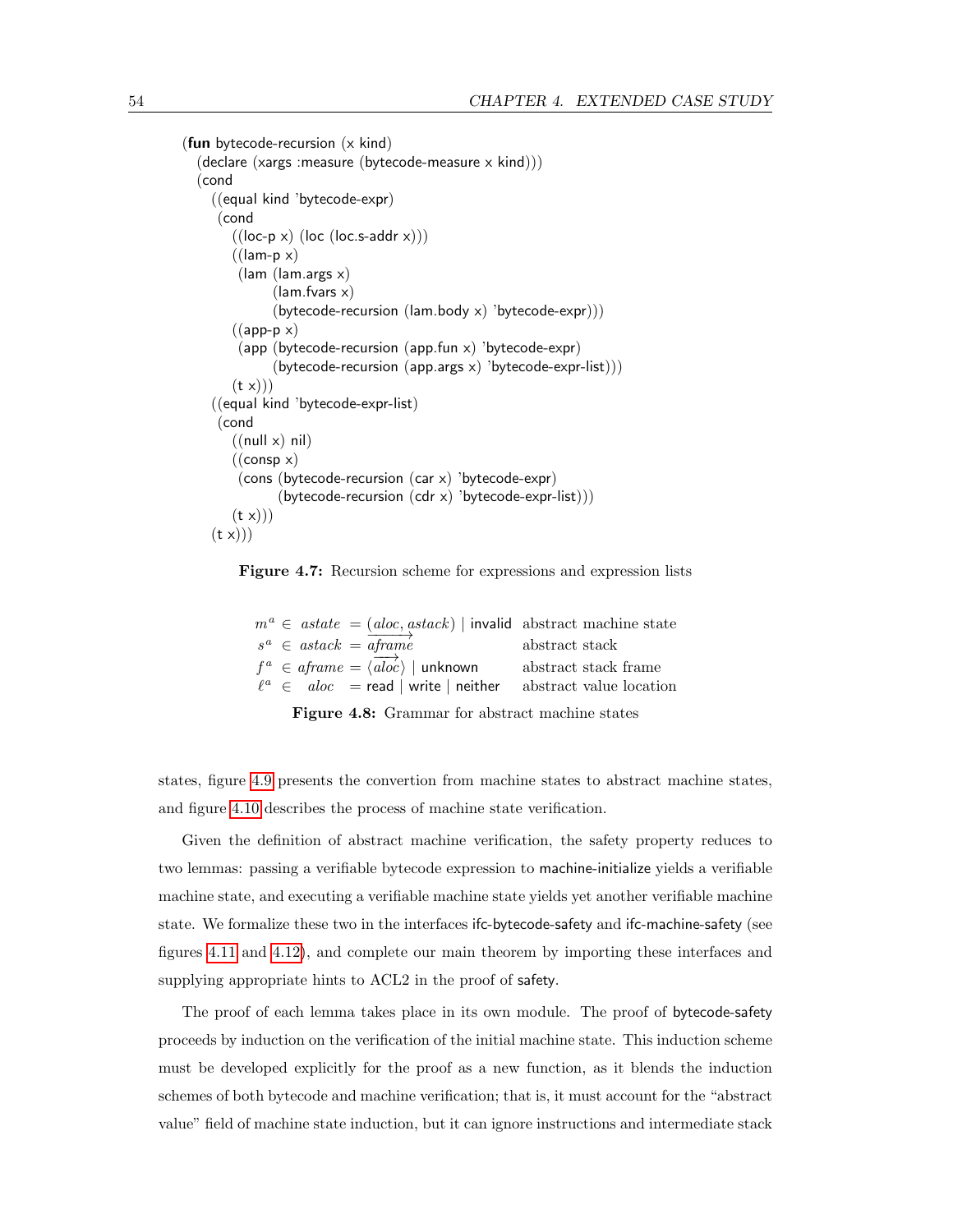

<span id="page-64-0"></span>Figure 4.9: Conversion for abstract machine states

states, as an initial machine state cannot contain these. The proof of machine-safety proceeds by induction on the steps in a finite execution trace, and by cases on the possible machine transitions.

At the time of this writing, we have complete and verified implementations of ifcrepresentation, ifc-bytecode, ifc-machine, ifc-bytecode-safety, and ifc-safety. We have a partial proof of ifc-machine-safety, and have not yet implemented ifc-execute, ifc-verify, or ifcsimulate.

### 4.3 Experience and Conclusions

In constructing our model and partial safety proof for the Racket virtual machine, we derive several benefits from the use of Modular ACL2 over plain ACL2; in addition, we can identify new directions of improvement for the design and implementation of Modular ACL2.

At the level of component specifications, interfaces allow theories in Modular ACL2 to be "under-specified", leaving out irrelevant aspects of implementations that have nothing to do with the proof at hand. Concretely, this allows ifc-execute to specify transitions only for "good" machine states, while the implementation is free to handle other inputs arbitrarily. This contrasts with the implementation of [Klein \[2009\]](#page-126-2), which is obligated to ensure that bad inputs invariably either map to bad inputs or get "stuck" so that random testing would yield a false negative if the verifier were overpermissive. Since our proof is in terms of the interface, which guarantees only the behavior of "good" machine states, a successful safety proof thereby assures that verified bytecode yields only "good" machine states. This greatly simplifies our task, as we need neither reason about the behavior of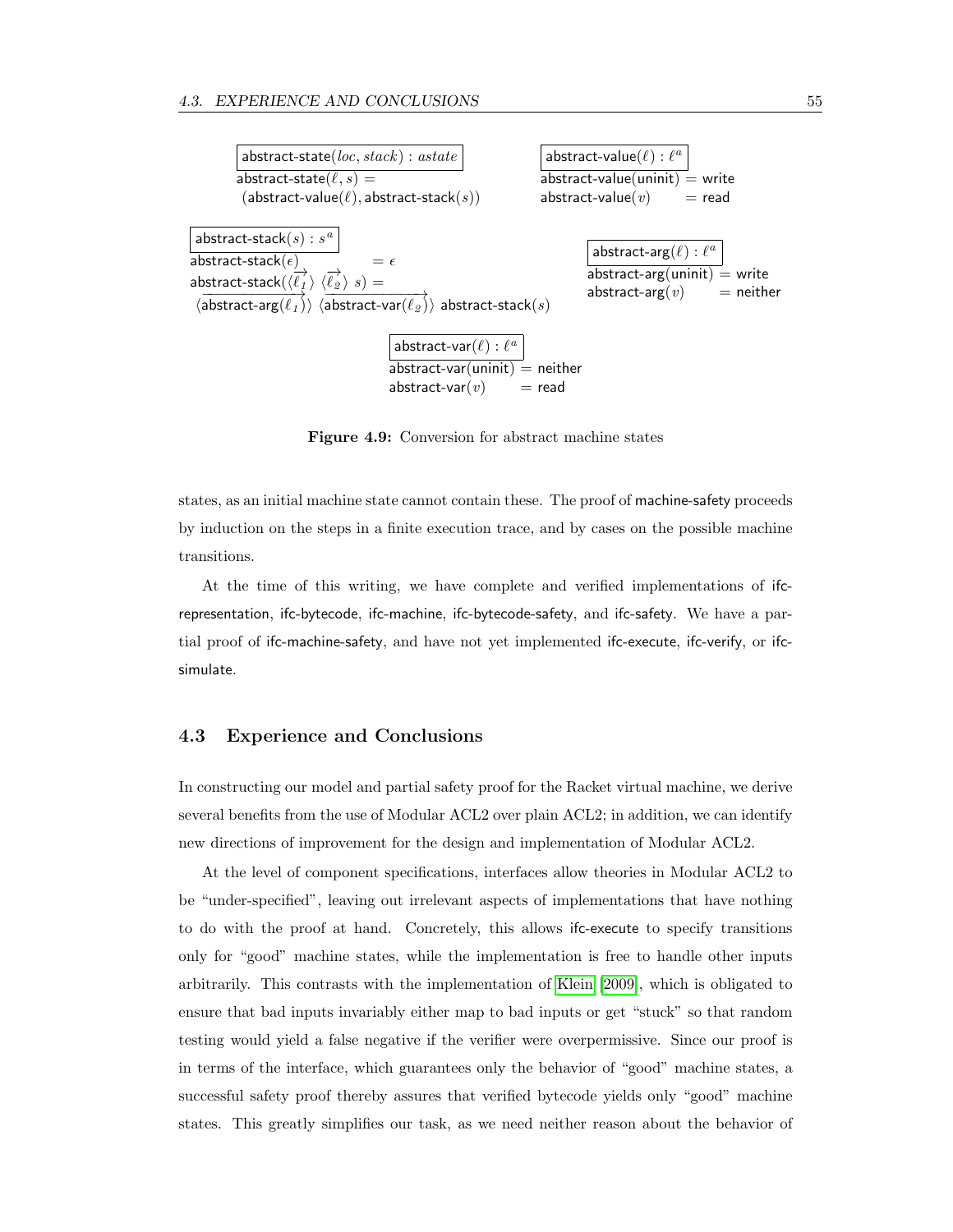mverify $(mstate) : bool$  $\overline{\mathsf{mverify}(\ell, s, c)} = (\mathsf{msimulate}^*_\mathsf{i}(\mathsf{abstract-state}(\ell, s), c) \neq \mathsf{invalid})$  $\overrightarrow{\text{msimulate_e^*(astate, \overrightarrow{expr}) : astate}}$  $\overline{\mathsf{msimulate_e^*}(m^a)}$  $\equiv m^a$  $m$ simulate $e_e^*(m^a, e_0, \vec{e}) =$  $\textsf{minimize}^*_{\textsf{e}}(\textsf{msimulate}_{\textsf{e}}(m^a, e_{\textsf{0}}), \overrightarrow{e})$  $\overrightarrow{\text{msimulate}^*_i}\left(\textit{astate}, \overrightarrow{\textit{instr}}\right) : \textit{astate}$ msimulate $\frac{*}{\cdot}$  $(m^{\frac{1}{a}})$  $\text{msimulate}_{i}^{*}(m^a, i_0^a, \overrightarrow{i}) =$  $= m^a$  $\overrightarrow{m}$  msimulate<sub>i</sub> $(m^a, i_0), \overrightarrow{i})$ msimulate $_{e}$ (astate, expr) : astate  $\overline{\mathsf{msimulate}_{\mathsf{e}}((\ell_1^a, s_1^a),e)} = (\mathsf{read}, \mathsf{stack}\text{-}\mathsf{pop}(s_2^a))$ where  $(\ell_2^a,s_2^a) = \textsf{msimulatei}((\ell_1^a,\textsf{stack-push}(s_1^a)),e)$ msimulate $i$ (astate, instr) : astate  $\overline{\mathsf{msimulate}_{\mathsf{i}}((\ell^a, s^a), \mathsf{loc}(n))}\qquad \qquad = (\mathsf{read}, s^a)$ a ) where  $n <$  stack-size $(s^a)$ stack-ref $(s^a, n) =$  read  $\textsf{msimulate}_{\textsf{i}}((\ell^a, s^a), \textsf{lam}(n_{arity}, \overrightarrow{n_{free}}, e)) = (\textsf{read}, s^a)$ where  $\frac{n_{free}}{n_{free} < \text{stack-size}(s^a)}$  $\overrightarrow{time} \xrightarrow{time} \overrightarrow{time}$ <br>stack-ref $(s^a, n_{free})$  = read  $f^a = \langle \overrightarrow{\mathsf{read}} | \overrightarrow{n_{free}} | + n_{arity} \rangle$ msimulate $\overline{\mathsf{q}}$  ((read,  $\langle \rangle$   $f^a, e$ ))  $\neq$  invalid msimulate<sub>i</sub> $(m^a,$ app $(e_{fun},$  $\overrightarrow{e_{arg}}$ )) = msimulate<sub>e</sub><sup>\*</sup>( $m^a$ ,  $e_{fun}$   $\overrightarrow{e_{arg}}$ )  $\textsf{msimulate}_{i}((\ell^a, s^a), \textsf{push})$  = ( $\ell$  $\binom{a}{b}$ , stack-push $\left(s^{\overset{a}{a}})\right)$  $\textsf{msimulate}_{i}((\ell^a, s^a), \textsf{pop})$   $= (\ell^a, \ell^a, s^a)$  $a$ , stack-pop $(s^a)$ ) msimulate $\scriptstyle\rm i$  ((read,  $s^a$  $( n )$  =  $( \text{read}, \text{stack-set}(s^a, n, \text{read}))$ where  $n <$  stack-size $(s^a)$ stack-ref $(s^a, n) =$  write  $\mathsf{msimulate}_{\mathsf{i}}((\mathsf{read}, s^a), \mathsf{swap}(n)) = (\mathsf{read}, s^a)$ a ) where  $n <$  stack-size $(s^a)$ stack-ref $(s^a, n) =$  neither msimulate $\scriptstyle\rm i$  ((read,  $s^a_I$  $\phi$ ), call $(n)$ )  $=$  (read,  $\langle \rangle$  unknown  $s_{\mathcal{Z}}^{a}$ ) where  $s_{1}^{a}=\langle \overrightarrow{\mathsf{read}}^{n}\; \overrightarrow{\ell^{a}}\rangle\; f^{a}\; s_{2}^{a}$ msimulate<sub>i</sub> $(m^a, i)$  $=$  invalid otherwise

<span id="page-65-0"></span>Figure 4.10: Machine state verification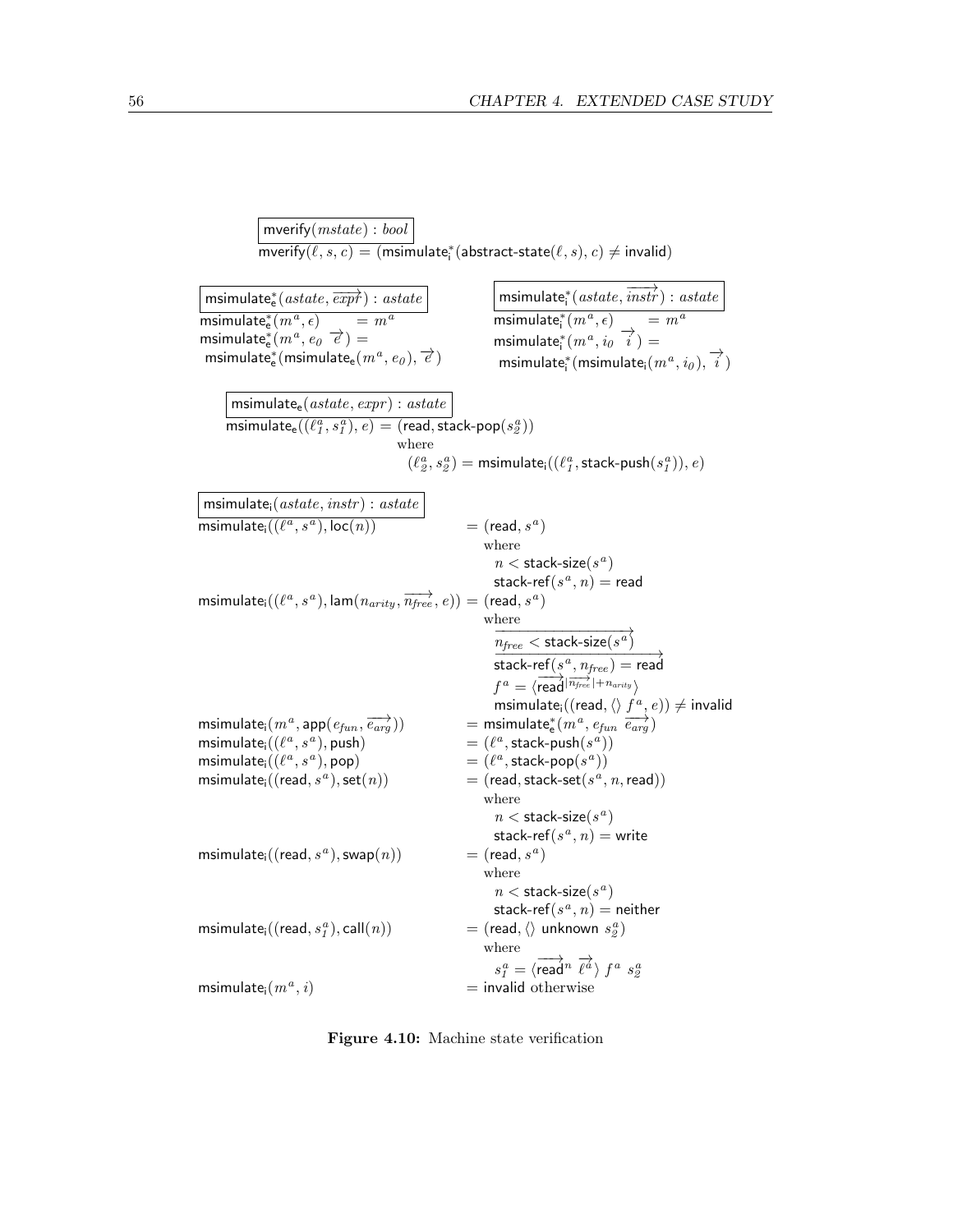(interface ifc-bytecode-safety (include ifc-initialize ifc-verify ifc-simulate) (con bytecode-safety (implies (and (bytecode-expr-p bc) (verify-bytecode-program bc)) (and (machine-state-p (machine-initialize bc)) (verify-machine-state (machine-initialize bc))))))

<span id="page-66-0"></span>Figure 4.11: Bytecode initialization lemma

(interface ifc-machine-safety (include ifc-simulate ifc-execute) (con machine-safety (implies (and (machine-state-p ms) (verify-machine-state ms)) (and (machine-state-p (machine-execute ms n))  $(verify-machine-state (machine-execute ms n))))$ 

<span id="page-66-1"></span>Figure 4.12: Machine state execution lemma

execution of "bad" states, nor detect them in our implementation of execution and produce "bad" results.

Our choice to represent data structures abstractly, focusing on constructors and accessors and ignoring their representations in terms of symbols and lists, yields much more maintainable proofs. The intermediate lemmas generated by ACL2 remain in terms of our virtual machine's data model. For instance, claims about the stack register of a non-invalid abstract machine refer to (result.stack (valid.contents am)). Using a concrete, cons-based implementation yields instead a reference to (cddadr (car am)). This form of expression is not only harder to read, but harder to reason about, as ACL2 cannot apply rewrite rules based on result.stack or valid.contents to claims based solely on car and cdr.

Unfortunately, our abstract data representation imposes a high burden of manual specification. Each data structure requires a sequence of five contracts, similar to those in figure [4.6,](#page-61-0) which increase in complexity with the number of fields specified. Furthermore, the size of the contracts needed to state disjointness of all structure types increases quadratically in the number of separate data structures. This aspect of development would be significantly improved by direct support for data structure theories in Modular ACL2, so a user need only specify a datatype and all of the necessary contracts would be automatically generated.

Another drawback of Modular ACL2's interfaces occurs at a low level. The bodies of contracts are not compiled by the DrRacket front-end in the current implementation. Instead, they are only compiled by ACL2 at verification time. This can lead to significantly delayed error reports, and even masked errors if an include dependency is omitted, but the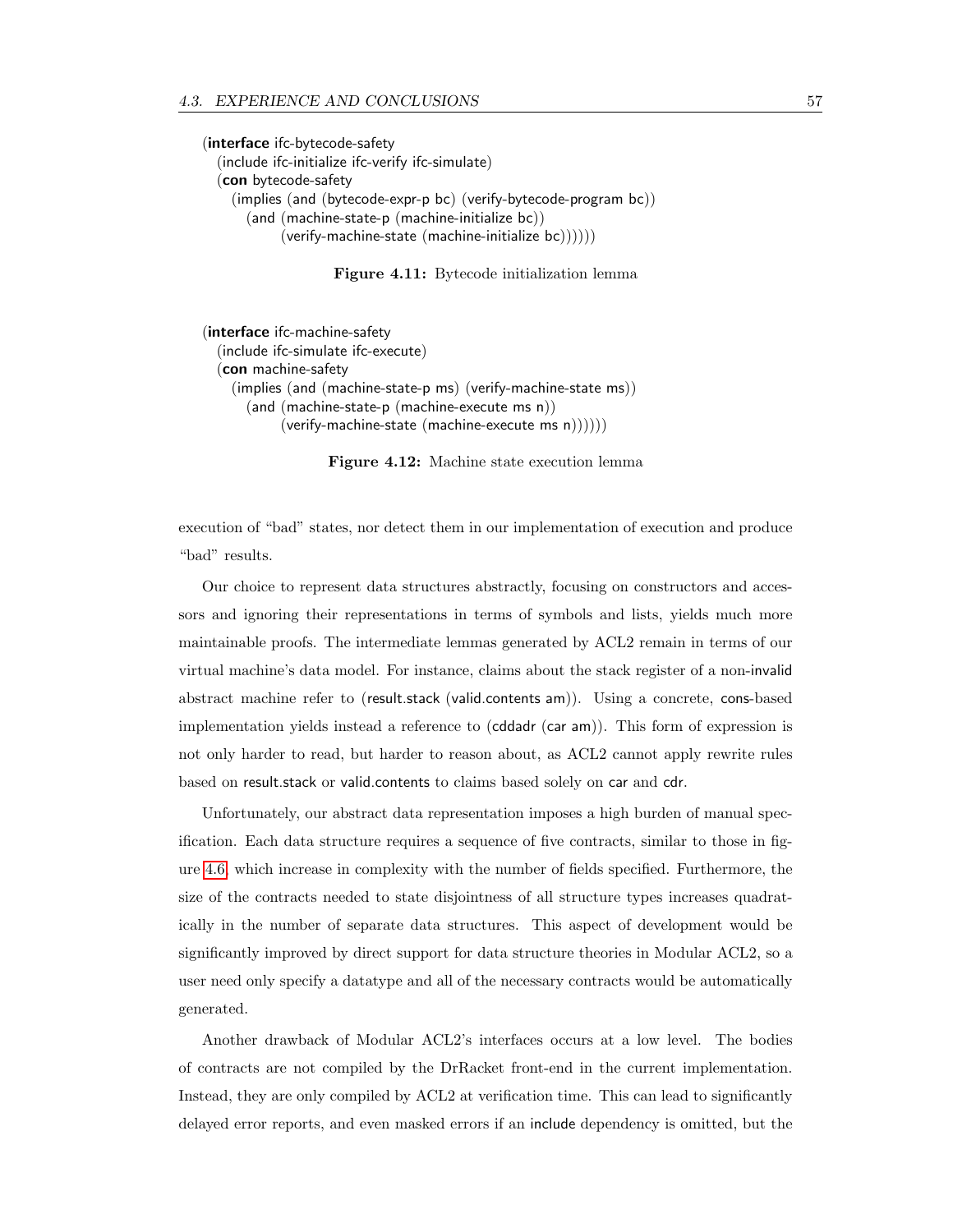two interfaces happen to be used together most of the time.

Developing proofs and implementations in terms of imported interfaces allows both greater abstraction and more a straightforward method of developing proofs top-down than ACL2 normally affords. Once a proof of a component is completed, changes to the implementation of lower-level components cannot cause Modular ACL2 to "lose" the previously developed proof. In contrast, adding new definitions in the early parts of a proof, or changing a lemma from assumed to proved, alters the logical "world" used by (non-modular) ACL2 and can disrupt proofs that previously worked at a higher level of abstraction. This guarantee of Modular ACL2 adds stability to development; the only time one component must change to suit another is when an interface must be edited.

Verifying a program module-by-module not only enables top-down development; it allows arbitrary interleaving of proof development among different components. For instance, if developing a top-level component raises questions about a lower-level interface, it is easy to switch over to implementing and verifying the low level component to determine what contracts are valid and can be tractably verified of an implementation. We used this technique to ensure our abstract datatype specifications and the mutual induction schemes for our expression grammar were valid; we implemented and maintained these data structures as their specification evolved.

Sadly, the user interface for Modular ACL2 presents a barrier to interleaved editing of different modules and interfaces. Specifically, while verifying a module, Drackula locks all previous definitions—including its imported and exported interfaces—from editing. Any time the output of ACL2 suggests a change to be made to an interface, the current verification progress must be abandoned, the interface edited, and the theorem prover started over from scratch. Dracula and Modular ACL2 would benefit from a user interface that does less to discourage back-and-forth editing during proof development.

Within individual modules, [Eastlund and Felleisen \[2009a\]](#page-124-3) claim that Modular ACL2 can obviate the need for most or all proof annotations such as ACL2's "hints" to optimize the performance of the theorem proving engine. Our proof of the bytecode safety lemma required hints for approximately two-thirds of all of its intermediate lemmas. These hints are necessary to make the proof complete successfully; they are not used strictly to improve speed.

At intermediate stages of proof development, some of our efforts to provide an abstract specification of imported components may have been counterproductive. Our attempts to provide an underspecified theory of verification and evaluation, ignoring their behavior on "bad" inputs, requires each contract to have extra hypotheses constraining each free variable to the minimum set of values required for correctness. Unfortunately, using these contracts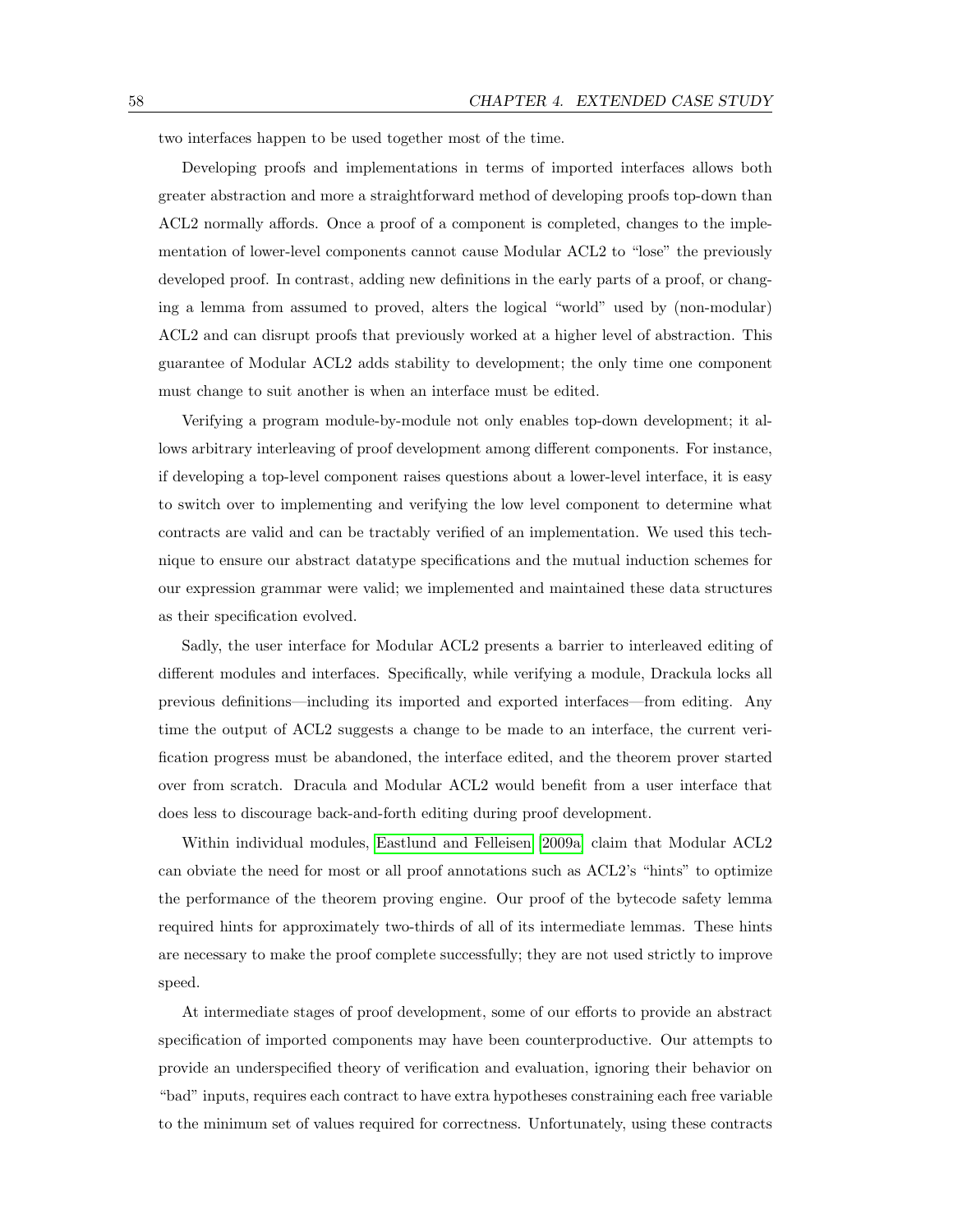during verification requires ACL2 to discharge all of these hypotheses. This can significantly slow down the verification process; it can also cause ACL2 to pass up opportunities to use a contract because its hypotheses are not "obviously" true. In a few cases, we decided to make our contracts less abstract and more flexible in the interests of pragmatic theorem proving.

Reasoning in terms of data constructors rather than accessors—for instance, claiming that x and y are integers in (cons x y) rather than (car p) and (cdr p) in p when (consp p) holds—makes writing straightforward, abstract contracts easy, but it often makes completing proofs in ACL2 harder. Function definitions and induction schemes that inspect values in ACL2 are based on predicates and accessors, not constructors. While ACL2 does use so-called "elimination rules" to expand constrained variables (e.g., p when (consp p) holds) into constructor expressions (e.g.,  $(\cos x y)$ ), these rules are applied late in the process of rewriting a claim. ACL2 therefore misses many opportunities to apply lemmas written in terms of constructors. In order to make use of these lemmas, the user must either write many explicit proof hints or else derive predicate-based corollaries from the constructorbased contracts.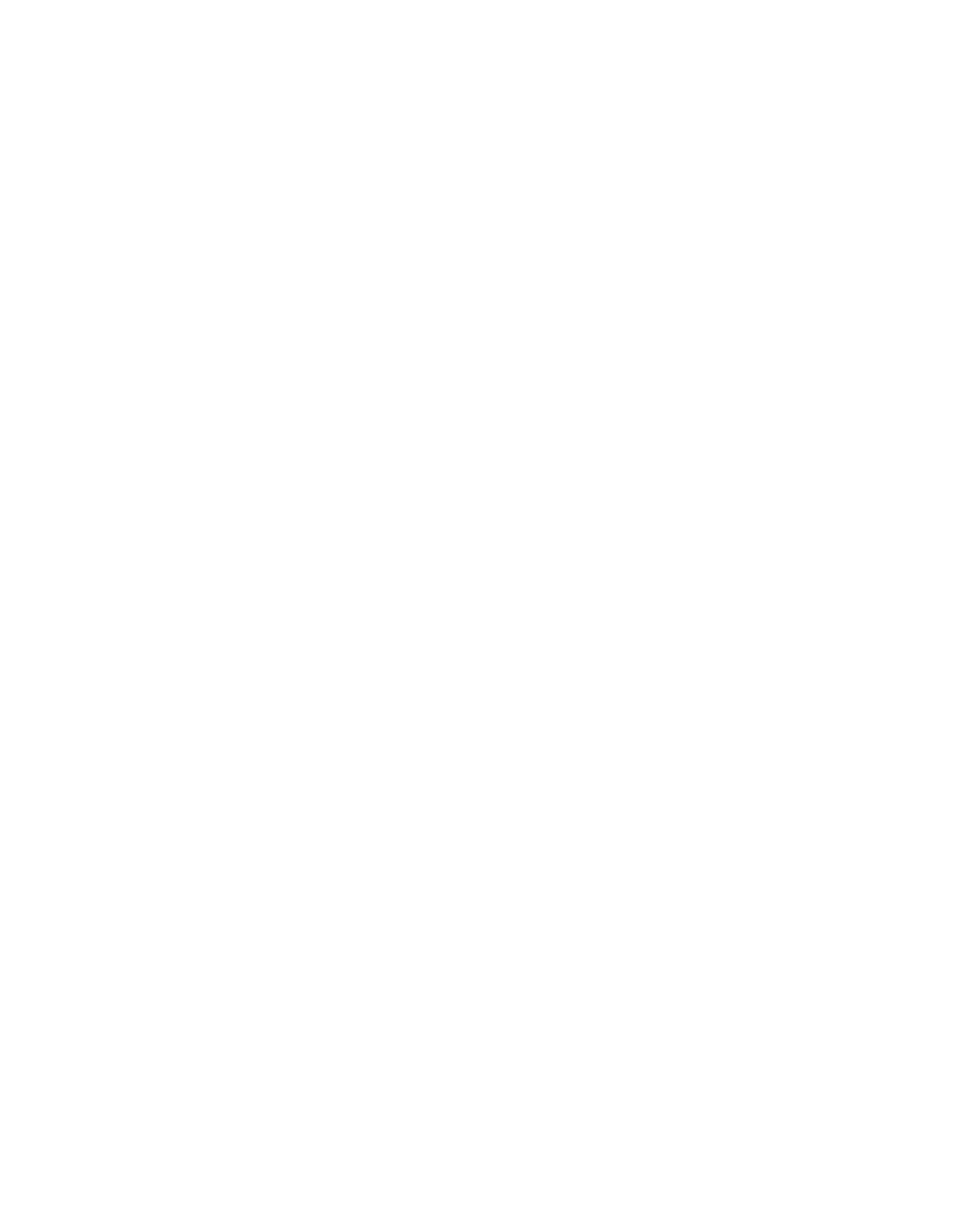## CHAPTER 5

# Refining Modules and Macros

Modular ACL2 provides reusable specifications but does not support a mechanism to abstract over them. In this chapter we describe Refined ACL2, which adapts Modular ACL2 in two ways to address this problem: with macros, which abstract over syntax—including that of specifications—and with refinements, which extend specifications to describe a particular implementation in detail.

As in Modular ACL2, Refined ACL2 has an executable semantics and a verification semantics. The executable semantics takes the form of a step relation that removes component constructs from the program one at a time, eventually yielding a plain ACL2 program. The verification semantics translates a Refined ACL2 program into an ACL2 verification obligation. We also formalize a static semantics for Refined ACL2 and ACL2, which ensures syntacic and logical well-formedness.

#### 5.1 Example

We present an example program in the macro-extensible surface syntax of Refined ACL2 in figure [5.1.](#page-71-0) The first two definitions present two types: TYPE and LISTOF.

The type named TYPE specifies component instances implementing predicates. The predicate must be a unary function named is? and must be accompanied by a proof of the theorem is?/boolean?, which states that is? produces a boolean result.

The type LISTOF specifies instances implementing homogenous lists. Each implementation of LISTOF must include a nested instance named Elem, a unary function filter, and a theorem filter/member; the type also supplies two macros named add and make. The nested instance Elem must implement TYPE in order to provide a type predicate for list elements. The filter function must be unary and must satisfy the stated theorem filter/member meaning any elements of its result must satisfy the predicate is? from Elem. The macro add conditionally adds an element to the front of a list, returning the given list unless the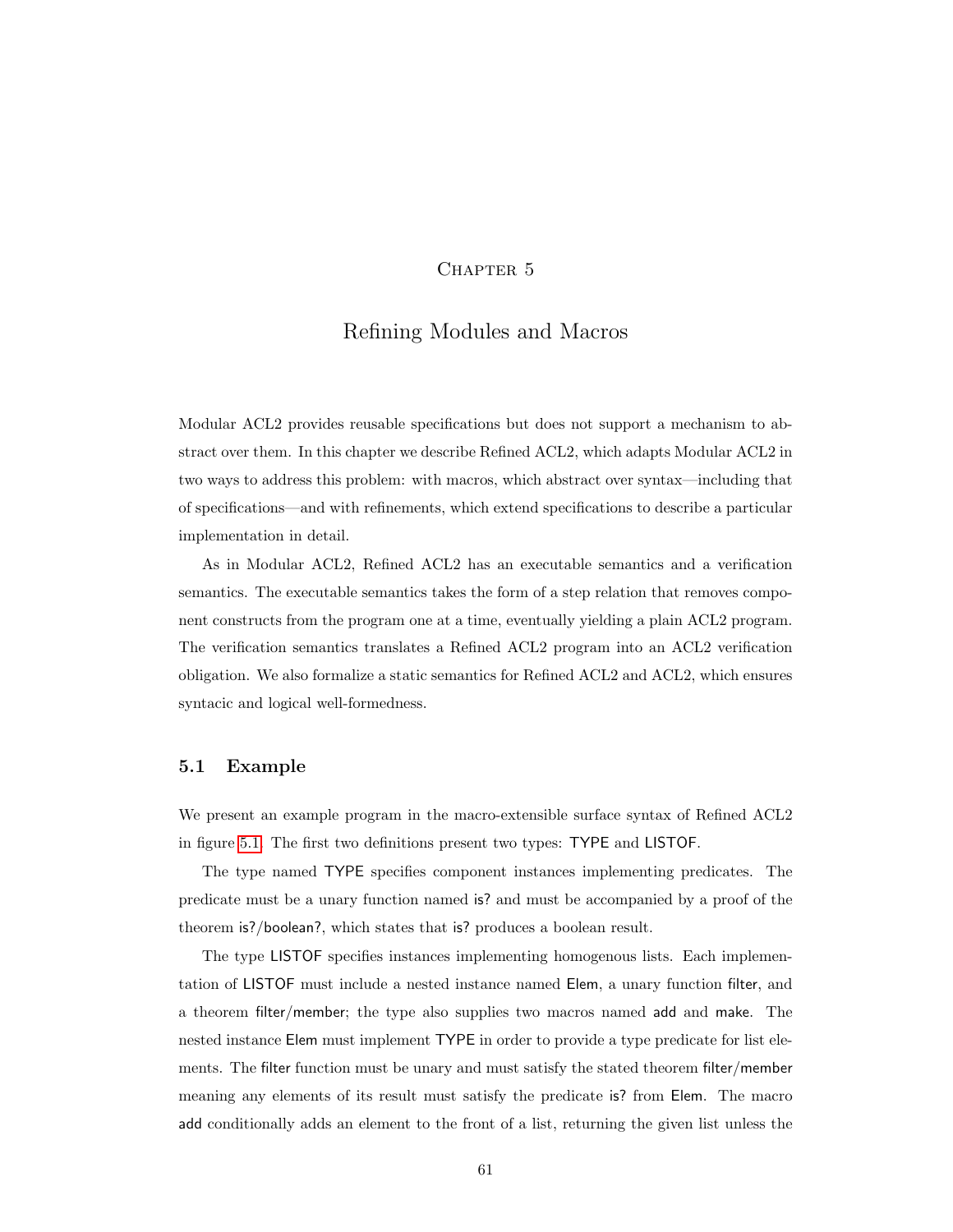```
(description TYPE
  (\text{stab}(is? x))(theorem (is?/boolean? x)
    (boolean? (is? x))))(description LISTOF
  (component Elem : TYPE)
  (stub (filter xs))
  (theorem (filter/member x xs)
     (implies (member x (filter xs))
       (Elem.is? x))(macro add
    [(-e1 e2)](let \{ [x \text{ e}1] \; | x \text{ s} \text{ e}2] \}(if (Elem.is? x) (cons x xs) xs))])(macro make
     [()'()]
    [(-e1 e2 ...) (add e1 (make e2 ...))])
(generic (Listof E : TYPE) : LISTOF where \{[Element = E]\}(function (filter xs)
    (cond
       [(empty? xs) xs][(cons? xs) (add (first xs) (filter (rest xs)))]))(component Integer : TYPE where \{|\text{is?} = \text{integer?}|\})
(instance Listof-Integer (Listof Integer))
(Listof-Integer.make 1 "two")
```
<span id="page-71-0"></span>Figure 5.1: Example Refined ACL2 program.

new element satisfies Elem.is?. Full lists can be constructed with the macro make, which expands into nested uses of add. Macros are always made available for use by clients of the description. For convenience, macros made available to providers of a description as well.

The third definition provides Listof, a generic component accepting an implementation of TYPE. The generic's result is sealed at the type LISTOF refined by a **where** clause, exposing that the nested instance Elem is implemented by the generic's argument E. The body of Listof implements filter; Elem is already implemented via description refinement, and the theorem filter/member required by LISTOF is implicitly defined with no proof annotations. The body of filter uses the macro add; in this context, Elem.is? in the macro's output refers to the Elem refined to be equal to E.

We implement TYPE in the fourth definition. The instance Integer refines TYPE to specify that its member is? is implemented by integer?.

Finally, we instantiate Listof as Listof-Integer using Integer as its argument and construct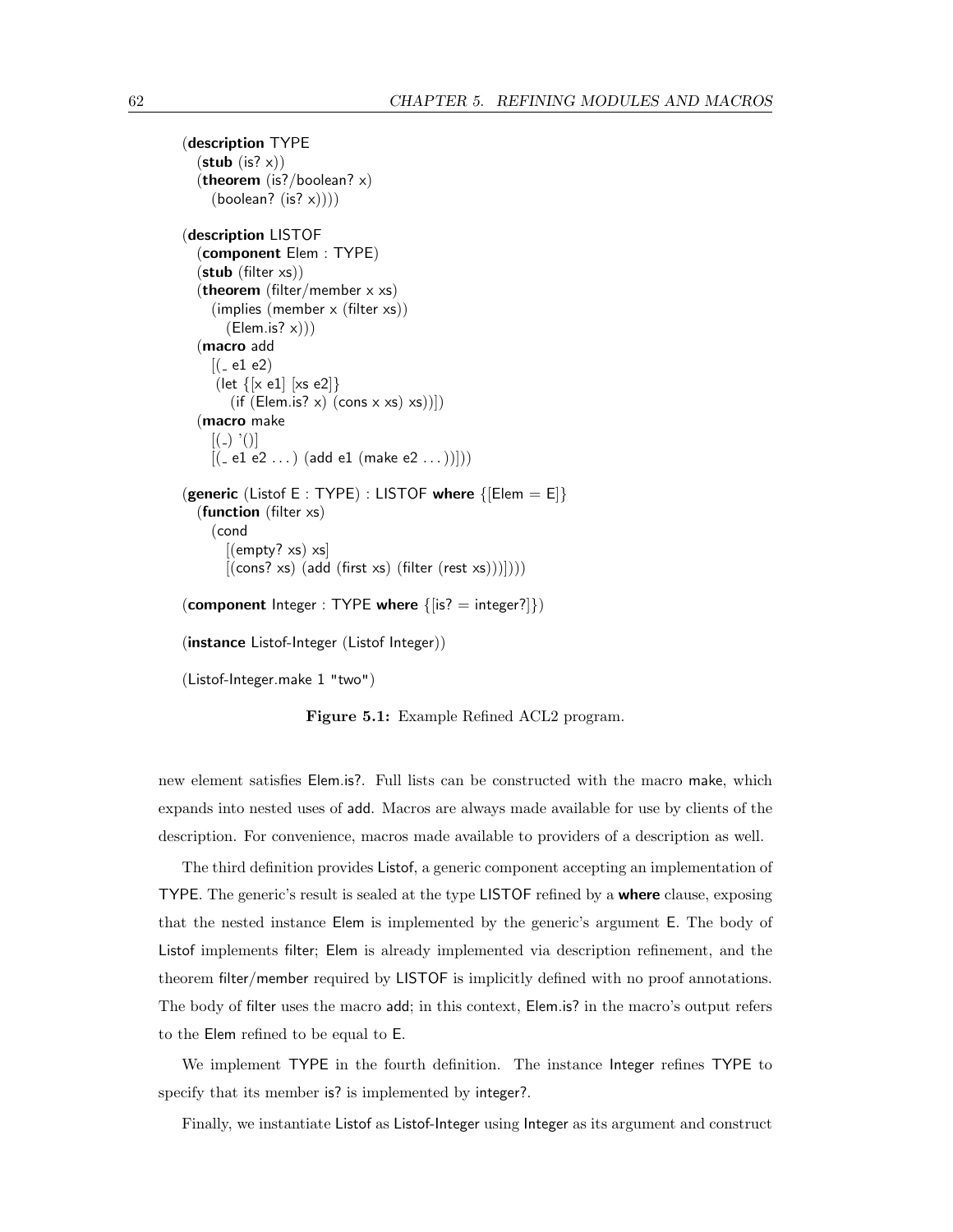| $p \coloneqq d$<br>$d \coloneqq i = t$                                                                                                                                                                            | $P \coloneqq \overrightarrow{D}$<br>$D \coloneqq i : T$                                                                                                                               | $a := i$<br>$a \cdot \ell$                                                                                                                                                            |
|-------------------------------------------------------------------------------------------------------------------------------------------------------------------------------------------------------------------|---------------------------------------------------------------------------------------------------------------------------------------------------------------------------------------|---------------------------------------------------------------------------------------------------------------------------------------------------------------------------------------|
| $t \coloneqq a$                                                                                                                                                                                                   | $T \coloneqq a$                                                                                                                                                                       | $e \coloneqq i$                                                                                                                                                                       |
| fun $i(\overrightarrow{i}) e e \overrightarrow{h}$<br>$e \overrightarrow{r} \overrightarrow{h}$<br>thm $(i)$<br>inst $\{\ell \triangleright \tilde{d}\}\$<br>gen $(i: T)$ t<br>t(a)<br>seal $t$ : $T$<br>type $T$ | stub $(n)$<br>fun $i(i)$<br>e e<br>thm $(i)$<br>$e \overline{r}$<br>inst $\{\ell \triangleright \vec{D}\}\$<br>gen $(i : T)$ T<br>T where $\ell' = a$<br>type $T$<br>ref $a$<br>value | $\boldsymbol{n}$<br>if $e e e$<br>let $i = e$ in $e$<br>$a \in \mathscr{C}$<br>$r \coloneqq e$ equals e when e<br>$e$ recurs as $e$<br>$h \coloneqq$ lemma $a(\vec{e})$<br>induct $e$ |

<span id="page-72-0"></span>Figure 5.2: Grammar of Refined ACL2.

a list using Listof-Integer.make. In this context, the reference to add in the expansion of make refers to Listof-Integer.add, and the reference to Elem.is? in add refers to Listof-Integer.Elem.is?.

### 5.2 Core Language

Macros extend Refined ACL2; before verification and execution, we must expand a source program into a macro-free core language. Expansion also effectively alpha-renames the source programs; in a fully-expanded program, there is no shadowing. Figure [5.2](#page-72-0) shows the grammar of this core. A program  $p$  is a sequence of definitions; each definition  $d$  assigns a name to a term.

Terms, t, denote ACL2 definitions, components that combine them, and types that describe them. A term may be an address referring to an existing definition. Terms also include functions and theorems à la ACL2. A function definition consists of an identifier used internally for recursive references, a sequence of identifiers naming formal arguments, expressions for its body and measure, and a sequence of hints to aid the theorem prover. Theorems have universally quantified identifiers, a body expression, a sequence of rule classes, and a sequence of hints. Components may be instances, which contain a sequence of labelled definitions, as well as generics, which have a formal argument with a specified type as well as a body term. Application terms provide a term representing a generic with an actual argument specified by an address. A component may also be sealed at a given type, possibly hiding details of its implementation. Finally, types themselves can be encapsulated as terms.

Types, T, describe the contribution of terms to an ACL2 logical theory. Types include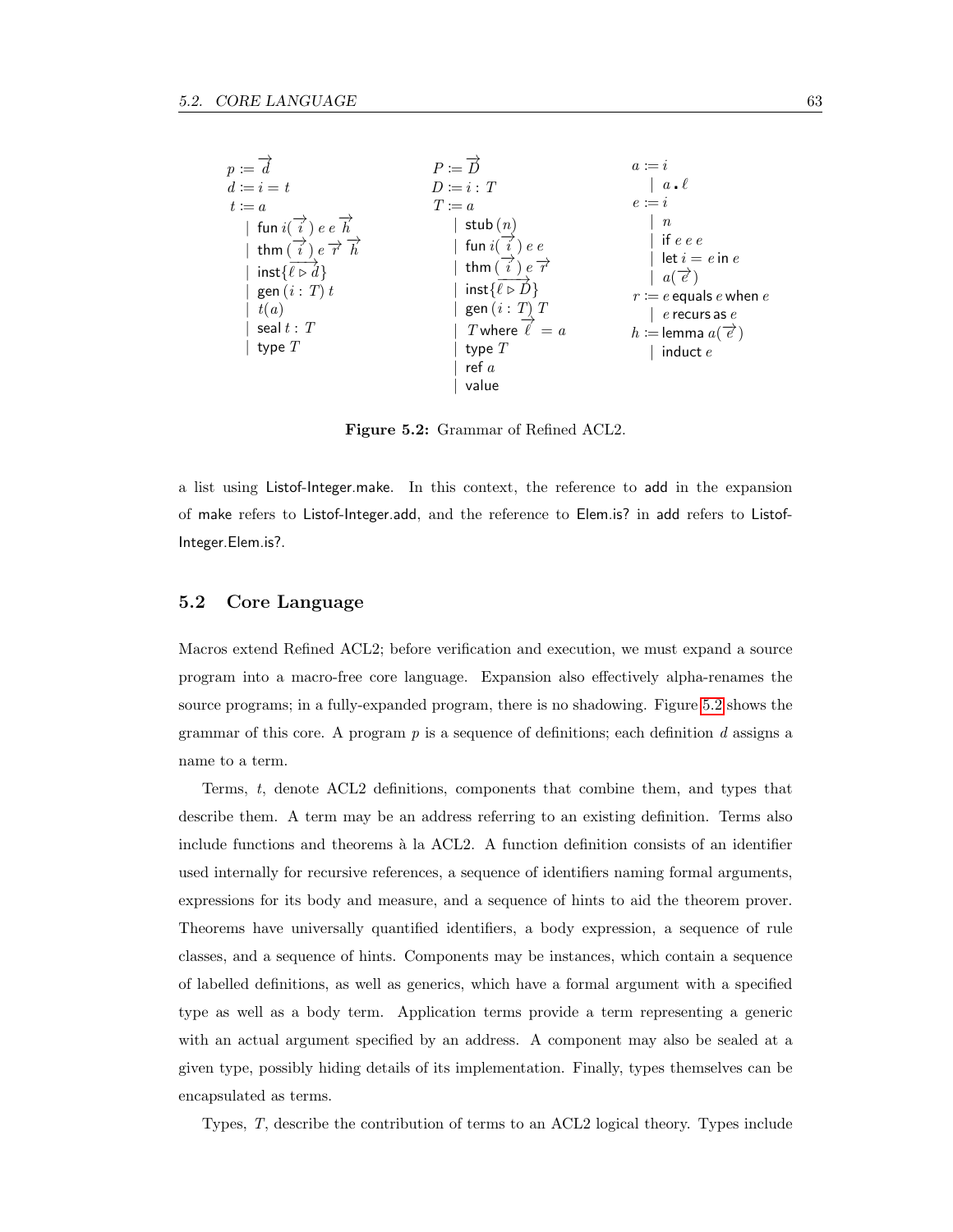references to defined types. A type may describe a function of a given arity for which nothing else is known, denoted  $\text{stab}(n)$ . A type may also describe a complete function or theorem, denoted the same as their terms except that proof hints are not included. Component instances have corresponding types, mapping labels to declarations. The type of a generic has a formal argument and input and output types. A type can be refined, specifying an implementation by address for the base type or one of its members. Refined members may be deeply nested; a member's location is specified by a sequence of labels in order from outermost to innermost. An empty sequence of labels signifies a refinement to the entire base type. Encapsulated types serve as their own types. The type of references to a previously defined function or theorem are given nominally. Finally, value bindings are described simply as value.

Just as types describe terms, environments,  $P$ , and declarations,  $D$ , describe programs and definitions. Their forms are analogous.

An address, a, can be either an identifier or a reference to a labelled member of another address. Expressions in function and theorem bodies can be variable references, constants, conditionals, lexical bindings, and function applications. A rule class can be an equational rewrite or a recursion-scheme association. Finally, proof hints may invoke a lemma or may specify induction scheme. Lemmas are specified as an application of a function or theorem name to explicit arguments. Induction schemes are given as expressions.

We macro-expand the example from figure [5.1](#page-71-0) to the core Refined ACL2 language in figures [5.3](#page-74-0) and [5.4.](#page-75-0)

In the definition of TYPE, we assign labels to each declaration using the same name as the surface identifier, and alpha-rename the identifiers to is?1 and is?/boolean?1. In is?/boolean?1 we also rename the formal argument and add the default rewrite rule class based on the theorem's body.

Labels and fresh identifiers are added to LISTOF similarly. The theorem filter/member1 gets a default rewrite rule class as well, and references to the dotted identifier Elem.is? are converted to references to the member labelled is? in Elem1. Note that make and add are not present in the elaborated description; macros are all expanded at their application sites during the elaboration process.

The generic Listof and its argument E have unique identifiers and do not need to be renamed. We assign the names Elem2, filter2, and filter/member2 to the contents of Listof and map the labels of LISTOF to these identifiers. Elaboration adds an alias from Elem2 to E based on the refinement of LISTOF in the range of Listof. The function filter2 gets the default measure of 0 and an internal name of filter3 for recursion. The conditional in its body becomes a chain of if expressions terminating with a call to void at the end. The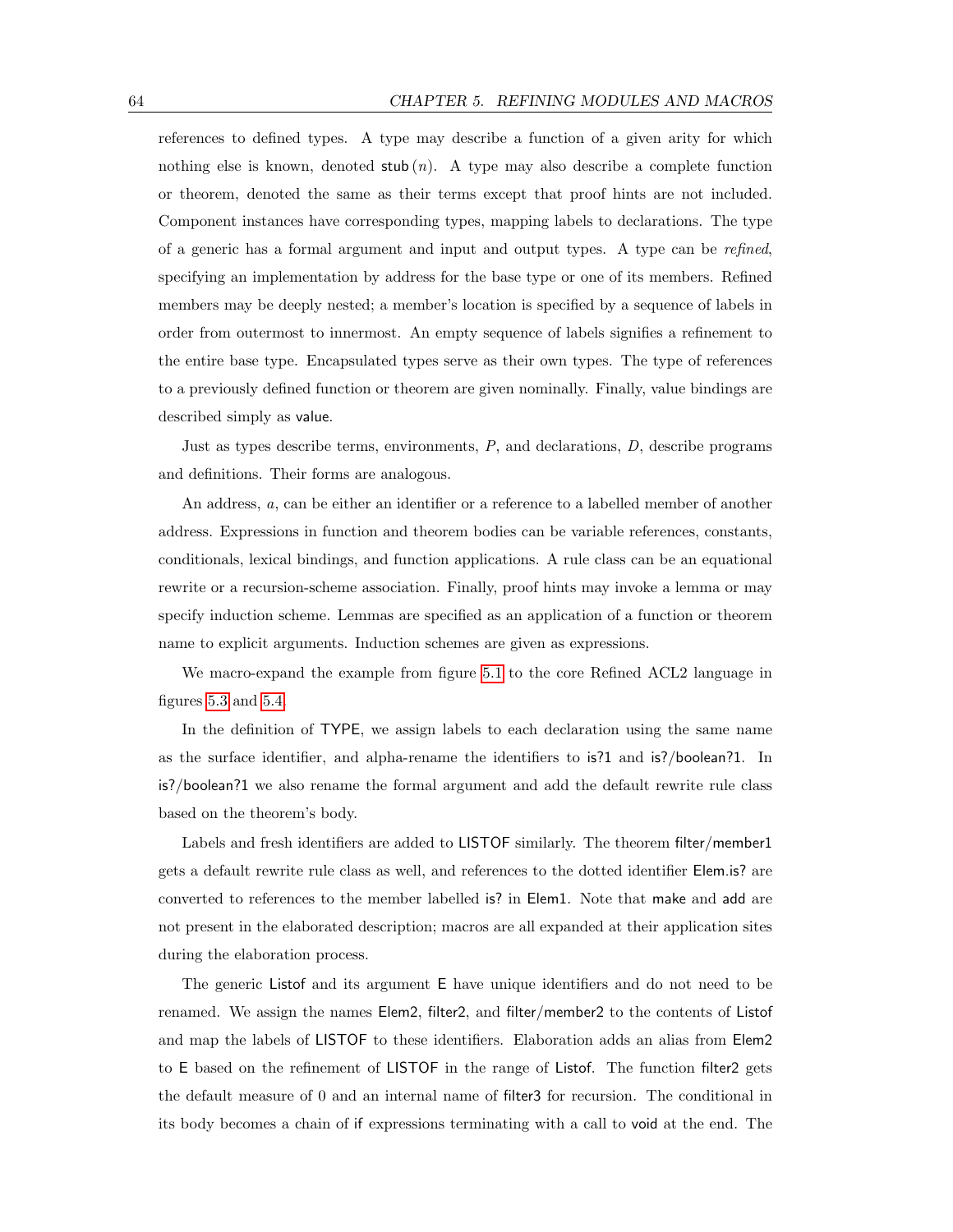```
TYPE =type
     inst
     { is? \triangleright is?1 : stub (1);
       is?/boolean? \triangleright is?/boolean?1 :
          thm (x1)boolean?(is?1(x1))
            boolean?(is?1(x1)) equals \#\mathsf{true} when \#\mathsf{true} }
LISTOF =type
     inst
     \{ Elem \triangleright Elem1: TYPE;
       filter \triangleright filter1 : stub (1);
       filter/member \triangleright filter/member1 :
          thm (x2, xs1)implies(member(x2, filter1(xs1)), Element \cdot is? (x2))Elem1 . is?(x2) equals #true when #true }
Listof =gen (E : TYPE)
    seal
       inst
       \{ Elem \triangleright Elem 2 = E;filter \triangleright filter 2 =fun filter3(xs2)
               if cons?(xs2)let x3 = first(xs2)in let xs3 = \text{filter3}(\text{rest}(xs2))in if Elem2 . is?(\times3) cons(\times3, \timess3) \timess3
                 void()
               0
               ε;
          filter/member \triangleright filter/member2 =
            thm (x4, xs4)implies(member(x4, filter2(xs4)), Element2 \cdot is? (x4))Elem2 . is?(\times4) equals #true when #true
               ε }
     : LISTOF where Elem = E
```
<span id="page-74-0"></span>Figure 5.3: Expanded version of example Refined ACL2 program, part 1.

void function is defined as a stub; Refined ACL2 cannot reason about what specific value cond produces if all clauses fail. The application of add in the original definition of filter is expanded; the reference to Elem.is? in the original becomes Elem2 is? inside Listof. The definition of filter/member2 is filled in with no proof hints, and a body and rule classes based on the description LISTOF.

In the definition of Integer, we assign the names is?2 and is?/boolean?2 to the internal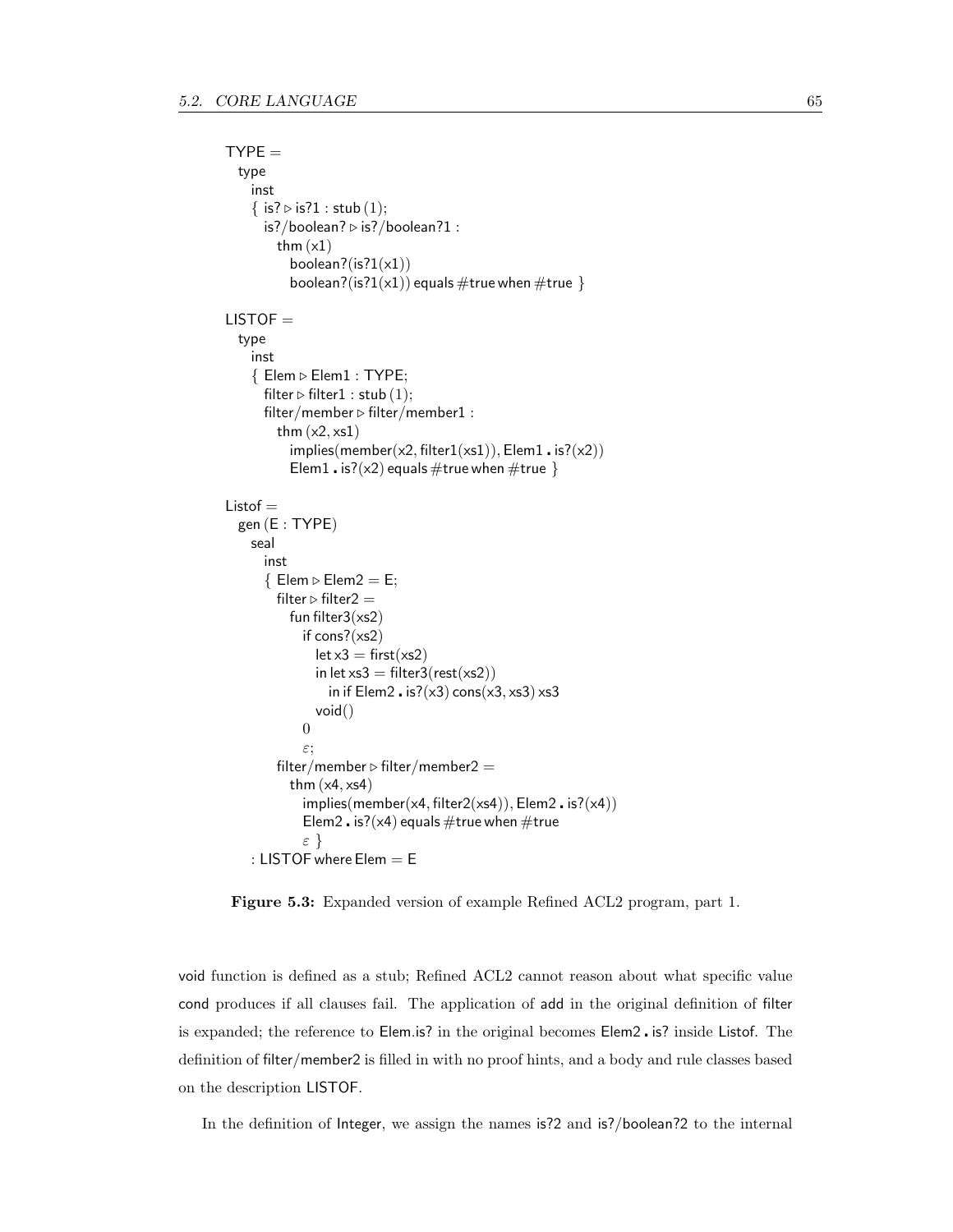```
Integer =seal
    inst
    \{ is? \triangleright is?2 = integer?;
      is?/boolean? \triangleright is?/boolean?2 =
         thm (x5)boolean?(is?2(x5))
           boolean?(is?2(x5)) equals \#true when \#true
           ε }
  : TYPE where is? = integer?
Listof-Integer = Listof(Integer)let x6 = 1in let \timess5 =
    let x7 = "two"in let xs6 = null()in if Listof-Integer . Elem . is?(x7) cons(x7, x56) xs6
  in if Listof-Integer . Elem . is?(x6) cons(x6, x5) xs5
```
<span id="page-75-0"></span>Figure 5.4: Expanded version of example Refined ACL2 program, part 2.

definitions for the members labelled is? and is?/boolean?. We elaborate the internal definitions to add an automatic alias for the refined declaration of is? and an automatic, hint-free definition for is?/boolean?2.

Finally, we expand the reference to Listof-Integer.make, which generates references to Listof-Integer.add based on the add in the original macro definition. We expand these in turn, alpha-renaming all introduced identifiers, and producing the final expression.

# 5.3 Static Semantics

The static semantics for Refined ACL2 ensures that each part of a program is sufficiently well-formed for verification: identifier references must be unambiguous, arguments to generics must implement the expected type, and so forth. We also disallow shadowing in all contexts. Macro-expanded programs never shadow bindings, so input programs always satisfy this constraint; preserving this constraint aids us in defining our verification and execution semantics. The type of each definition describes a contribution to the program's overall logical theory; the type-checking rules build up a theory one type at a time.

The typing rules for Refined ACL2 programs and definitions appear in figure [5.5.](#page-76-0) The judgment  $P_1 \vdash_p p :: P_2$  means that in the context of environment  $P_1$ , the program p contributes  $P_2$  to the current logical theory. The empty program contributes nothing to a theory. In a non-empty program, the tail of the program is type-checked in a context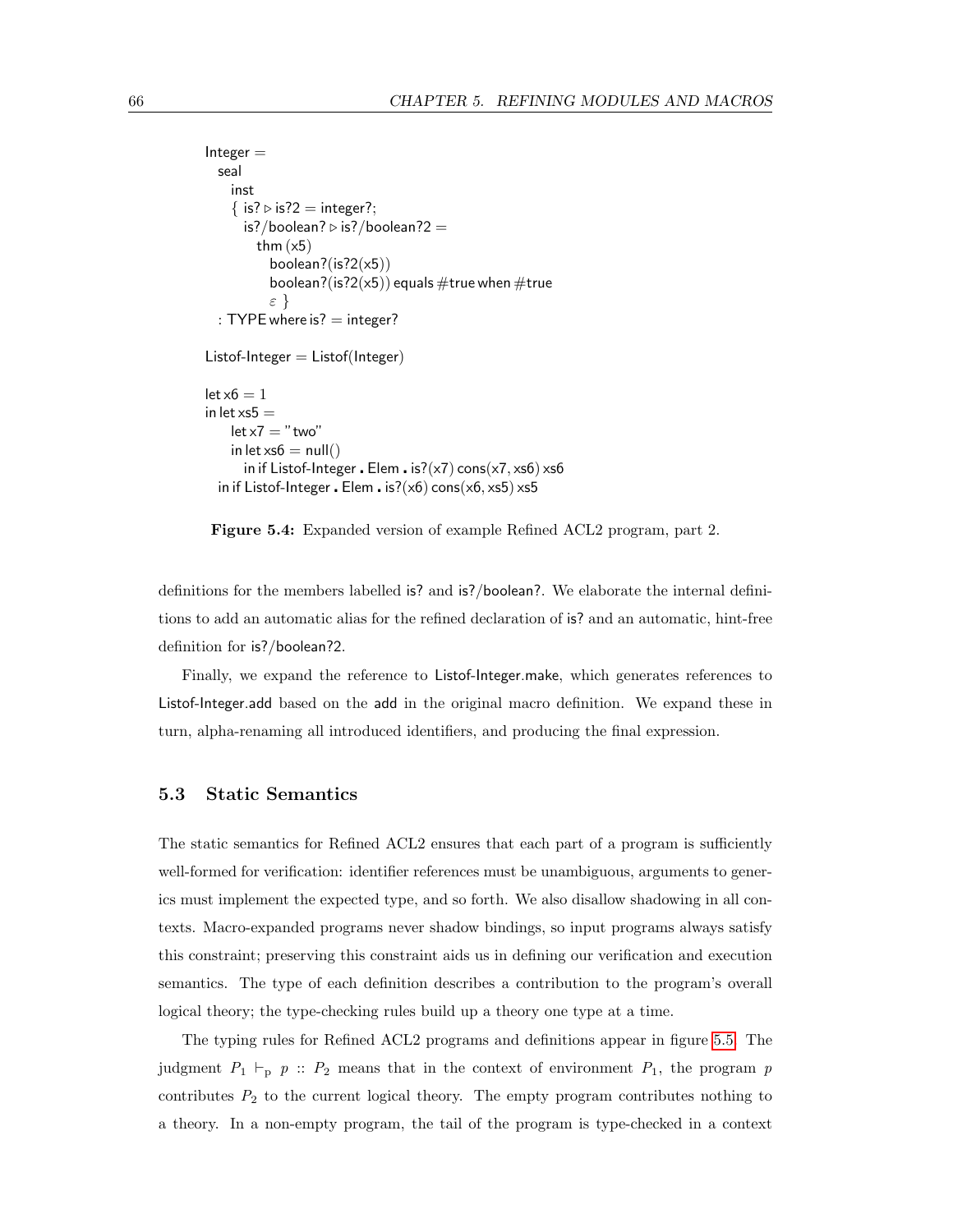$P \vdash_{\text{p}} p :: P$ 

$$
\frac{P_1 \vdash_{\mathbf{p}} d :: D \qquad P_1; D \vdash_{\mathbf{p}} p :: P_2}{P_1 \vdash_{\mathbf{p}} d; p :: D; P_2}
$$

 $P \vdash_{\mathbf{d}} d :: D$ 

$$
i_0, i_1, \overrightarrow{i_2} \text{ distinct } i_0, i_1, \overrightarrow{i_2} \notin \text{dom}(P_1)
$$
  
\n
$$
P_2 = P_1; i_1 : \text{stab } (\vert \overrightarrow{i_2} \vert); i_2 : \text{value}
$$
  
\n
$$
P_2 \vdash_e e_1 \qquad P_2 \vdash_e e_2 \qquad \overrightarrow{P_2 \vdash_h h}
$$
  
\n
$$
P_1 \vdash_d i_0 = \text{fun } i_1(\overrightarrow{i_2}) e_1 e_2 \overrightarrow{h} :: i_0 : \text{fun } i_1(\overrightarrow{i_2}) e_1 e_2
$$
  
\n
$$
i_0, \overrightarrow{i_1} \text{ distinct } i_0, \overrightarrow{i_1} \notin \text{dom}(P_1)
$$
  
\n
$$
P_2 = P_1; \overrightarrow{i_1} : \text{value}
$$
  
\n
$$
P_2 \vdash_e e \qquad \overrightarrow{P_2 \vdash_r r} \qquad \overrightarrow{P_2 \vdash_h h}
$$
  
\n
$$
\overrightarrow{P_1 \vdash_d i_0} = \text{thm } (\overrightarrow{i_1}) e \overrightarrow{r} \overrightarrow{h} :: i_0 : \text{thm } (\overrightarrow{i_1}) e \overrightarrow{r}
$$
  
\n
$$
\underline{i \notin \text{dom}(P)} \qquad P \vdash_t t :: T
$$
  
\n
$$
P \vdash_d i = t :: i : T
$$

<span id="page-76-0"></span>Figure 5.5: Typing rules for Refined ACL2 programs and definitions.

extended by the declaration of the first definition's type. The whole program's contribution appends that of the definition and the program's tail.

A definition is mapped to a declaration, given an environment as context. This judgment is denoted  $P \vdash_d d :: D$ . Functions and theorems in Refined ACL2 are nominal entities; because they are identified by their names, they must appear directly on the right-hand side of a definition. In both cases, all of their introduced identifiers must be unique and unbound. Each of their subcomponents—expressions, rule classes, and hints—must be wellformed in an environment where their formals and, in the case of functions, their local names are bound. Both functions and theorems are assigned a type that is equivalent to their term except that the hints are dropped. For other terms, the term is typechecked independently and the full definition is assigned the term's type.

Figure [5.6](#page-77-0) shows the rules that assign types to Refined ACL2 terms and addresses. A term is assigned a type in a given environment according to the judgment  $P \vdash_t t :: T$ .

When a term is an address, its type is looked up in the environment, then refined to state its name. This refinement during lookup allows types to be stored in the environment without referring to their own names, an important invariant for other judgments.

Instance terms are assigned a type based on the types of the definitions in their body, so long as their labels are unique. The mapping of labels to declarations assumes that the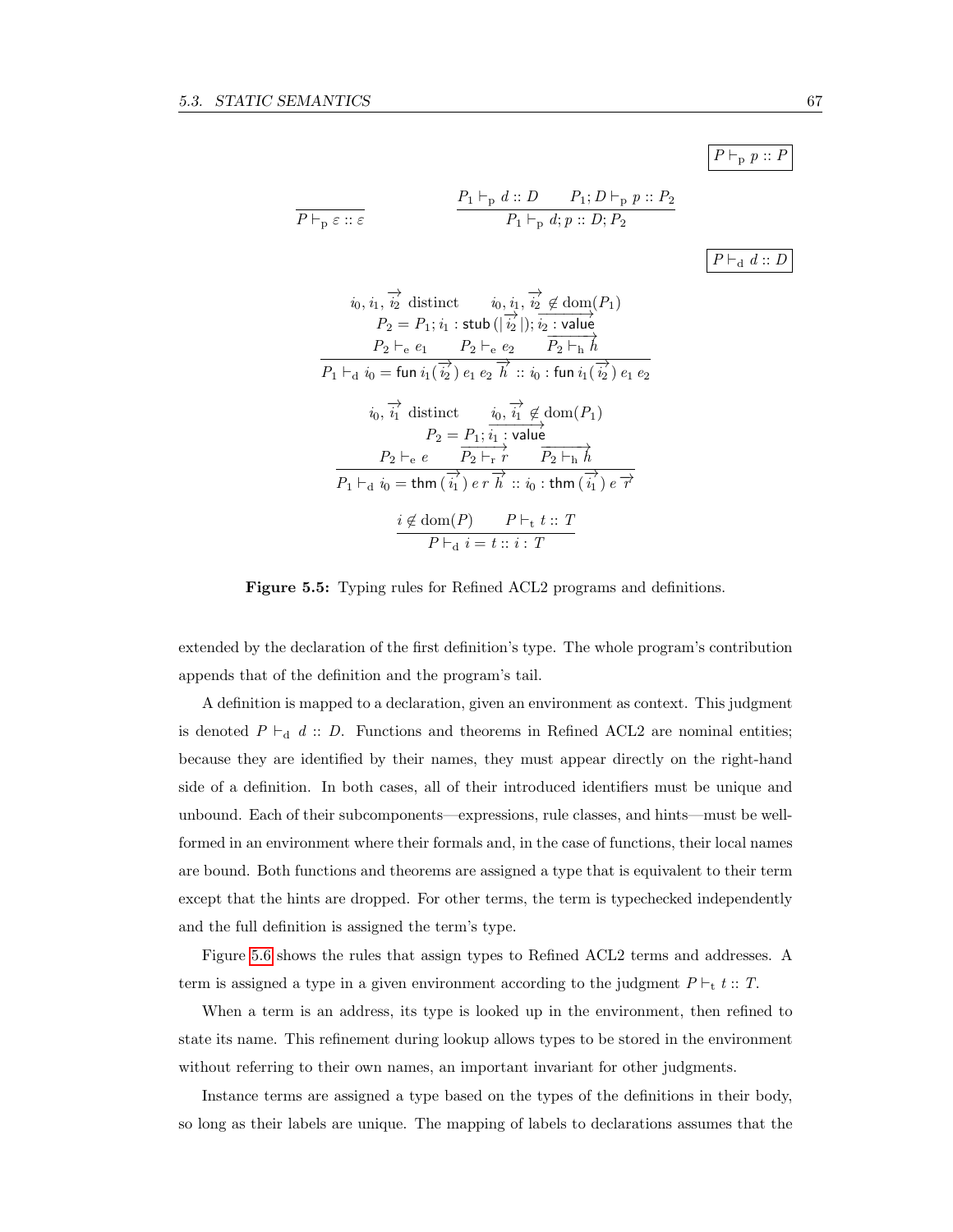$P \vdash_t t :: T$ 

$$
\begin{array}{ll}\nP \vdash_{a} a :: T \\
\hline\nP \vdash_{t} a :: T \text{ where } \varepsilon = a \\
i \notin \text{dom}(P) & P; i : T_{1} \vdash_{t} t :: T_{2} \\
P \vdash_{t} \text{ syst} \{\varepsilon\} \\
\hline\n\end{array}\n\quad\n\begin{array}{ll}\nP \vdash_{T} T_{1} & P \vdash_{T} T_{1} \leqslant \mathsf{inst} \{\varepsilon\} \\
i \notin \text{dom}(P) & P; i : T_{1} \vdash_{t} t :: T_{2} \\
P; i : T_{1} \vdash_{T} T_{2} \leqslant \mathsf{inst} \{\varepsilon\} \\
\hline\n\end{array}\n\quad\n\begin{array}{ll}\nP \vdash_{T} T_{2} & P \vdash_{t} a :: T_{1} & P \vdash_{t} t :: T_{2} \\
P \vdash_{t} \text{ gen} (i : T_{1}) t :: \text{gen} (i : T_{1}) T_{2} & P \vdash_{T} T_{2} \hookrightarrow \text{gen} (i : T_{3}) T_{4} & P \vdash_{T} T_{1} \leqslant T_{3} \\
P \vdash_{t} t :: T_{2} & P \vdash_{T} T_{1} \leqslant \mathsf{inst} \{\varepsilon\} \\
P \vdash_{t} t :: T_{2} & P \vdash_{T} T_{2} \leqslant T_{1} \\
P \vdash_{t} \text{ seal } t : T_{1} :: T_{1}\n\end{array}\n\quad\n\begin{array}{ll}\nP \vdash_{T} T \\
P \vdash_{t} \text{ type } T :: \text{type } T \\
\hline\n\end{array}\n\quad\n\begin{array}{ll}\nP \vdash_{a} a :: T \\
\hline\n\end{array}\n\quad\n\begin{array}{ll}\nP \vdash_{a} a :: T \\
\hline\n\end{array}\n\quad\n\begin{array}{ll}\nP \vdash_{a} a :: T \\
\hline\n\end{array}
$$

<span id="page-77-0"></span>

type judgment for definitions produces a sequence of declarations in the same order.

For a generic term to be well-typed, several conditions must hold. The generic's formal argument must be unbound and its input type must be well-formed. In an environment where the formal argument has the input type, the generic's body has to be well-typed. We further restrict the input and the body to have instance types by requiring an upper bound of inst $\{\varepsilon\}$ . This restriction keeps the input and output of generics from having nominal types of the form ref a; we rely on this restriction in our soundness proof.

To typecheck the application of a generic, we first determine the type of the generic and its argument. The generic's type must in fact reduce to an appropriate generic type, and the argument's type must be a subtype of the generic's domain. The type of the application term is the generic's output type with the argument address substituted for the generic's formal argument.

Sealing a term at a given type requires the term to be well-typed and the sealed type to be well-formed. The argument term's type must be a subtype of the sealed type; the entire sealing term is assigned the sealed type.

For any well-formed type  $T$ , the term type  $T$  serves as its own type.

The judgment  $P \vdash_a a :: T$  looks up the type assigned to a given address by the current environment. For an identifier, this requires merely looking up the appropriate declaration. Finding the type of a member reference entails recursively finding the type of the base ad-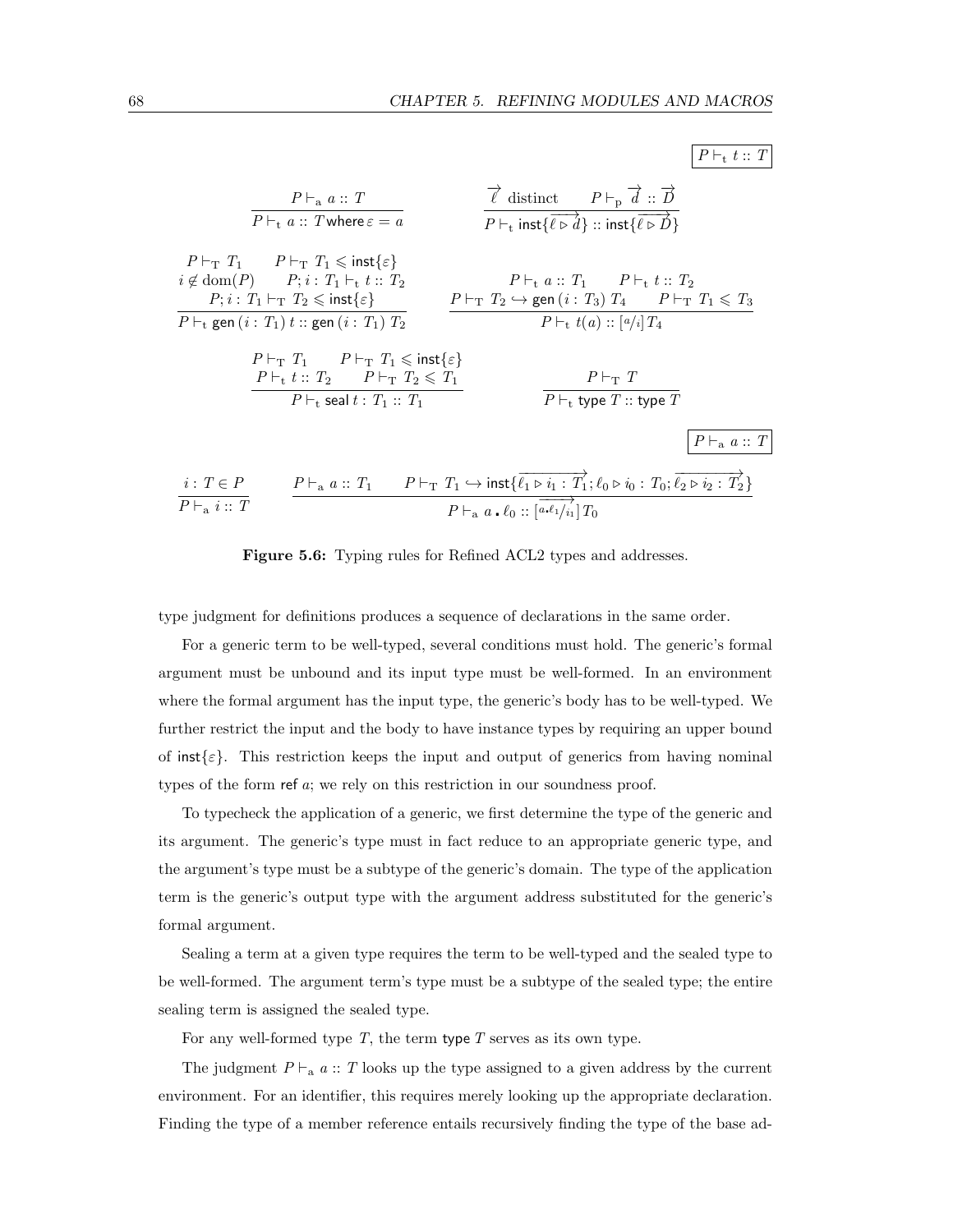

<span id="page-78-0"></span>Figure 5.7: Typing rules for Refined ACL2 environments, declarations, and types.

dress, then reducing it to an instance type. This instance type must contain the appropriate label. Its type is returned, with all references to local names from the instance replaced with appropriate external member references.

The well-formedness of environments, declarations, and types largely follows the same pattern as typechecking programs, definitions, and terms, as shown in figure [5.7.](#page-78-0)

An environment  $P_2$  is determined to be well-formed in an enclosing environment  $P_1$  by the judgment  $P_1 \vdash_{\mathbf{P}} P_2$ . An empty environment is always well-formed; declarations are typechecked individually and accumulate in the environment.

The judgment  $P \vdash_D D$  states that a declaration is well-formed in a given environment. As with the corresponding definitions, function and theorem declarations require their introduced names to be unique and unbound and their contents to be well-formed in an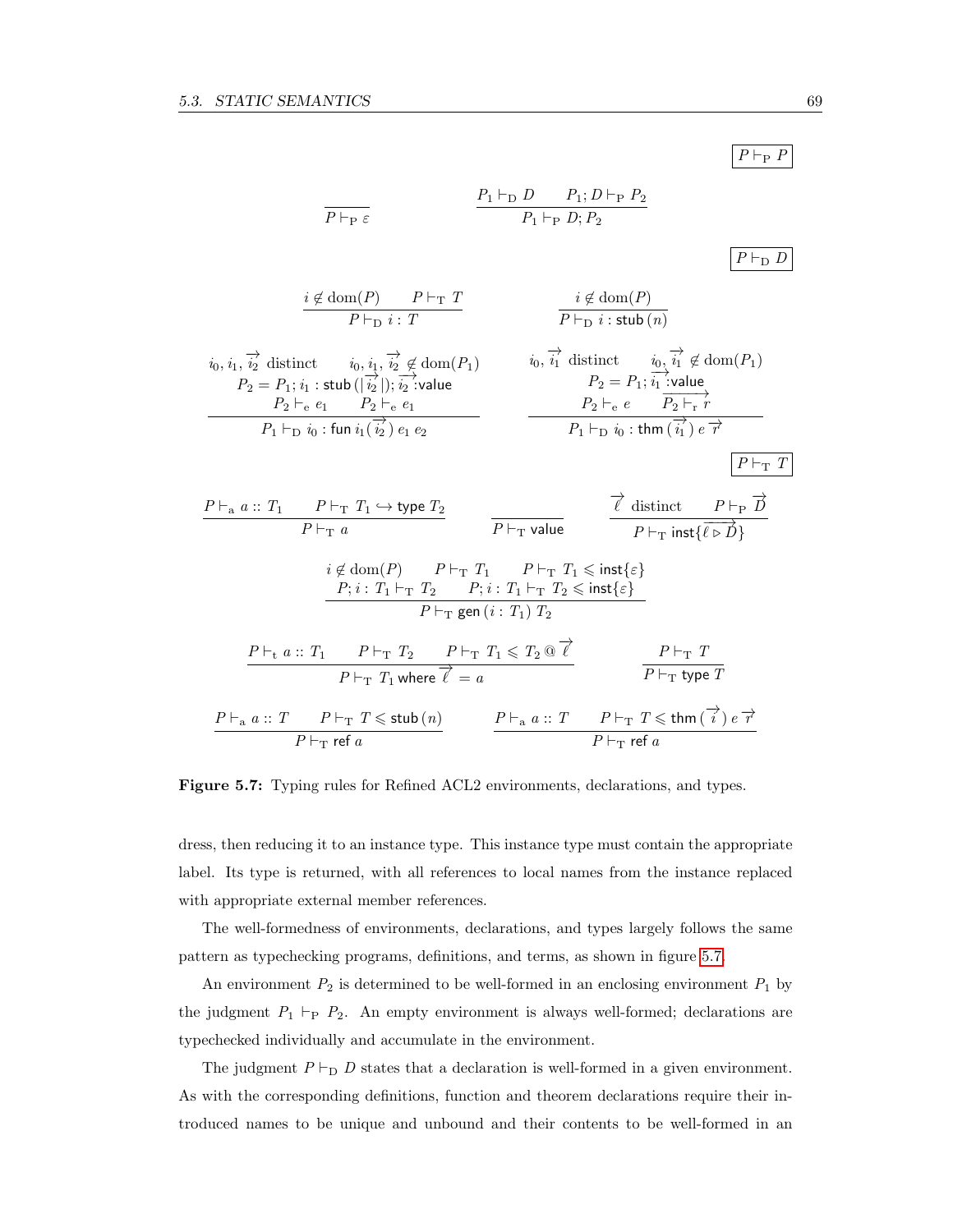environment including their local bindings. Stub declarations are well-formed so long as their name is unbound. Other types in declarations must be well-formed on their own for the declaration as a whole to be well-formed.

Well-formed types are determined by the judgment  $P \vdash_T T$ . Addresses as types must refer to components whose type reduces to type T.

The type value is well-formed.

An instance type is well-formed when its labels are distinct and its declarations are well-formed as an environment.

A generic is well-formed if its formal argument is unbound, its input type is well-formed, its output type is well-formed when its argument is bound, and both the input and output type are subtypes of  $\text{inst}_{\{\varepsilon\}}$ .

For a refined type to be well-formed, the specified address must be well-typed and the base type must be well-formed. Furthermore, the address's type must be a subtype of the specified member's type, as denoted by the judgment  $P \vdash_T T_1 \leqslant T_2 \, @\overrightarrow{\ell}$ .

The type of an encapsulated type is well-formed if the contained type is well-formed.

A nominal reference type's address must have a function or theorem type.

The type reduction relation  $P \vdash_T T_1 \hookrightarrow T_2$  serves to reduce  $T_1$  to  $T_2$  by looking up references and resolving refinements according to P.

When the type of an address reduces to type T, that address itself reduces to T.

Instance types can be reduced by reducing their constituent declarations as an environment and reconstructing the instance type with the result.

A generic type reduces by recursively reducing its input and output types.

A stub, function, or theorem type refined to a specific name with an empty sequence of labels reduces to a reference type.

Refined instance types reduce by "pushing" the refinement inward to the types of members. When the refinement has at least one label, the refinement is transferred to the member corresponding to the first label; that member is refined with the remaining labels and the original address. A refinement with no labels is distributed across all members, with the refined address for each updated to dereference the corresponding label. Furthermore, all references to local names in the instance type are updated to refer to the appropriate member of the refined address.

Reduction simply drops refinements from generic types, reference types, and the types of types themselves.

The type of a type-component reduces according to the reduction of the contained type. Reduction can "chase" aliases in reference types back to the original reference. Finally, type reduction is reflexive and transitive.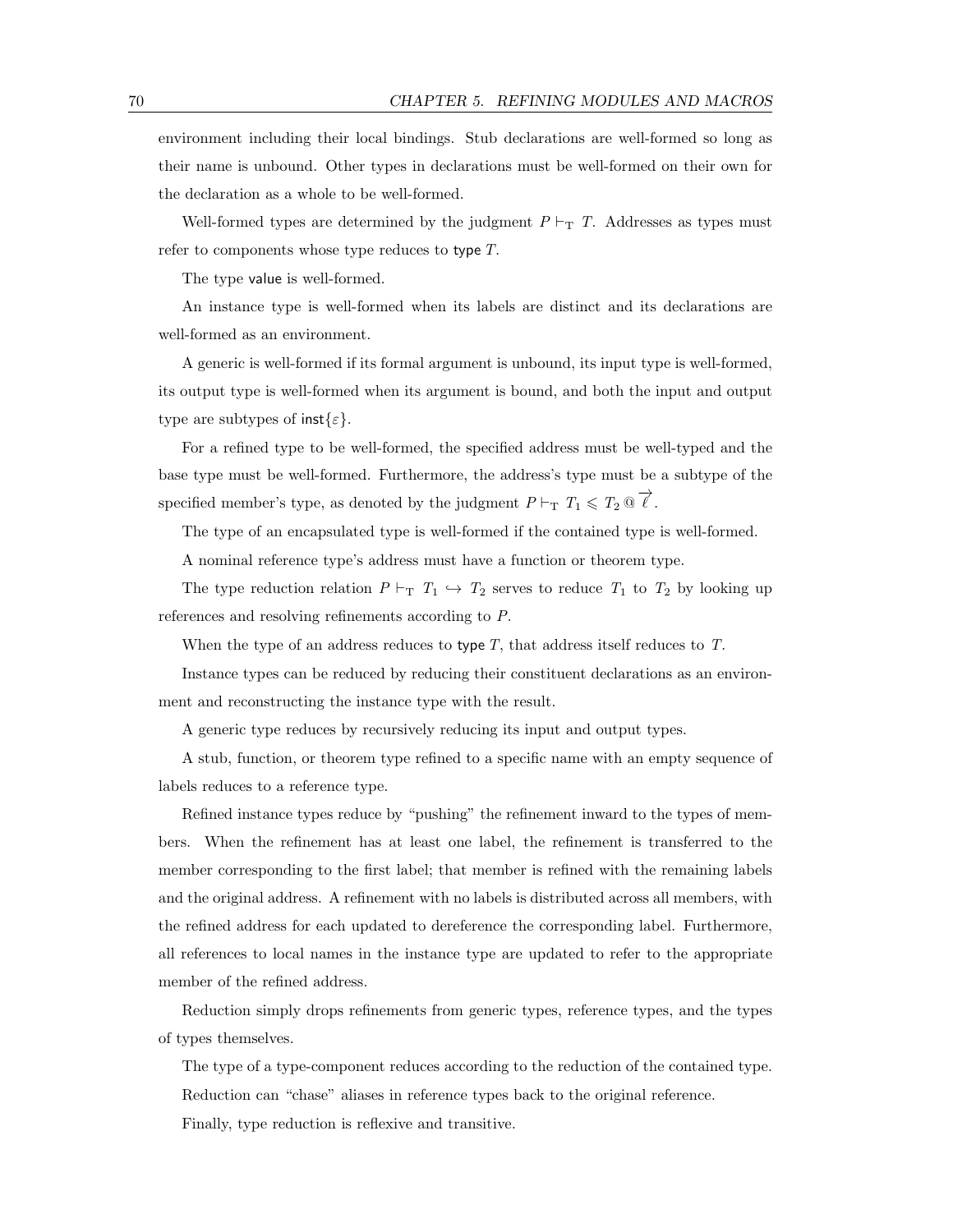|                                                                                                                                                                                                                                               |                                                                                                                                                                                  |                                                                     |                                                                                                                                                                                                                                         | $P \vdash_{\mathrm{T}} T \hookrightarrow T$                                                                                                                              |
|-----------------------------------------------------------------------------------------------------------------------------------------------------------------------------------------------------------------------------------------------|----------------------------------------------------------------------------------------------------------------------------------------------------------------------------------|---------------------------------------------------------------------|-----------------------------------------------------------------------------------------------------------------------------------------------------------------------------------------------------------------------------------------|--------------------------------------------------------------------------------------------------------------------------------------------------------------------------|
| $P \vdash_a a :: T_1 \qquad P \vdash_{\mathrm{T}} T_1 \hookrightarrow$ type $T_2$<br>$P \vdash_{\mathrm{T}} a \hookrightarrow T_2$                                                                                                            |                                                                                                                                                                                  |                                                                     | $P \vdash_{\mathrm{P}} \overrightarrow{D_1} \hookrightarrow \overrightarrow{D_2}$<br>$\overrightarrow{P \vdash_{\text{T}} \text{inst}\{\overrightarrow{\ell \rhd D_1}\}} \hookrightarrow \text{inst}\{\overrightarrow{\ell \rhd D_2}\}$ |                                                                                                                                                                          |
| $P \vdash_{\mathrm{T}} T_1 \hookrightarrow T_3$ $P; i: T_3 \vdash_{\mathrm{T}} T_2 \hookrightarrow T_4$<br>$P \vdash_{\mathrm{T}}$ gen $(i : T_1)$ $T_2 \hookrightarrow$ gen $(i : T_3)$ $T_4$                                                |                                                                                                                                                                                  |                                                                     | $P \vdash_{\mathrm{T}} \mathsf{stab}(n)$ where $\varepsilon = a \hookrightarrow \mathsf{ref} \, a$                                                                                                                                      |                                                                                                                                                                          |
| $P\vdash_{\mathrm{T}}$ fun $i_1(\overrightarrow{i_2})$ $e_1$ $e_2$ where $\varepsilon = a \hookrightarrow$ ref $a$ $P\vdash_{\mathrm{T}}$ thm $(\overrightarrow{i_1})$ $e \overrightarrow{r}$ where $\varepsilon = a \hookrightarrow$ ref $a$ |                                                                                                                                                                                  |                                                                     |                                                                                                                                                                                                                                         |                                                                                                                                                                          |
| $P\vdash_{\mathrm{T}} \mathsf{inst}\{\overrightarrow{\ell_1\triangleright D_1};\ell_3\triangleright i:\,T;\overrightarrow{\ell_2\triangleright D_2}\}$ where $\ell_3,\overrightarrow{\ell_4} = a$                                             | $\hookrightarrow$ inst $\{\overrightarrow{\ell_1\triangleright D_1}; \ell_3\triangleright i$ : Twhere $\overrightarrow{\ell_4} = a; \overrightarrow{\ell_2\triangleright D_2}\}$ |                                                                     |                                                                                                                                                                                                                                         |                                                                                                                                                                          |
| $P \vdash_{\mathrm{T}} \text{inst}\{\overline{\ell \triangleright i : \mathcal{T}}\}$ where $\varepsilon = a \hookrightarrow \text{inst}\{\ell \triangleright i : [\overline{a \cdot \ell_i}] T$ where $\varepsilon = a \cdot \ell\}$         |                                                                                                                                                                                  |                                                                     |                                                                                                                                                                                                                                         |                                                                                                                                                                          |
| $P\vdash_{\mathrm{T}}$ gen $(i: T_1)$ $T_2$ where $\varepsilon = a \hookrightarrow$ gen $(i: T_1)$ $T_2$ $\qquad$ $P\vdash_{\mathrm{T}}$ type $T$ where $\varepsilon = a \hookrightarrow$ type $T$                                            |                                                                                                                                                                                  |                                                                     |                                                                                                                                                                                                                                         |                                                                                                                                                                          |
| $P\vdash_{\mathrm{T}}$ ref $a_1$ where $\varepsilon = a_2 \hookrightarrow$ ref $a_1$                                                                                                                                                          |                                                                                                                                                                                  |                                                                     | $P \vdash_{\mathrm{T}} T_1 \hookrightarrow T_2$ $P \vdash_{\mathrm{a}} a_1 :: \text{ref } a_2$                                                                                                                                          | $\overline{P \vdash_{\mathrm{T}} \mathsf{type} \ T_1} \hookrightarrow \mathsf{type} \ T_2$ $P \vdash_{\mathrm{T}} \mathsf{ref} \ a_1 \hookrightarrow \mathsf{ref} \ a_2$ |
| $P \vdash_{\mathrm{T}} T \hookrightarrow T$                                                                                                                                                                                                   |                                                                                                                                                                                  | $P \vdash_{\mathrm{T}} T_1 \hookrightarrow T_3$                     | $P \vdash_{\mathrm{T}} T_1 \hookrightarrow T_2$ $P \vdash_{\mathrm{T}} T_2 \hookrightarrow T_3$                                                                                                                                         |                                                                                                                                                                          |
|                                                                                                                                                                                                                                               |                                                                                                                                                                                  |                                                                     |                                                                                                                                                                                                                                         | $P \vdash_{\mathsf{P}} P \hookrightarrow P$                                                                                                                              |
| $P \vdash_{\mathsf{P}} \varepsilon \hookrightarrow \varepsilon$                                                                                                                                                                               |                                                                                                                                                                                  | $P_0 \vdash_{\mathsf{P}} i : T_1; P_1 \hookrightarrow i : T_2; P_2$ | $P_0 \vdash_{\mathrm{T}} T_1 \hookrightarrow T_2$ $P_0; i: T_2 \vdash_{\mathrm{P}} P_1 \hookrightarrow P_2$                                                                                                                             |                                                                                                                                                                          |

Figure 5.8: Type reduction for Refined ACL2.

Environment reduction is denoted  $P_1 \vdash_{\text{P}} P_2 \hookrightarrow P_3$ . This signifies that in environment  $P_1$ ,  $P_2$  reduces to  $P_3$ . The empty environment reduces to itself; non-empty environments are reduced one declaration at a time, binding each name to its reduced type in turn.

The relation  $P \vdash_T T_1 \leqslant T_2 \otimes \overrightarrow{\ell}$  states that in environment P,  $T_1$  is a subtype of the potentially deeply-nested member of  $T_2$  found by successively dereferencing the labels in  $\overrightarrow{\ell}$  , which are ordered from outermost to innermost. When the sequence of labels are empty, this reduces directly to subtyping.

When there is at least one label,  $T_2$  must reduce to an instance type containing the first label to dereference. Member-subtyping proceeds by introducing the local type bindings from the instance to the environment, then comparing  $T_1$  to the appropriate member type using the remaining labels. We assign fresh names to the new bindings and rename the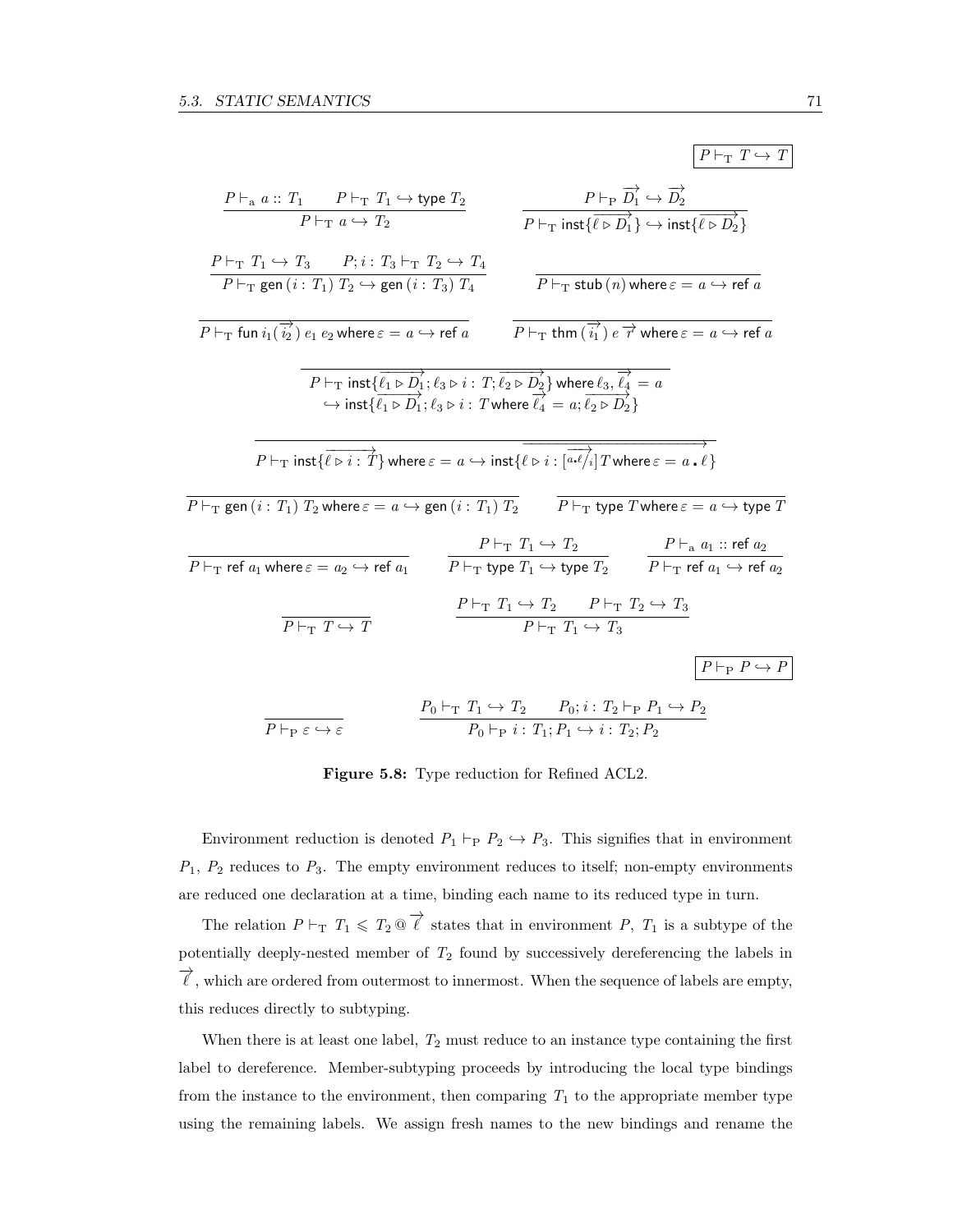P `<sup>T</sup> T 6 T @ −→` P `<sup>T</sup> T<sup>1</sup> 6 T<sup>2</sup> P `<sup>T</sup> T<sup>1</sup> 6 T<sup>2</sup> @ ε P `<sup>T</sup> T<sup>2</sup> ,→ inst{ −−−−−−−→ `<sup>3</sup> . <sup>i</sup><sup>3</sup> : <sup>T</sup><sup>3</sup> ; `<sup>1</sup> . <sup>i</sup><sup>1</sup> : <sup>T</sup>0; −−−→ `<sup>4</sup> . <sup>D</sup>} −→i<sup>0</sup> fresh <sup>P</sup>; −−−−−−−−→ i<sup>0</sup> : [ −−→ <sup>i</sup>0/i<sup>3</sup> ]T<sup>3</sup> `<sup>T</sup> T<sup>1</sup> 6 [ −−→ <sup>i</sup>0/i<sup>3</sup> ]T<sup>0</sup> @ −→`2 P `<sup>T</sup> T<sup>1</sup> 6 T<sup>2</sup> @ `1, −→`2

 $\boxed{P \vdash_{\mathbf{T}} T \leqslant T}$ 

P `<sup>T</sup> T 6 T P `<sup>T</sup> T<sup>1</sup> 6 T<sup>2</sup> P `<sup>T</sup> T<sup>2</sup> 6 T<sup>3</sup> P `<sup>T</sup> T<sup>1</sup> 6 T<sup>3</sup> P `<sup>T</sup> T<sup>1</sup> ,→ T<sup>3</sup> P `<sup>T</sup> T<sup>2</sup> ,→ T<sup>4</sup> P `<sup>T</sup> T<sup>3</sup> 6 T<sup>4</sup> P `<sup>T</sup> T<sup>1</sup> 6 T<sup>2</sup> P `<sup>T</sup> fun i1( −→i<sup>2</sup> ) <sup>e</sup><sup>1</sup> <sup>e</sup><sup>2</sup> <sup>6</sup> stub (<sup>|</sup> −→i2 |) | −→i<sup>2</sup> <sup>|</sup> <sup>=</sup> <sup>|</sup> −→i<sup>4</sup> <sup>|</sup> <sup>P</sup><sup>2</sup> <sup>=</sup> <sup>P</sup>1; <sup>i</sup><sup>1</sup> : stub (<sup>|</sup> −→i<sup>2</sup> <sup>|</sup>); −−−−−→ i<sup>2</sup> : value P<sup>2</sup> `<sup>e</sup> e<sup>1</sup> ≡ [ i1/i3, −−→ <sup>i</sup>2/i<sup>4</sup> ]e<sup>2</sup> P<sup>2</sup> `<sup>e</sup> e<sup>3</sup> ≡ [ i1/i3, −−→ <sup>i</sup>2/i<sup>4</sup> ]e<sup>4</sup> P<sup>1</sup> `<sup>T</sup> fun i1( −→i<sup>2</sup> ) <sup>e</sup><sup>1</sup> <sup>e</sup><sup>2</sup> <sup>6</sup> fun <sup>i</sup>3( −→i<sup>4</sup> ) <sup>e</sup><sup>3</sup> <sup>e</sup><sup>4</sup> | −→i<sup>1</sup> <sup>|</sup> <sup>=</sup> <sup>|</sup> −→i<sup>2</sup> <sup>|</sup> <sup>P</sup><sup>2</sup> <sup>=</sup> <sup>P</sup>1; −−−−−→ i<sup>1</sup> : value P<sup>2</sup> `<sup>e</sup> e<sup>1</sup> ≡ [ −−→ <sup>i</sup>1/i<sup>2</sup> ]e<sup>2</sup> P<sup>2</sup> `<sup>r</sup> r<sup>1</sup> ≡ [ −−→ <sup>i</sup>1/i<sup>2</sup> ]r<sup>2</sup> P<sup>1</sup> `<sup>T</sup> thm ( −→i<sup>1</sup> ) <sup>e</sup><sup>1</sup> −→r<sup>1</sup> <sup>6</sup> thm ( −→i<sup>2</sup> ) <sup>e</sup><sup>2</sup> −→r2 { −→`<sup>1</sup> } ⊇ {−→`<sup>2</sup> } −−−−−−−→ `<sup>2</sup> . <sup>i</sup><sup>3</sup> : <sup>T</sup><sup>3</sup> <sup>⊆</sup> −−−−−−−→ `<sup>1</sup> . <sup>i</sup><sup>1</sup> : <sup>T</sup><sup>1</sup> −→i<sup>4</sup> fresh −−−−−−−−−−−−−−−−−−−−−−−−−−−−−−−−→ P; −−−−−−−−→ i<sup>4</sup> : [ −−→ <sup>i</sup>4/i<sup>1</sup> ]T<sup>1</sup> `<sup>T</sup> [ −−→ <sup>i</sup>4/i<sup>1</sup> ]T<sup>3</sup> 6 [ −−→ i4/i<sup>1</sup> ][ −−→ <sup>i</sup>3/i<sup>2</sup> ]T<sup>2</sup> P `<sup>T</sup> inst{ −−−−−−−→ `<sup>1</sup> . <sup>i</sup><sup>1</sup> : <sup>T</sup><sup>1</sup> } <sup>6</sup> inst{ −−−−−−−→ `<sup>2</sup> . <sup>i</sup><sup>2</sup> : <sup>T</sup><sup>2</sup> } P `<sup>T</sup> T<sup>3</sup> 6 T<sup>1</sup> i<sup>3</sup> fresh P; i<sup>3</sup> : T<sup>3</sup> `<sup>T</sup> [ <sup>i</sup>3/i1]T<sup>2</sup> 6 [ <sup>i</sup>3/i2]T<sup>4</sup> P `<sup>T</sup> gen (i<sup>1</sup> : T1) T<sup>2</sup> 6 gen (i<sup>2</sup> : T3) T<sup>4</sup> P `<sup>a</sup> a :: T P `<sup>T</sup> ref a 6 T

### Figure 5.9: Subtyping for Refined ACL2.

member type accordingly in order to avoid reusing any names also bound in  $T_1$ .

We determine whether  $T_1$  is a subtype of  $T_2$  in environment P with the judgment  $P \vdash_T T_1 \leq T_2$ . Subtyping is reflexive and transitive, and two types are subtypes if they have reduced forms that are subtypes.

Any function type is a subtype of the stub with the same arity.

One function type is a subtype of another if they are  $\alpha$ -equivalent, as determined by renaming the local name and formal arguments of one to match the other and comparing their body and measure expressions.

Similar to function types, one theorem type is a subtype of another if they are  $\alpha$ equivalent. Once again, we rename one type's formal arguments and compare the corre-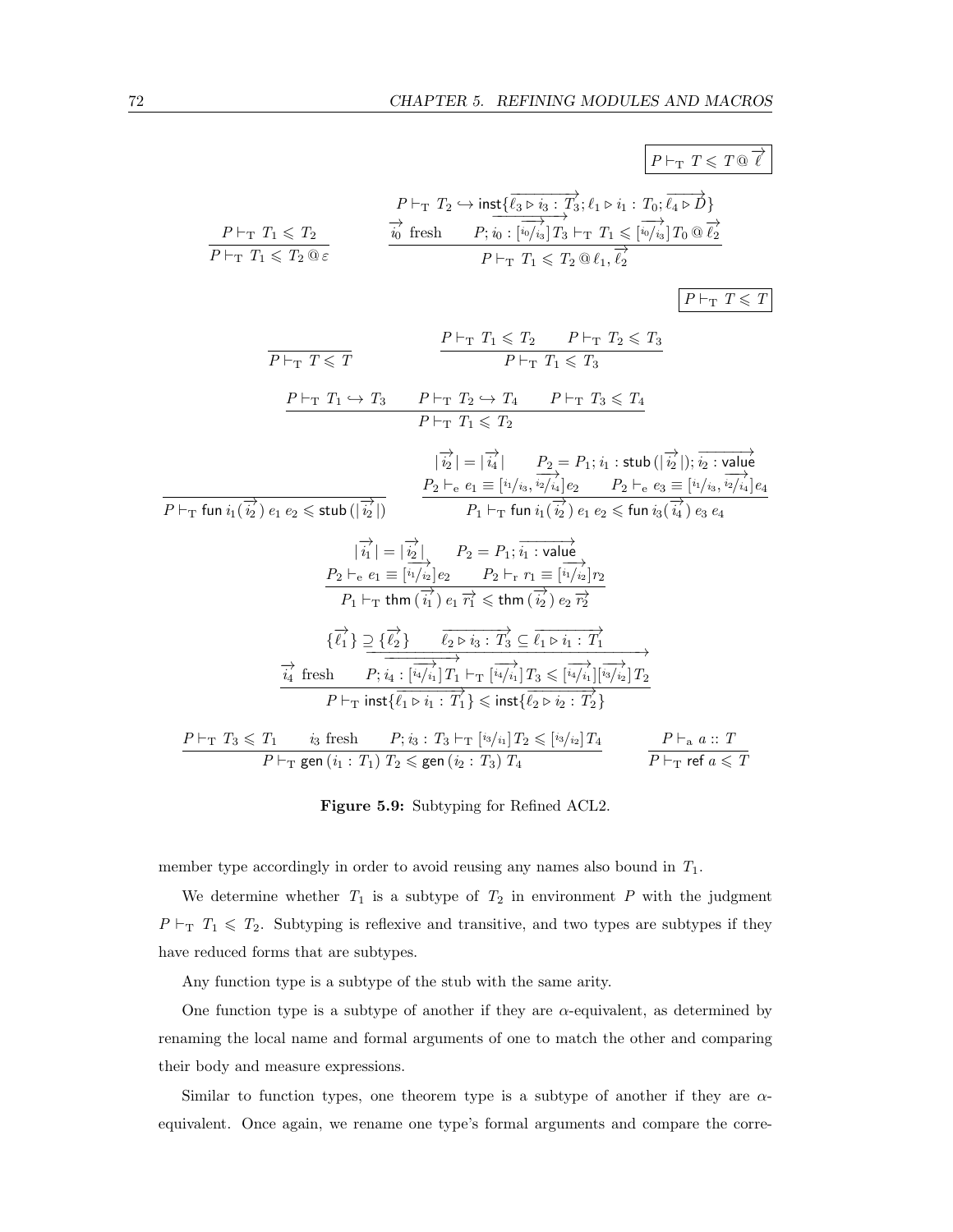

<span id="page-82-0"></span>Figure 5.10: Typing rules for Refined ACL2 expressions.

sponding expression and rule classes.

Instance subtyping is complex. The subtype must contain all the labels from the supertype. The comparison proceeds by binding all of the declarations from the subtype in the environment under fresh names. We then compare the member types from the supertype to the corresponding members of the subtype, renamed to use the aforementioned fresh identifiers.

Generic subtyping compares input types contravariantly and output types covariantly; when comparing output types, a fresh name is bound to the formal argument of the supertype, and both output types are renamed to use the fresh name in place of their corresponding formal argument.

A reference type is always a subtype of the type recorded for its address.

Typing rules for expressions, hints, and rule classes appear in figure [5.10.](#page-82-0) The judgment  $P \vdash_h h$  determines hint well-formedness. In a lemma hint, the argument expressions must be well-formed and the lemma address must have a function or theorem type of the appropriate arity. The expression in an induction hint must be well-formed.

Rule classes are well-formed when their subexpressions are well-formed, according to the judgment  $P \vdash_{\rm r} r$ .

Expression well-formedness requires variable references to be bound as values, lexical binders to be unbound in the enclosing environment, and applied functions to be bound at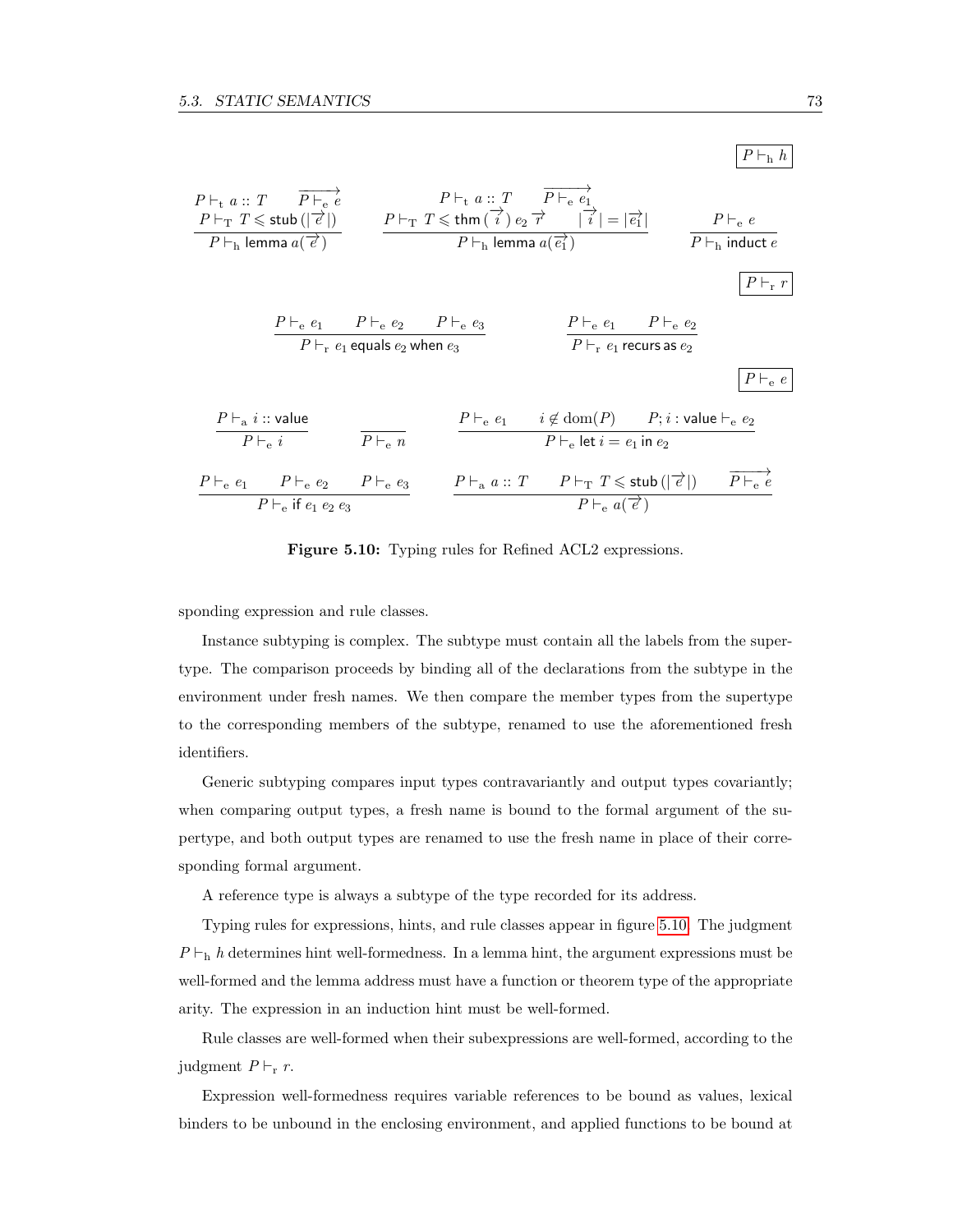

<span id="page-83-0"></span>Figure 5.11: Equivalence rules for Refined ACL2 expressions.

function types with the appropriate arity. All this is determined by the relation  $P \vdash_e e$ .

Figure [5.11](#page-83-0) describes the judgments for equivalence and well-formedness of hints, rule classes, and expressions. The judgment  $P \vdash_r r_1 \equiv r_2$  determines rule class equivalence by comparing respective subexpressions.

Two expressions are equivalent according to the judgment  $P \vdash_{e} e_1 \equiv e_2$  if they are  $\alpha$ equivalent; function references are compared using reference type reduction to track aliases.

The typing rules for ACL2 programs are given in figure [5.12.](#page-84-0) The judgments  $\overline{P}_1 \vdash_{\overline{p}} \overline{p}$  ::  $\overline{P}_2$  and  $\overline{P}_1 \vdash_{\overline{d}} d :: \overline{P}_2$  determine the type of programs, function declarations, and theorem declarations analogously to their Refined ACL2 counterparts.

ACL2 additionally allows stub definitions, which have the corresponding stub type so long as their name is unbound.

A set of hidden definitions must be well-typed, but does not contribute to the environment of the rest of the program.

Assumed definitions, by contrast, contribute directly to the surrounding environment.

Figure [5.13](#page-85-0) defines well-formedness of ACL2 hints, rule classes, and expressions, which proceed analogously to those in Refined ACL2. There are two key differences. First, as there are no components, identifiers suffice in place of addresses and all types can be directly looked up in the environment. Second, we define subtyping only for environments and declarations, not for types. As a result, function and lemma applications directly test for stub, function, and theorem types in the environment.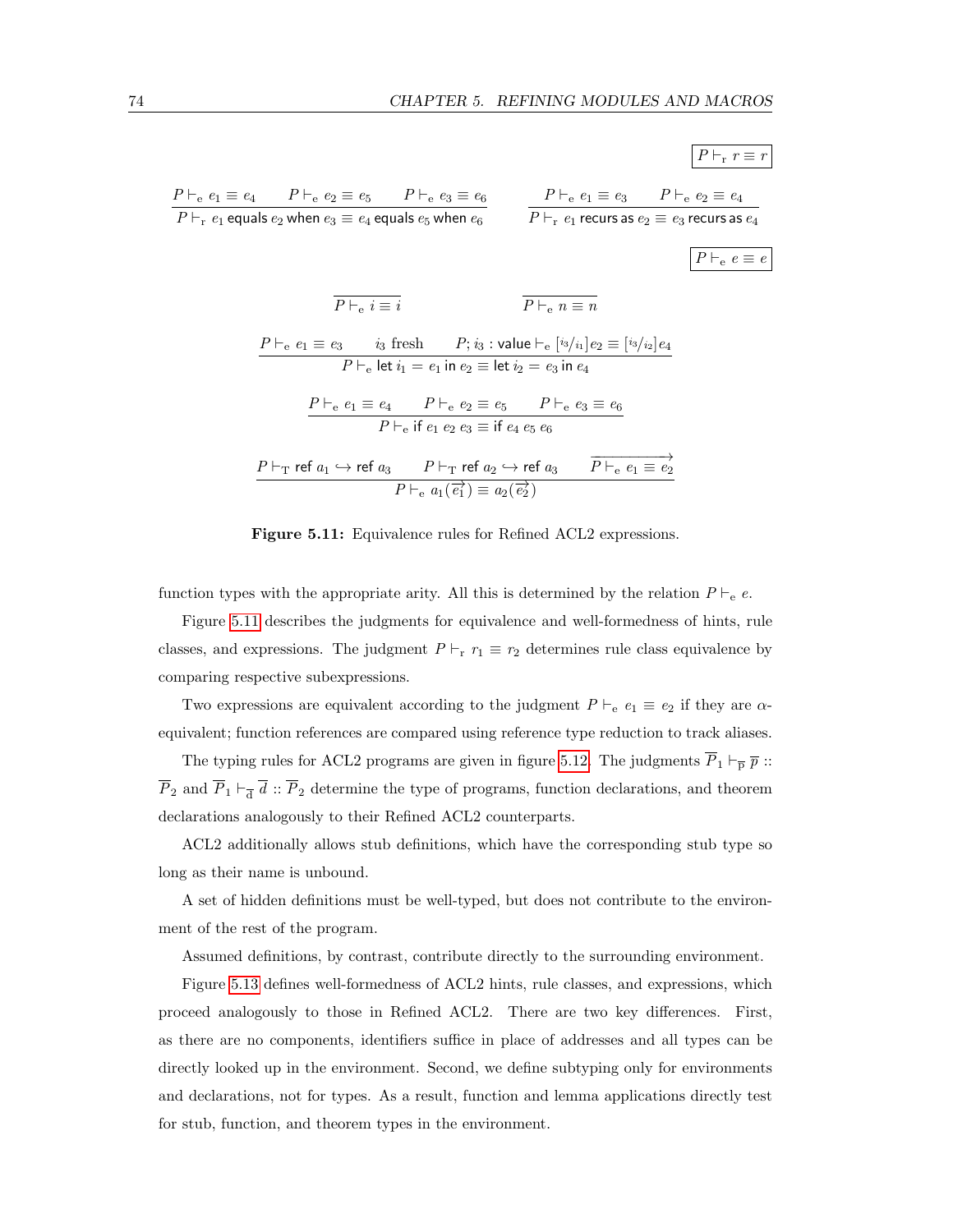$$
\overline{\overline{P}\vdash_{\overline{\mathbf{p}}}\overline{p}\mathrel{::}\overline{P}}
$$

$$
\begin{array}{ll}\n\overline{P}\vdash_{\overline{p}}\varepsilon::\varepsilon & \overline{P}_1\vdash_{\overline{d}}\overline{d}::\overline{P}_2 \qquad \overline{P}_1;\overline{P}_2\vdash_{\overline{p}}\overline{p}::\overline{P}_3 \\
& \overline{P}_1\vdash_{\overline{p}}\overline{d};\overline{p}::\overline{P}_2;\overline{P}_3 & \\\hline \\
& i\not\in\mathrm{dom}(\overline{P}) & \\
& \overline{\overline{P}}\vdash_{\overline{d}}i=\mathrm{stab}\,(n)::i:\mathrm{stab}\,(n) & \\\end{array}
$$

$$
\overrightarrow{p}_2 = \overrightarrow{P}_1; i_1: \text{stab}\left(|\overrightarrow{i_2}|\right); \overrightarrow{i_2: \text{value}} \qquad \overrightarrow{P}_2 \vdash_{\overline{e}} \overrightarrow{e}_1 \qquad \overrightarrow{P}_2 \vdash_{\overline{e}} \overrightarrow{e}_2 \qquad \overrightarrow{P}_2 \vdash_{\overline{h}} \overrightarrow{h}
$$
\n
$$
\overrightarrow{P}_1 \vdash_{\overline{d}} i_0 = \text{fun}\ i_1(\overrightarrow{i_2})\ \overrightarrow{e}_1\ \overrightarrow{e}_2\ \overrightarrow{h} \ :: i_0: \text{fun}\ i_1(\overrightarrow{i_2})\ \overrightarrow{e}_1\ \overrightarrow{e}_2
$$
\n
$$
\overrightarrow{v}_2 \vdash_{\overline{h}} \overrightarrow{h}
$$
\n
$$
\overrightarrow{p}_1 \vdash_{\overline{d}} i_0 = \text{fun}\ i_1(\overrightarrow{i_2})\ \overrightarrow{e}_1\ \overrightarrow{e}_2\ \overrightarrow{h} \ :: i_0: \text{fun}\ i_1(\overrightarrow{i_2})\ \overrightarrow{e}_1\ \overrightarrow{e}_2
$$
\n
$$
\overrightarrow{p}_2 = \overrightarrow{P}_1; \overrightarrow{i_1: \text{value}} \qquad \overrightarrow{P}_2 \vdash_{\overline{e}} \overrightarrow{e} \qquad \overrightarrow{P}_2 \vdash_{\overline{r}} \overrightarrow{r} \qquad \overrightarrow{P}_2 \vdash_{\overline{h}} \overrightarrow{h}
$$
\n
$$
\overrightarrow{P}_1 \vdash_{\overline{p}} p: : \overrightarrow{P}_2
$$
\n
$$
\overrightarrow{P}_1 \vdash_{\overline{d}} i_0 = \text{thm}\left(\overrightarrow{i_1}\right) \overrightarrow{e}\ \overrightarrow{r} \qquad \overrightarrow{h} : : i_0: \text{fun}\ i_1(\overrightarrow{e})\ \overrightarrow{r} \qquad \qquad \overrightarrow{P}_1 \vdash_{\overline{d}} \text{hidden}\{p\} :: \overrightarrow{e}
$$
\n
$$
\overrightarrow{P}_1 \vdash_{\overline{p}} p: : \overrightarrow{P}_2
$$
\n
$$
\overrightarrow{P}_1 \vdash_{\overline{d}} \text{assume}\{p\} :: \overrightarrow{P}_2
$$

<span id="page-84-0"></span>Figure 5.12: Typing rules for ACL2 programs and definitions.

Subtyping in ACL2 proceeds in terms of environments and declarations, and is used in determining valid functional instantiations; see figure [5.14.](#page-86-0) The judgment  $\overline{P}_1 \vdash_{\overline{P}} \overline{P}_2 \leq$  $\overrightarrow{i} \otimes \overline{P}_3$  states that in environment  $\overline{P}_1$ ,  $\overline{P}_2$  is a valid functional instantiation for  $\overline{P}_3$ , using  $\overrightarrow{i}$  as the instantiations for the names in  $\overline{P}_3$ . The comparison proceeds by determining whether the union of  $\overline{P}_1$  and  $\overline{P}_2$  entails each declaration in  $\overline{P}_3$ , renamed to the instantiated identifiers.

Declaration entailment is written  $\overline{P} \models_{\overline{D}} \overline{D}$ . Any declaration is entailed by an environment if the environment maps the same name to an alpha-equivalent type. As we disallow shadowing, alpha-equivalence is defined straightforwardly. A stub declaration is also entailed if the environment contains a corresponding function with the same arity.

Figure [5.15](#page-86-1) gives a few relevant rules for proof entailment in ACL2; we only formalize those aspects of ACL2's logic that are relevant to the soundness of Refined ACL2. The judgment  $\overline{P} \models_{\overline{p}} \overline{p}$  means that environment  $\overline{P}$  represents a logical theory that entails the proof obligations of  $\bar{p}$ .

Proving a set of definitions proceeds one definition at a time, adding the type of each to the environment in turn. Furthermore, if one environment entails a proof, any functional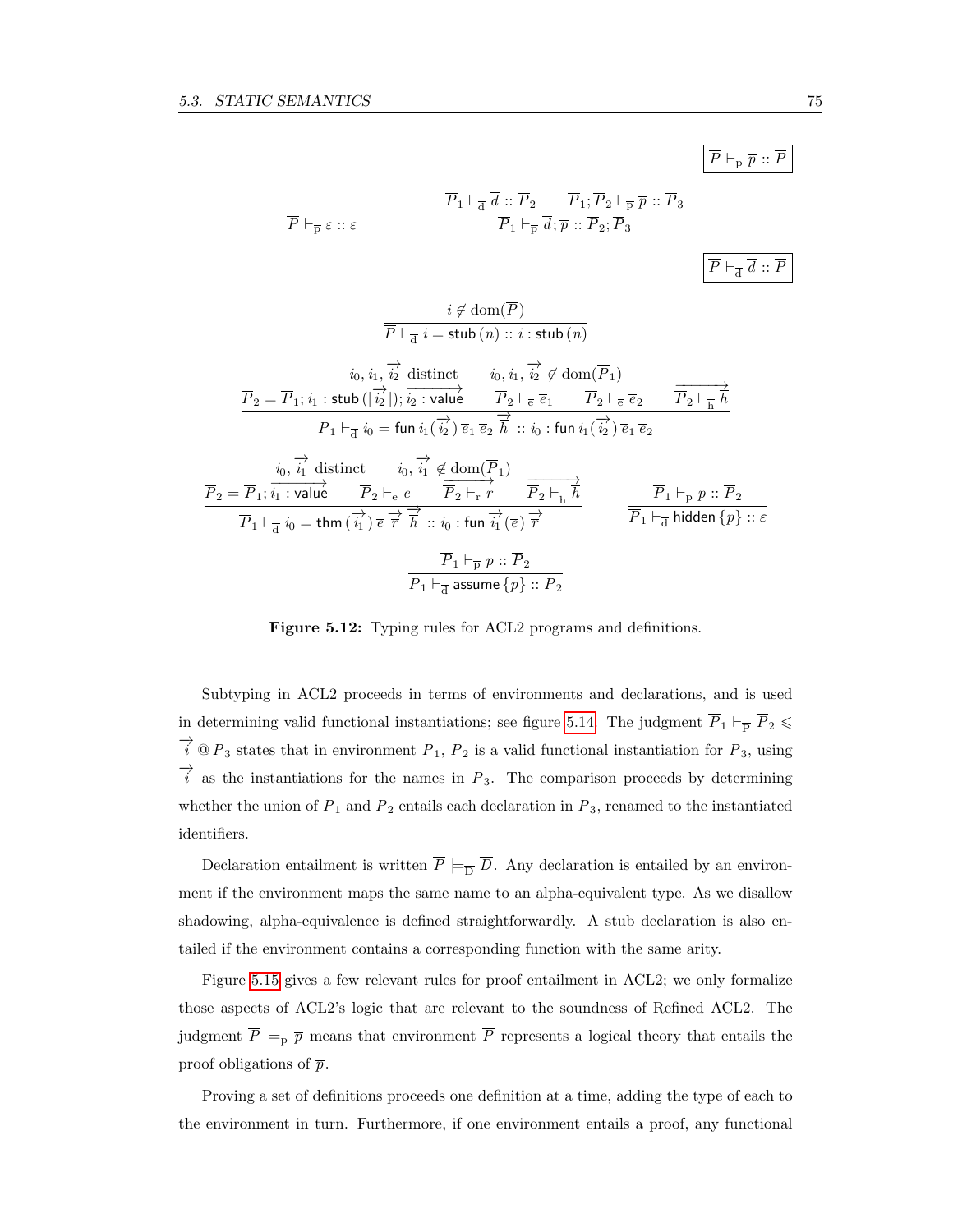$$
\begin{array}{ll}\n\begin{array}{l}\n\overline{i:\text{stab}(\vert\overrightarrow{e}\vert)\in\overline{P} & \overrightarrow{\overline{P}+\overrightarrow{e}} \\
\overrightarrow{P}+\overrightarrow{E} \text{ lemma }i(\overrightarrow{e}) & \overrightarrow{v:\text{fun }i_1(\overrightarrow{i_2})\overrightarrow{e_1}\overrightarrow{e_2}\in\overline{P} & \overrightarrow{v_2}\vert = \vert\overrightarrow{e_0}\vert} \\
\overrightarrow{p}+\overrightarrow{E} \text{ lemma }i(\overrightarrow{e}) & \overrightarrow{P}+\overrightarrow{E} \text{ lemma }i_0(\overrightarrow{e_0})\n\end{array}\n\end{array}
$$
\n
$$
\begin{array}{ll}\n\overrightarrow{i:\text{thm}(\overrightarrow{i_1})\overrightarrow{e_1}\overrightarrow{r}\in\overline{P} & \vert\overrightarrow{i_1}\vert = \vert\overrightarrow{e_0}\vert & \overrightarrow{P}+\overrightarrow{e}\overrightarrow{e_0}\n\end{array}\n\qquad\n\begin{array}{l}\n\overrightarrow{P}+\overrightarrow{e}\overrightarrow{e} \\
\overrightarrow{P}+\overrightarrow{E} \text{ lemma }i_0(\overrightarrow{e_0})\n\end{array}
$$
\n
$$
\begin{array}{ll}\n\overrightarrow{P}+\overrightarrow{e}\overrightarrow{e} \\
\overrightarrow{P}+\overrightarrow{E} \text{ index } \overrightarrow{e}\n\end{array}
$$
\n
$$
\begin{array}{ll}\n\overrightarrow{P}+\overrightarrow{e}\overrightarrow{e_1} & \overrightarrow{P}+\overrightarrow{e}\overrightarrow{e_2} \\
\overrightarrow{P}+\overrightarrow{E} \text{ equals } \overrightarrow{e_2} \text{ when } \overrightarrow{e_3}\n\end{array}
$$
\n
$$
\begin{array}{ll}\n\overrightarrow{P}+\overrightarrow{e}\overrightarrow{e_1} & \overrightarrow{P}+\overrightarrow{e}\overrightarrow{e_2} \\
\overrightarrow{P}+\overrightarrow{e}\overrightarrow{e_1} & \overrightarrow{P}+\overrightarrow{e}\overrightarrow{e_2}\n\end{array}
$$
\n
$$
\begin{array}{ll}\n\overrightarrow{P}+\overrightarrow{e}\overrightarrow{e_1} \\
\overrightarrow{P}+\overrightarrow{e}\overrightarrow{e_1} \\
\overrightarrow{P}+\overrightarrow{e}\overrightarrow{e_1} \\
\overrightarrow{P}+\overrightarrow{e}\overrightarrow{e_1} \\
\overrightarrow{P}+\overrightarrow{e}\overrightarrow{e
$$

<span id="page-85-0"></span>Figure 5.13: Typing rules for ACL2 hints, rule classes, and expressions.

instantiation of a portion of that environment entails the same proof renamed according to the instantiation.

The judgment  $\overline{P} \models_{\overline{d}} d$  describes when a definition is provable from a given environment. We do not formalize provability for stub, function, and theorem definitions; our design is not dependent on ACL2's rules for atomic definitions. Assumed definitions are always provable; hidden definitions are provable whenever their content is provable.

To demonstrate the typechecking process, we examine the elaborated program from figures [5.3](#page-74-0) and [5.4.](#page-75-0) To typecheck the program, we must assign a type to each definition. We assume an initial environment with built-in functions like integer? and boolean?, and an extended grammar that includes boolean constants #true and #false.

The type component TYPE can be used as its own type so long as it is well-formed, meaning its constituent declarations must be well-formed. Since the instance type's labels and names are all unique and the function and variable references in is?/boolean?1 are all bound, the type is well-formed. The resulting declaration for TYPE follows: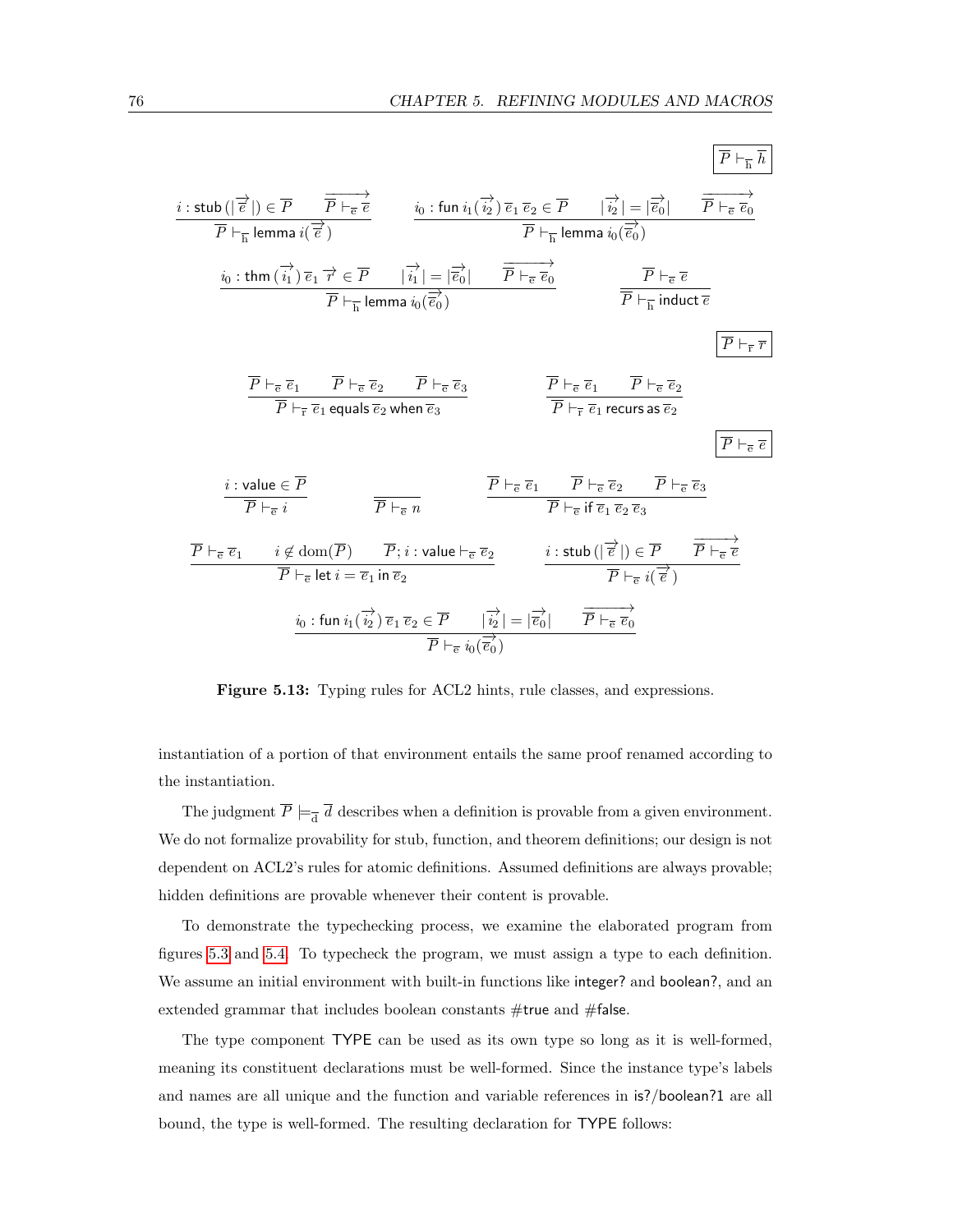$$
\begin{array}{c}\n\overrightarrow{P_1; P_2 \models_{\overline{D}} i_1 : [\overrightarrow{i_1}/\overrightarrow{i_2}] \overrightarrow{T}} \\
\overrightarrow{P_1 \models_{\overline{P}} P_2 \leqslant i_2 : \overrightarrow{T} \text{ @ } \overrightarrow{i_1}} \\
\overrightarrow{P_1 \models_{\overline{D}} P_2 \leqslant i_2 : \overrightarrow{T} \text{ @ } \overrightarrow{i_1}} \\
\overrightarrow{P \models_{\overline{D}} \overrightarrow{D}} \\
\overrightarrow{P \models_{\overline{D}} i : \overrightarrow{T_1}} \\
\end{array}\n\qquad\n\begin{array}{c}\n\overrightarrow{P \models_{\overline{D}} \overrightarrow{D}} \\
\overrightarrow{P \models_{\overline{D}} \overrightarrow{D}} \\
\overrightarrow{P \models_{\overline{D}} i_0 : \text{ stub } (\overrightarrow{i_2})}\n\end{array}
$$

<span id="page-86-0"></span>Figure 5.14: Subtyping rules for ACL2.

$$
\frac{\overline{P}_1 \models_{\overline{d}} \overline{d} \qquad \overline{P}_1 \models_{\overline{d}} \overline{d} \ :: \overline{P}_2 \qquad \overline{P}_1; \overline{P}_2 \models_{\overline{p}} \overline{p}}{\overline{P}_1; \overline{i}_1 : \overline{T} \models_{\overline{p}} \overline{p} \qquad \overline{P}_1 \models_{\overline{p}} \overline{d}; \overline{p}}
$$
\n
$$
\frac{\overline{P}_1; \overrightarrow{i}_1 : \overrightarrow{T} \models_{\overline{p}} \overline{p} \qquad \overrightarrow{P}_1 \models_{\overline{p}} \overline{P}_2 \leq \overrightarrow{i}_1 : \overrightarrow{T} \otimes \overrightarrow{i}_2}{\overrightarrow{P}_1; \overrightarrow{P}_2 \models_{\overline{p}} [\overrightarrow{i}_2 / \overrightarrow{i}_1] \overline{p}}
$$
\n
$$
\frac{\overline{P} \models_{\overline{p}} \overline{p}}{\overline{P} \models_{\overline{d}} \overline{d}} \qquad \qquad \overline{\overline{P} \models_{\overline{p}} \overline{p}}
$$
\n
$$
\frac{\overline{P} \models_{\overline{p}} \overline{p}}{\overline{P} \models_{\overline{p}} \text{ assume } \{\overline{p}\}} \qquad \qquad \overline{\overline{P} \models_{\overline{p}} \text{ hidden } \{\overline{p}\}}
$$

<span id="page-86-1"></span>Figure 5.15: Selected proof rules for ACL2.

```
TYPE :
  type
    inst
    { is? \triangleright is?1 : stub (1);
      is?/boolean? \triangleright is?/boolean?1 :
         thm (x1)boolean?(is?1(x1))
           boolean?(is?1(x1)) equals \#true when \#true \}
```
We address the same considerations for LISTOF. Once again, the instance type's labels and names are unique and unbound. The reference to TYPE is legal, since it has been typechecked; stub declarations are always well-formed; and the function and variable references in filter/member are all valid. The result is:

 $\overline{P} \vdash_{\overline{P}} \overline{P} \leqslant \overline{P} \circledcirc \overrightarrow{i}$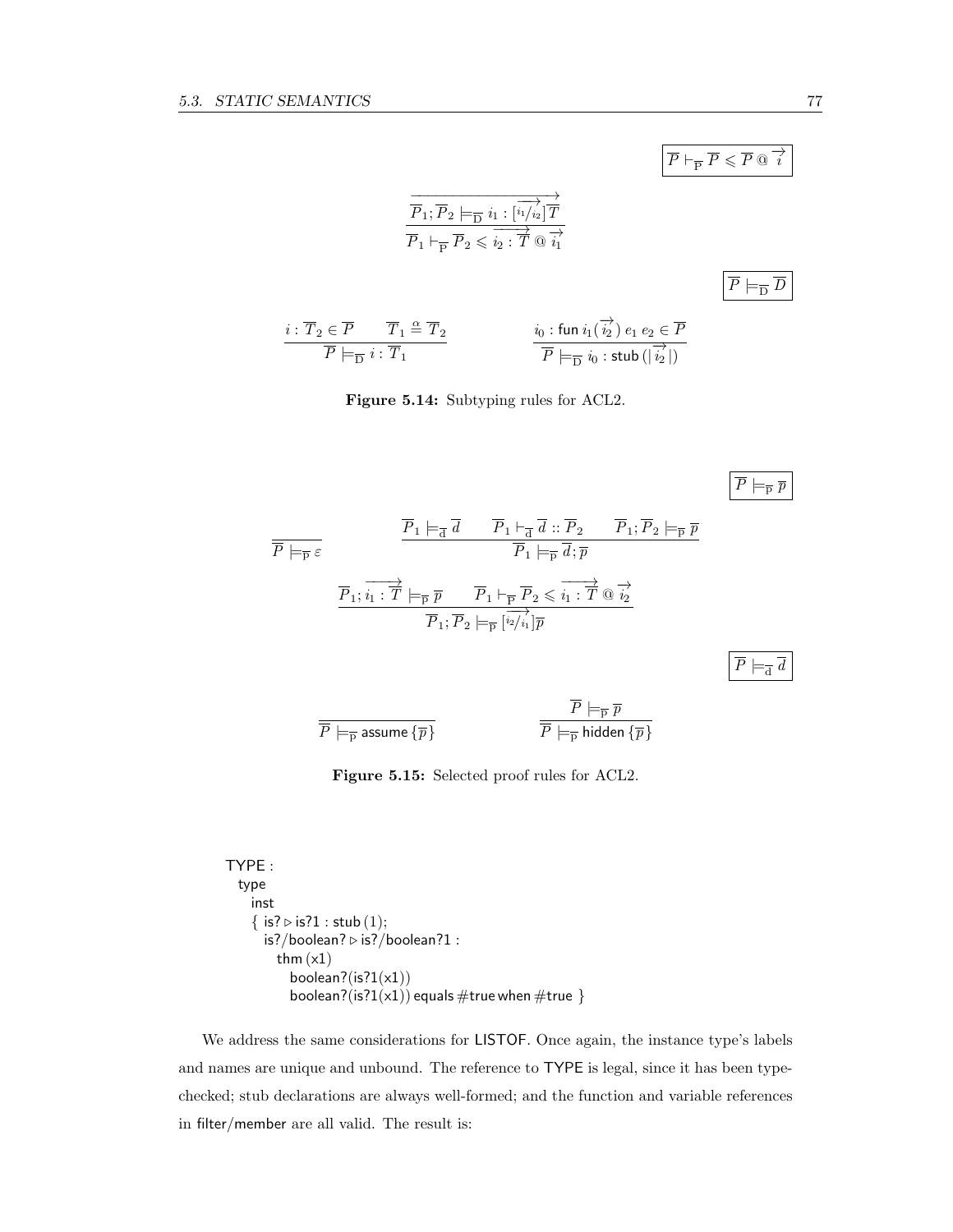```
LISTOF :
  type
     inst
     \{ Elem \triangleright Elem1 : TYPE;
       filter \triangleright filter1 : stub (1);
       filter/member \triangleright filter/member1 :
          thm (x2, xs1)implies(member(x2, filter1(xs1)), Element \cdot is? (x2))Elem1 . is?(x2) equals \#true when \#true }
```
In order to typecheck Listof, we must check the body of the generic in an environment containing a declaration for E:

E : TYPE

The body of Listof is an instance sealed at a specified type. Typechecking begins by assigning a type to the instance term, going through its definitions one by one. The first definition in the instance is an alias for E. When referring to E, we refine its type to identify its nominal elements. Thus Elem2 is declared at the following type:

Elem2 : TYPE where  $\varepsilon =$  E

Next, the typechecking process encounters filter2, defined as a function. We ensure that its bound identifiers are unique and that its body and measure are well-formed. The declaration for filter2 assigns it a function type, dropping the empty sequence of hints from the function term:

```
filter2 :
  fun filter3(xs2)
     if cons?(xs2)
        let x3 = first(xs2)in let xs3 = \text{filter3}(\text{rest}(xs2))in if Elem2 . is?(\times3) cons(\times3, \timess3) \timess3
        void()
     \theta
```
Typechecking for filter/member2 proceeds similarly; its constituent parts are well-formed and it is assigned a theorem type:

```
filter/member2 :
 thm (x4, xs4)implies(member(x4, filter1(xs4)), Element2 \cdot is? (x4))Elem2. is?(\times4) equals #true when #true
```
We arrive at the following type for the instance term in Listof, reducing the type of Elem2 to show the types of its members: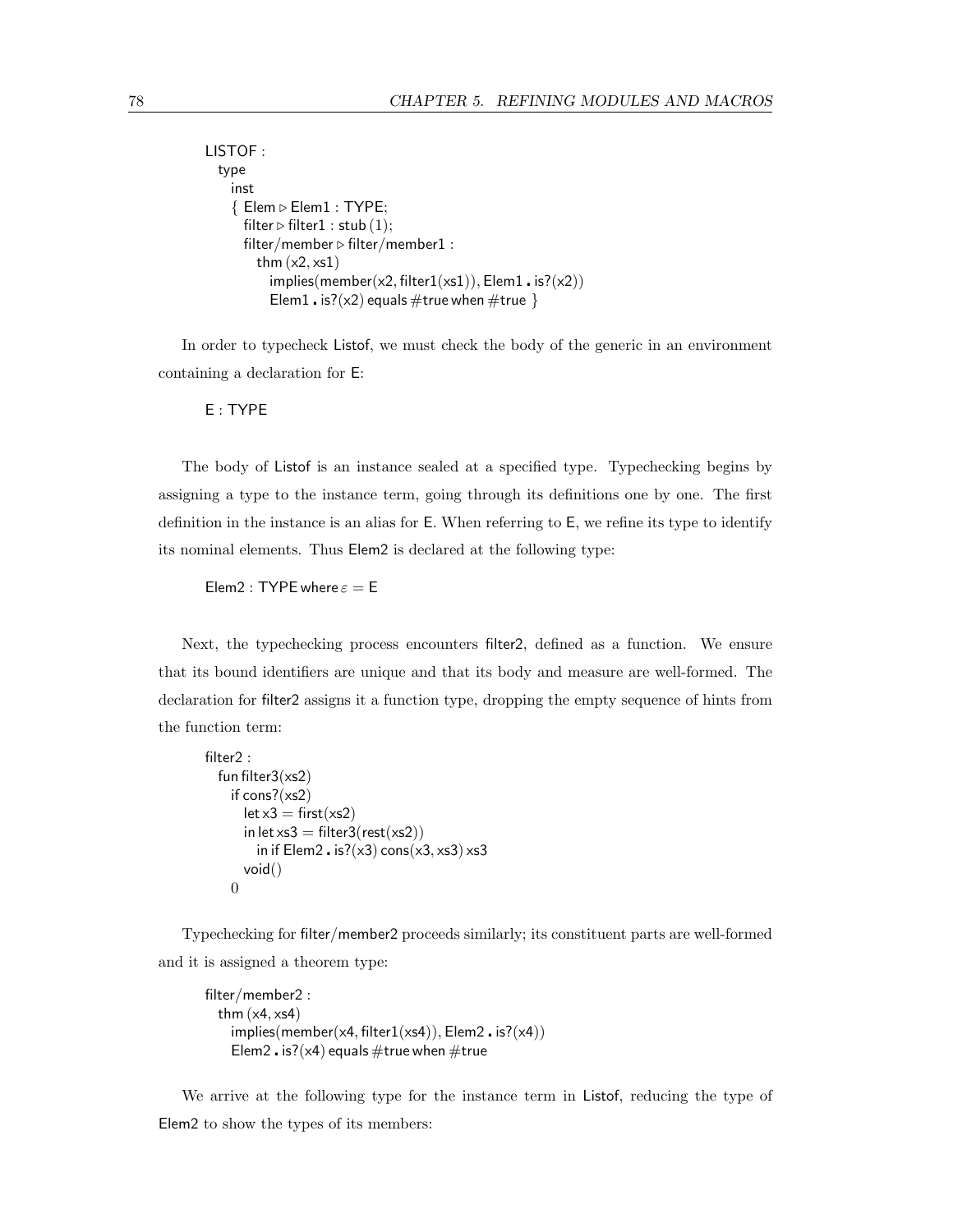```
inst
\{ Elem \triangleright Elem2 :
     inst
     \{ is? \triangleright is?1 : ref E is?;is?/boolean? \triangleright is?/boolean?1 : ref E is?/boolean? };
  filter \triangleright filter2 :
     fun filter3(xs2)
       if cons?(xs2)
          let x3 = first(xs2)in let xs3 = \text{filter3}(\text{rest}(xs2))in if Elem2 \cdot is?(x3) cons(x3, xs3) xs3
          void()
       0;
  filter/member \triangleright filter/member2 :
     thm (x4, xs4)implies(member(x4, filter1(xs4)), Element2, is? (x4))Elem2 . is?(\times4) equals #true when #true }
```
To finish typechecking the sealing term, we must determine whether its explicit type is well-formed and whether its term has a subtype of the explicit type. The reference to LISTOF is valid as a type; the refinement equating the member Elem to the reference E is valid because the type of E is a subtype of the member Elem of LISTOF. We arrive at the following reduced type at which to seal the body of Listof:

```
inst
\{ Elem \triangleright Elem1 :
     inst
     \{ is? \triangleright is?1 : ref E is?;
        is?/boolean? \triangleright is?/boolean?1 : ref E . is?/boolean? };
   filter \triangleright filter1 : stub (1);
   filter/member \triangleright filter/member1 :
     thm (x2, xs1)implies(member(x2, filter1(xs1)), Element \cdot is? (x2))Elem1 . is?(\times2) equals #true when #true }
```
We must compare the two previous types to establish a subtype relationship. To do this, we bind the contents of the instance term's type in an extended environment. Using that environment, we compare the type of each corresponding pair of members. The Elem members both have identical types. The instance's function type for filter is sealed at a stub type of the same arity. The theorem types for filter/member are  $\alpha$ -equivalent to each other. The generic Listof can therefore be assigned a generic type:

```
Listof : gen (E : TYPE) LISTOF where Elem = E
```
The sealing term for Integer must be checked in the same way as the body of Listof. We arrive at the following type for the nested instance term.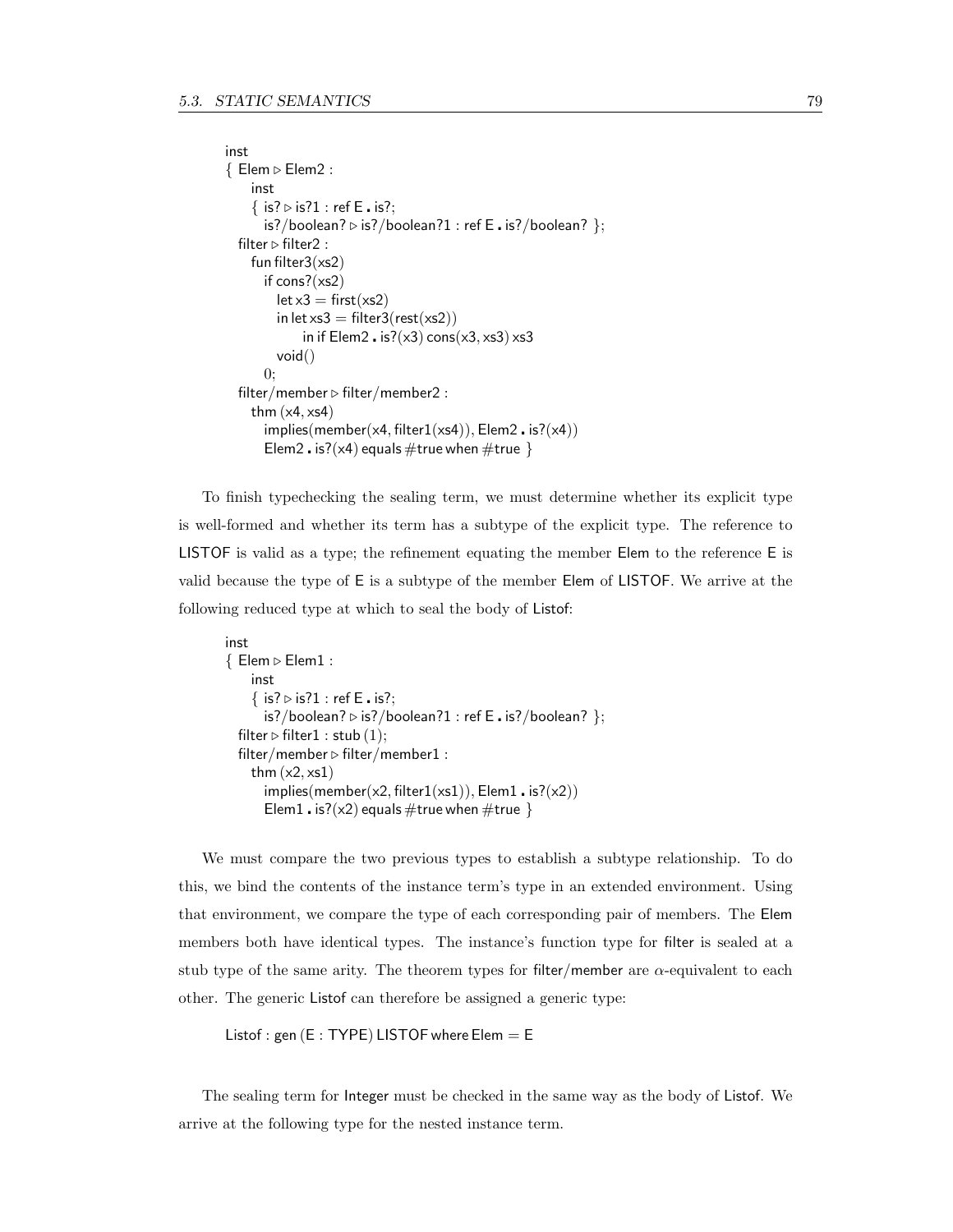```
inst
\{ is? \triangleright is?2 : ref integer?;
  is?/boolean? \triangleright is?/boolean?2 :
     thm (x5)boolean?(is?2(x5))
        boolean?(is?2(x5)) equals \#\mathsf{true} when \#\mathsf{true} }
```
When reduced, the type at which Integer is sealed appears as follows.

```
inst
\{ is? \triangleright is?1 : ref integer?;
  is?/boolean? \triangleright is?/boolean?1 :
     thm (x1)boolean?(is?1(x1))
        boolean?(is?1(x1)) equals \#\mathsf{true} when \#\mathsf{true} }
```
Both declarations for is? use the same type, and again the theorem types for the final declarations are  $\alpha$ -equivalent. We can thus add Integer to the top-level environment.

```
Integer : TYPE where is? = integer?
```
The final definition applies Listof to Integer. The typechecking process ensures that Integer's type is a subtype of Listof's expected input type. We arrive finally at a type for Listof-Integer.

Listof-Integer : LISTOF where  $E$ lem  $=$  Integer

## 5.4 Verification Semantics

Refined ACL2 verification proceeds much like verification in Modular ACL2. We convert each program to an ACL2 program that expresses the necessary proof obligations. Unlike in Modular ACL2, we need produce only one program for verification. We use encapsulated ACL2 definitions to logically separate parts of the program from each other.

We formalize a core subset of ACL2 in order to describe proof obligations for the Refined ACL2 language. For the most part, our ACL2 grammar is the same as Refined ACL2 without components, their types, or member references.

The grammar for ACL2 used in proof obligations appears in figure [5.16.](#page-90-0) ACL2 programs,  $\bar{p}$ , are sequences of definitions. A definition,  $\bar{d}$ , can assign a name to a term as in Refined ACL2. It can also specify a set of hidden, to-be-verified definitions whose names and logical consequences are not available to the rest of the program. Finally, a definition may describe a set of assumed definitions that are not mechanically verified, but instead trusted and added directly to the current logical theory.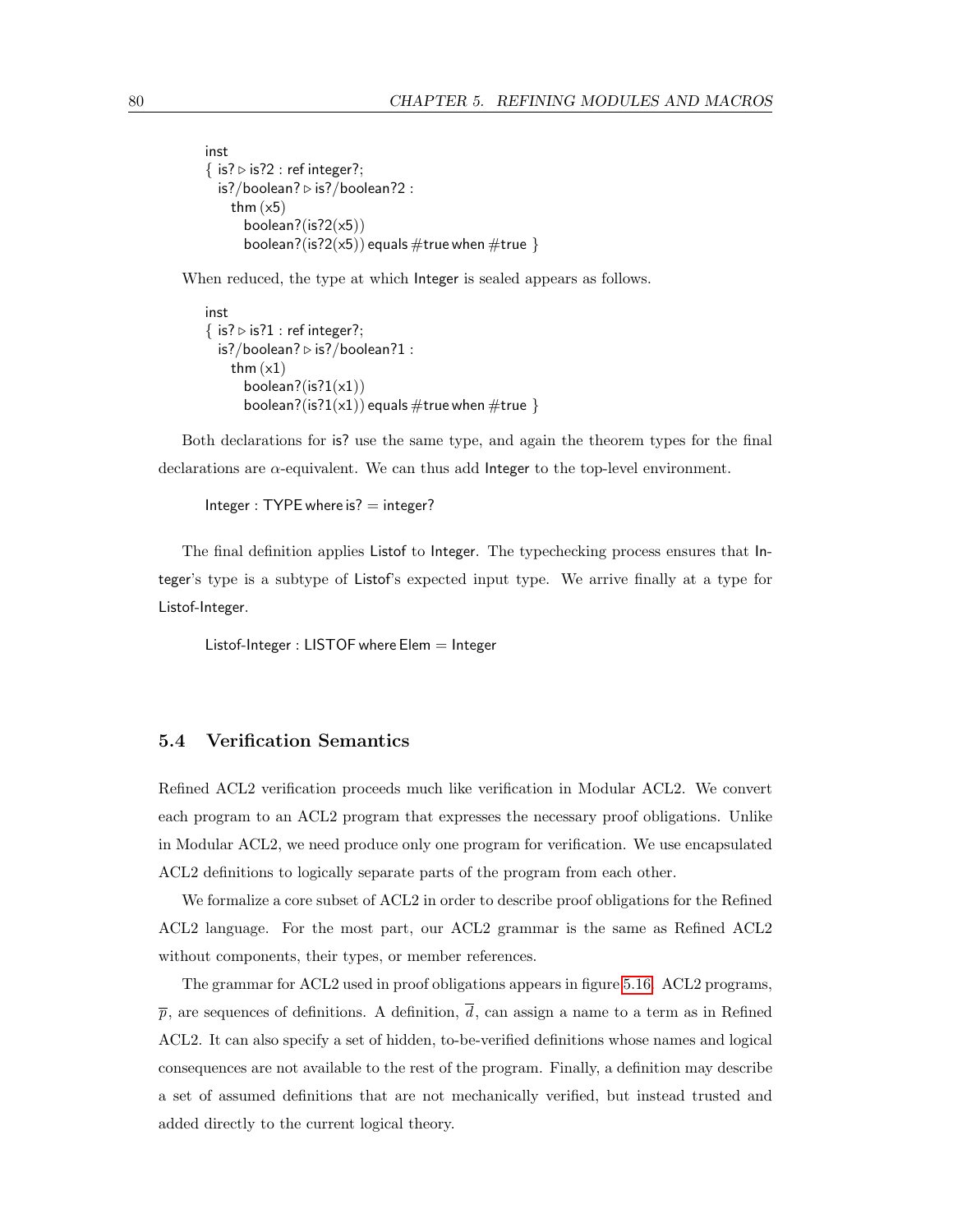

<span id="page-90-0"></span>Figure 5.16: Grammar of ACL2.

 $\Sigma \coloneqq \overrightarrow{i \mapsto \sigma}$  $\sigma \coloneqq$  none | self alias  $i$ | inst  $\{\overrightarrow{e} \mapsto i\}$ 

<span id="page-90-1"></span>Figure 5.17: Verification environment for Refined ACL2.

Terms in ACL2,  $\bar{t}$ , can be functions with or without bodies, or theorems. Types for ACL2 programs mirror terms, except that there are no special types for hidden and assumed definitions. Expressions, rule classes, and hints in ACL2 are exactly the same as in Refined ACL2.

Figure [5.17](#page-90-1) introduces *shapes* and *shape mappings*. A shape describes the ACL2 name or names corresponding to a particular term in Refined ACL2. Shapes can be none for terms that are erased or hidden in the program's verification obligation. The shape self describes function and theorem terms whose name is preserved. A reference to a previously defined term named i is assigned the shape alias i. Finally, instance shapes map labels to ACL2 names. A shape mapping maps names to shapes.

Figure [5.18](#page-91-0) describes the rules that produce verification obligations for programs, definitions, and terms. The judgment  $P, \Sigma_1 \vdash_p p \leadsto \Sigma_2, \overline{p}$  constructs a verification obligation for the program p in the context of P and  $\Sigma_1$ . This translation generates a new shape mapping,  $\Sigma_2$  and proof obligations,  $\bar{p}$ . The empty program produces an empty shape mapping and an empty proof obligation. Definitions are verified one at a time, with their types and shape mappings added to the context of the rest of the program.

Individual definitions in Refined ACL2 can produce multiple ACL2 definitions in their proof obligations. The judgment  $P, \Sigma_1 \vdash_d d \rightsquigarrow \Sigma_2, \overline{p}$  reflects this, as it produces a shape mapping and ACL2 program fragment for every Refined ACL2 definition in the context of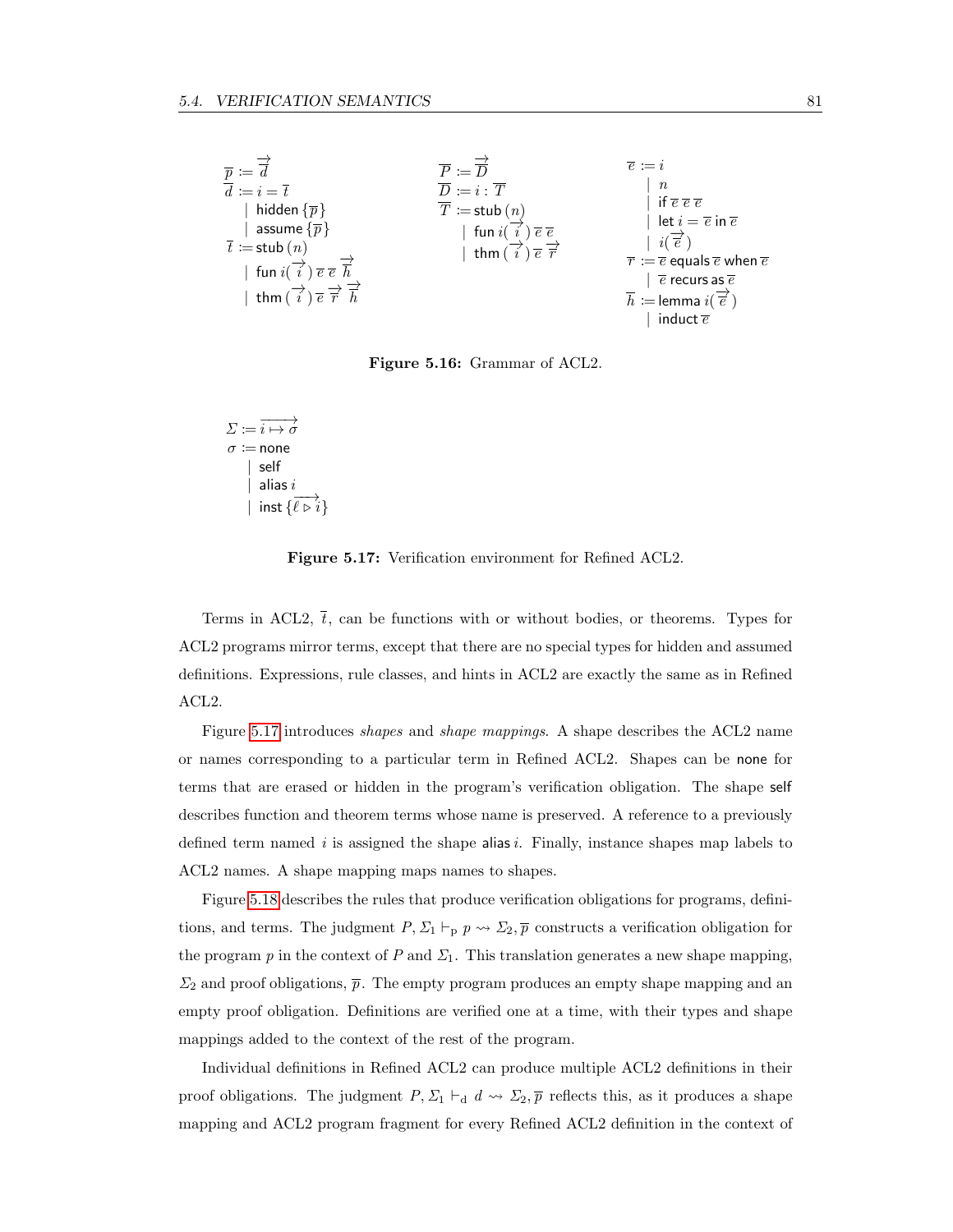$$
P, \Sigma_{0} \vdash_{d} d \rightsquigarrow \Sigma_{1}, \overline{p}_{1} \qquad P \vdash_{d} d::D
$$
\n
$$
\overline{P, \Sigma \vdash_{p} \varepsilon \rightsquigarrow \varepsilon, \varepsilon}
$$
\n
$$
\overline{P, \Sigma \vdash_{p} \varepsilon \rightsquigarrow \varepsilon, \varepsilon}
$$
\n
$$
\overline{P, \Sigma_{0} \vdash_{p} (d; p) \rightsquigarrow (\Sigma_{1}; \Sigma_{2}), (\overline{p}_{1}; \overline{p}_{2})}
$$
\n
$$
\overline{P, \Sigma \vdash_{d} d \rightsquigarrow \Sigma, \overline{p}}
$$
\n
$$
\underline{(\Sigma; i_{1} \mapsto \text{self}) \vdash_{e} e_{1} \rightsquigarrow \overline{e_{1}} \qquad (\Sigma; i_{1} \mapsto \text{self}) \vdash_{e} e_{2} \rightsquigarrow \overline{e_{2}} \qquad \overline{(\Sigma; i_{1} \mapsto \text{self}) \vdash_{h} h \rightsquigarrow \overline{h}}
$$
\n
$$
\overline{P, \Sigma \vdash_{d} i_{0}} = \text{fun } i_{1}(\overrightarrow{i_{2}}) e_{1} e_{2} \overrightarrow{h} \rightsquigarrow i_{0} \mapsto \text{self}, i_{0} = \text{fun } i_{1}(\overrightarrow{i_{2}}) \overrightarrow{e_{1}} \overrightarrow{e_{2}} \overrightarrow{h}
$$
\n
$$
\overline{P, \Sigma \vdash_{d} i_{0}} = \text{tim } (\overrightarrow{i_{1}}) e \overrightarrow{h} \overrightarrow{h} \rightsquigarrow i_{0} \mapsto \text{self}, i_{0} = \text{fun } (i_{1} \overrightarrow{h}) \overrightarrow{e} \overrightarrow{h}
$$
\n
$$
\overline{P, \Sigma \vdash_{d} i_{0}} = \text{tim } (\overrightarrow{i_{1}}) e \overrightarrow{h} \overrightarrow{h} \rightsquigarrow i_{0} \mapsto \text{self}, i_{0} = \text{tim } (\overrightarrow{i_{1}}) \overrightarrow{e} \overrightarrow{h} \overrightarrow{h}
$$
\n
$$
\overline{P, \Sigma \vdash_{d} i_{0}} = \text{tim } (\overrightarrow{i_{1}}) e \overrightarrow{h} \rightsquigarrow i_{0} \mapsto \text{self}, i_{0} = \text{tim }
$$

#### <span id="page-91-0"></span>Figure 5.18: Proof obligations for programs, definitions, and terms.

an environment and initial shape mapping.

Function and theorem definitions, however, do each correspond to a single ACL2 definition. Their constituent expressions, rule classes, and hints are each translated to ACL2 using the shape mapping, extended in the case of functions to include the function's local name. These translated components are used to construct an ACL2 definition; function and theorem names are always mapped to the shape self.

Other definitions are translated based on the verification obligation for their term. The resulting shape mappings and ACL2 definitions are produced for the whole definition. The shape mapping is extended to map the definition's name to the shape produced for its term.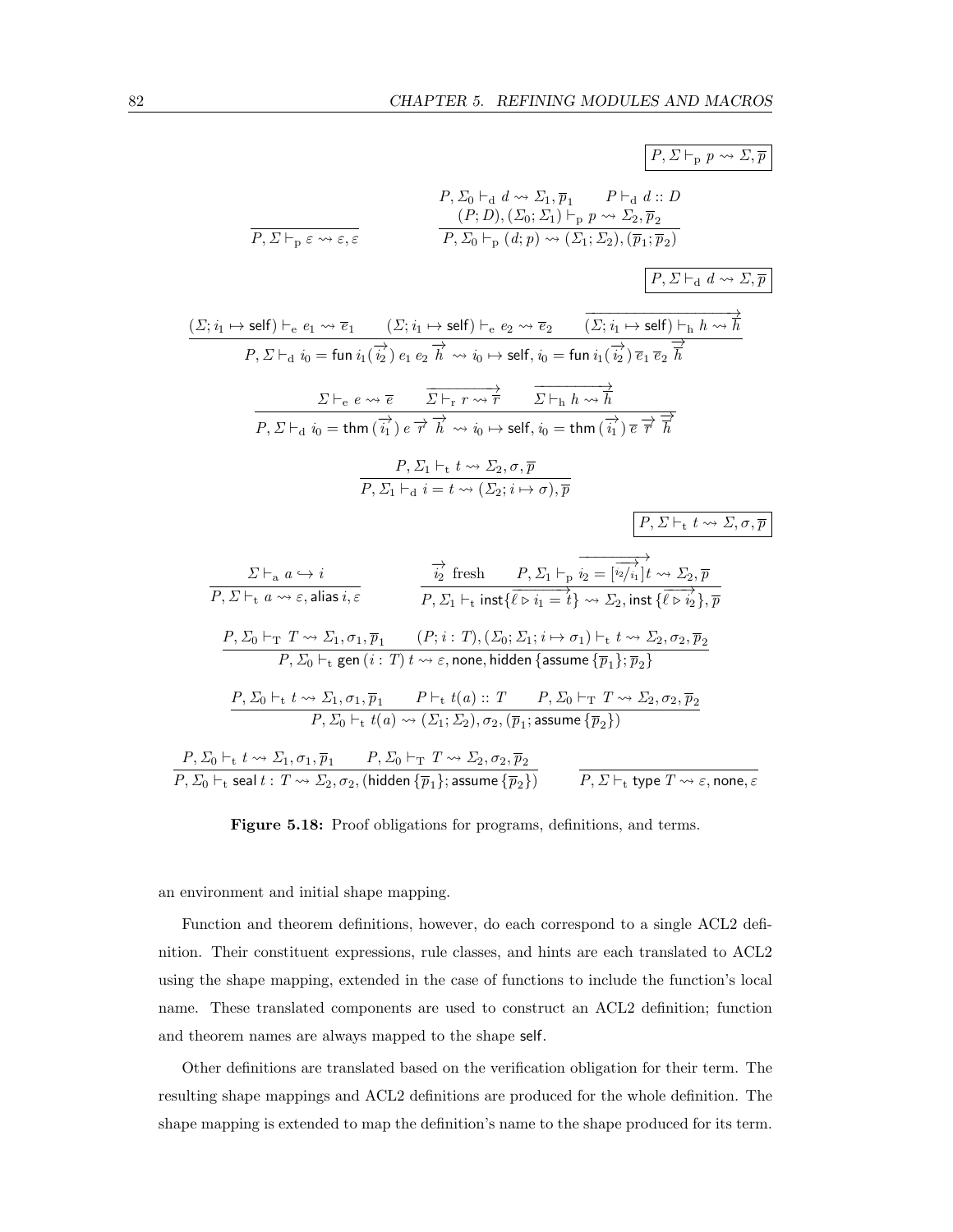The ACL2 form of terms is determined by the judgment  $P, \Sigma_1 \vdash_t t \leadsto \Sigma_2, \sigma, \overline{p}$ . As with programs and definitions, terms are translated in the context of an environment and a shape mapping. The verification process for a term produces its own shape in addition to its ACL2 proof obligations and any additional shape mappings.

Addresses incur no proof obligations, as the term to which they refer must already have its own proof obligation. An address likewise introduces no new shape mappings; its own shape is an alias to the ACL2 name corresponding to the address.

We produce the verification obligation for an instance term by first assigning fresh names to each definition in the instance. By translating these renamed definitions, we obtain new shape mappings and proof obligations. The instance's proof obligation consists of these mappings and obligations plus an instance shape mapping labels to their new names.

The proof obligation for a generic consists of two key parts: an assumption of the logical consequences of the input type and the obligations of the body term. The body is translated using the environment and shape mapping produced by translating the input type. The result for the whole generic term introduces no shape mappings and has a shape of none, as the contents of a generic are not directly accessible. The generic's verification obligation is hidden from the rest of the ACL2 program, as its logical conclusions are not valid without a witness for its input. The consequences of the input are assumed, and from these the body of the generic can be verified.

Applying a generic introduces no additional proof obligations beyond those necessary for the generic itself. The consequences of the resulting instance type can therefore safely be assumed and used by the rest of the program.

When a term is sealed at a type, we hide the term's verification from the rest of the program. This essentially abstracts the details of the term's implementation out of subsequent proofs. The rest of the proof obligation assumes the consequences of the sealed type, giving a potentially simpler theory from which to reason.

Type components have neither proof obligations nor shape mappings of their own, and are assigned the shape none.

The rules for generating the consequences of environments, declarations, and types are given in figure [5.19.](#page-93-0) These rules closely mirror those for programs, definitions, and terms except that all hidden verification obligations are omitted.

Environments are translated to ACL2 one declaration at a time, accumulating bindings in the environment and shape mapping for each one. The empty environment produces an empty shape mapping and an empty proof obligation. This process is defined by the judgment  $P_1, \Sigma_1 \vdash_{\mathbf{P}} P_2 \leadsto \Sigma_2, \overline{p}$ .

We generate the logical consequences of each individual declaration via the relation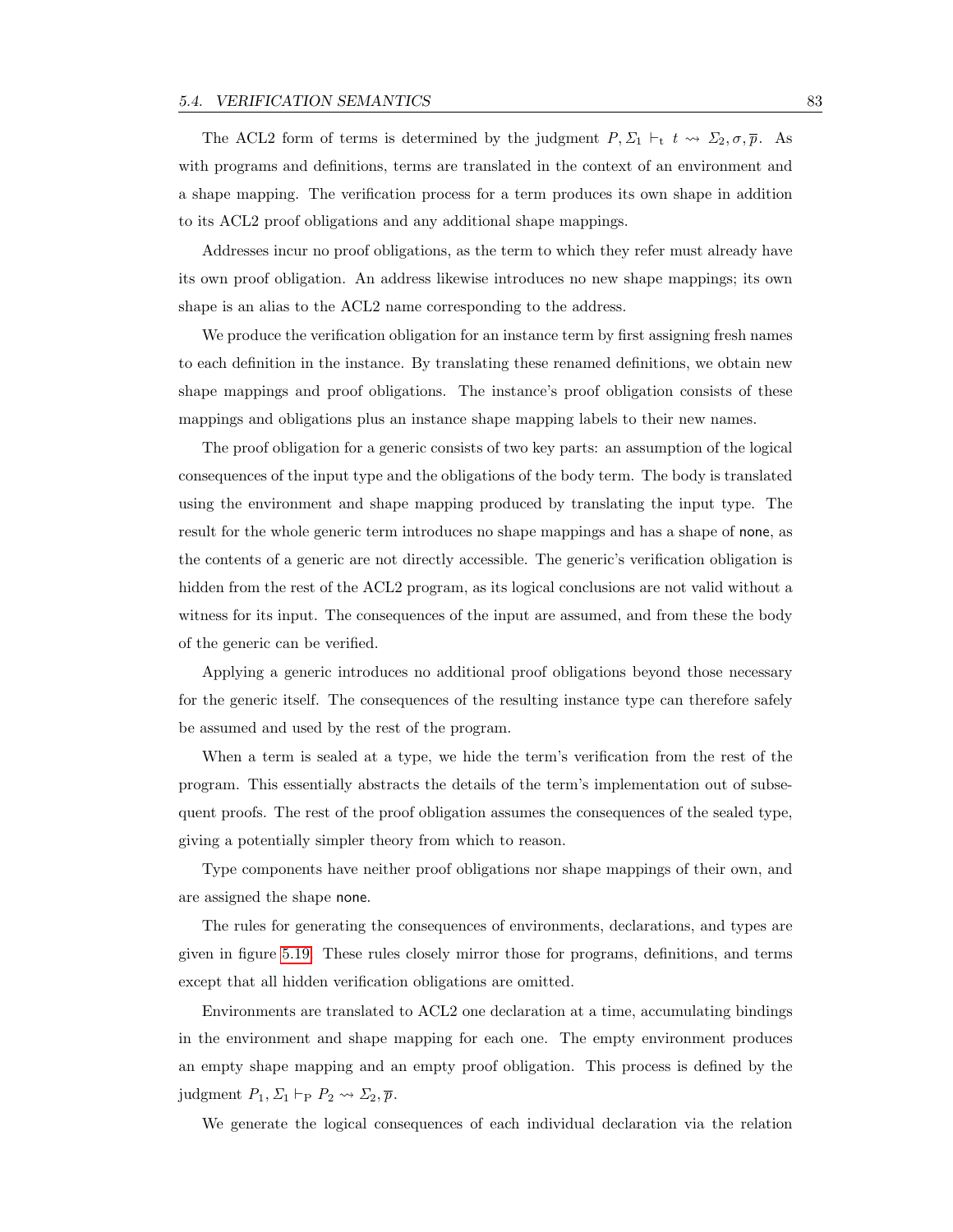

<span id="page-93-0"></span>Figure 5.19: Proof obligations for environments, declarations, and types.

 $P, \Sigma_1 \vdash_D D \leadsto \Sigma_2, \overline{p}$ . Stubs, functions, and theorems are all transformed straightforwardly, merely resolving references in their expressions and rule classes and assigning their names a shape of self. Other declarations are translated based on their type.

Translating types to ACL2 relies on the judgment  $P, \Sigma_1 \vdash_T T \leadsto \Sigma_2, \sigma, \overline{p}$ . We reduce types during this process, as address references and type refinements have no direct consequences of their own.

Reference types correspond to aliases. They have no logical consequences; they are merely mapped to their source identifier.

Instance types are given proof consequences based on their consituent declarations, which are assigned fresh names to avoid any possible name clashes in the ACL2 environment. The translation of these declarations forms the result for the instance type, with the addition of an instance shape mapping members to their freshly assigned names.

The types of generics and type components have no logical consequences.

Translation from Refined ACL2 hints, rule classes, and expressions to their ACL2 coun-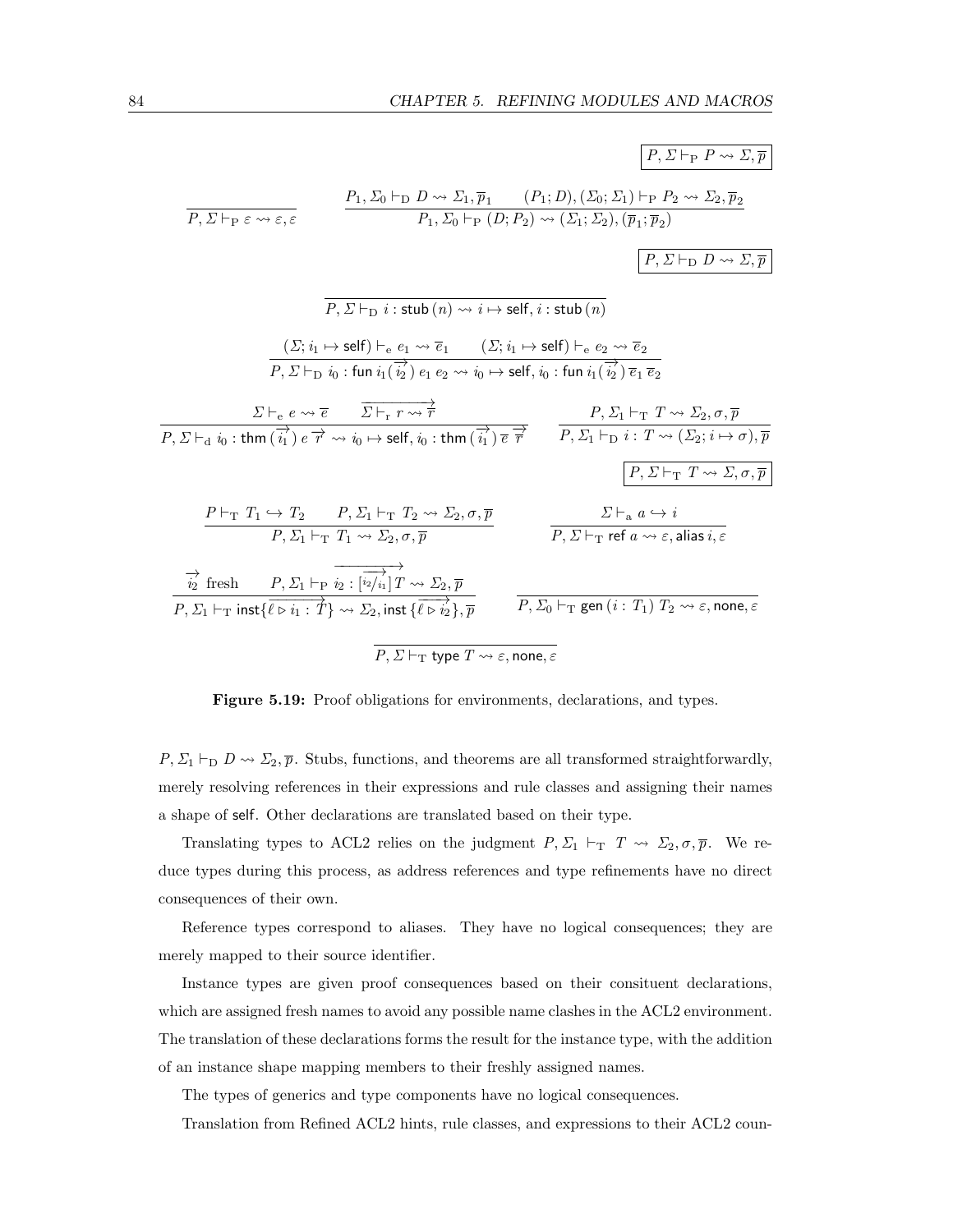$$
\frac{\sum\vdash_{a} a \hookrightarrow i \quad \overline{\sum\vdash_{e} e \rightsquigarrow \overline{e}}}{\sum\vdash_{h} \text{ lemma } a(\overrightarrow{e}) \rightsquigarrow \text{ lemma } i(\overrightarrow{e})} \qquad \frac{\sum\vdash_{e} e \rightsquigarrow \overline{e}}{\sum\vdash_{h} \text{ induced } e \rightsquigarrow \text{ if } e \rightsquigarrow \overline{e}}}
$$
\n
$$
\frac{\sum\vdash_{e} e_{1} \rightsquigarrow \overline{e_{1}}}{P \vdash_{r} e_{1} \text{ equals } e_{2} \text{ when } e_{3} \rightsquigarrow \overline{e_{2}} \qquad \sum\vdash_{e} e_{3} \rightsquigarrow \overline{e_{3}}}{\sum\vdash_{e} e_{1} \rightsquigarrow \overline{e_{1}} \text{ equals } \overline{e_{2}} \text{ when } \overline{e_{3}}} \qquad \frac{\sum\vdash_{e} e_{1} \rightsquigarrow \overline{e_{1}} \quad \sum\vdash_{e} e_{2} \rightsquigarrow \overline{e_{2}}}{P \vdash_{r} e_{1} \text{ recurs as } e_{2} \rightsquigarrow \overline{e_{1}} \text{ recurs as } \overline{e_{2}}}
$$
\n
$$
\frac{\sum\vdash_{e} e_{1} \rightsquigarrow \overline{e_{1}}}{\sum\vdash_{e} i \rightsquigarrow i} \qquad \frac{\sum\vdash_{e} e_{1} \rightsquigarrow \overline{e_{1}} \quad \sum\vdash_{e} e_{2} \rightsquigarrow \overline{e_{2}}}{\sum\vdash_{e} e_{1} \rightsquigarrow \overline{e_{1}} \quad \sum\vdash_{e} e_{2} \rightsquigarrow \overline{e_{2}}}
$$
\n
$$
\frac{\sum\vdash_{e} e_{1} \rightsquigarrow \overline{e_{1}} \quad \sum\vdash_{e} e_{2} \rightsquigarrow \overline{e_{2}}}{\sum\vdash_{e} e_{1} \rightsquigarrow \overline{e_{1}} \quad \sum\vdash_{e} e_{2} \rightsquigarrow \overline{e_{2}}}{\sum\vdash_{e} e_{1} \rightsquigarrow \overline{e_{1}} \quad \sum\vdash_{e} a \rightsquigarrow \overline{e_{2}}}
$$
\n
$$
\frac{\sum\vdash_{e} e_{1} \rightsqu
$$

<span id="page-94-0"></span>Figure 5.20: Proof obligations for hints, rule classes, expressions, and addresses.

terparts proceeds recursively according to the judgments  $\Sigma \vdash_h h \leadsto \overline{h}; \ \Sigma \vdash_r r \leadsto \overline{r};$  and  $\Sigma \vdash_e e \leadsto \overline{e}$ . Applied function and lemma addresses are resolved to ACL2 identifiers; otherwise the result is the same as the original in all three cases. See figure [5.20](#page-94-0) for details.

Addresses resolve to ACL2 identifiers based on their shape. Identifiers mapped to alias shapes are resolved by following the alias; all other identifiers resolve to themselves. When resolving a member reference, the base address must resolve to an identifier with an instance shape. The resolution process proceeds by resolving the the identifier listed for the appropriate label in the instance shape.

The verification obligation for the example program from figures [5.3](#page-74-0) and [5.4](#page-75-0) is shown in figures [5.21](#page-95-0) and [5.22.](#page-96-0)

The proof obligation for TYPE and LISTOF is empty; types incur no obligations.

The entire proof obligation for Listof is hidden, as generics only contribute to the outside environment when applied. Inside the hidden block, the proof begins by assuming the consequences of E : TYPE. This establishes E.is? as a stub and states that E.is?/boolean?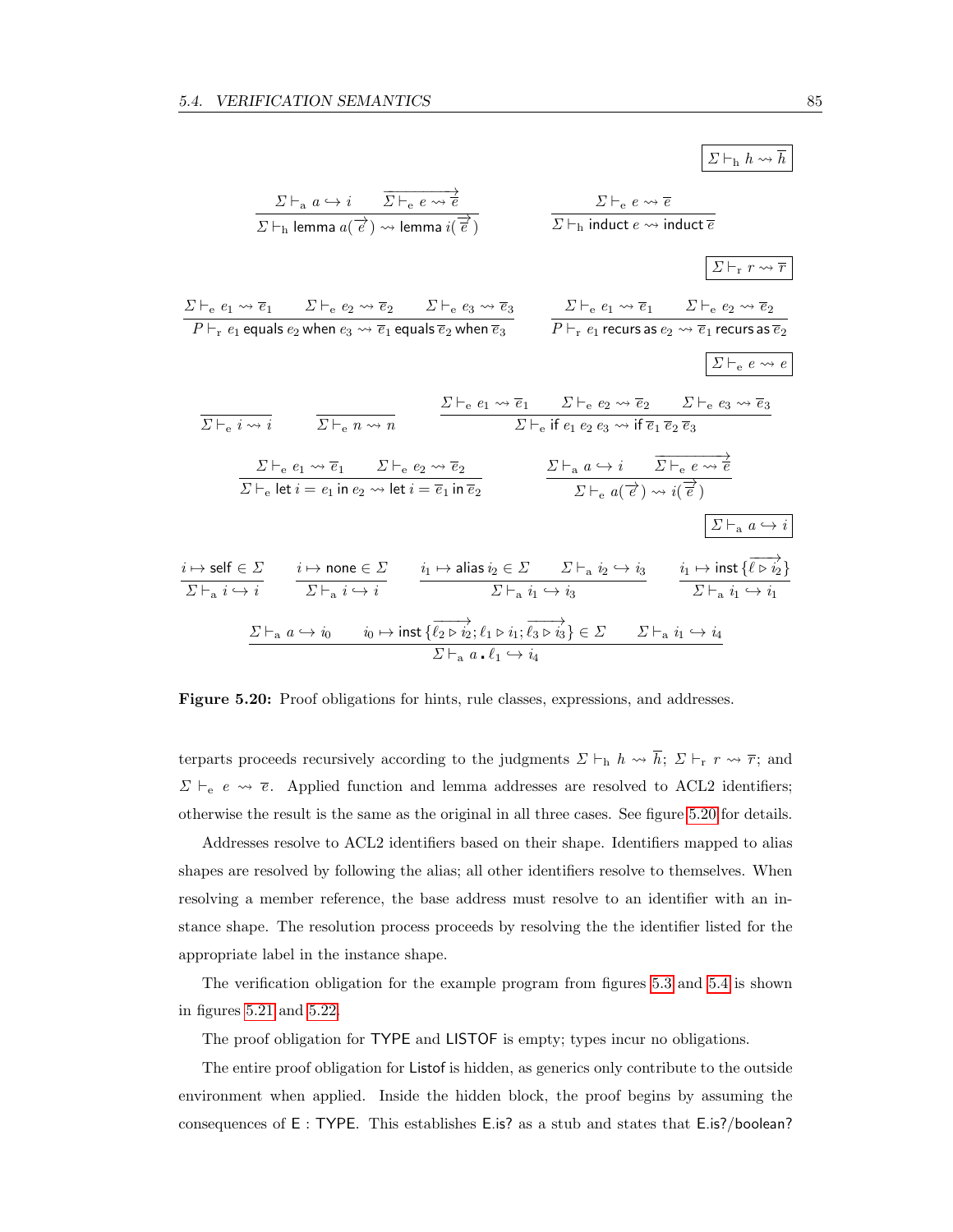```
Obligations of Listof:
hidden
\{\vert Consequences of Listof's formal, E:
  assume
  {E.is?} = stub(1);E.is?/boolean? =thm (x1)boolean?(E.is?(x1))
        boolean?(E.is?(x1)) equals #true when #true
        ε };
  Obligations of Listof's body:
  hidden
  \{ filter2 =
      fun filter3(xs2)
        if cons?(xs2)
          let x3 = first(xs2)in let xs3 = \text{filter3}(\text{rest}(xs2))in if E.is?(x3) cons(x3, xs3) xs3void()
        0
        ε;
    filter/member2 =
      thm (x4, xs4)implies(member(x4, filter1(xs4)), E.is?(x4))E.is?(\times4) equals #true when #true
        ε };
  Consequences of Listof's body:
  assume
  \{ Listof.filter : stub (1);Listof.filter/member =thm (x2, xs1)implies(member(x2, filter1(xs1)), E.is?(x2))
        E.is?(\times2) equals #true when #true
        ε } }
```
<span id="page-95-0"></span>Figure 5.21: Proof obligation of example program, part 1.

 $holds<sup>1</sup>$ 

The body of Listof is a sealed term, so the verification of the nested instance term is hidden. This hidden block holds the contents of the original instance, with references to E is? resolved to E.is?.

Outside the hidden block for the sealed term, the obligation for Listof's body concludes by assuming the consequences of the sealed type. These assumptions consist of the stub Listof.filter and the theorem Listof.filter/member.

<sup>&</sup>lt;sup>1</sup>We use "dotted" names such as E.is? and E.is?/boolean? for readability. Any fresh name may be used for functions and theorems in proof obligations.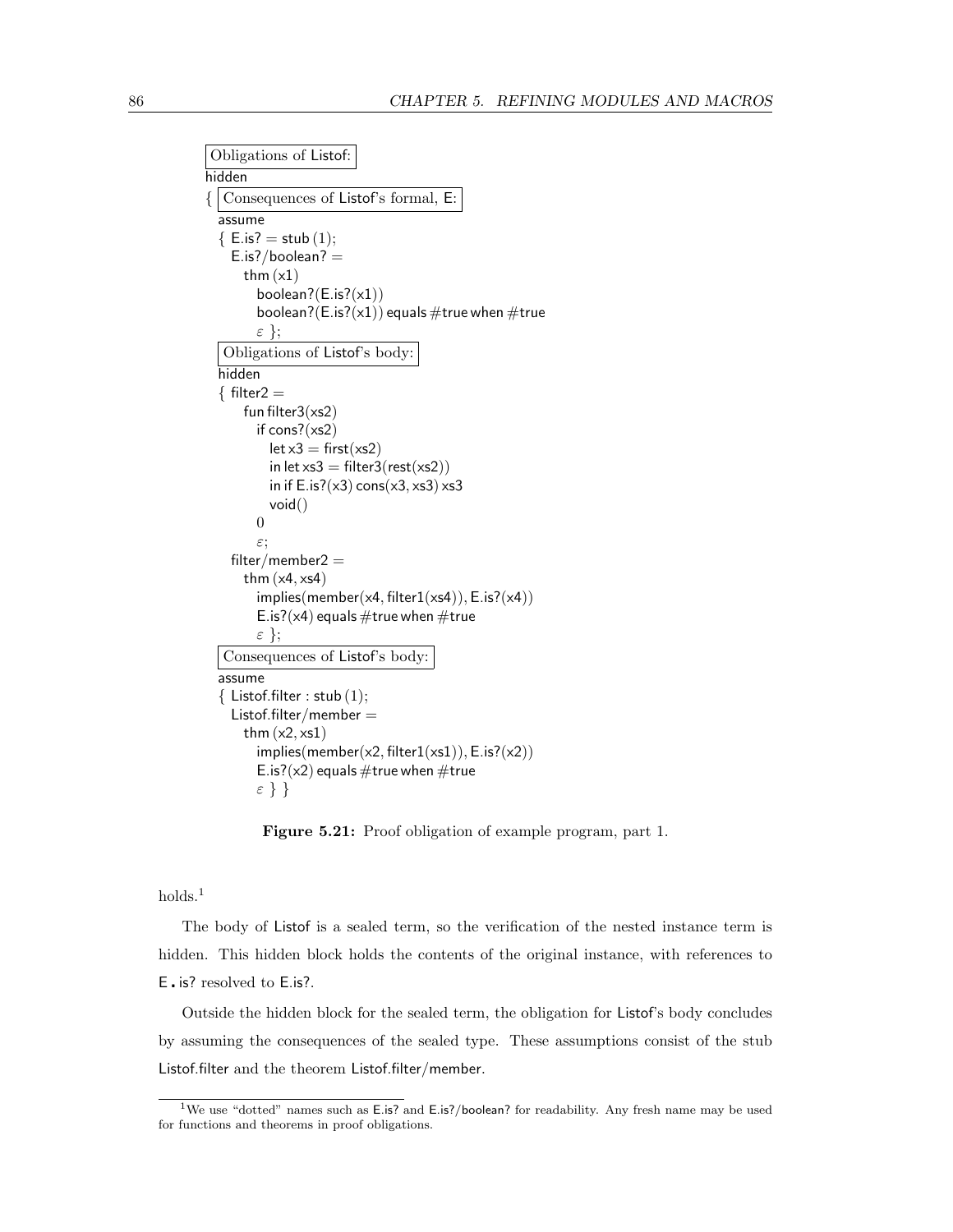```
Obligations of Integer:
hidden
\{ is?/boolean?2 =
   thm (x5)boolean?(integer?(x5))
     boolean?(integer?(x5)) equals #true when #true
     ε };
Consequences of Integer:
assume
\{ Integer.is?/boolean? =
   thm (x1)boolean?(integer?(x1))
     boolean?(integer?(x1)) equals #true when #true
     ε };
Consequences of Listof-Integer:
assume
\{ Listof-Integer.filter : stub (1);List of-Integer.filter/member =thm (x2, xs1)implies(member(x2, filter1(xs1)), integer? (x2))integer?(x2) equals \#true when \#true
     ε }
```
<span id="page-96-0"></span>Figure 5.22: Proof obligation of example program, part 2.

$$
p_1; i = a; p_2 \longrightarrow p_1; [a/i]p_2
$$
  
\n
$$
p_1; i = \text{type } T; p_2 \longrightarrow p_1; p_2 \qquad \text{where } i \notin f_v(p_2)
$$
  
\n
$$
p_1; i = \text{seal } t: T; p_2 \longrightarrow p_1; i = t; p_2
$$
  
\n
$$
p_1; i_1 = \text{gen } (i_2: T) t; p_2 \longrightarrow p_1; \underbrace{[e^{en (i_2:T)} t / i_1]}_{i_1 = (gen (i_2: T) t)} p_2
$$
  
\n
$$
p_1; i_1 = (\text{gen } (i_2: T) t)(a); p_2 \longrightarrow p_1; \underbrace{i_1 = [a/i_2]t; p_2}_{i_1 = \overrightarrow{[i_2/i_2]}t; \overrightarrow{[i_3/i_1,\ell]}p_2} \text{ where } \overrightarrow{i_3} \text{ fresh and } i_1 \notin f_v(p_2)
$$

<span id="page-96-1"></span>

Our next proof obligation is that of Integer. Like the body of Listof, this term is sealed. Its obligation consists of two parts: a hidden block for the contents of the instance, and an assumption block for the consequences of its sealed type.

Finally, the proof obligation of Listof-Integer is merely an assumption of its type's consequences. Since Listof is verified above, there is nothing more to prove. The assumptions introduce Listof-Integer.filter as a stub and state the property Listof-Integer.filter/member.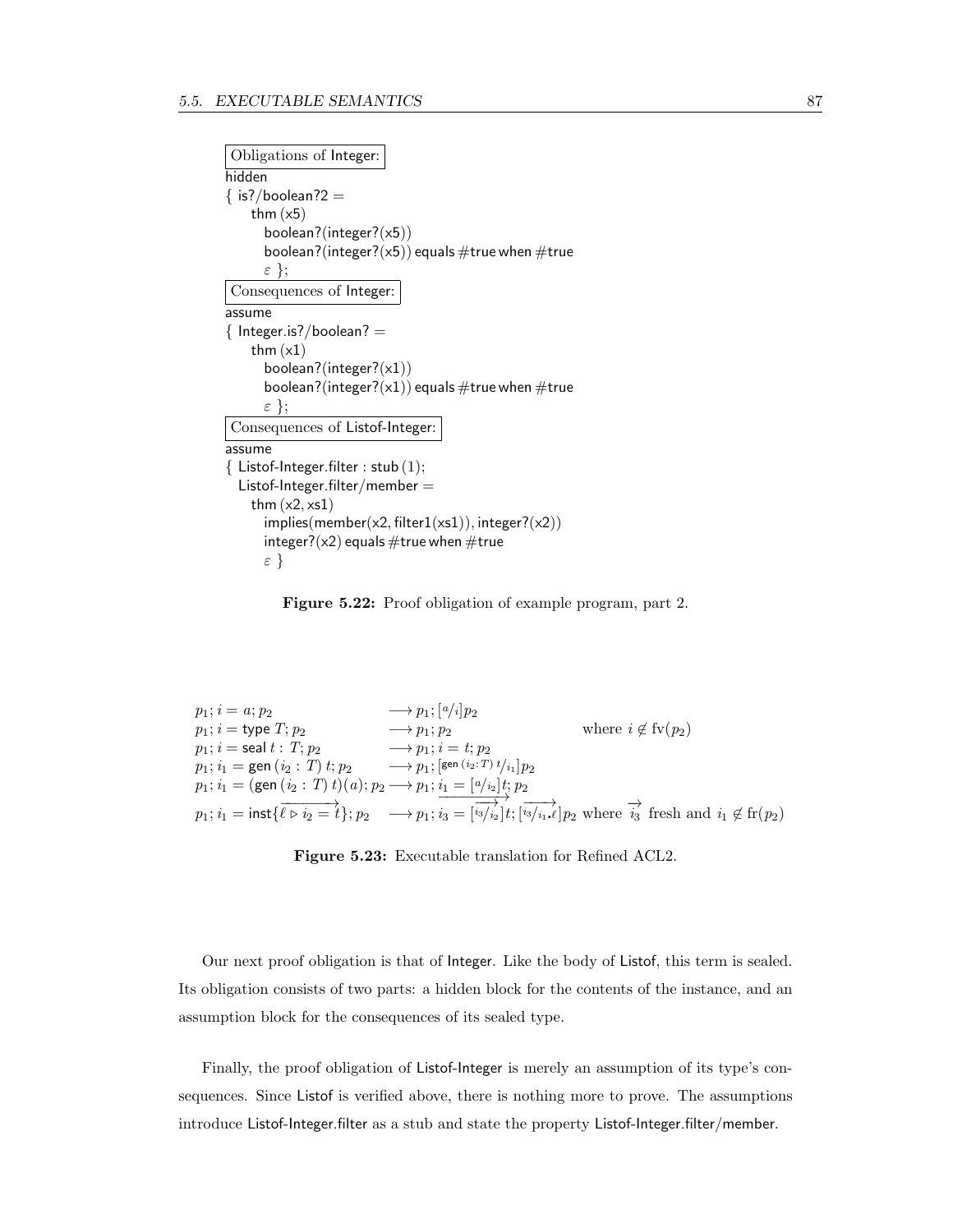### 5.5 Executable Semantics

The executable semantics for Refined ACL2 is generated by the step relation shown in figure [5.23.](#page-96-1) The judgment  $p_1 \longrightarrow p_2$  means that program  $p_1$  takes a step resulting in  $p_2$ . Each step eliminates a component construct from the overall program. Ultimately, every sequence of steps results in a program that is equal to its own verification obligation.<sup>2</sup>

Alias definitions are eliminated by substituting the target address for all references to the name of the alias.

Type definitions are simply dropped from the program once no further references to them remain.

Definitions of sealed terms step to the unsealed version of the term; logical hiding does not affect the ultimate behavior of the program.

Generics are substituted for their name. Elsewhere we avoid substituting terms for identifiers, as many positions in the grammar accept only addresses. However, in a welltyped program, references to generics can only occur in positions where all terms are allowed.

We replace the application of a generic with its body, with the actual argument substituted for the formal argument.

The definitions inside instances are lifted to the top level under fresh names and all references to members of the instance are replaced with these names. This step may only occur when all references to the instance are used to look up a member by its label, as determined by the  $fr...$  metafunction. Other uses, such as arguments to generics, must be eliminated before this step.

Figure [5.24](#page-98-0) shows the executable form of the program from figures [5.3](#page-74-0) and [5.4.](#page-75-0) The following steps construct this program. Some steps may be transposed; the result is equivalent up to choice of fresh names. We first substitute the definition of Listof into its application in Listof-Integer. Next, we resolve the application by substitution. Subsequently, we unseal the resulting instance. Once it is unsealed, we lift the instance's definitions to the top level. By substituting integer? for its alias, we eliminate another definition. As with Listof-Integer, we unseal and lift the contents of Integer and resolve its alias definition. Finally, we drop the definitions of TYPE and LISTOF, as no references to them remain.

### 5.6 Soundness of Refined ACL2

We verify Refined ACL2 programs using their proof obligations, but we execute their fullylinked forms. In order to ensure that the process of verification tells us something meaningful

<sup>&</sup>lt;sup>2</sup>We do not prove this property; our soundness proof does not rely on it.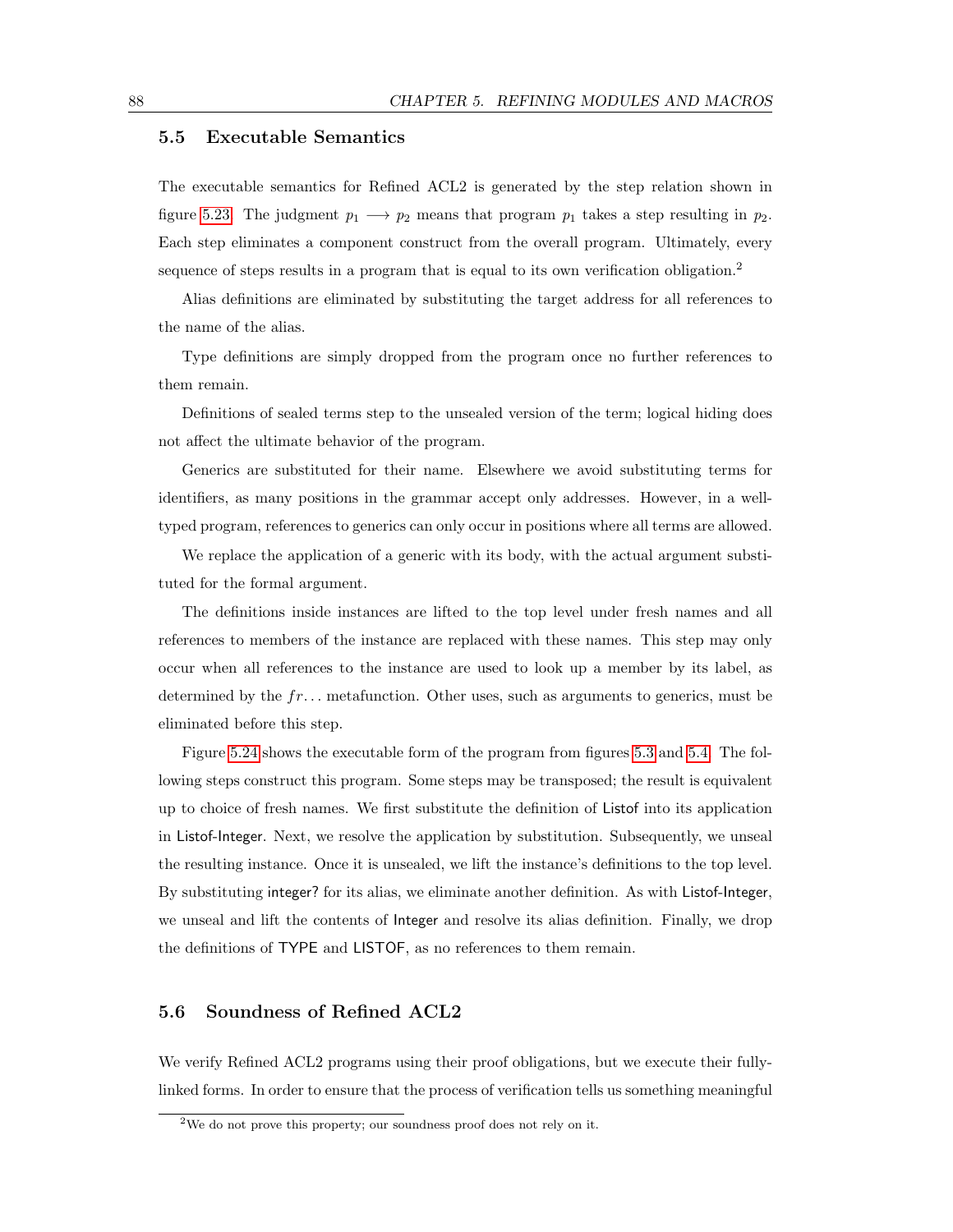```
Integer.is?/boolean? =thm (x5)boolean?(is?2(x5))
    boolean?(is?2(x5)) equals \#true when \#true
    ε;
Listof-Integer.filter =fun filter3(xs2)
    if cons?(xs2)
      let x3 = first(xs2)in let xs3 = \text{filter3}(\text{rest}(xs2))in if integer?(x3) cons(x3, x53) x53void()
    \thetaε;
Listof-Integer.filter/member =thm (x4, xs4)implies(member(x4, Listof-Integer.file(r(xs4)), integer?(x4))integer?(\times4) equals \#true when \#true
    ε
```
<span id="page-98-0"></span>Figure 5.24: Executable form of example program.

about the program we execute, we must prove a soundness theorem. Our theorem states that when we verify the proof obligation of a well-typed program, then the executable form of the same program must be logically valid as well. This holds regardless of whether the verification process—specifically, the proof heuristics in the ACL2 theorem prover—would be able to verify the program directly in its fully-linked form.

In order to reason about the relationship between ACL2 types and Refined ACL2 types, we introduce a "type-flattening" relation; see figure [5.25.](#page-99-0) Given a shape mapping, we can translate a Refined ACL2 environment to an ACL2 environment by lifting the types of instance members to top-level declarations. The shape mapping provides names for these lifted declarations.

**Theorem 5.6.1** (Soundness). If  $(\varepsilon \vdash_{p} p_{1} :: P_{1}); (\varepsilon, \varepsilon \vdash_{p} p_{1} \leadsto \Sigma_{1}, \overline{p}_{1}); (p_{1} \longrightarrow p_{2});$  $(\varepsilon, \varepsilon \vdash_{\mathbf{p}} p_2 \leadsto \Sigma_2, \overline{p}_2)$ ; and  $(\varepsilon \models_{\overline{\mathbf{p}}} \overline{p}_1)$ ; then  $(\varepsilon \models_{\overline{\mathbf{p}}} \overline{p}_2)$ .

*Proof.* The proof of the soundness theorem proceeds by cases on the derivation of  $p_1 \longrightarrow p_2$ . In each case,  $p_1$  is divided up into  $p_a$ ;  $d$ ;  $p_b$ .

- Case  $d \coloneqq i = a$ . In this case,  $\overline{p}_1$  is equal to  $\overline{p}_2$  by induction on the derivation of the verification obligation of  $\left[a/i\right]p_{\rm b}$ .
- Case  $d := i =$  type T where i does not appear free in  $p<sub>b</sub>$ . In this case, i is dropped. As in the case above,  $\overline{p}_1$  is the same as  $\overline{p}_2$ . Once again, the proof proceeds based on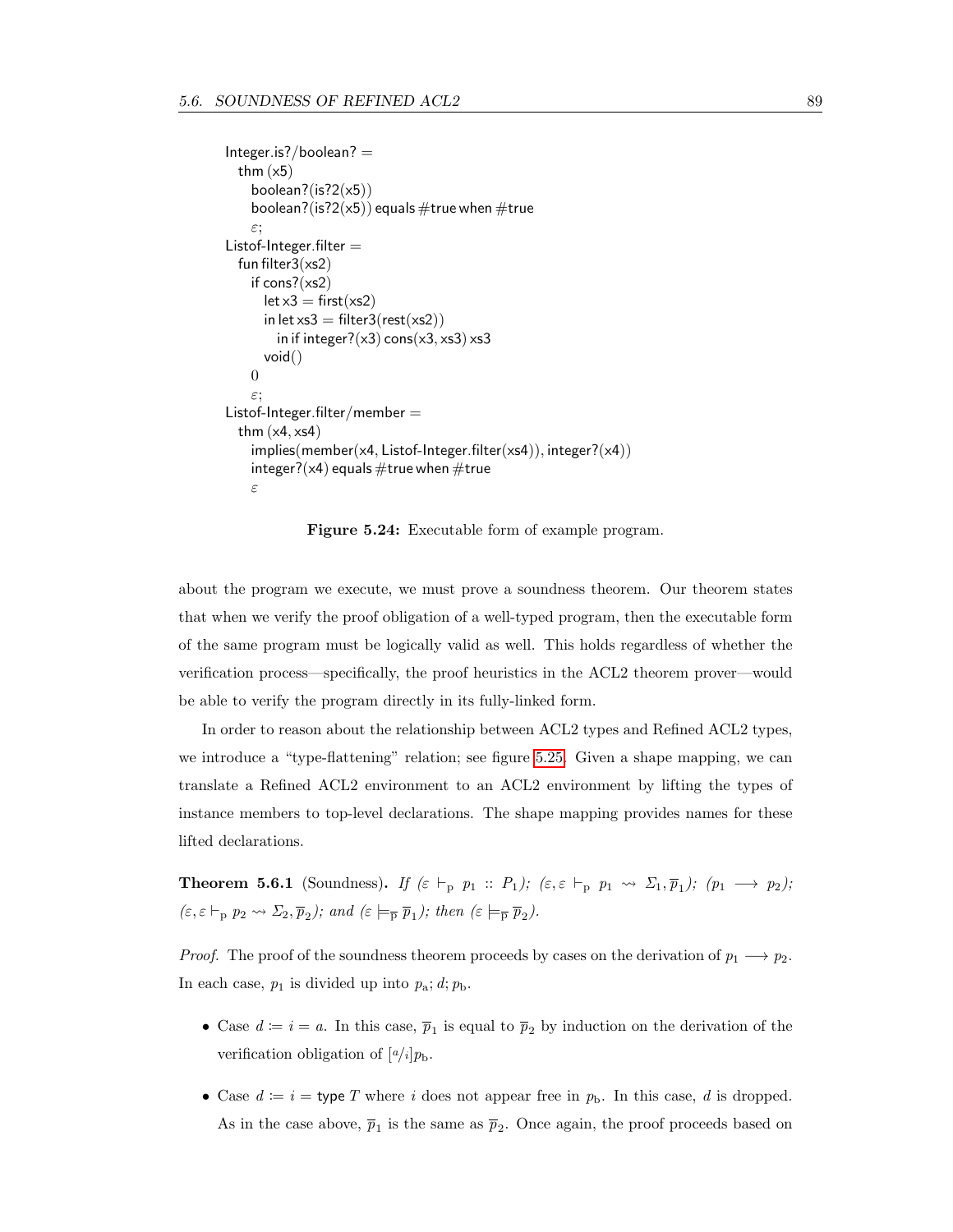

<span id="page-99-0"></span>Figure 5.25: Type flattening relation.

the derivation of  $p<sub>b</sub>$ 's verification obligation.

- Case  $d = i_0 = \text{gen}(i_1 : T) t$ . In this case, the (hidden) verification obligation of the generic is duplicated once for every reference into which it is substituted, each time with different fresh names. These duplicate proofs naturally hold.
- Case  $d = i = \text{inst}\{\overrightarrow{\ell \rhd d_1}\}\.$  The resulting verification obligation  $\overline{p}_2$  is the same as  $\overline{p}_1$ ; lifting the instance's contents to the top level is also performed by the verification translation. The proof proceeds by induction on the derivation of  $\bar{p}_2$ .
- Case  $d := i = \text{seal } t : T$ . We know that  $p_2$  is equal to  $p_a$ ;  $i = t$ ;  $p_b$ . From the derivations of  $\bar{p}_1$  and  $\bar{p}_2$ , we know the following:

$$
\varepsilon, \varepsilon \vdash_{\mathbf{p}} p_{\mathbf{a}} \leadsto \Sigma_{\mathbf{a}}, \overline{p}_{\mathbf{a}} \qquad \varepsilon \vdash_{\mathbf{p}} p_{\mathbf{a}} :: P_{\mathbf{a}}
$$
  
\n
$$
P_{\mathbf{a}} \vdash_{\mathbf{t}} t :: T_0 \qquad P_{\mathbf{a}} \vdash_{\mathbf{T}} T_0 \leq T
$$
  
\n
$$
P_{\mathbf{a}}, \Sigma_{\mathbf{a}} \vdash_{\mathbf{t}} t \leadsto \Sigma_{\mathbf{z}}, \sigma_{\mathbf{z}}, \overline{p}_{\mathbf{z}} \qquad P_{\mathbf{a}}, \Sigma_{\mathbf{a}} \vdash_{\mathbf{T}} T \leadsto \Sigma_{\mathbf{x}}, \sigma_{\mathbf{x}}, \overline{p}_{\mathbf{x}}
$$
  
\n
$$
P_{\mathbf{a}}; i : T \vdash_{\mathbf{p}} p_{\mathbf{b}} :: P_{\mathbf{b}} \qquad P_{\mathbf{a}}; i : T, \Sigma_{\mathbf{a}}; \Sigma_{\mathbf{x}}; i \mapsto \sigma_{\mathbf{x}} \vdash_{\mathbf{p}} p_{\mathbf{b}} \leadsto \Sigma_{\mathbf{b}}, \overline{p}_{\mathbf{b}}
$$
  
\n
$$
P_{\mathbf{a}}; i : T_0 \vdash_{\mathbf{p}} p_{\mathbf{b}} :: P_{\mathbf{c}} \qquad P_{\mathbf{a}}; i : T_0, \Sigma_{\mathbf{a}}; \Sigma_{\mathbf{z}}; i \mapsto \sigma_{\mathbf{z}} \vdash_{\mathbf{p}} p_{\mathbf{b}} \leadsto \Sigma_{\mathbf{c}}, \overline{p}_{\mathbf{c}}
$$

Lemma [5.6.7](#page-105-0) states that a program's verification obligation is well-typed using the flattened version of the source program's environment. Using this lemma, we can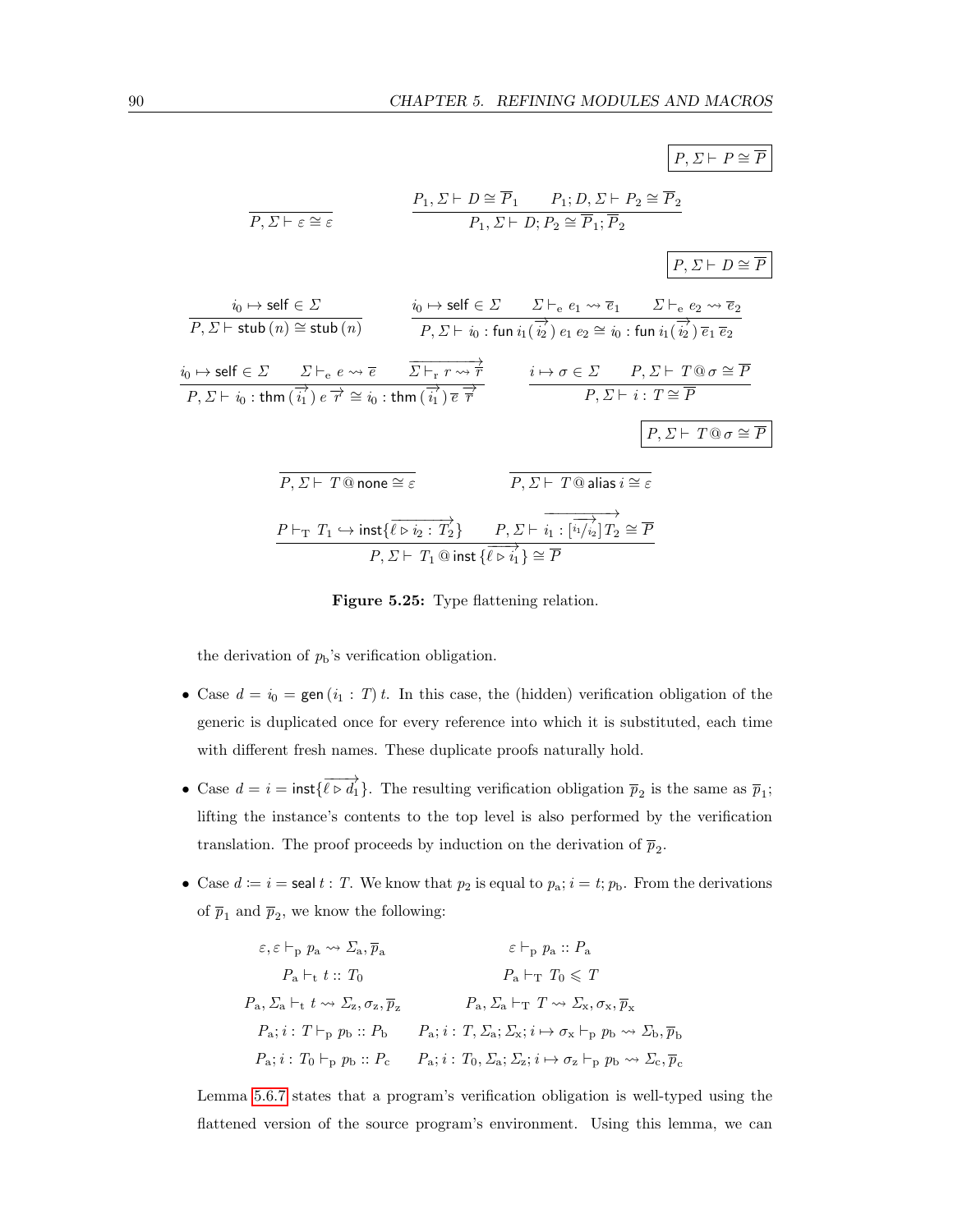derive types for  $\bar{p}_1$  and  $\bar{p}_2$ . We assign names to these types:

$$
\varepsilon \vdash_{\overline{p}} \overline{p}_a :: \overline{P}_a
$$

$$
\overline{P}_a \vdash_{\overline{p}} \overline{p}_x :: \overline{P}_x
$$

$$
\overline{P}_a; \overline{P}_x \vdash_{\overline{p}} \overline{p}_b :: \overline{P}_b
$$

$$
\overline{P}_a \vdash_{\overline{p}} \overline{p}_z :: \overline{P}_z
$$

$$
\overline{P}_a; \overline{P}_z \vdash_{\overline{p}} \overline{p}_c :: \overline{P}_c
$$

According to the derivation of  $\varepsilon \models_{\overline{p}} \overline{p}_1$ , we know that:

$$
\varepsilon \models_{\overline{p}} \overline{p}_a
$$

$$
\overline{P}_a \models_{\overline{p}} \overline{p}_z
$$

$$
\overline{P}_a; \overline{P}_x \models_{\overline{p}} \overline{p}_b
$$

We must show that  $\overline{P}_a$ ;  $\overline{P}_z \models_{\overline{P}} \overline{p}_c$ . We do this by introducing an intermediate step. In between the original proof obligation based on T and the unsealed obligation based on t, we introduce one based on  $T_0$ .

- $P_a, \Sigma_a \vdash_T T_0 \leadsto \Sigma_w, \sigma_w, \overline{p}_w$ , which holds because the verification obligation relation is total on well-formed types. The proof of this proceeds by straightforward induction.
- $-\overline{P}_a \vdash_{\overline{p}} \overline{p}_w :: \overline{P}_w$ , by lemma [5.6.7.](#page-105-0)
- $-P_a; i = T_0, \Sigma_a; \Sigma_w; i \mapsto \sigma_w \vdash_p p_b \leadsto \Sigma_d, \overline{p}_d$ , which holds because the verification obligation translation is also total on well-typed programs. Once again, this is proved by induction on the type derivation for  $p_{\rm b}$ .
- $P_a$ ;  $P_w \models_{\overline{p}} \overline{p}_d$ . By lemma [5.6.7,](#page-105-0)  $P_x$  and  $P_w$  are both derived from  $T_0$ , differing only based on  $\Sigma_{\rm x}$  versus  $\Sigma_{\rm z}$ . This amounts to a substitution of identifiers, by straightforward inspection of the rules for type flattening. Furthermore,  $\bar{p}_{\rm b}$  and  $\overline{p}_d$  differ only by this renaming. Thus we can conclude that  $\overline{P}_a$ ;  $\overline{P}_w \models_{\overline{P}} \overline{p}_d$  by a trivial application of functional instantiation using the renaming induced by  $\Sigma_{\rm x}$ versus  $\Sigma_z$ .

Finally, we must show that  $P_a$ ;  $P_z \models_{\overline{p}} \overline{p}_c$ , which we do once again by functional instantiation. Lemma [5.6.11](#page-106-0) tells us that because  $P_a \vdash_T T_0 \leq T, \overline{P}_z$  is also a subtype of  $\overline{P}_{w}$  based on the renaming induced by  $\Sigma_{z}$  versus  $\Sigma_{w}$ . Furthermore,  $\overline{p}_{c}$  differs from  $\overline{p}_{\text{d}}$  by the same renaming. Therefore functional instantiation can apply.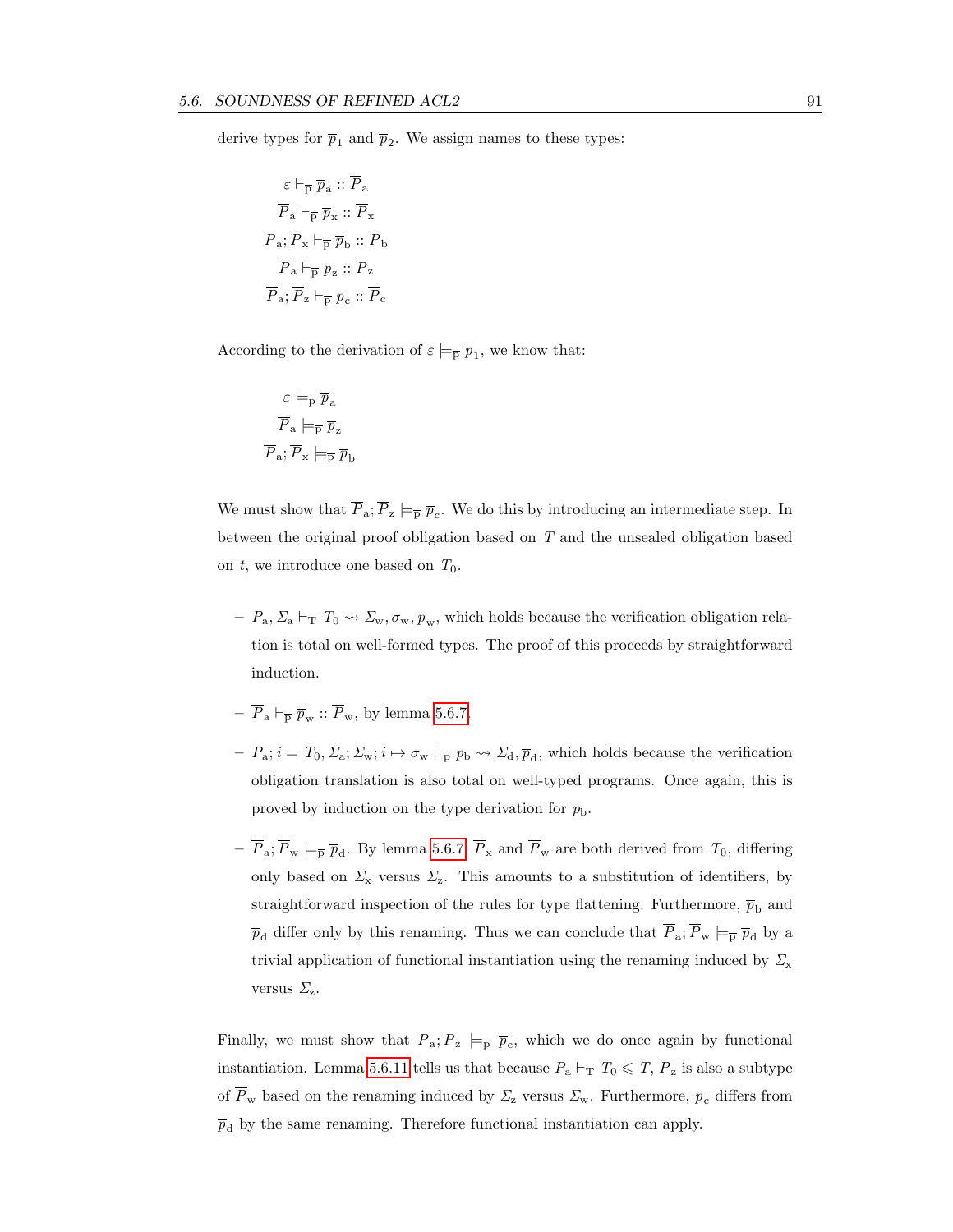• Case  $d = i_0 =$  gen  $(i_1 : T_1) t(a)$ . The type derivation establishes the following facts:

$$
\varepsilon \vdash_{p} p_{a} :: P_{a}
$$

$$
P_{a}; i_{1} : T_{1} \vdash_{t} t :: T_{2}
$$

$$
P_{a} \vdash_{t} a :: T_{3}
$$

$$
P_{a} \vdash_{T} T_{3} \leqslant T_{1}
$$

$$
P_{a}; i_{0} : [a/i_{1}] T_{2} \vdash_{p} p_{b} :: P_{b}
$$

By lemma [5.6.2,](#page-102-0) we can derive  $P_a \vdash_t [a_{i_1}]t :: [a_{i_1}]T_2$ .

From the derivations of  $\bar{p}_1$  and  $\bar{p}_2$ , we know the following:

$$
\varepsilon, \varepsilon \vdash_{p} p_{a} \leadsto \Sigma_{a}, \overline{p}_{a}
$$
\n
$$
P_{a}, \Sigma_{a} \vdash_{T} T_{1} \leadsto \Sigma_{x}, \sigma_{x}, \overline{p}_{x}
$$
\n
$$
P_{a}; i_{1}: T_{a}, \Sigma_{a}; \Sigma_{x}; i_{1} \mapsto \sigma_{x} \vdash_{t} t \leadsto \Sigma_{y}, \overline{p}_{y},
$$
\n
$$
P_{a}, \Sigma_{a} \vdash_{T} [a/i_{1}] T_{2} \leadsto \Sigma_{z}, \sigma_{z}, \overline{p}_{z}
$$
\n
$$
P_{a}; i_{0}: [a/i_{1}] T_{2}, \Sigma_{a}; \Sigma_{z}; i_{0} \mapsto \sigma_{z} \vdash_{p} p_{b} \leadsto \Sigma_{b}, \overline{p}_{b}
$$
\n
$$
P_{a}, \Sigma_{a} \vdash_{t} [a/i_{1}] t \leadsto \Sigma_{w}, \sigma_{w}, \overline{p}_{w}
$$
\n
$$
P_{a}; i_{0}: [a/i_{1}] T_{2}, \Sigma_{a}; \Sigma_{w}; i_{0} \mapsto \sigma_{w} \vdash_{p} p_{b} \leadsto \Sigma_{c}, \overline{p}_{c}
$$

Once again, lemma [5.6.7](#page-105-0) allows us to assign types to our verification obligations:

$$
\varepsilon \vdash_{\overline{p}} \overline{p}_a :: \overline{P}_a
$$

$$
\overline{P}_a \vdash_{\overline{p}} \overline{p}_x :: \overline{P}_x
$$

$$
\overline{P}_a : \overline{P}_x \vdash_{\overline{p}} \overline{p}_y :: \overline{P}_y
$$

$$
\overline{P}_a \vdash_{\overline{p}} \overline{p}_z :: \overline{P}_z
$$

$$
\overline{P}_a : \overline{P}_z \vdash_{\overline{p}} \overline{p}_b :: \overline{P}_b
$$

$$
\overline{P}_a \vdash_{\overline{p}} \overline{p}_w :: \overline{P}_w
$$

$$
\overline{P}_a : \overline{P}_w \vdash_{\overline{p}} \overline{p}_c :: \overline{P}_c
$$

By the derivation of  $\varepsilon \models_{\overline{p}} \overline{p}_1$ , we know:

$$
\varepsilon \models_{\overline{P}} \overline{p}_a
$$

$$
\overline{P}_a; \overline{P}_x \models_{\overline{P}} \overline{p}_y
$$

$$
\overline{P}_a; \overline{P}_z \models_{\overline{P}} \overline{p}_b
$$

From this we must show that  $\overline{P}_{a} \models_{\overline{p}} \overline{p}_{w}$  and  $\overline{P}_{a}$ ;  $\overline{P}_{w} \models_{\overline{p}} \overline{p}_{c}$ . We show the former by functional instantiation based on the proof of  $\bar{p}_y$  and the renaming induced by substituting a for  $i_1$  in  $\Sigma_a$ ;  $\Sigma_x$ ;  $i_1 \mapsto \sigma_x$ . We show the latter by functional instantiation as well, based on the renaming mapping  $P_z$  to  $P_w$  and  $\overline{p}_b$  to  $\overline{p}_c$ .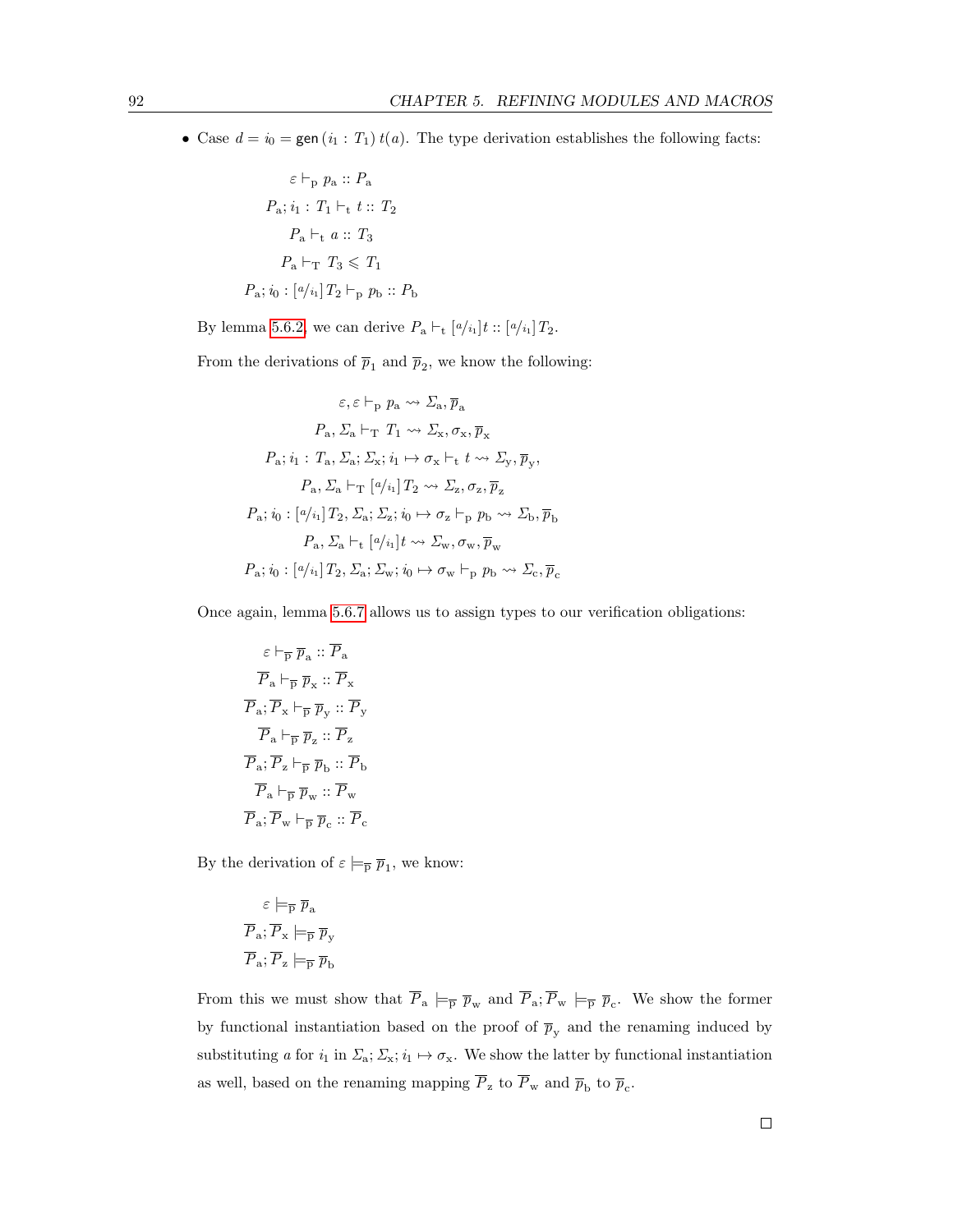<span id="page-102-0"></span>**Lemma 5.6.2** (Substitution and Term Types). If  $P_1 \vdash_t a_1 :: T_1, P_1 \vdash_T T_1 \leq T_2$ , and  $P_1; i : T_2; P_2 \vdash_t t :: T_3$ , then  $P_1; [a_1/i]P_2 \vdash_t [a_1/i]t :: T_4$  such that  $P_1; [a_1/i]P_2 \vdash_T T_4 \le$  $[a_1/i]T_3.$ 

<span id="page-102-1"></span>**Lemma 5.6.3** (Substitution and Type Well-Formedness). If  $P_1 \vdash_t a_1 :: T_1, P_1 \vdash_T T_1 \le$  $T_2$ , and  $P_1$ ;  $i$ :  $T_2$ ;  $P_2 \vdash_{\mathrm{T}} T_3$ , then  $P_1$ ;  $[a_1/i]P_2 \vdash_{\mathrm{T}} [a_1/i]T_3$ .

Proof. The proof of lemmas [5.6.2](#page-102-0) and [5.6.3](#page-102-1) proceeds by mutual induction on the derivation of the type of t and the well-formedness of  $T_3$ . We first consider the cases for the type of t.

- Case  $t = \text{inst}\{\overrightarrow{\ell} d\}$ . The proof proceeds by sub-induction on the types assigned to  $\overline{d}$ . Considering the types for definitions adds cases for function and theorem definitions. These cases in turn hold by straightforward induction on the well-formedness derivation for hints, rule classes, and expressions.
- Case  $t = \text{gen}(i_0 : T_0)$  t<sub>0</sub>. The proof relies on the inductive hypothesis for the type of  $t_0$  in the context where  $i_0$  has the type  $\left[a_1/i\right]T_0$ .
- Case  $t = t_1(a_2)$ . Here we must know that subtype relationships are preserved by substitution, which follows from lemma [5.6.6.](#page-104-0) We conclude by using the inductive hypothesis for  $t_1$ .
- Case  $t =$  seal  $t_0 : T_0$ . This case exploits the inductive hypotheses for the type of  $t_0$ and for the well-formedness of  $T_0$ , as well as lemma [5.6.6](#page-104-0) for subtype relationships.
- Case  $t =$  type  $T_0$ . Once again, this case relies on the inductive hypothesis for the well-formedness of  $T_0$ .
- Case  $t = a_2$ . This case relies on lemmas [5.6.5](#page-103-0) and [5.6.4](#page-103-1) stating that address types and type reduction, respectively, are preserved under substitution.

We next consider the cases for the well-formedness of  $T_3$ .

- Case  $T_3 = a_2$ . In this case, we use lemmas [5.6.5](#page-103-0) and [5.6.4](#page-103-1) and the fact that encapsulated types are invariant under subtyping.
- Case  $T_3 = T_4$  where  $\overrightarrow{\ell} = a_2$ . The inductive hypothesis tells us that  $T_4$  is well-formed; we rely on lemmas [5.6.5](#page-103-0) and [5.6.6](#page-104-0) to show that  $a_2$  still has an appropriate type.
- The remaining cases are either trivial or reduce directly to the inductive hypothesis.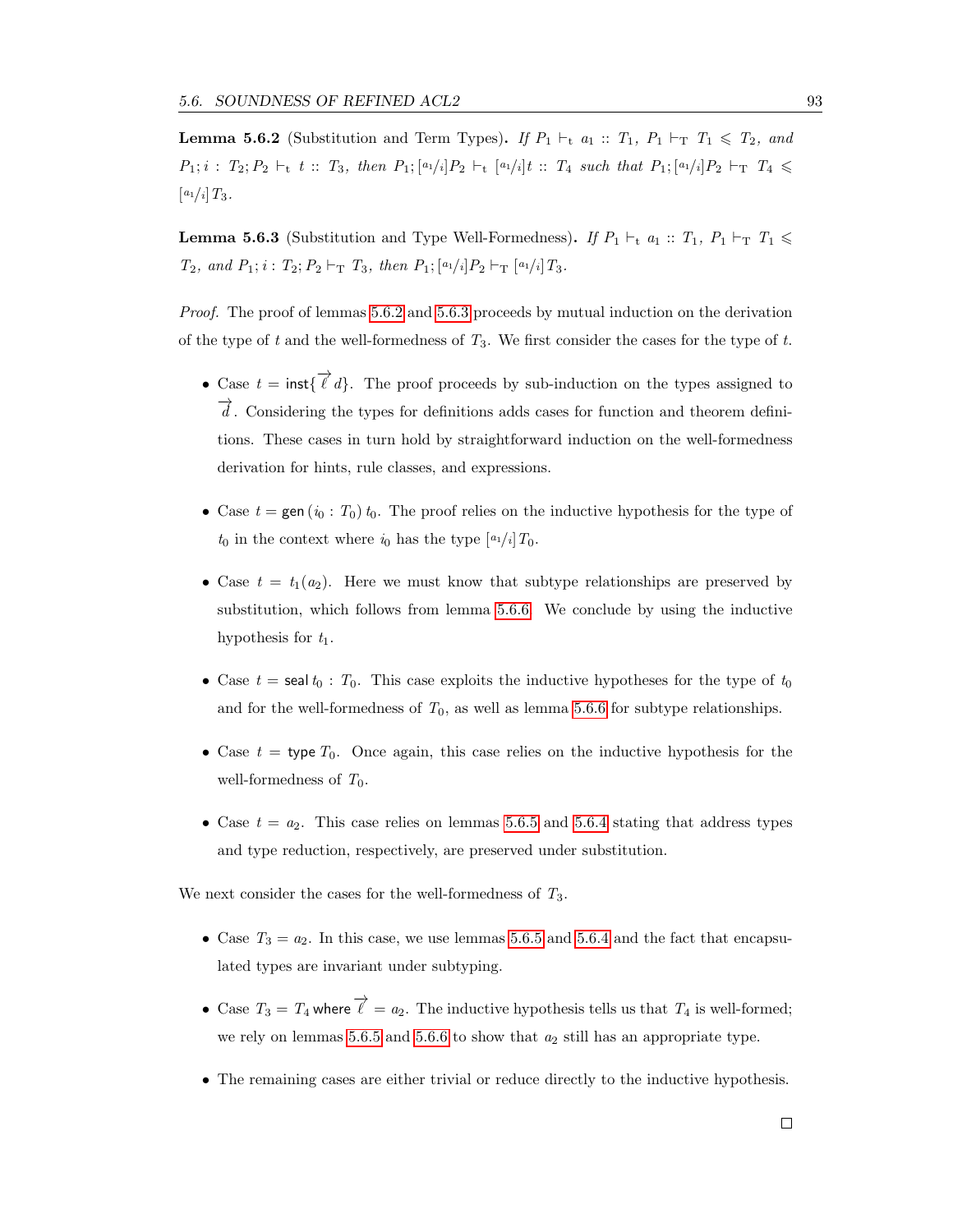<span id="page-103-1"></span>**Lemma 5.6.4** (Substitution and Type Reduction). If  $P_1 \vdash_t a_1 :: T_1$ ,  $P_1 \vdash_T T_1 \leq T_2$ , and  $P_1; i_1 : T_2; P_2 \vdash_{\mathrm{T}} T_3 \hookrightarrow T_4$ , then  $P_1; [a_1/i_1]P_2 \vdash_{\mathrm{T}} [a_1/i_1]T_3 \hookrightarrow [a_1/i_1]T_4$ .

<span id="page-103-0"></span>**Lemma 5.6.5** (Substitution and Environment Lookup). If  $P_1 \vdash_t a_1 :: T_1, P_1 \vdash_T T_1 \leq T_2$ , and  $P_1; i_1 : T_2; P_2 \vdash_a a_2 :: T_3$ , then  $P_1; [a_1/i_1]P_2 \vdash_a [a/i]a_2 :: T_4$  such that  $P_1; [a_1/i_1]P_2 \vdash_T a_2 :: T_4$  $T_4$  where  $\varepsilon = \frac{a_1}{i_1} a_2 \leqslant \frac{a_1}{i_1} T_3$ .

Proof. The proof of lemmas [5.6.4](#page-103-1) and [5.6.5](#page-103-0) proceeds by mutual induction on the derivation of type reduction for  $T_3$  and on the derivation of type lookup for  $a_2$ . We start by examining the cases for type reduction.

- Case  $T_3 = a_2$ . In this case,  $a_2$  has type  $T_5$  which reduces to type  $T_6$ . Thus  $T_4$  =  $T_6$ . By lemma [5.6.5,](#page-103-0) after substitution  $a_2$  reduces to a subtype of  $T_5$ , also postsubstitution. We can inspect the rules for subtypes to see that type  $T_6$  is only a subtype of itself. Therefore  $\lceil a_1/i_1 \rceil T_4$  is equal to  $\lceil a_1/i_1 \rceil T_6$ , and the case reduces to the inductive hypothesis.
- Case  $T_3 = \text{inst}\{\overrightarrow{\ell \rhd D}\}\.$  This proof proceeds by induction on the reduction of  $\overrightarrow{D}$  and by the inductive hypothesis for each contained type.
- Case  $T_3$  = gen (i<sub>2</sub>:  $T_5$ )  $T_6$ . This proof proceeds by two applications of the inductive hypothesis.
- Case  $T_3 = T_5$  where  $\overrightarrow{\ell_2} = a_2$ . This proof proceeds by further cases on the form of  $T_5$ ; each case is straightforward.
- Case  $T_3$  = ref  $a_2$ . This case relies on lemma [5.6.5.](#page-103-0)
- Case  $T_3$  = type  $T_5$ , holds by the inductive hypothesis.
- Transitive case: this case holds by two applications of the inductive hypothesis.
- Reflexive case: holds trivially.

Next, we examine the cases for looking up  $a_2$  in the environment.

• Case  $a_2 = i_2$ .

If  $i_2 = i_1$ , then  $[a_1/i_1]a_2 = a_1$ . Thus  $T_1 = T_4$  where  $\varepsilon = a_1$ ,  $T_2 = T_5$ , and the conclusion naturally holds.

If  $i_2 \in \text{dom}(P_1)$ , then substitution has no effect on  $a_2$  or its type as  $i_1$  is not in scope for them.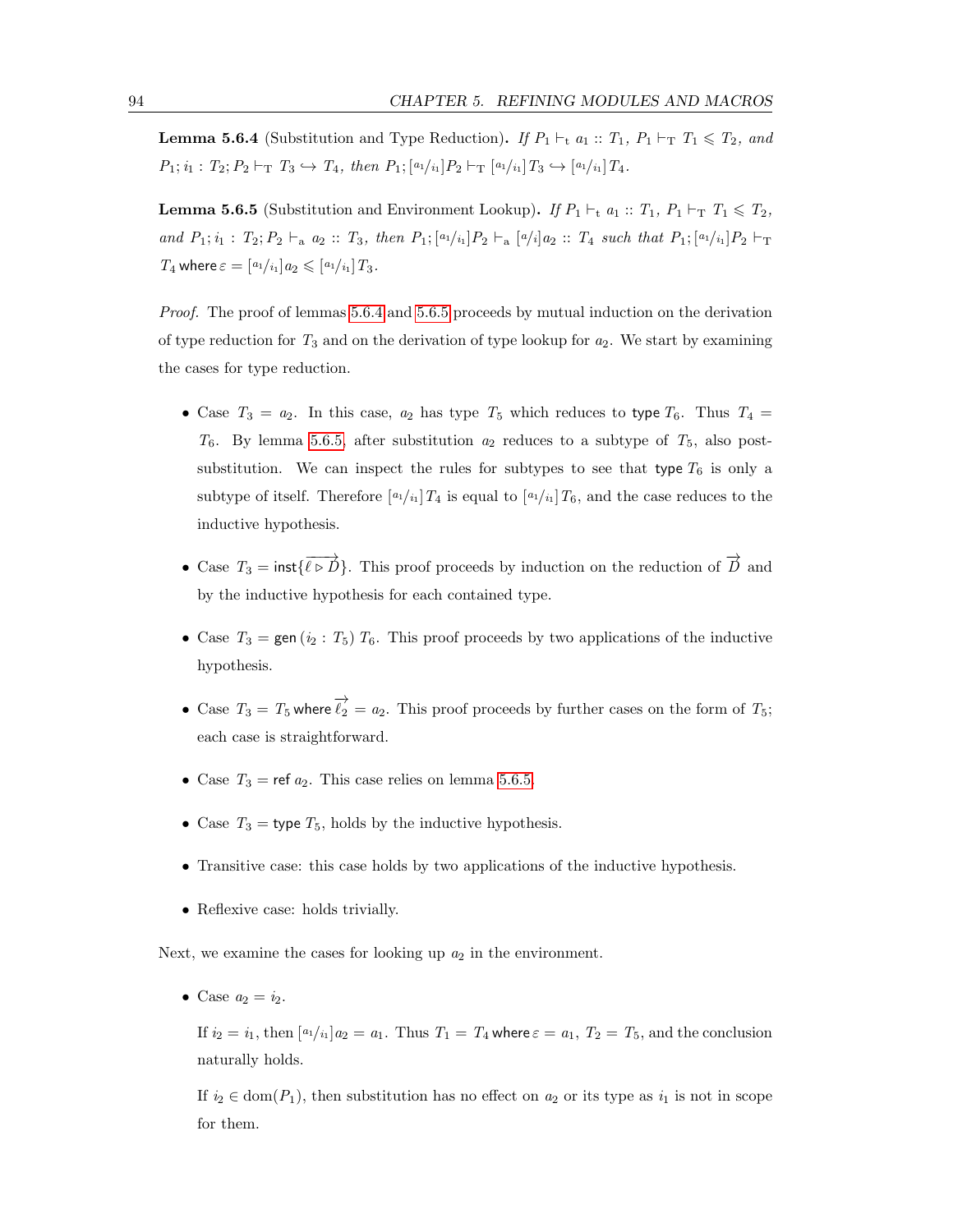If  $i_2 \in \text{dom}(P_2)$ , then  $[a_1i_1]a_2 = i_2$  and  $T_4 = [a_1i_1]T_3$ . This case also holds, as T<sub>3</sub> where  $\varepsilon = i_2$  is always a subtype of T<sub>3</sub>. This is proved by straightforward induction on the derivation of type reduction for refined types.

• Case  $a_2 = a_3 \cdot \ell_1$ .

In this case,  $P_1; i_1 : T_2; P_2 \vdash_a a_3 :: T_5 \text{ and } P_1; i_1 : T_2; P_2 \vdash_T T_5 \hookrightarrow \text{inst}\{\overline{\ell_2 \rhd i_2 : T_6}$  $\ell_1 \triangleright i_3 : T_7$  $\overrightarrow{\ell_3 \rhd i_4 : T_8}$ . We thus know that  $T_3 = \overrightarrow{a_3 \cdot \ell_2/i_2}$   $T_7$ . By the inductive hypothesis, we know that  $P_1; [a_1/i_1]P_2 \vdash_{a} [a/i]a_3 :: T_9$  such that  $P_1; [a_1/i_1]P_2 \vdash_T T_9$  where  $\varepsilon =$  $[a_1/i_1]a_3 \leq a_1/i_1]T_5$ . The derivations of term reduction and substitution tell us that  $T_9$  must therefore reduce to some instance type which, when refined to  $\left[\frac{a_1}{i_1}\right]a_3$ , is a subtype of the instance type which  $T_5$  reduces to. By the derivation of subtypes for instance types, we can determine that the respective labels' types must therefore also be subtypes. The extra type bindings for instance members are irrelevant, as reduction for refined instance types removes all references to them. This case therefore holds.

<span id="page-104-0"></span>**Lemma 5.6.6** (Substitution and Subtyping). If  $P_1 \vdash_t a_1 :: T_1$ ,  $P_1 \vdash_T T_1 \leq T_2$ , and  $P_1; i_1 : T_2; P_2 \vdash_{\mathrm{T}} T_3 \leqslant T_4$ , then  $P_1; [a_1/i_1]P_2 \vdash_{\mathrm{T}} [a_1/i_1]T_3 \leqslant [a_1/i_1]T_4$ .

*Proof.* This proof is by induction on the derivation of subtyping of  $T_3$  and  $T_4$ .

- Reduction case: holds by lemma [5.6.4.](#page-103-1)
- Reflexive case: holds trivially.
- Case  $T_3 = \text{fun } i_2(\overrightarrow{i_3}) e_1 e_2$  and  $T_4 = \text{stab } (\vert \overrightarrow{i_3} \vert)$ . This case is trivial.
- Case  $T_3$  = fun  $i_2(\vec{i}_3)$   $e_1$   $e_2$  and  $T_4$  = fun  $i_4(\vec{i}_5)$   $e_3$   $e_4$ . This case holds based on the preservation of expression equivalence under substitution. The proof proceeds by sub-induction on the derivation of expression equivalence.
- Case  $T_3 = \text{thm}(\overrightarrow{i_2}) e_1 \overrightarrow{r_1}$  and  $T_4 = \text{thm}(\overrightarrow{i_3}) e_2 \overrightarrow{r_2}$ . This case holds based on the preservation of expression and rule class equivalence. Again, the proof proceeds by cases on rule classes and the prior proof that expression equivalence is preserved.
- Case  $T_3 = \text{inst} {\overline{\ell \rhd \Delta}}$ . This case proceeds by induction on  $\overrightarrow{D}$  and the inductive hypothesis for each contained type.
- Case  $T_3 = \text{gen}(i_2 : T_5) T_6$ . This case uses the inductive hypothesis twice.

 $\Box$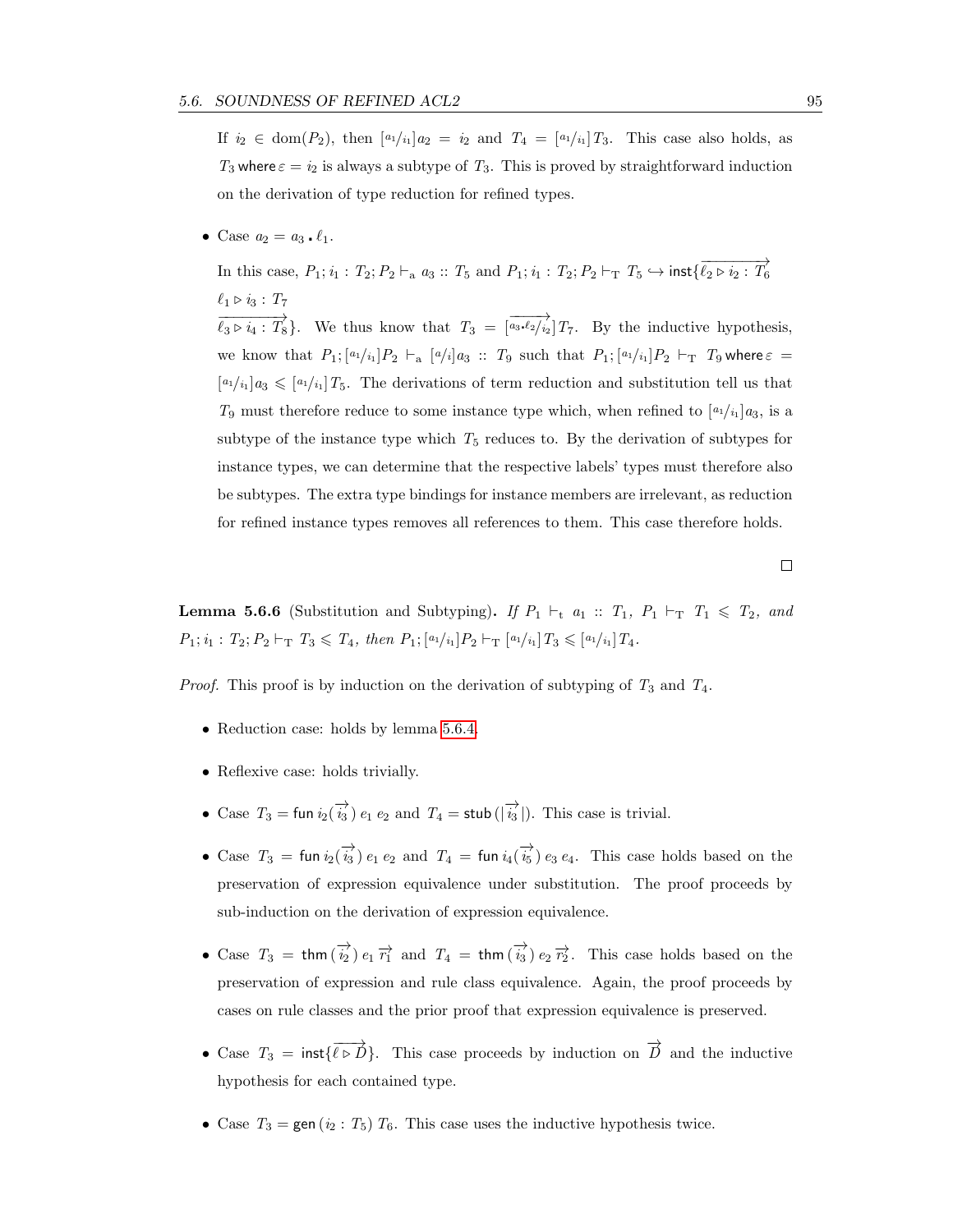- Case  $T_3$  = ref  $a_2$ . The proof uses lemma [5.6.5](#page-103-0) and the fact that for any well-formed type of the form ref a, any well-formed type of the form T where  $\varepsilon = a$  must reduce to ref a.
- Transitive case: holds by the inductive hypothesis twice.

<span id="page-105-0"></span>**Lemma 5.6.7** (Types for Verification Obligations of Programs). If  $\varepsilon, \Sigma_1 \vdash P_1 \cong \overline{P}_1$ ,  $P_1 \vdash_{p} p :: P_2, P_1, \Sigma_1 \vdash_{p} p \leadsto \Sigma_2, \overline{p}, \text{ and } P_1, \Sigma_1; \Sigma_2 \vdash P_2 \cong \overline{P}_2, \text{ then } \overline{P}_1 \vdash_{\overline{p}} \overline{p} :: \overline{P}_2.$ 

<span id="page-105-1"></span>**Lemma 5.6.8** (Types for Verification Obligations of Terms). If  $\varepsilon, \Sigma_1 \vdash P_1 \cong \overline{P}_1$ ,  $P_1 \vdash_t$  $t_1 :: T_1, P_1, \Sigma_1 \vdash_t t_1 \leadsto \Sigma_2, \sigma_1, \overline{p}, \text{ and } P_1, \Sigma_1; \Sigma_2 \vdash T_1 \tbinom{\otimes \sigma_1}{\sigma_1} \cong \overline{P}_2, \text{ then } \overline{P}_1 \vdash_p \overline{p} :: \overline{P}_2.$ 

Proof. The proof of lemmas [5.6.7](#page-105-0) and [5.6.8](#page-105-1) proceeds by mutual induction on the two derivations of  $\bar{p}$ . We first examine the different kinds of definitions.

- Function definition case. This case proceeds by sub-induction on the translation of expressions.
- Theorem definition case. This case relies on the previous proof about expressions and by cases on rule classes.
- The final case proceeds by the inductive hypothesis for terms.

Next, we proceed by cases on terms.

- Reference case: trivial.
- Instance case: proceeds by the inductive hypothesis for programs.
- Generic case: proceeds by the inductive hypothesis for input and output type.
- Instantiation case: proceeds using the inductive hypothesis for the applied generic, and by lemma [5.6.10](#page-106-1) for the formal's type.
- Sealing case: as above case, proceeds by the inductive hypothesis for its subterm and lemma [5.6.10](#page-106-1) for the sealed type.
- Type case: trivial.

 $\Box$ 

**Lemma 5.6.9** (Types for Verification Consequences of Environments). If  $\varepsilon$ ,  $\Sigma_1 \vdash P_1 \cong \overline{P}_1$ ,  $P_1 \vdash_P P_2, P_1, \Sigma_1 \vdash_P P_2 \leadsto \Sigma_2, \overline{p}, \text{ and } P_1, \Sigma_1; \Sigma_2 \vdash P_2 \cong \overline{P}_2, \text{ then } \overline{P}_1 \vdash_{\overline{P}} \overline{p} :: \overline{P}_2.$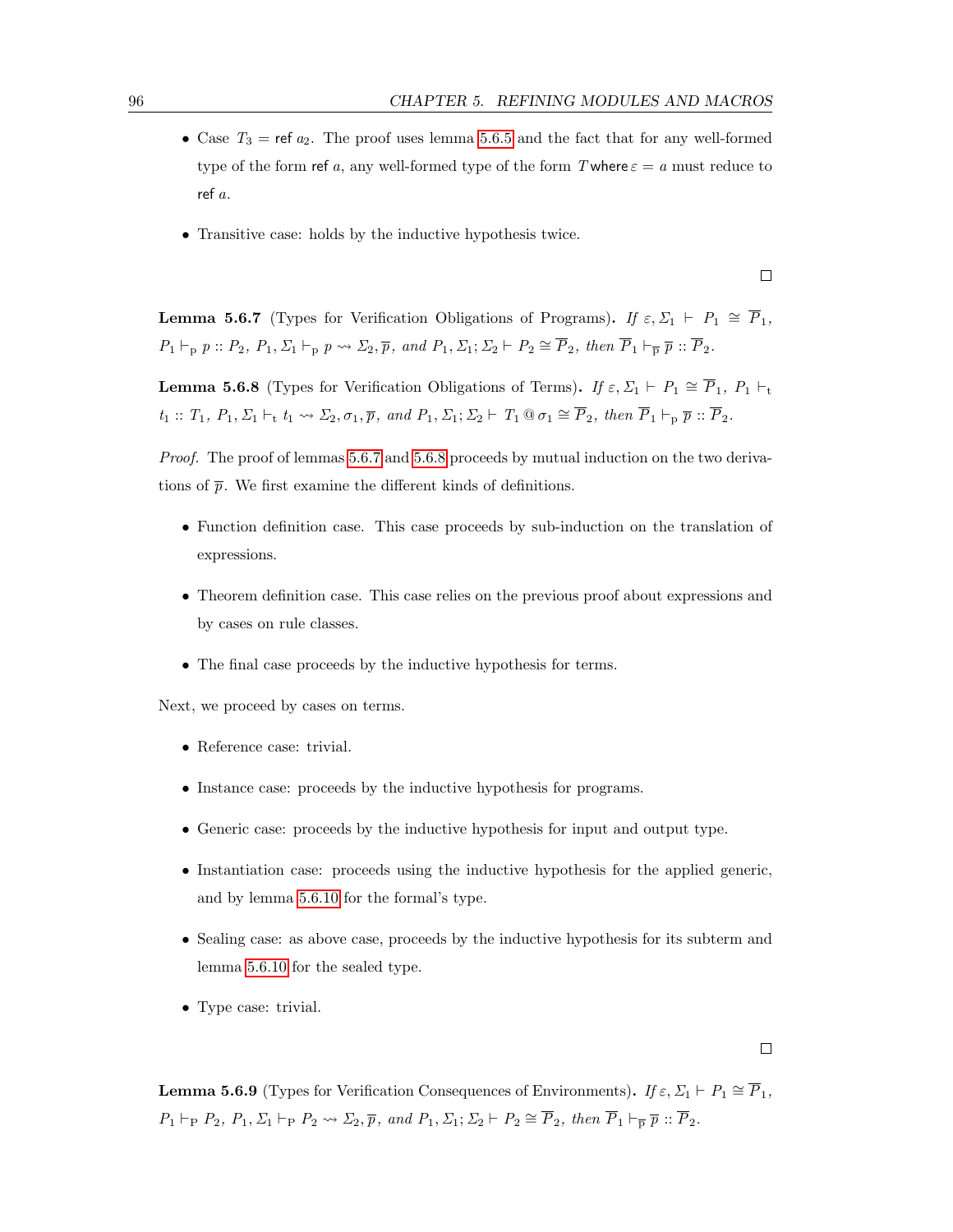<span id="page-106-1"></span>**Lemma 5.6.10** (Types for Verification Consequences of Types). If  $\varepsilon, \Sigma_1 \vdash P_1 \cong \overline{P}_1$ ,  $P_1 \vdash_T T_1, P_1, \Sigma_1 \vdash_T T_1 \leadsto \Sigma_2, \sigma_1, \overline{p}, \text{ and } P_1, \Sigma_1; \Sigma_2 \vdash T_1 \t\t\t\t\t\t\t\t\t\t\t\t\t\t\t\t\t\t\t\t\t\t\t\t\t\overline{P}_2, \text{ then } \overline{P}_1 \vdash_p \overline{p} :: \overline{P}_2.$ 

Proof. These two lemmas proceed symmetrically with lemmas [5.6.7](#page-105-0) and [5.6.8,](#page-105-1) without instantiation or sealing cases but with a type reduction case that proceeds via the inductive hypothesis.  $\Box$ 

<span id="page-106-0"></span>**Lemma 5.6.11** (Verification Obligations and Subtyping). If  $\varepsilon$ ,  $\Sigma_0 \vdash P_0 \cong \overline{P}_0$ ,  $P_0 \vdash_T T_1 \leq$ T2, P0, Σ<sup>0</sup> `<sup>T</sup> T<sup>1</sup> Σ1, σ1, p<sup>1</sup> , P0, Σ<sup>0</sup> `<sup>T</sup> T<sup>2</sup> Σ2, σ2, p<sup>2</sup> , P0, Σ0; Σ<sup>1</sup> ` T<sup>1</sup> @ σ<sup>1</sup> ∼= P1, and  $P_0, \Sigma_0; \Sigma_2 \vdash T_2 \otimes \sigma_2 \cong \overline{P}_2$ , then  $\Sigma_1$  and  $\sigma_1$  versus  $\Sigma_2$  and  $\sigma_2$  induce a mapping from the domain of  $\overrightarrow{P}_2$  to  $\overrightarrow{i_1}$ , and  $\overrightarrow{P}_0 \vdash_{\overrightarrow{P}} \overrightarrow{P}_1 \leq \overrightarrow{P}_2 \circledast \overrightarrow{i_1}$ .

Proof. The proof proceeds based on the derivation of subtyping.

- Type reduction case: by induction on the derivation of type reduction, we show that the verification artifacts are unchanged.
- Reflexive case: trivial.
- Function/stub case: trivial as well.
- Function and theorem cases: by induction on expression equivalence.
- Instance case: by induction on the sequence of member declarations and the I.H. for each one's type.
- Generic, type, and reference cases: trivial due to empty obligation.
- Transitive case: this case holds by the transitivity of functional instantiation.

 $\Box$ 

### 5.7 Implementation Details

Refined ACL2 is implemented under the name Dracula using the language-extension features of Racket and the theorem proving engine of ACL2. Programs are written as Racket modules beginning with #lang dracula. Racket's compiler then performs macro expansion, compiling the program down to a simple core language. The Dracula implementation processes this compiled program, interpreting specific patterns of Racket primitives as elements of the Refined ACL2 grammar. The resulting Refined ACL2 is typechecked before continuing; if the program is ill-typed, Dracula reports an error and halts compilation. From a welltyped Refined ACL2 interpretation, Dracula produces an ACL2 book representing the proof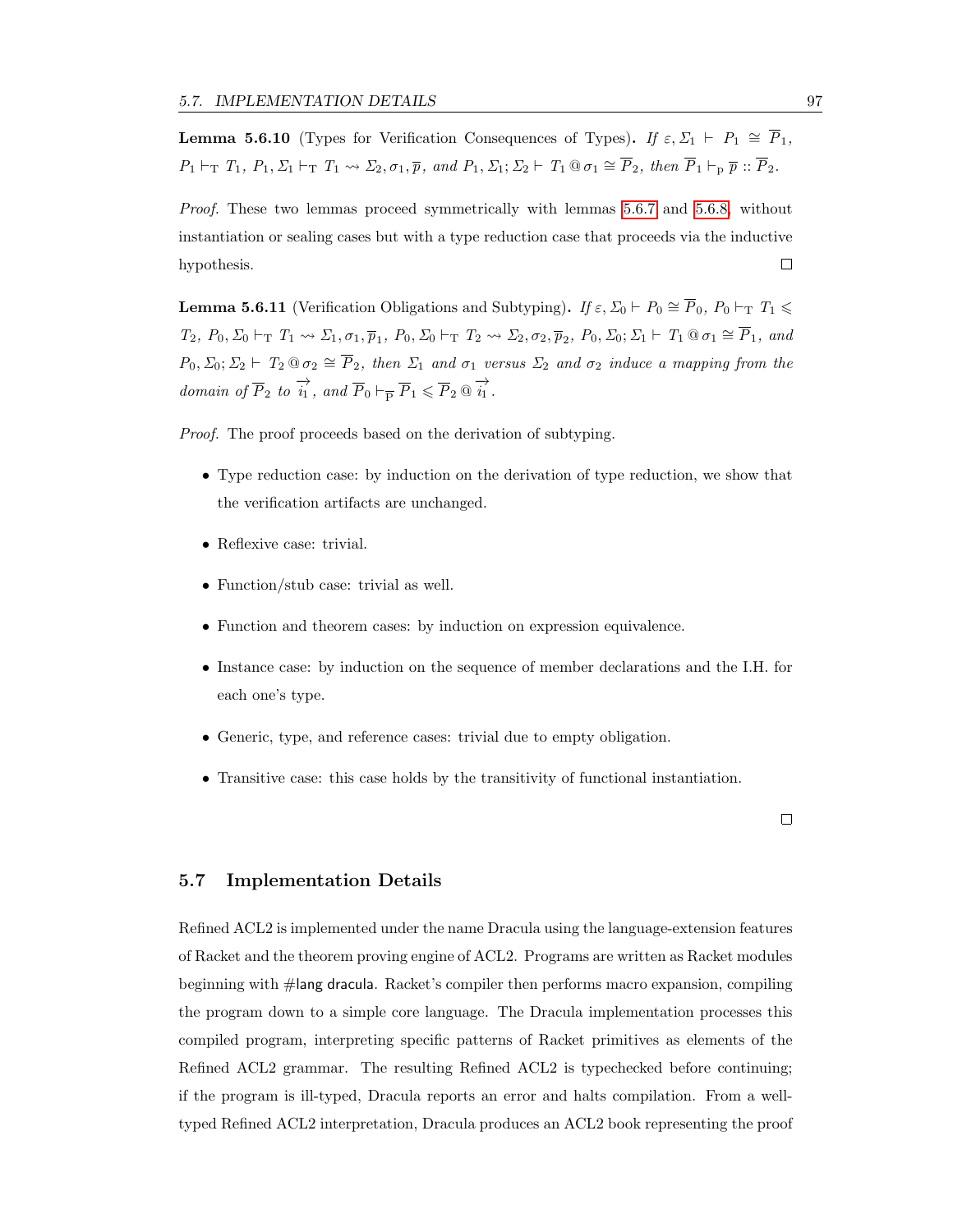obligation of the program. Users can thus execute the compiled form of the Dracula program via Racket and verify its proof obligation using ACL2.

When compiling programs to an executable form, Dracula uses compound values for instances rather than lifting their members to the top level, and uses closures for generics rather than syntactically substituting their bodies at all application sites. This translation is designed to behave the same as our semantics from figure [5.23,](#page-96-1) while generally performing better during both compile-time and run-time.

In order to interpret fully-expanded Racket programs as Refined ACL2, we must recognize certain combinations of Racket primitives as Refined ACL2 forms. Furthermore, we must ensure that every Dracula program expands to one of these recognizable patterns. Some Racket primitives have multiple interpretations. For instance, the  $\#%$  plain-lambda form—Racket's primitive function-creation mechanism—is used for Refined ACL2 functions, theorems, and generics in both terms and types. Others are not used at all, such as begin0. Dracula introduces "landmark" functions—e.g. make-generic to wrap #%plain-lambda, indicating its intended use—and other conventions to make parsing Racket programs as Refined ACL2 into a deterministic process.

At a higher level, Dracula comes equipped with a set of macros implementing function, theorem, and component definition forms such as those in figure [5.1.](#page-71-0) These macros must ensure that their full expansion can be interpreted as Refined ACL2. Furthermore, they must support the addition of macro definitions to instance types; these macros must be context sensitive, mapping local member references to the appropriate concrete instance when applied. We adapt the approach used for macros in Racket's unit system [\[Culpepper](#page-124-0) [et al. 2005\]](#page-124-0).

When constructing proof obligations, Dracula must map the value literals and primitives of Racket to those of ACL2. For literals, we use a fixed mapping for a core set of values. Immutable cons-pairs map to ACL2 pairs. Immutable strings using only ASCII characters map to ACL2 strings. ASCII characters map to ACL2 characters. Racket's exact numbers map to ACL2 numbers. Interned symbols in Racket map to ACL2 symbols in the "DRACULA" package; keywords map to ACL2 symbols in the "KEYWORD" package. ACL2 symbols in other packages have no Racket equivalent; similarly other Racket values such as mutable strings, inexact numbers, and user-defined structures have no ACL2 equivalent. Quoted literals in Dracula source programs are translated using this mapping to quoted ACL2 literals.

Primitive functions such as cons, car, and cdr are registered at compile time in Dracula along with an arity, package name, and symbol name for use in ACL2. For instance, cons? has arity 1 and maps to ACL2::CONSP. These mappings are used when creating proof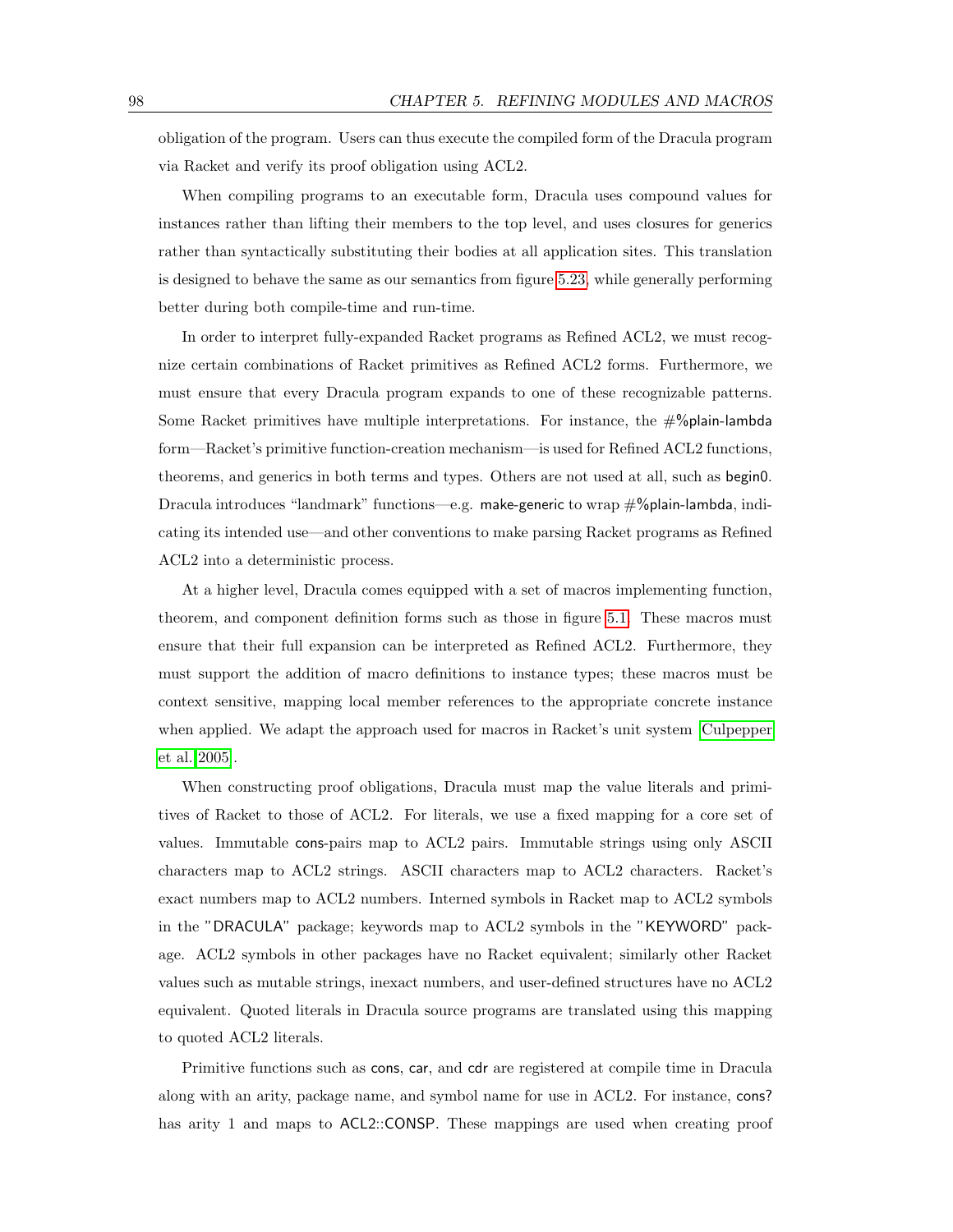obligations when the registered functions are applied.

Of course, the grammar shown in figure [5.2](#page-72-0) is not precisely what the ACL2 theorem prover uses. For instance, although local names for functions are convenient for our purposes, ACL2 has only one name for each function. We map function definitions from Refined ACL2 to **defun** forms in ACL2 by substituting the function's global name for its local name in the body, measure, and hints. Theorem definitions become **defthm** forms and stub definitions use **defstub**. An assumed sequence of definitions −→  $d$  translates to (skip-proofs (progn  $\overline{d}$  ...)). Hidden sequences become (encapsulate () (local  $\overline{d}$ ) ...). By using only two special forms of encapsulate—one where all definitions are local and the **defstub** macro—and no defaxiom forms, we avoid much of the complexity of the ACL2 logic in our formalism and translation.

#### 5.8 Related Work

The design space of modules with explicit specifications has been well-explored. The literature begins with Modula-2 [\[Wirth 1983b\]](#page-127-0), and includes more recent developments such as the ML module system [\[Harper and Lillibridge 1994;](#page-125-0) [Leroy 1994\]](#page-126-0), Racket units [\[Flatt](#page-125-1) [and Felleisen 1998a;](#page-125-1) [Owens and Flatt 2006b\]](#page-126-1), and mixin modules [\[Dreyer and Rossberg](#page-124-0) [2008\]](#page-124-0). These systems introduce a variety of features, including higher-order and first-class modules, recursive linking, and opaque, translucent, and transparent specifications.

It is well-known that theorem provers impose somewhat different requirements on module systems than regular programming languages. The modular constructs for theorem provers include Isabelle's locales [Kammüller et al. 1999], Coq's sections [\[The Coq Develop](#page-127-1)[ment Team 2006\]](#page-127-1), and the "little theories" of IMPS [\[Farmer et al. 1993\]](#page-124-1). These constructs provide little more than lightweight scope and abstraction mechanisms; they can be used to separate parts of a proof, and their abstract local definitions can be instantiated to extract variations on their exports. So long as the underlying logic can express higher order abstractions, these constructs do not extend its expressivity, but instead provide syntactic convenience.

Extended ML (EML) [\[Sannella 1991\]](#page-126-2) equips SML [\[Milner et al. 1990\]](#page-126-3) with logical properties and a verification semantics. The language is designed around the top-down methodology of beginning with an abstract specification and refining it step-by-step to a concrete implementation. EML allows the user to supply the term "?" for any type, value, or module, representing a component whose implementation is deferred but assumed correct. This allows a top-down development style in which there may be no executable implementation until the very end, but individual proof fragments can be checked along the way.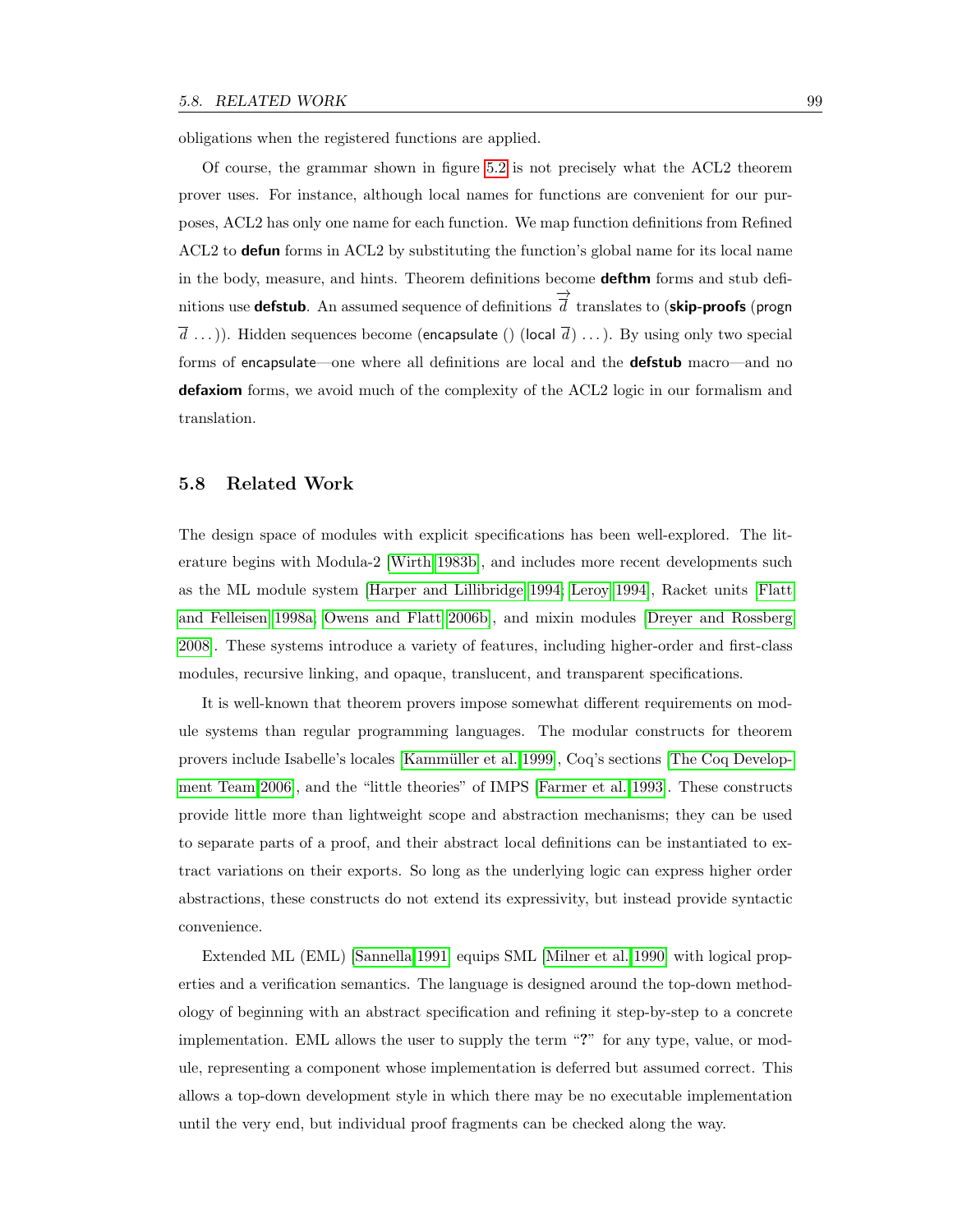Coq [\[Courant 2007;](#page-124-2) [Chrzaszcz 2003\]](#page-124-3) inherits aspects of the ML module system and enriches it with a language of logical specifications. The two are sufficiently expressive to describe the specific implementation of a term (value or type), much like the manifest type specifications of ML. In turn, manifest type specifications allow the client of a specification to reason about the precise definition of an imported term.

Our module system for ACL2 inherits many aspects of these systems and builds on them. We use nestable modules with external linking and external interfaces with translucent, refineable member specifications as in ML functors and signatures. Refined ACL2 also supports a top-down development process for ACL2, similar to Extended ML. The introduction of parameterized components allows low-level details to be left as an abstract import while high-level parts of the proof are developed.

Furthermore, our system provides higher-order, instantiable abstractions much like locales, sections, "little theories", and the functors of ML-like systems. Unlike other theorem provers, ACL2 does not support higher-order abstractions. We have to synthesize a method for expressing, verifying, and instantiating abstract proofs within a first-order logic.

Refined ACL2 shares with Coq the power to provide concrete specifications to express induction schemes at module boundaries. These specifications play a greater pragmatic role in ACL2 than in Coq; in our system, they are the only way to express induction schemes, while in Coq induction schemes can be constructed manually in explicit proofs.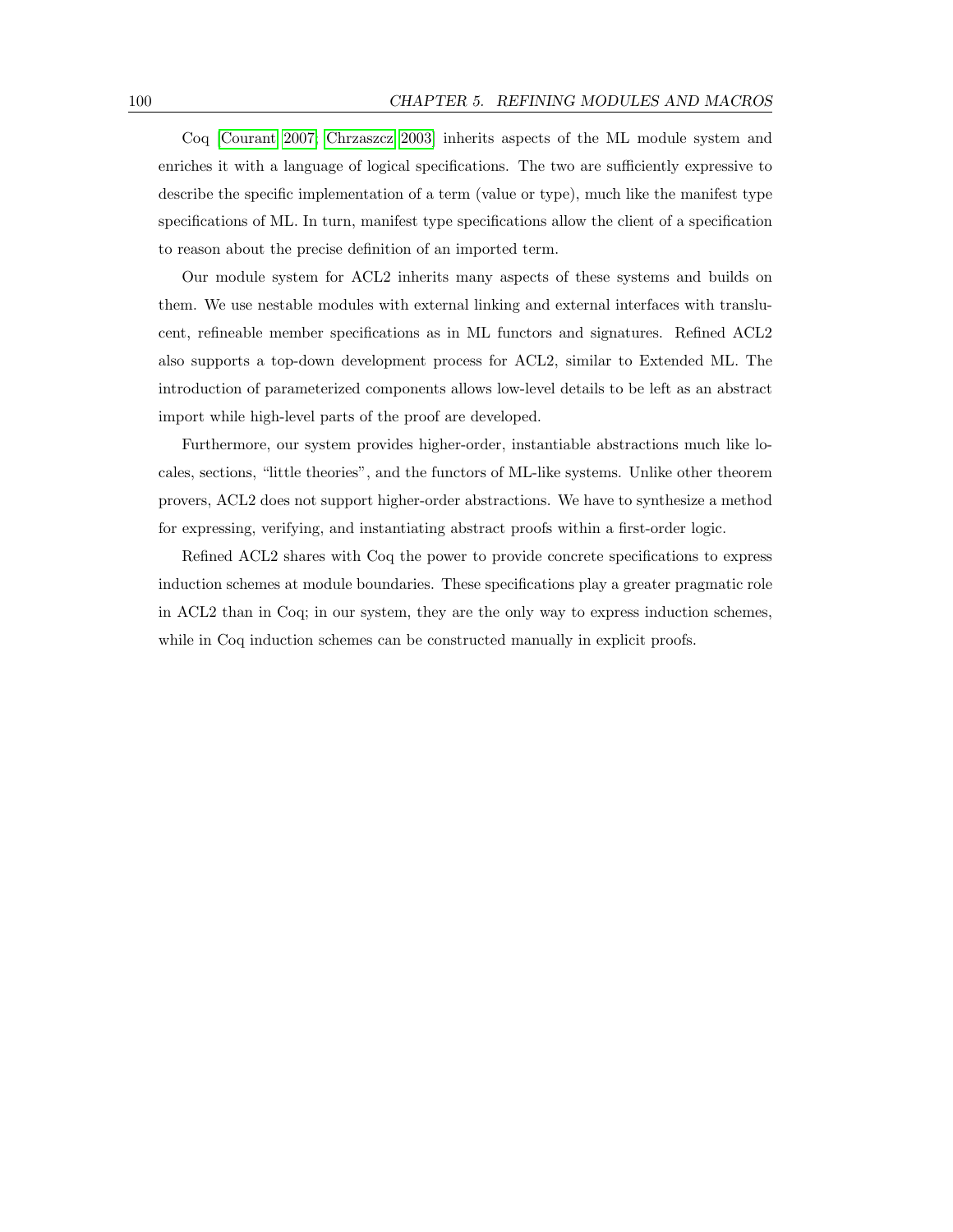### CHAPTER<sub>6</sub>

## Finale

I set out to establish the following thesis:

The language of ACL2 can be extended to express robust modular and syntactic abstractions without changing ACL2's logic or theorem prover.

Specifically, it is my intention to address several absent features of ACL2 that facilitate large-scale, expressive proof development.

Top-down reasoning is a natural way to develop a proof, but not one that ACL2 directly supports. In ACL2, a top-down proof requires a combination of axioms, stubs, and "skipped" proofs as placeholders for low-level details. These artifacts must be replaced with a fully implemented and verified version to complete the proof, which in turn invalidates the certification of the main theorem. In Refined ACL2, individual components can be verified and certified separately, then linked together in arbitrary order later without recertification.

Second-order abstraction—universal quantification—over proofs and functions is a powerful tool for developing multiple proofs with common elements. Writing and verifying key parts once avoids extra time spent on compilation, verification, and development, as well as reducing the chance for errors. ACL2's existing methods of abstracting over proofs and functions include encapsulation, which requires an initial witness and sacrifices execution, and macros, which only abstract syntactically and must be verified at each application site. Refined ACL2 provides a method to build and verify second-order abstractions in advance, then instantiate them later for execution and instance-specific reasoning.

For any kind of abstraction, a language of specifications for inputs and outputs can improve both conciseness and expressiveness. ACL2's encapsulated abstractions do not separate their specification from their implementation; producing two similar abstractions or two uses of one abstraction involves repeated effort. Instance types in Refined ACL2 can be defined, nested, reused, and refined as needed for a given application.

Being able to execute the logical model used to verify a program is an important capability. Execution permits the developer to compare a model to the original program and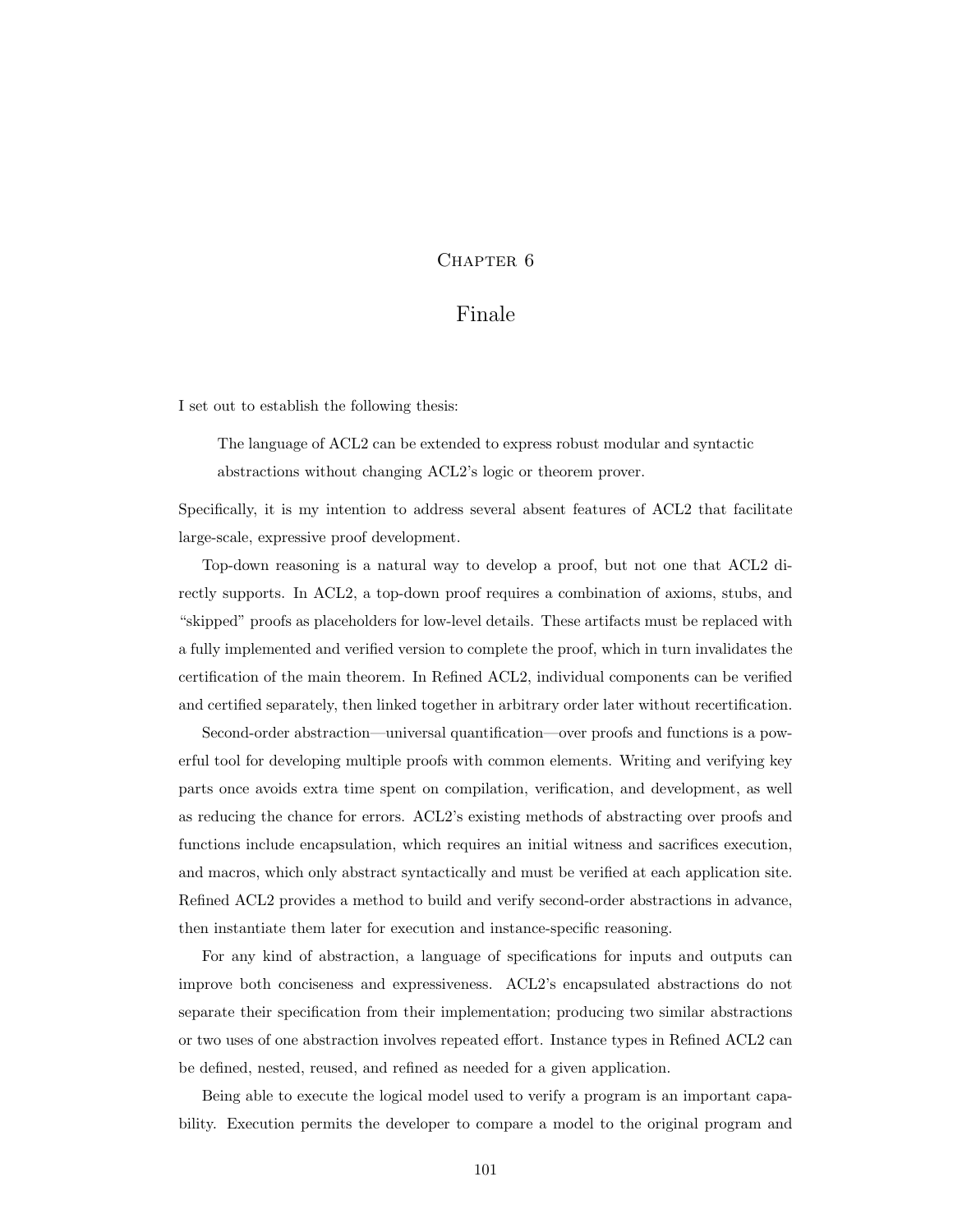to find counterexamples to failed theorems. ACL2 abstracts details away from parts of a program with encapsulation, which excludes execution.<sup>1</sup> Sealed components in Refined ACL2 expose none of their internal details, yet the overall program remains executable.

Managing names in ACL2 can be tricky at best. At the file level, the package system provides only weak guarantees about namespace separation, and little ability to import names. ACL2's unhygienic macros can also lead to problems with unintended name clashes. Refined ACL2 has a component system based on lexical scope, with imports based on explicit specifications. Overall, the language inherits Racket's expressive module and macro systems.

Using only the theorem proving capabilities already present in ACL2, Refined ACL2 provides all the development features we identify as missing in the original language. Our soundness proof establishes a trusted relationship between source programs and the theorems proved about them; long-standing experience and the reputations of Racket and ML establish the usefulness of their macro and module facilities, respectively.

In addition to satisfying our thesis, Refined ACL2 provides an ACL2 model for a limited subset of Racket programs. The extensible set of axiomatized primitives opens the door for modeling more of Racket as needed. With further research it may be possible to model more of Racket in ACL2, such as certain kinds of side effects, higher order programming, or perhaps more modest additions such as functional hash tables and regular expressions.

<sup>&</sup>lt;sup>1</sup>Concurrently with this work, the ACL2 maintainers have added a feature called **defattach** which can restore executability to encapsulated code.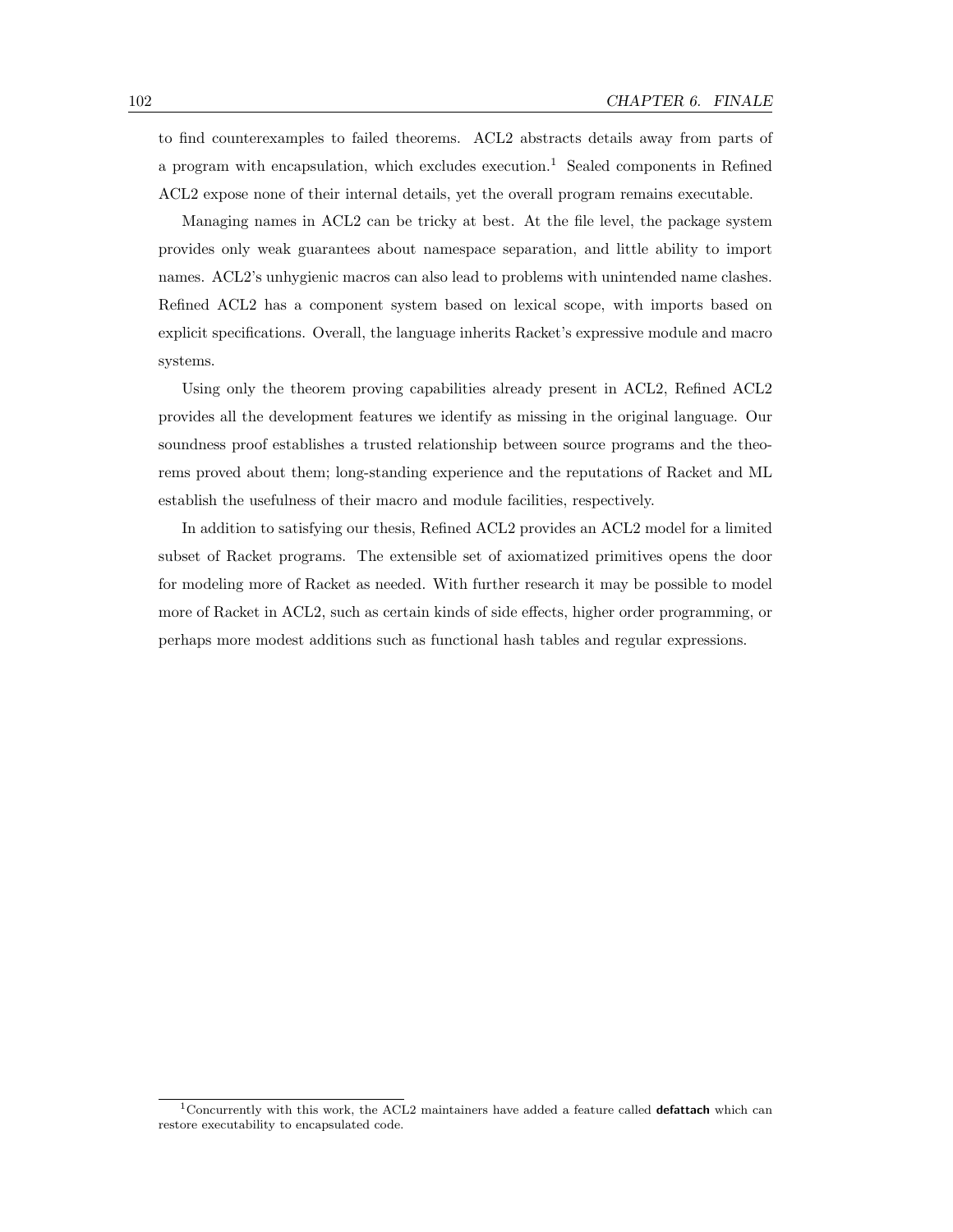## Appendix A

## Modular ACL2: First Model

This appendix presents a model used in Modular ACL2's early design stages<sup>1</sup>. Section [A.1](#page-112-0) describes the language and section [A.2](#page-114-0) presents an overview of our two-part model. Section [A.3](#page-115-0) discusses the part of our model concerned with local reasoning about modules. Section [A.4](#page-118-0) explains the other half of our model, concerned with the execution of whole programs. Section [A.5](#page-120-0) evaluates the current design, addressing alternate options and implementation concerns.

#### <span id="page-112-0"></span>A.1 Design of Modular ACL2

Our goal is to create a coherent linguistic construct for modular programming in ACL2. To that end we have designed the Modular ACL2 language using PLT Redex models. Programs in Modular ACL2 consist of interfaces and modules. Modules are program fragments with their own namespaces and logical theories; interfaces determine how the program and proof fragments from different modules interact.

In the current design of Modular ACL2, modules and interfaces are defined at the top level. Interfaces contain a set of function signatures and logical statements about them. Modules may be primitive or compound. Primitive modules import and export definitions via interfaces and contain internal definitions. Compound modules link other modules together, filling in the exports of one module as the implementation for the matching imports of another module. From the logical perspective, a module may be viewed as an implication, with the theorems of its imported interfaces as hypotheses and the theorems of its exported interfaces as conclusions. Linking a compound module discharges some of the hypotheses.

Figure [A.1](#page-113-0) demonstrates a sample Modular ACL2 program representing one possible translation of SQR-ALL. The program consists of two interfaces, three modules, and an entry point. The original functions are split into separate modules. The function sqr is

<sup>&</sup>lt;sup>1</sup>This work has been published in [Felleisen et al.](#page-125-3) [\[2009\]](#page-125-3).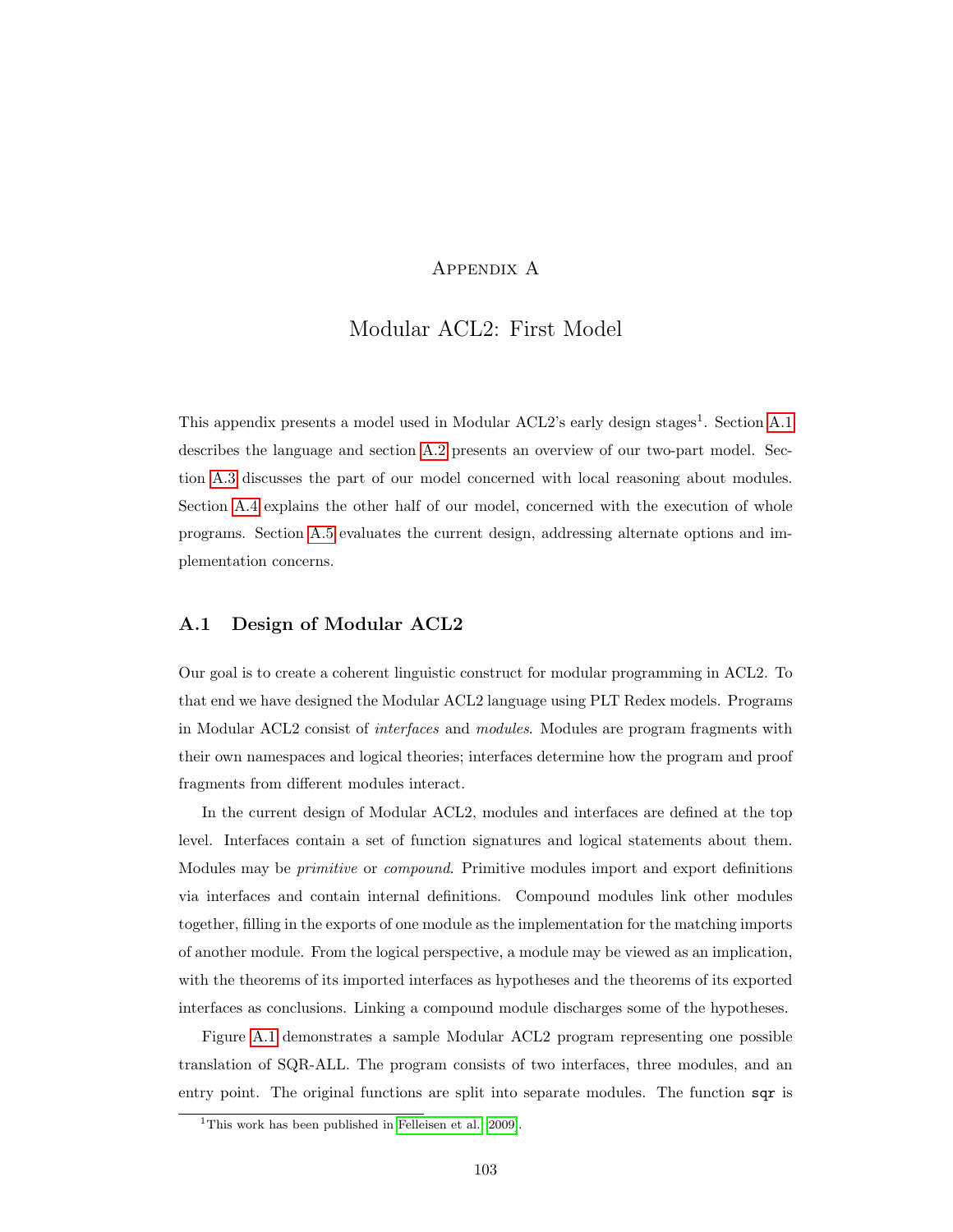```
(interface INT-IFC
  (function int-fn (n) t)
  (theorem int-fn-type
    (implies (integerp n)
             (integerp (int-fn n)))))
(interface LIST-IFC
  (function list-fn (ns) t)
  (theorem list-fn-type
    (implies (integer-listp ns)
             (integer-listp (list-fn ns)))))
(module SQR-MOD
  (defun sqr (n) (* n n))
  (export INT-IFC (sqr as int-fn)))
(module MAP-MOD
  (import INT-IFC)
  (defun map-int-fn (ns)
    (cond ((endp ns) nil)
          ((consp ns) (cons (int-fn (car ns))
                             (\text{map-int-fn } (cdr ns))))(export LIST-IFC (map-int-fn as list-fn)))
(compound SQR-ALL-MOD = MAP-MOD (SQR-MOD : INT-IFC))
(invoke LIST-IFC (list-fn (list 1 2 3)))
```
<span id="page-113-0"></span>Figure A.1: The Modular ACL2 program SQR-ALL.

in the module SQR-MOD, which exports it as int-fn via interface INT-IFC. The theorem int-fn-type in the interface requires int-fn to be closed on the integers; when applied to sqr, it essentially restates the original conjecture sqr-type.

The other function, sqr-all, is split across multiple modules. The module MAP-MOD contains a generalized implementation which maps an arbitrary integer function (int-fn imported from INT-IFC) over a list. This function is exported as list-fn via LIST-IFC, which requires it to be closed on integer lists, as in sqr-all-type. The last module SQR-ALL-MOD links MAP-MOD to SQR-MOD, essentially reconstituting sqr-all by attaching the imported int-fn in MAP-MOD to sqr in SQR-MOD.

The program's entry point invokes the function list-fn exported by SQR-ALL-MOD on (list 1 2 3).

The modular version of SQR-ALL splits the program into several reusable pieces, and protects each piece from interfering with the others. For instance, SQR-MOD does not have imports and does not export the name sqr, so the internal function cannot clash with another sqr. Also, the imported interface INT-IFC in MAP-MOD serves as an abstraction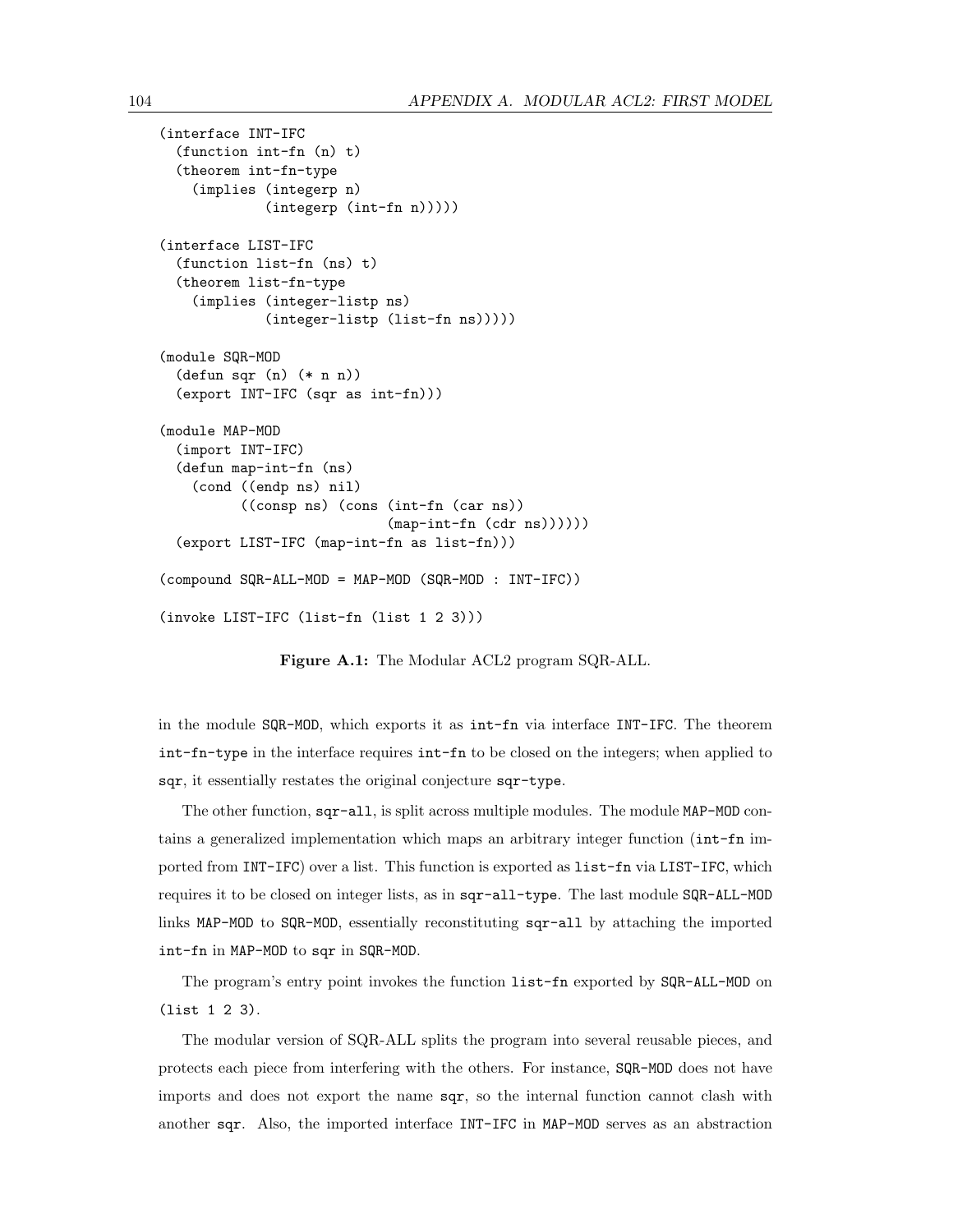```
program ::= (def ... expr ...)
     def ::= (defun fvar (var ...) expr)
            | (defthm fvar expr)
            | (defstub fvar (var ...) t)
            | (defaxiom fvar expr)
    expr ::= const | var
             | (cond (expr expr) ...)
            | (let ((var expr) ...) expr)
            | (fvar expr ...)
     sig ::= (fvar (var ... ) t)const ::= t | nil | number
```
<span id="page-114-2"></span>Figure A.2: A subset of ACL2 syntax.

```
P ::= (I ... M ... C ... E)
  I ::= (interface Ivar Fun ... Thm ...)
 M ::= (module Mvar Imp ... def ... Exp ...)
  C ::= (compound Mvar = Mvar (Mvar : Ivar))
  E ::= (invoke Ivar expr)
Fun ::= (function fvar (var ...) t)
Thm ::= (theorem fvar expr)
Imp ::= (import Ivar)Exp ::= (export Ivar (fvar as fvar) ...)
```
<span id="page-114-1"></span>Figure A.3: The grammar of Modular ACL2.

barrier. Any attempt to reason about int-fn when verifying map-int-fn must be in terms of the guarantees in INT-IFC; there is no concrete implementation to "confuse" the theorem prover.

See figure [A.3](#page-114-1) for the full grammar of Modular ACL2, based on the ACL2 syntax from figure [A.2.](#page-114-2) Modular ACL2 assumes two additional sets of variable names: Mvar for modules and Ivar for interfaces. To simplify the model, we restrict each compound module to link only two modules across a single interface, and require a program to define all interfaces first, followed by primitive modules, and then compound modules. Each program ends with an entry point expression, which may invoke functions from a specified interface provided by the module immediately preceding it.

#### <span id="page-114-0"></span>A.2 Modeling Modular ACL2

Our model defines the meaning of Modular ACL2 in terms of ACL2. We have two separate interpretations of programs: one for logical reasoning and one for execution. The logical form of a program consists of a set of conjectures about individual modules. They represent the claim that each module satisfies its exported interfaces for any valid implementation of its imported interfaces. Programmers can use this form to verify each module of a program in isolation.

The executable form is a concrete implementation of the full program, including a fully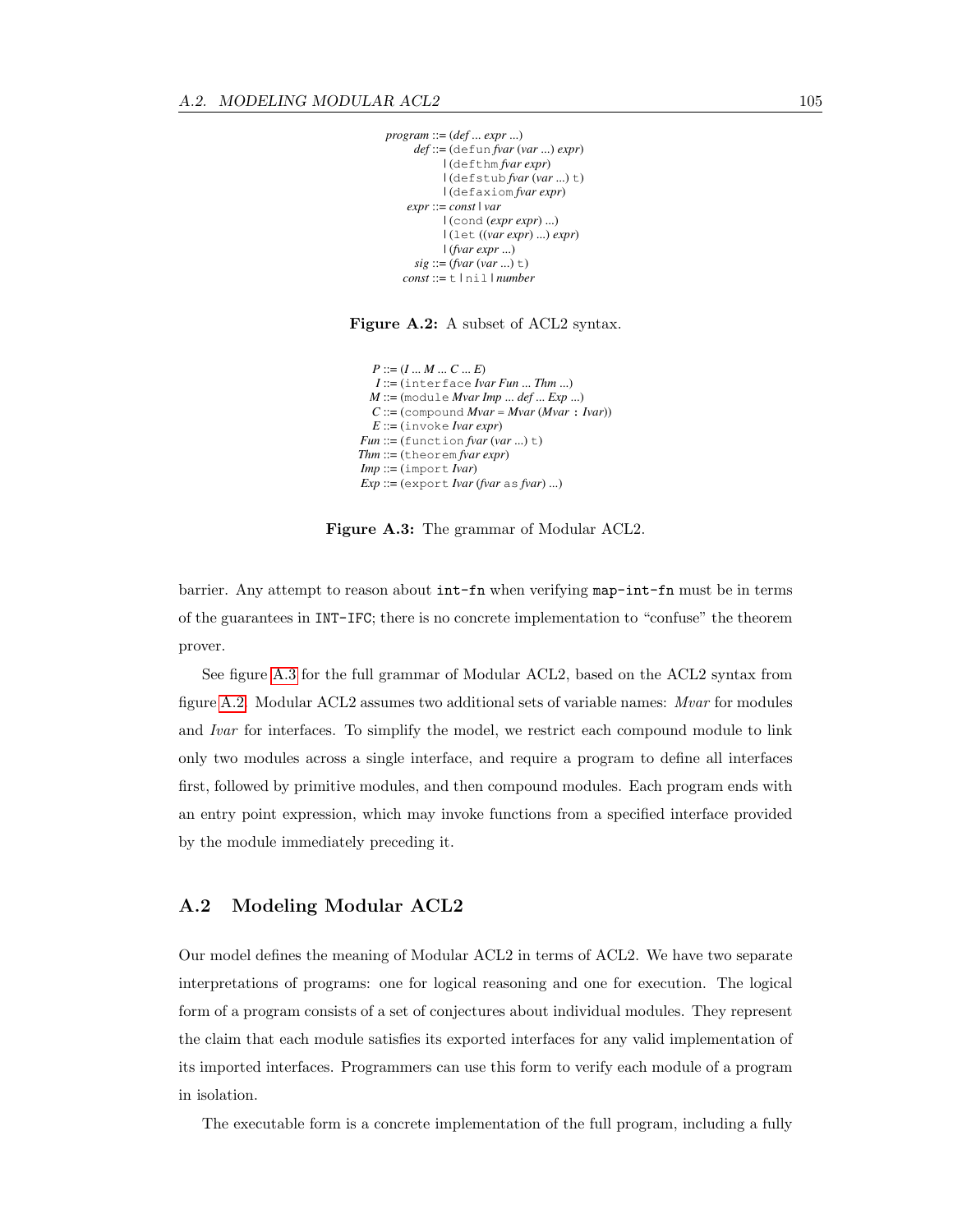|  | get-def-names : $(\text{def} \dots) \rightarrow (\text{fvar} \dots)$ | Extracts defined names.      |
|--|----------------------------------------------------------------------|------------------------------|
|  | join-imports : $(imp \dots) \rightarrow (imp \dots)$                 | Removes duplicate imports.   |
|  | prefix : $Var$ , $Var \rightarrow Var$                               | Adds a prefix to a variable. |
|  | prefix-names : $Var$ , $(Var \dots) \rightarrow (Var \dots)$         | Prefixes multiple variables. |
|  | rename-[term]* : $(fvar \dots)$ , $(fvar \dots)$ , [term]            | Renames identifiers in a     |
|  | $\rightarrow$ [term]                                                 | given kind of term.          |

<span id="page-115-1"></span>Figure A.4: Signatures of metafunctions used in the model.

linked form of the final module and an entry point expression that invokes the module. Programmers can execute this form of the program, relying on the properties of modules verified in the logical form without having to reprove them each time they are linked.

In our presentation of the PLT Redex model, some common or simple functionality is defined in separate metafunctions, summarized in figure [A.4.](#page-115-1) The figure describes the general form of term(s) supplied to and produced by the metafunctions. Note that prefix and prefix-names operate on any kind of variable (written  $Var$ ); specific applications use specific kinds of variables (such as  $fvar$ ).

The various rename- functions perform a series of substitutions on function and theorem names, replacing all occurrences (bound and binding) of names from the first list with the corresponding name from the second list. The rules shown here use rename-var<sup>\*</sup>, renameexpr<sup>\*</sup>, rename-def<sup>\*</sup>, and rename-export<sup>\*</sup> for terms belonging to fvar, expr, def, and Exp, respectively.

We make several assumptions about variable names in Modular ACL2 programs so our translations can create new names that are both unique and readable. First, module and interface names must all be unique, as must function and theorem names in a given module. Second, wherever new names are needed, we concatenate the name of the source module or interface with the name of the definition, e.g. PREFIX.name. For these names to be available, the initial program must not contain such "dotted" names, and modules must only import or export a given interface once.

#### <span id="page-115-0"></span>A.3 Logical meaning of modules

The first half of our model establishes the logical meaning of Modular ACL2 programs on a per-module basis. We translate each primitive module into a conjecture that if its imported functions satisfy the theorems in their respective interfaces, then its exported functions satisfy their properties as well. If ACL2 admits the correctness of this conjecture for abstract imports, then the module may be safely linked with concrete implementations and executed. The correctness of compound modules follows from the correctness of their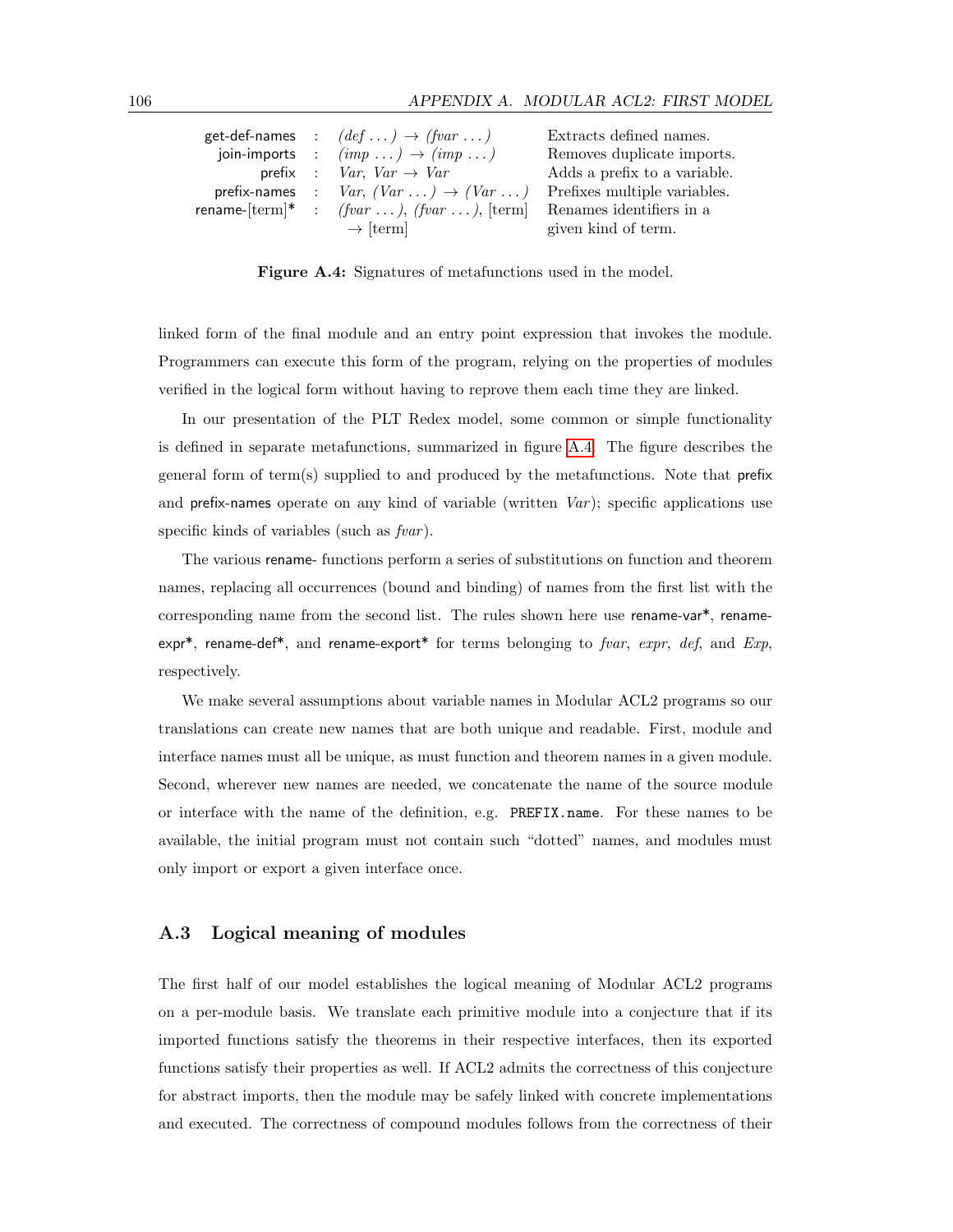$(I \dots M_{pre} \dots M M_{post} \dots C \dots E) \longrightarrow (I \dots M)$  [choose module] (*Ipre* ... *I Ipost* ... (module *Mvar Imp* ... (import *Ivar*) *def* ... *Exp* ...))  $\longrightarrow (I_{pre} \dots I I_{post} \dots)$ (module *Mvar Imp* ... (defstub *fvarfun* (*var* ...) t) ... (defaxiom *fvarthm expr*) ... *def* ... *Exp* ...)) [import interface] where *I* = (interface *Ivar* (function *fvarfun* (*var* ...) t) ... (theorem *fvarthm expr*) ...) (*Ipre* ... *I Ipost* ... (module *Mvar def* ... (export *Ivar* (*fvarint* as *fvarext*) ...) *Exp* ...))  $\longrightarrow (I_{pre} \dots I I_{post} \dots)$ (module *Mvar def* ... (defthm prefix[[*Ivar*, *fvar*]] rename-expr\*[[(*fvarext* ...), (*fvarint* ...), *expr*]] ) ... *Exp* ...)) [export interface] where *I* = (interface *Ivar Fun* ... (theorem *fvar expr*) ...)  $(I \dots \text{(module } Mvar \text{ def } ...)) \longrightarrow \text{(def } ...)$  [finish]

<span id="page-116-0"></span>Figure A.5: Rules for computing the logical meaning of modules.

primitive constituents.

We define the logical meaning of each module in three parts: a set of assumptions about its imports, a copy of its definitions, and a set of guarantees about its exports. We construct these parts by a translation from the original module into ACL2. The translation is formulated as a reduction relation with intermediate steps so that we can inspect the process.

Figure [A.5](#page-116-0) shows the reduction relation. The reduction rules choose a module, gradually replace its interface imports and exports with definitions, and extract the definitions at the end. The first rule chooses a primitive module nondeterministically and drops the remaining modules and the program entry point.

The second rule replaces a single import in a module with the contents of the imported interface, converted to stubs and axioms. This gives the module a self-contained, abstract definition of the imports. The new definitions use their original names, which were already reserved in the module's namespace by the import declaration.

The third rule replaces an export declaration in a module with the theorems of the exported interface as conjectures. The rule updates their bodies to refer to the module's implementation of the interface's functions, and assigns the theorems names in the module's namespace. These names are provably unique because of our name conventions, as described above.

The fourth rule completes the translation to ACL2 once a module contains no import or export declarations by producing the definitions inside the module. Note that the resulting ACL2 program may introduce unverified or unsound axioms from imported interfaces. Each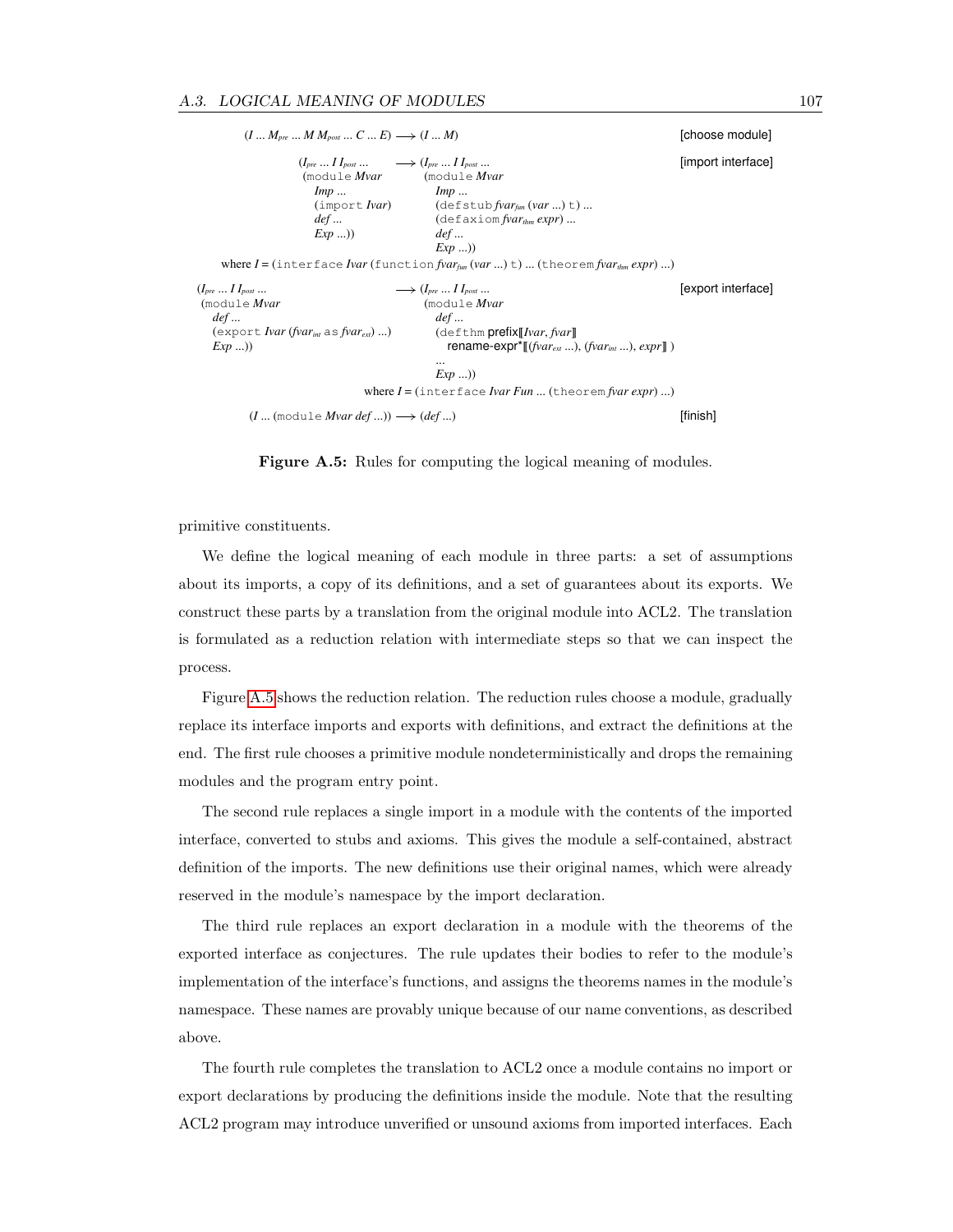

<span id="page-117-0"></span>Figure A.6: Transforming SQR-ALL to its logical form.

module should be verified in a separate ACL2 session so that no other proofs may rely on these assumptions.

Figure [A.6](#page-117-0) shows steps in the transformation from SQR-ALL's modules to their logical meaning in ACL2. We omit the first step in which the module nondeterministically chooses either SQR-MOD or MAP-MOD; the two reduction paths begin with the program's interfaces followed by the respective chosen module. The top three boxes depict the transformation of SQR-MOD; the bottom four correspond to MAP-MOD.

The first step for SQR-MOD replaces the exported interface INT-IFC with its theorems. The "export interface" rule inserts int-fn-type as a conjecture with a new name and replaces the reference to the exported function int-fn with its implementation, sqr. In the second step there are no more interfaces to import or export; the "finish" rule produces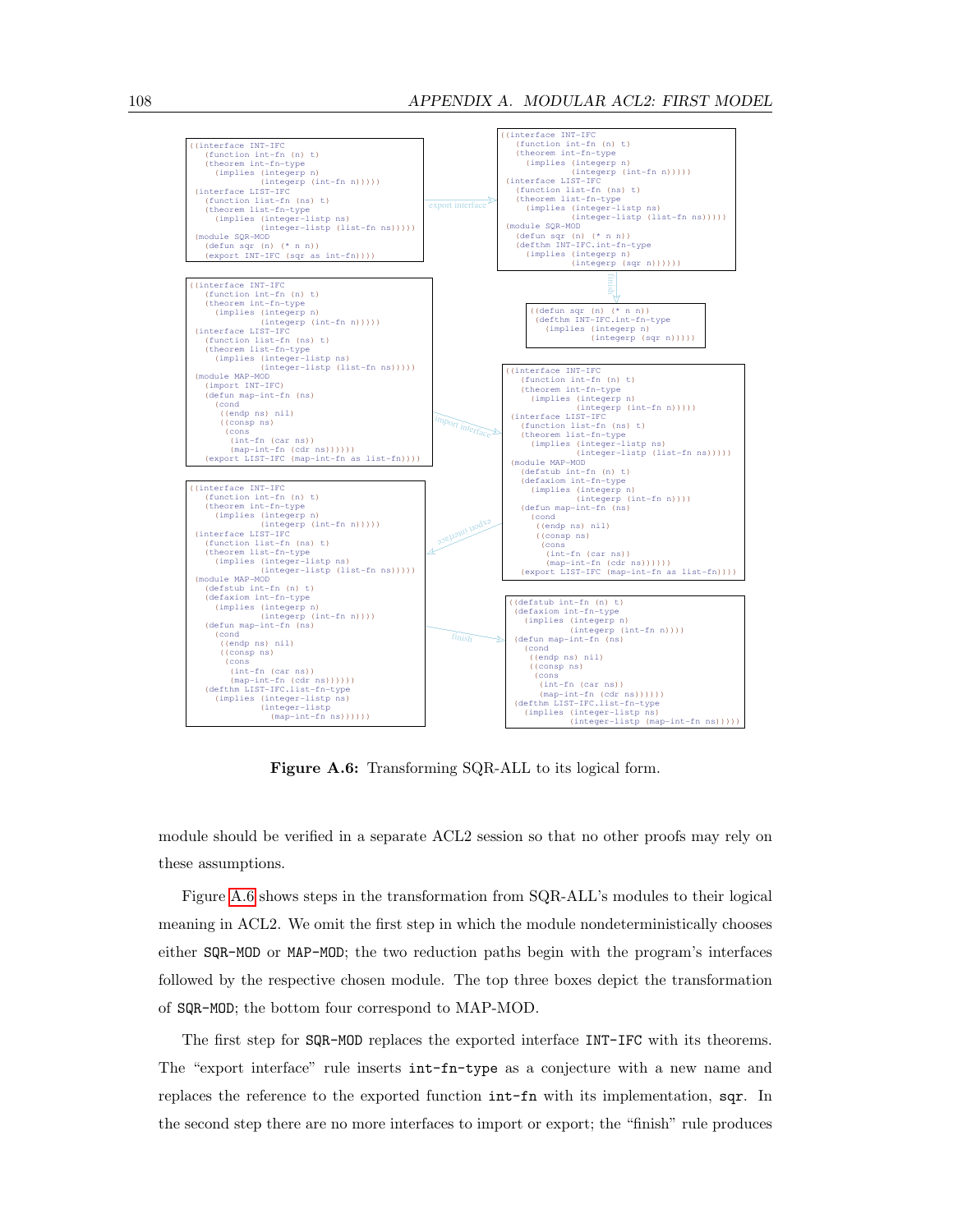(*Ipre* ... *I Ipost* ... *Mpre* ... *Mone Mmid* ... *Mtwo Mpost* ... (compound *Mvarname* = *Mvarimp* (*Mvarexp* : *Ivar*)) *Cpost* ... *Eentry*)  $\longrightarrow$  (*I<sub>pre</sub>* ... *I I<sub>post</sub>* ...  $M_{pre}$  ...  $M_{one}$   $M_{mid}$  ...  $M_{two}$   $M_{post}$  ... (module *Mvarname* join-imports[[(*Imppre* ... *Imppost* ... *Impexp* ...)]] rename-def\*[[*old-fvarsexp*, *new-fvarsexp*, *defexp*]] ... rename-def\*[[*old-fvarsimp*, *new-fvarsimp*, rename-def\*[[(*fvarfun* ...), *new-fvarsfun*, *defimp*]] ]] ... rename-export\*[[*old-fvarsimp*, *new-fvarsimp*, rename-export\*[[(*fvarfun* ...), *new-fvarsfun*, *Expimp*]] ]] ...) *Cpost* ... *Eentry*) [link (export first)] where *I* = (interface *Ivar Fun* ... *Thm* ...), *Mone* = (module *Mvarexp Impexp* ... *defexp* ... *Exp* ... (export *Ivar* (*fvarimpl* as *fvarfun*) ...) *Exp* ...) ,  $M_{\text{two}} = (\text{module }Mvar_{\text{imp}})$ *Imppre* ... (import *Ivar*) *Imppost* ... *defimp* ... *Expimp* ...)  $\ldots$ , *old-fvars* $_{exp}$  = get-def-names  $[$ *def* $_{exp}$ , ...] *old-fvarsimp* = get-def-names[[*defimp*, ...]], *new-fvarsexp* = prefix-names[[*Mvarexp*, *old-fvarsexp*]], *new-fvarsimp* = prefix-names[[*Mvarimp*, *old-fvarsimp*]], *new-fvarsfun* = (rename-var\*[[*old-fvarsexp*, *new-fvarsexp*, *fvarimpl*]] ...)

<span id="page-118-1"></span>Figure A.7: A rule for computing the executable semantics of a program.

the definitions inside the module.

The MAP-MOD module has both an imported interface and an exported interface. In its first step, the "import interface" rule replaces the import of INT-IFC with a stub for int-fn and an axiom for int-fn-type, representing the minimum logical properties guaranteed by any implementation of INT-IFC. The "export interface" rule takes effect in the second step, this time filling in a conjecture about map-int-fn based on list-fn-type from LIST-IFC. The "finish" rule produces the final list of definitions.

The model does not construct a logical form for SQR-ALL-MOD. As section [A.4](#page-118-0) shows, its correctness follows from the verification of SQR-MOD and MAP-MOD and its logical form is redundant.

#### <span id="page-118-0"></span>A.4 Executable semantics of programs

The second half of our model defines the executable semantics of Modular ACL2 programs by translation to an executable ACL2 program. We iteratively link each compound module, constructing a new, equivalent primitive module from its primitive constituents. When the last module has been linked, we link the program entry point to the module's concrete functions. Those functions and the entry point become the ACL2 program. We show a representative reduction rule in figure [A.7;](#page-118-1) the three others are variations of the same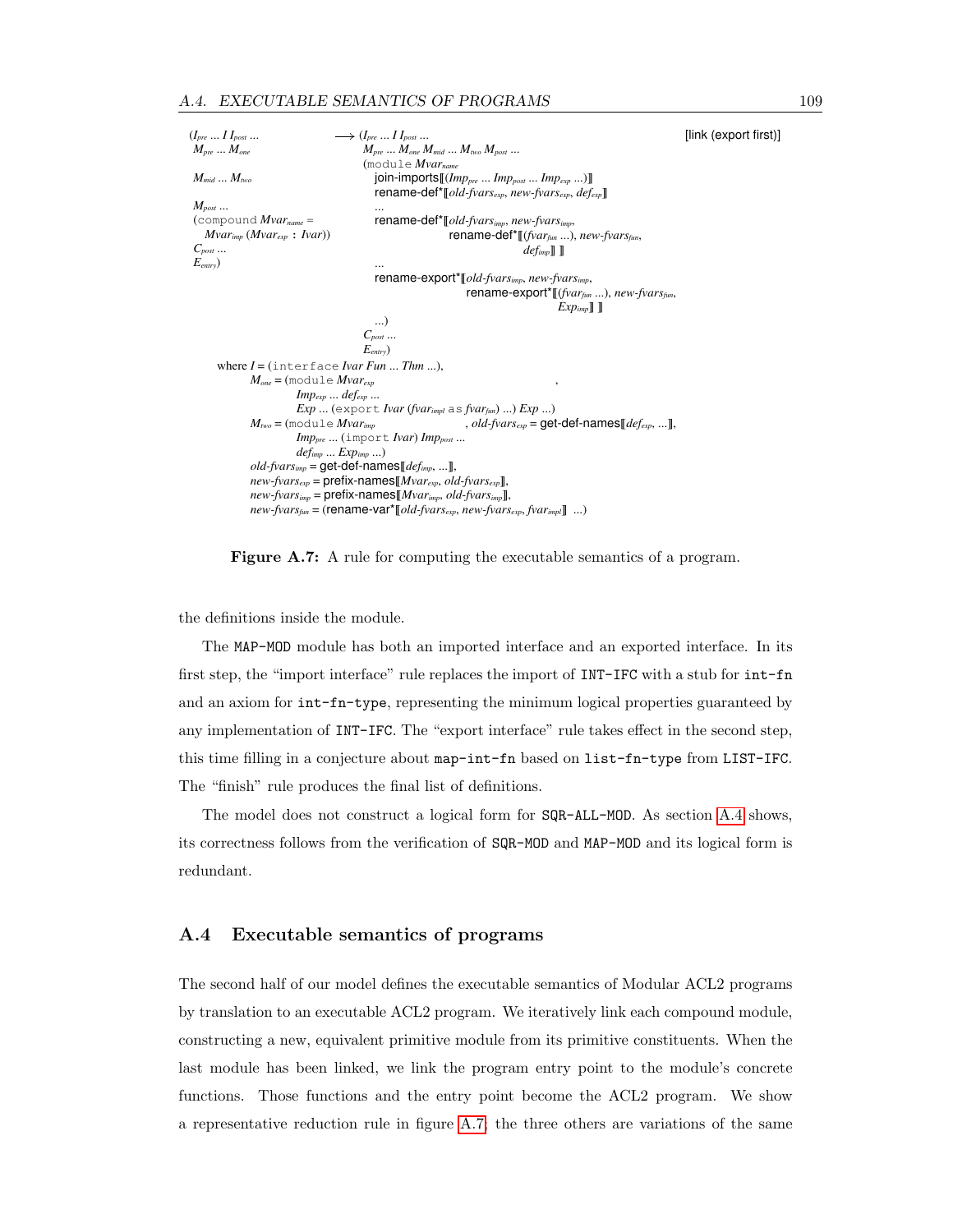process.

The reduction rule in the figure links a single compound module, producing an equivalent primitive module. It matches the interface for linking, the exporting module, the importing module, and the compound module.

The rule constructs the resulting primitive module by concatenation and substitution of the parts of the constituent modules. It extracts the internally defined names of each module with get-def-names, constructs unique names for them with prefix-names for use in the new module, and uses rename-var<sup>\*</sup> to construct the updated names for functions implementing the given interface. The new primitive module contains the union of the original modules' unresolved imports, the internal definitions of each original module, and the exports of the importing module, all with the new function and theorem names substituted for the old.

The full reduction relation for the executable semantics consists of three other rules. Two are permutations of the first. The last rule links the program entry point to the final module; the process is similar to the rule shown here.

Figure [A.8](#page-120-1) shows the transformation from SQR-ALL to an executable ACL2 program. This takes place in two steps. First, the model produces an implementation for the compound module SQR-ALL-MOD by linking MAP-MOD to SQR-MOD across the interface INT-IFC. The result includes the internal functions of both constituent modules, each given a new, unique name. The reference to  $int-fn$  in map-int-fn is replaced with a reference to its concrete implementation, SQR-MOD.sqr, in MAP-MOD.map-int-fn. Like MAP-MOD, the new module exports LIST-IFC.

The second step links SQR-ALL-MOD, the last module in the program, to the program's entry point. The final ACL2 program contains the function definitions from SQR-ALL-MOD followed by the converted entry point, which refers directly to MAP-MOD.map-int-fn.

Note that the middle form of SQR-ALL contains SQR-ALL-MOD as a primitive module that can be translated to a logical form and verified. The resulting program, shown in figure [A.9,](#page-121-0) is nearly identical to the logical form of SQR-MOD. Both conjecture that (a form of) map-int-fn from MAP-MOD satisfies list-fn-type from LIST-IFC. The only difference is that SQR-MOD refers to the stub int-fn where SQR-ALL-MOD refers to SQR-MOD.sqr, both of which satisfy int-fn-type from INT-IFC. The correctness of SQR-ALL-MOD follows straightforwardly from the more general result verified for  $SQR-MOD$ . Thus it is not necessary to verify the compound module separately.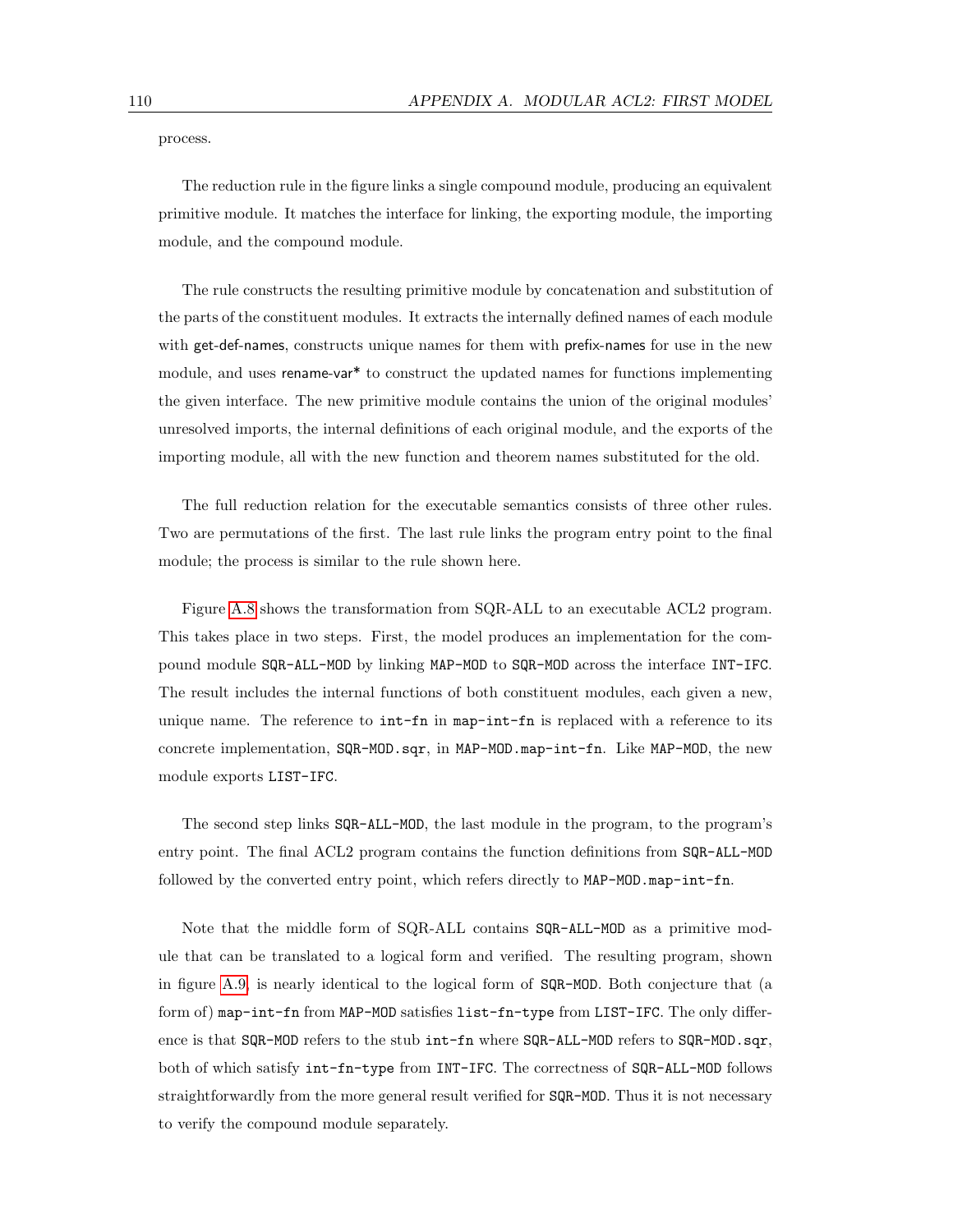```
((interface INT-IFC
   (function int-fn (n) t)
   (theorem int-fn-type (implies (integerp n) (integerp (int-fn n)))))
(interface LIST-IFC
   (function list-fn (ns) t)
   (theorem list-fn-type
     (implies (integer-listp ns) (integer-listp (list-fn ns)))))
(module SQR-MOD (defun sqr (n) (* n n)) (export INT-IFC (sqr as int-fn)))
(module MAP-MOD
   (import INT-IFC)
   (defun map-int-fn (ns)
     (cond
       ((endp ns) nil)
       ((consp ns) (cons (int-fn (car ns)) (map-int-fn (cdr ns))))))
   (export LIST-IFC (map-int-fn as list-fn)))
(compound SQR-ALL-MOD = MAP-MOD (SQR-MOD : INT-IFC))
(invoke LIST-IFC (list-fn (list 1 2 3))))
```

```
J
```


(defun MAP-MOD.map-int-fn (ns) (cond ((endp ns) nil) ((consp ns) (cons (SQR-MOD.sqr (car ns)) (MAP-MOD.map-int-fn (cdr ns))))))  $(MAP-MOD.\overline{map-int-fn}$   $(list 1 2 3))$ 

<span id="page-120-1"></span>Figure A.8: Transforming SQR-ALL to its executable form.

#### <span id="page-120-0"></span>A.5 Summary and evaluation

In this chapter, we have demonstrated a PLT Redex model for Modular ACL2, a language for developing ACL2 programs and proofs in composable, reusable components. Components contain arbitrary combinations of functions and conjectures. Aside from those exposed via interfaces, elements of one module may not interfere with another. Because primitive modules are translated to verifiable ACL2 conjectures separately, a proof attempt for one module will not interfere with another; since compound modules are linked for execution using unique renaming of internal definitions, internal names from one module will not clash with another.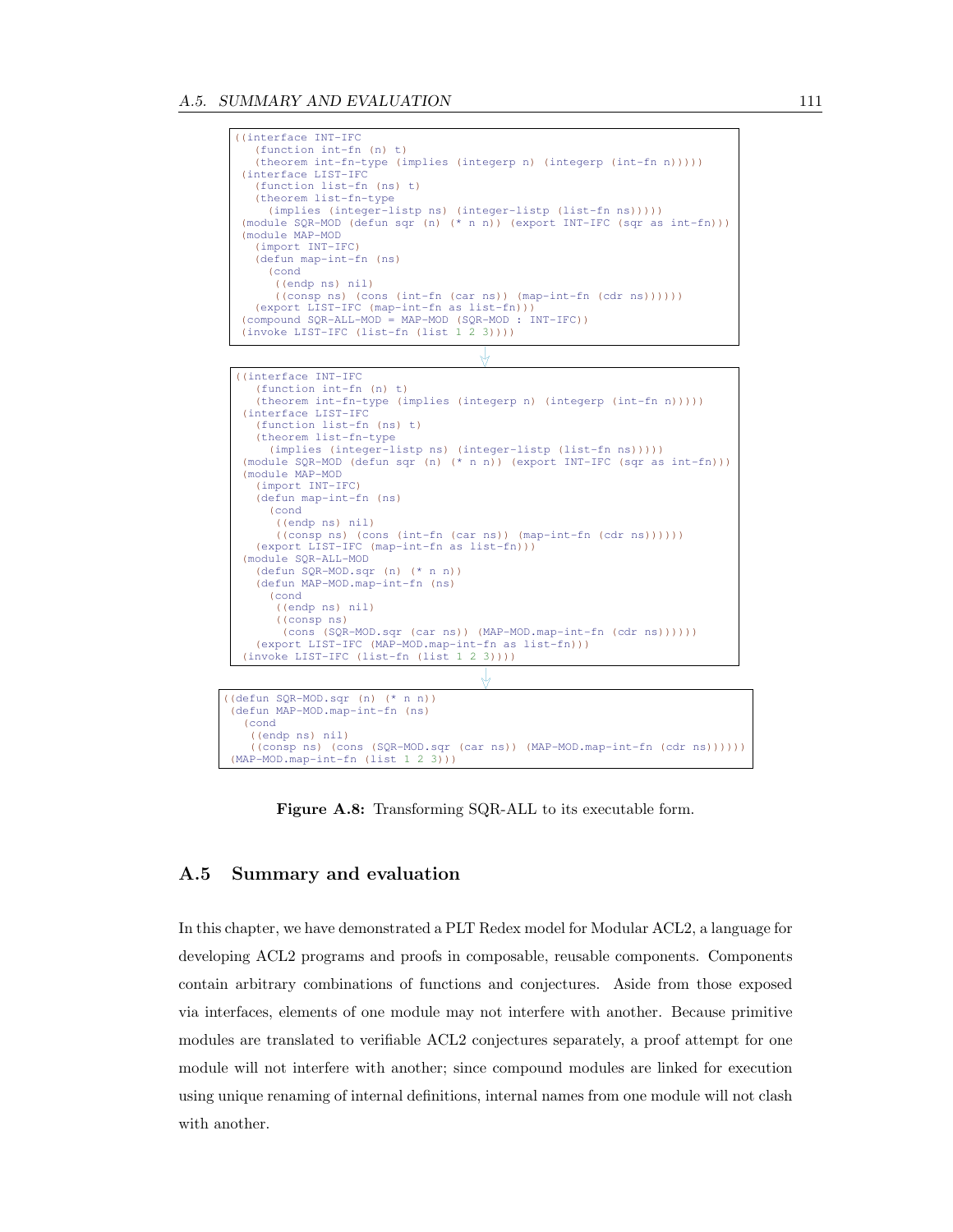```
((defun SQR-MOD.sqr (n) (* n n))
(defun MAP-MOD.map-int-fn (ns)
   (cond
     ((endp ns) nil)
     ((consp ns) (cons (SQR-MOD.sqr (car ns)) (MAP-MOD.map-int-fn (cdr ns))))))
(defthm LIST-IFC.list-fn-type<br>(implies (integer-listp ns)
                                   (integer-listp (MAP-MOD.map-int-fn ns))))
```
<span id="page-121-0"></span>Figure A.9: The logical form of linked compound module SQR-ALL-MOD.

The language presented here includes a number of simplifications for the sake of the model which can be removed in a full implementation. For instance, ACL2 includes numerous elements not included in our grammar, including hints and other annotations for the theorem prover, packages, books, macros, and so on. Some of these features, including most of the basic tools for programming and theorem proving, can be added with straightforward extensions. Others pose more of a problem. User-defined macros complicate the renaming step of our model; Modular ACL2 can only support them by duplicating the macro expansion process.

ACL2's existing mechanisms for separating program components, such as packages, books, encapsulation blocks, and local definitions, are largely subsumed by Modular ACL2's module system. For compatibility with existing ACL2 programs, we may investigate a mechanism for converting a book to a module and vice versa. We have not yet explored how modules would interact with the other mechanisms in the same program.

Programs need not be restricted in order, nor in number of entry points. Conceptually, a Modular ACL2 program can interleave interface definitions, module definitions, and toplevel expressions. This restriction simplifies the model but does not alter its expressiveness; any program can be reordered to fit the current grammar.

Compound modules in our language link two other modules across a single interface. They can be expanded to link together an arbitrary number of modules. This feature is a convenience, but can be expressed in our model by decomposing any compound module into a sequence of smaller compound modules that link incrementally.

The naming conventions in our language allow our model to create readable, unique names for new definitions. A full implementation must enforce the restrictions on names or find a more permissive mechanism for combining components. An implementation that hands off ACL2 code to the standard ACL2 implementation must generate unique names that are at least readable enough that ACL2's output can be correlated back to the original source code.

For the logical meaning of Modular ACL2, only a module's exported theorems are renamed. An implementation could remove the naming restrictions by analyzing the full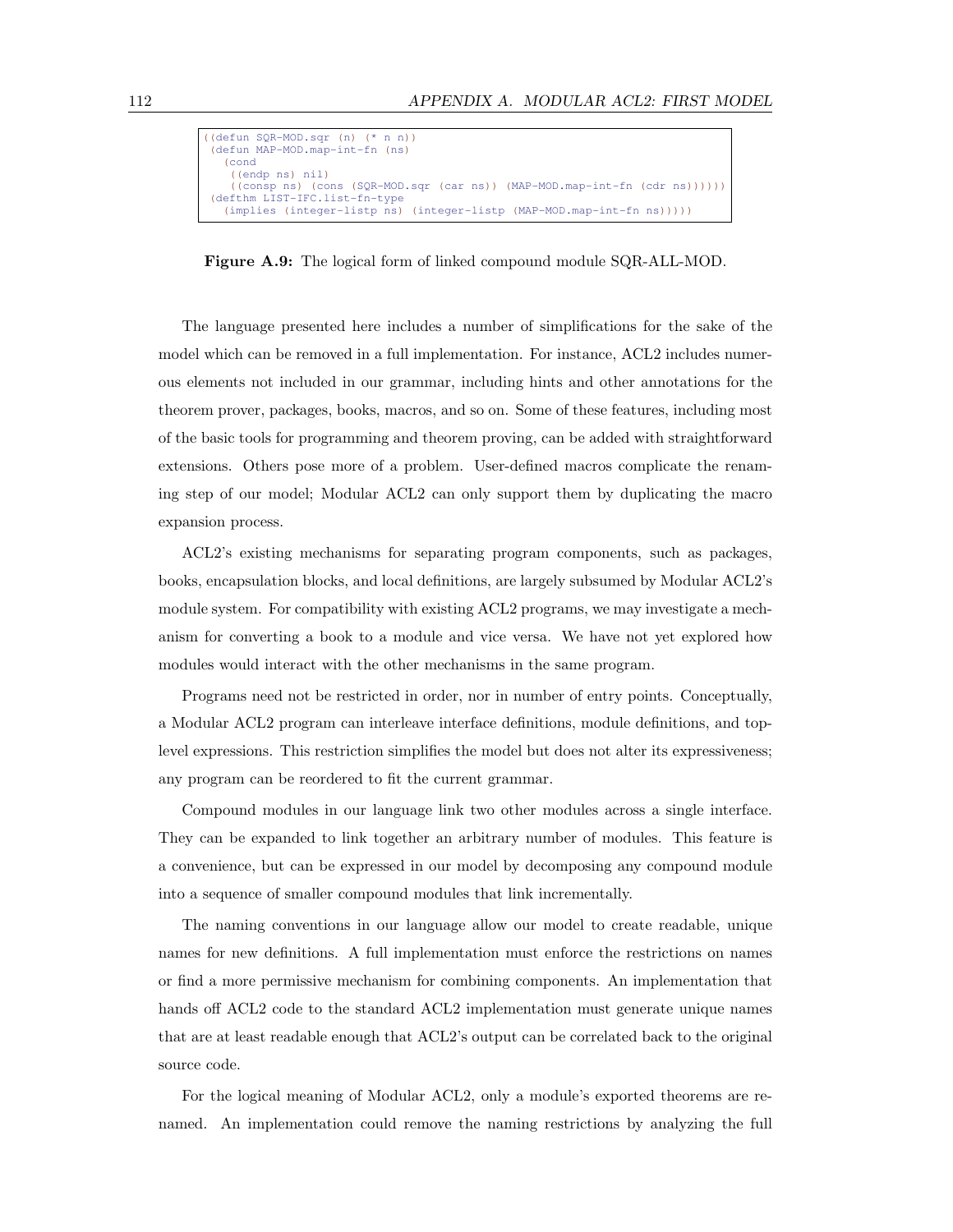module to generate unique names, or by requiring programmers to explicitly declare names for exported theorems as well.

The executable semantics of Modular ACL2 renames every definition, possibly several times. However, the executable behavior of ACL2 can be simulated in other languages such as Lisp or Scheme, as has been done in PLT Scheme with DrACuLa [Vaillancourt et al.](#page-127-2) [\[2006\]](#page-127-2). These languages can implement modules and linking without renaming, for instance by implementing modules as closures and passing imported functions as values.

The current design of Modular ACL2 borrows many elements from PLT Scheme's unit system [Flatt and Felleisen \[1998b\]](#page-125-4); [Owens and Flatt \[2006a\]](#page-126-4) and is reminiscent of early module systems [Wirth \[1977,](#page-127-3) [1979,](#page-127-4) [1983a\]](#page-127-5). Module implementations and specifications are separate entities. Like units, each component has a number of inputs and outputs described by named specifications. We maintain the principle of external connections [Flatt \[2000\]](#page-125-5): modules do not refer to an implementation for their imports; instead, components may be combined by linking any import and export that share a specification. Unlike units, our system does not allow cyclic links; this potentially introduces new recursion and interferes with ACL2 termination proofs.

Our module system does not have some of the features demonstrated by the ML module system [MacQueen \[1984\]](#page-126-5). We do not support a type system for Modular ACL2, nor do we have a subsumption relation on interfaces. Modular ACL2 also does not have sharing constraints or any other way to declare a relationship between two interfaces. This is an important feature which we will explore as we expand our implementation.

Separate compilation is an important consideration for a module system. The executable form of Modular ACL2 does not support separate compilation directly in ACL2, as the code changes each time it is linked. Implementations in other languages, however, can support separate compilation; for instance, PLT Scheme's unit system supports separate compilation and all of the module features of Modular ACL2's executable semantics.

The logical form supports separate verification. As shown in sections [A.3](#page-115-0) and [A.4,](#page-118-0) once a module's proof obligations are discharged it may be linked safely and without further proofs. Modular ACL2 modules can be verified by ACL2 but not certified as books, because books may not contain defaxiom. We hope to find a logical form for modules that can be certified; for now, we verify modules at the top level, outside of any book, where axioms are permitted.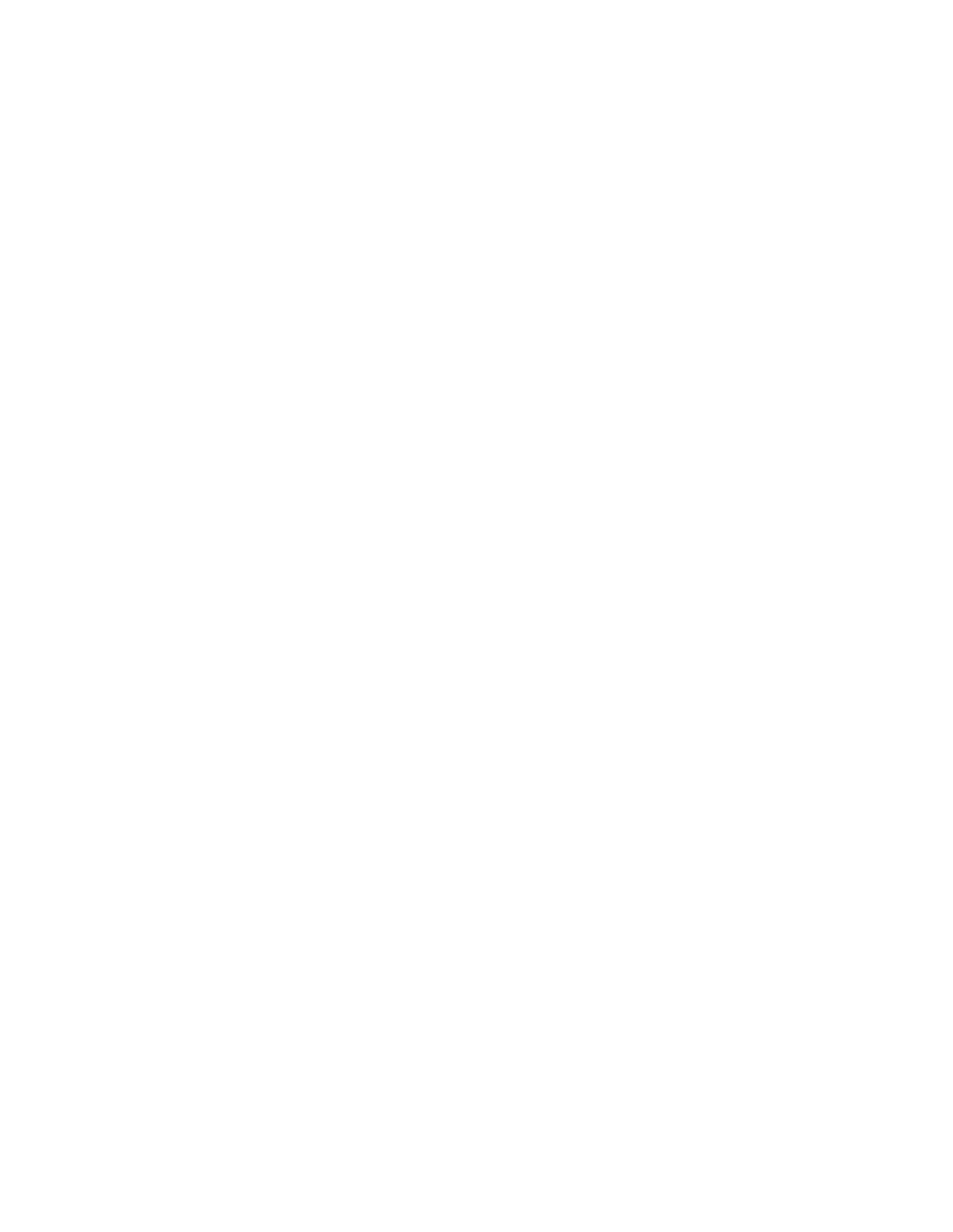# Bibliography

- <span id="page-124-3"></span>Jacek Chrzaszcz. Implementing modules in the Coq system. In Proc. 16th International Conference on Theorem Proving in Higher Order Logics, pages 270–286. Springer, 2003.
- William Clinger and Jonathan Rees. Macros that work. In Proceedings of the 18th Annual ACM SIGPLAN-SIGACT Symposium on Principles of Programming Languages, pages 155–162. ACM Press, 1991.
- <span id="page-124-2"></span>Judicaël Courant.  $MC_2$ : a module calculus for pure type systems. Journal of Functional Programming, 17(3):287–352, 2007.
- Ryan Culpepper, Scott Owens, and Matthew Flatt. Syntactic abstraction in component interfaces. In Proceedings of the Fourth International Conference on Generative Programming and Component Engineering, pages 373–388. Springer, 2005.
- <span id="page-124-0"></span>Derek Dreyer and Andreas Rossberg. Mixin' up the ML module system. In Proc. 13th ACM SIGPLAN International Conference on Functional Programming, pages 307–320. ACM Press, 2008.
- R. Kent Dybvig, Robert Hieb, and Carl Bruggeman. Syntactic abstraction in Scheme. Lisp and Symbolic Computation, 5(4):295–326, 1992.
- Carl Eastlund and Matthias Felleisen. Making induction manifest in modular ACL2. In Proc. 11th International ACM SIGPLAN Symposium on Principles and Practice of Declarative Programming, pages 105–116. ACM Press, 2009a.
- Carl Eastlund and Matthias Felleisen. Toward a practical module system for ACL2. In Proceedings of the 11th International Symposium on Practical Aspects of Declarative Languages, pages 46–60. Springer, 2009b.
- Carl Eastlund and Matthias Felleisen. Hygienic macros for ACL2. In Trends in Functional Programming, 11th International Symposium, TFP 2010, pages 84–101. Springer, 2010.
- <span id="page-124-1"></span>William M. Farmer, Joshua D. Guttman, and F. Javier Thayer. IMPS: An interactive mathematical proof system. Journal of Automated Reasoning, 11(2):213–248, 1993.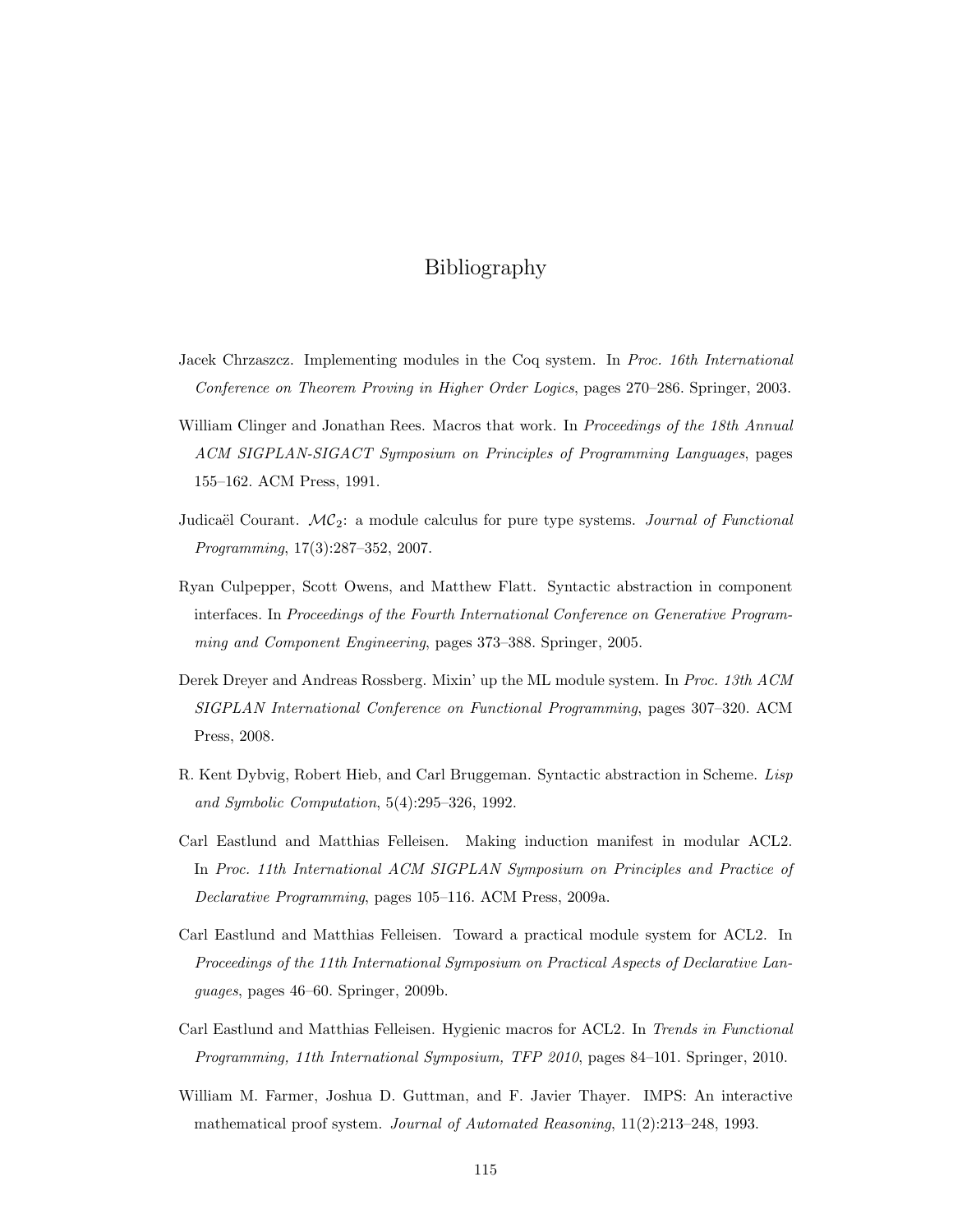- <span id="page-125-3"></span>Matthias Felleisen, Robert Bruce Findler, and Matthew Flatt. Semantics Engineering with PLT Redex. MIT Press, 2009.
- Matthew Flatt. Composable and compilable macros: You want it when? In Proceedings of the 7th ACM SIGPLAN International Conference on Functional Programming, pages 72–83. ACM Press, 2002.
- <span id="page-125-1"></span>Matthew Flatt and Matthias Felleisen. Units: cool modules for HOT languages. In Proceedings of the ACM SIGPLAN Conference on Programming Language Design and Implementation, pages 236–248. ACM Press, 1998a.
- <span id="page-125-4"></span>Matthew Flatt and Matthias Felleisen. Units: cool modules for hot languages. In PLDI '98: Proceedings of the ACM SIGPLAN 1998 conference on Programming language design and implementation, pages 236–248, New York, NY, USA, 1998b. ACM Press. ISBN 0-89791- 987-4. doi: http://doi.acm.org/10.1145/277650.277730.
- Matthew Flatt and PLT. Reference: Racket. Technical Report PLT-TR-2010-1, PLT Inc., 2010. <http://racket-lang.org/tr1/>.
- <span id="page-125-5"></span>Matthew Raymond Flatt. Programming Languages for Reusable Software Components. PhD thesis, 2000. Adviser-Matthias Felleisen.
- Timothy G. Griffin. Notational definition—a formal account. In Proc. 3rd Annual Symposium on Logic in Computer Science, pages 372–383. IEEE Press, 1988.
- <span id="page-125-0"></span>Robert Harper and Mark Lillibridge. A type-theoretic approach to higher-order modules with sharing. In Proceedings of the 21st Annual ACM SIGPLAN-SIGACT Symposium on Principles of Programming Languages, pages 123–137. ACM Press, 1994.
- <span id="page-125-2"></span>Florian Kammüller, Markus Wenzel, and Lawrence C. Paulson. Locales: a sectioning concept for Isabelle. In Proceedings of the 12th International Conference on Theorem Proving in Higher Order Logics, pages 149–166. Springer, 1999.
- Matt Kaufmann and J Strother Moore. Design goals of ACL2. In Proceedings of the 3rd International School and Symposium on Formal Techniques in Real Time and Fault Tolerant Systems, pages 92–117. Christian-Albrechts-Universität, 1994.
- Matt Kaufmann and J Strother Moore. A precise description of the ACL2 logic. Technical report, University of Texas at Austin, 1998.
- Matt Kaufmann and J Strother Moore. Structured theory development for a mechanized logic. Journal of Automated Reasoning, 26(2):161–203, 2001.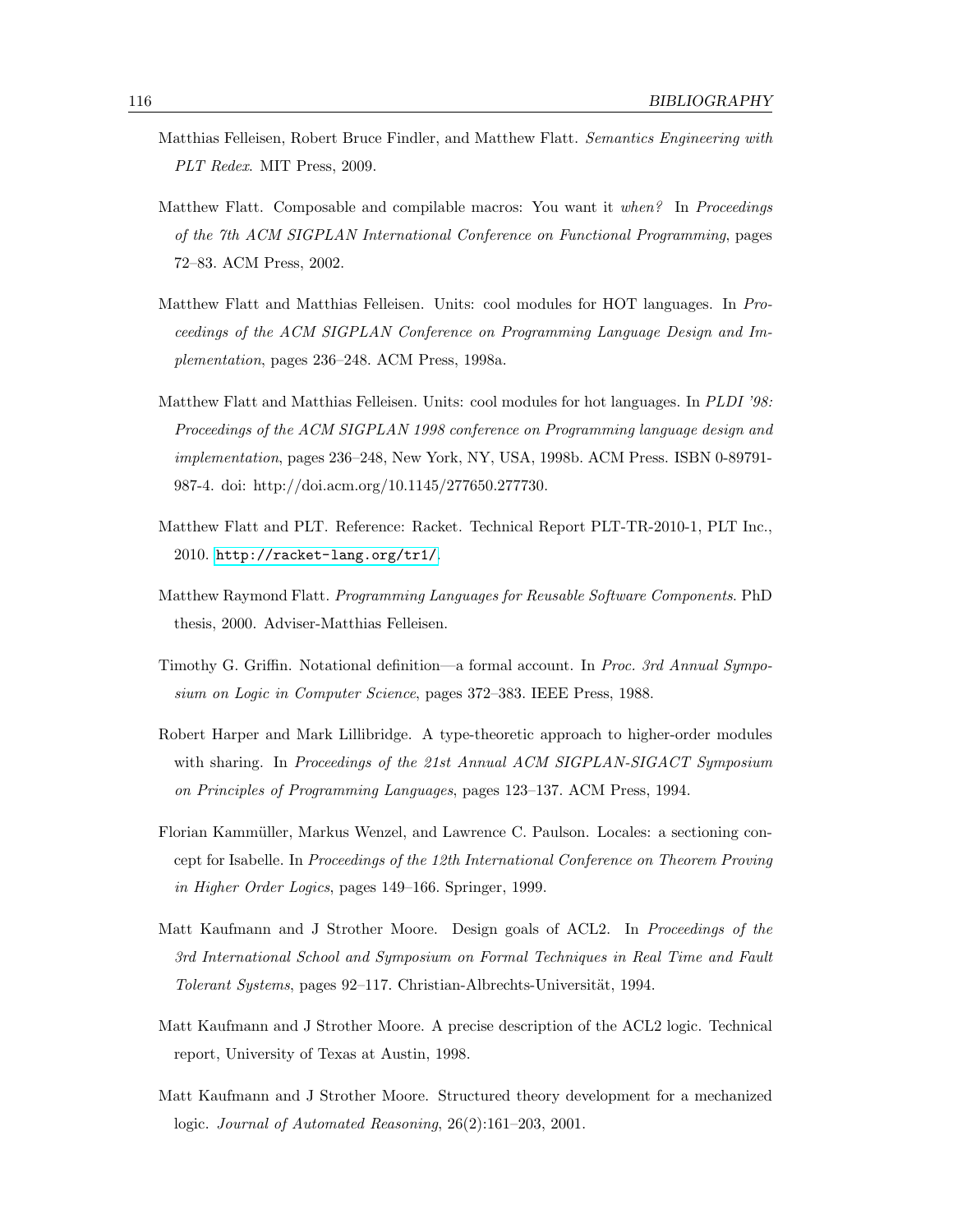- Matt Kaufmann and J Strother Moore. ACL2 Documentation, 2009. [http://userweb.cs.](http://userweb.cs.utexas.edu/users/moore/acl2/current/acl2-doc.html) [utexas.edu/users/moore/acl2/current/acl2-doc.html](http://userweb.cs.utexas.edu/users/moore/acl2/current/acl2-doc.html).
- Matt Kaufmann, Panagiotis Manolios, and J Strother Moore. Computer-Aided Reasoning: ACL2 Case Studies. Kluwer Academic Publishers, 2000.
- Casey Klein. Experience with randomized testing in programming language metatheory. Master's thesis, University of Chicago, 2009.
- Eugene Kohlbecker, Daniel P. Friedman, Matthias Felleisen, and Bruce Duba. Hygienic macro expansion. In Proceedings of the 1986 ACM Conference on LISP and Functional Programming, pages 151–161. ACM Press, 1986.
- <span id="page-126-0"></span>Xavier Leroy. Manifest types, modules, and separate compilation. In Proceedings of the 21st Annual ACM SIGPLAN-SIGACT Symposium on Principles of Programming Languages, pages 109–122. ACM Press, 1994.
- <span id="page-126-5"></span>David MacQueen. Modules for Standard ML. In LFP '84: Proceedings of the 1984 ACM Symposium on LISP and functional programming, pages 198–207, New York, NY, USA, 1984. ACM Press. ISBN 0-89791-142-3. doi: http://doi.acm.org/10.1145/800055.802036.
- F. J. Mart´ın-Mateos, J. A. Alonso, M. J. Hidalgo, and J. L. Ruiz-Reina. A generic instantiation tool and a case study: a generic multiset theory. In Proc. 3rd International Workshop on the ACL2 Theorem Prover and its Applications, pages 188–201. ACM Press, 2002.
- <span id="page-126-3"></span>Robin Milner, Mads Tofte, and Robert Harper. The Definition of Standard ML. MIT Press, 1990.
- <span id="page-126-4"></span>Scott Owens and Matthew Flatt. From structures and functors to modules and units. SIGPLAN Not., 41(9):87–98, 2006a. ISSN 0362-1340. doi: http://doi.acm.org/10.1145/ 1160074.1159815.
- <span id="page-126-1"></span>Scott Owens and Matthew Flatt. From structures and functors to modules and units. In Proceedings of the 11th ACM SIGPLAN International Conference on Functional Programming, pages 87–98. ACM Press, 2006b.
- Padget, J. et al. Desiderata for the standardisation of LISP. In Proc. 1986 ACM Conference on LISP and Functional Programming, pages 54–66. ACM Press, 1986.
- <span id="page-126-2"></span>Donald Sannella. Formal program development in Extended ML for the working programmer. In Proceedings of the 3rd BCS/FACS Workshop on Refinement, pages 99-130. Springer, 1991.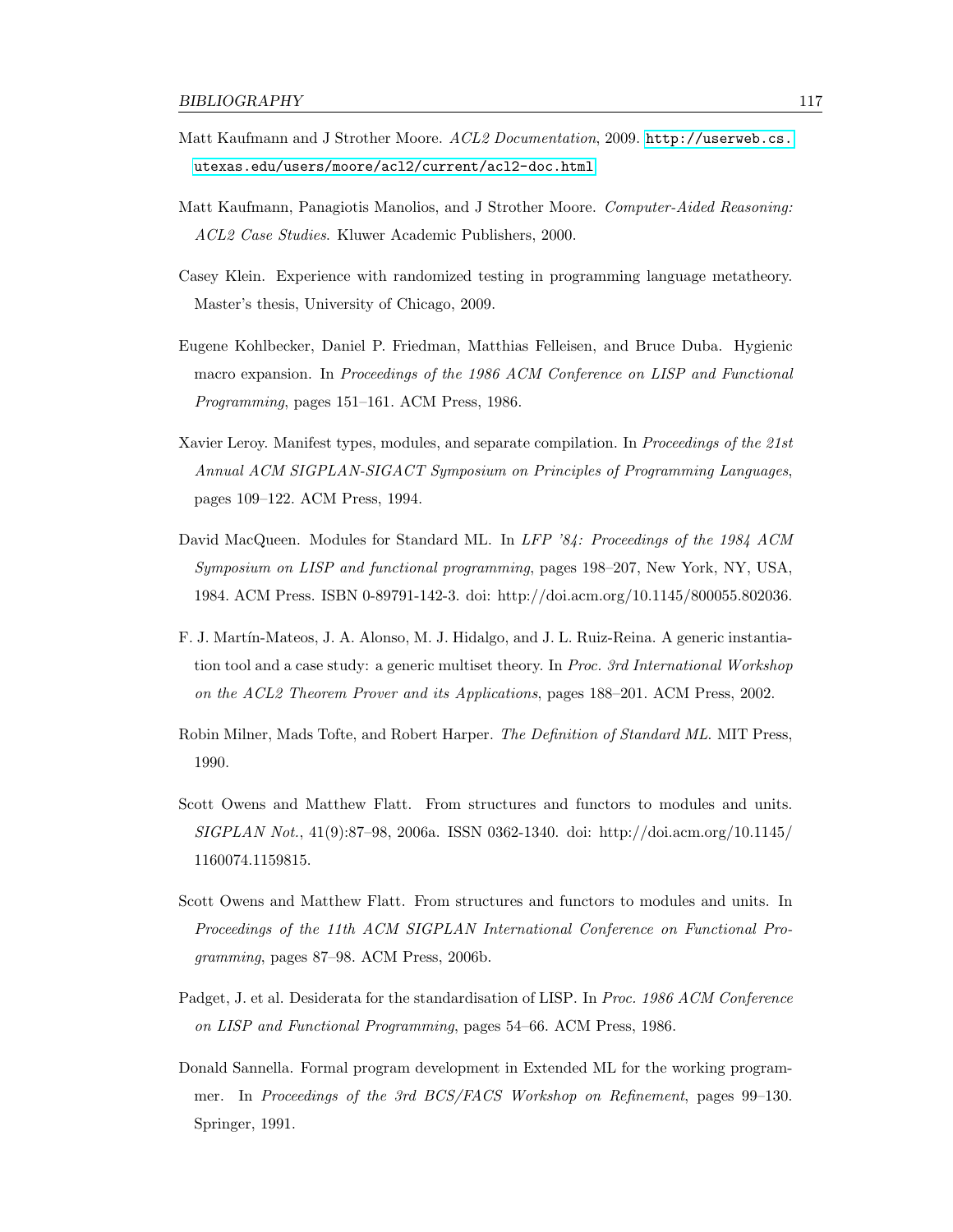- <span id="page-127-1"></span>The Coq Development Team. The Coq Proof Assistant Reference Manual, 2006. [http:](http://coq.inria.fr/V8.1pl3/refman/index.html) [//coq.inria.fr/V8.1pl3/refman/index.html](http://coq.inria.fr/V8.1pl3/refman/index.html).
- <span id="page-127-2"></span>Dale Vaillancourt, Rex Page, and Matthias Felleisen. ACL2 in DrScheme. In ACL2 '06: Proceedings of the sixth international workshop on the ACL2 theorem prover and its applications, pages 107–116, New York, NY, USA, 2006. ACM Press. ISBN 0-9788493-0- 2. doi: http://doi.acm.org/10.1145/1217975.1217999.
- <span id="page-127-3"></span>Niklaus Wirth. Modula: a language for modular multiprogramming. Softw., Pract. Exper., 7(1):3–35, 1977.
- <span id="page-127-4"></span>Niklaus Wirth. The module: A system structuring facility in high-level programming languages. In Jeffrey M. Tobias, editor, Language Design and Programming Methodology, volume 79 of Lecture Notes in Computer Science, pages 1–24. Springer, 1979. ISBN 3-540-09745-7.
- <span id="page-127-5"></span>Niklaus Wirth. Programming in Modula-2. Springer-Verlag, Berlin, Germany, second edition, 1983a. ISBN 0-387-12206-0.
- <span id="page-127-0"></span>Niklaus Wirth. Programming in Modula-2. Springer, 1983b.